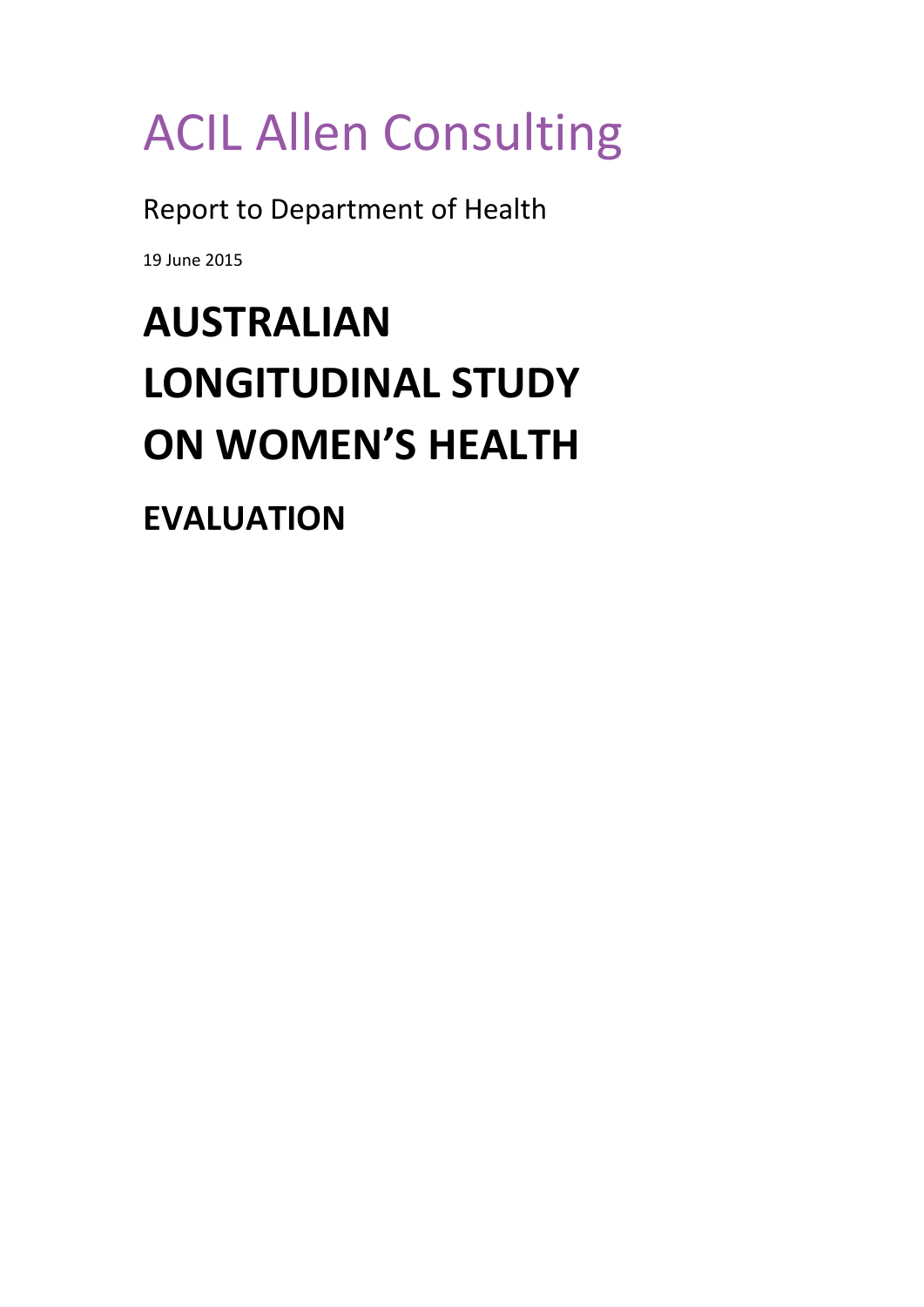#### ACIL ALLEN CONSULTING PTY LTD

ABN 68 102 652 148

61 WAKEFIELD STREET

ADELAIDE SA 5000

AUSTRALIA

T +61 (0)412 089 043

LEVEL FIFTEEN

127 CREEK STREET

BRISBANE QLD 4000 AUSTRALIA T+61 7 3009 8700

F+61 7 3009 8799

LEVEL TWO

33 AINSLIE PLACE CANBERRA ACT 2600 AUSTRALIA T+61 2 6103 8200 F+61 2 6103 8233

LEVEL NINE 60 COLLINS STREET MELBOURNE VIC 3000 AUSTRALIA T+61 3 8650 6000 F+61 3 9654 6363

> LEVEL ONE 50 PITT STREET SYDNEY NSW 2000 AUSTRALIA T+61 2 8272 5100 F+61 2 9247 2455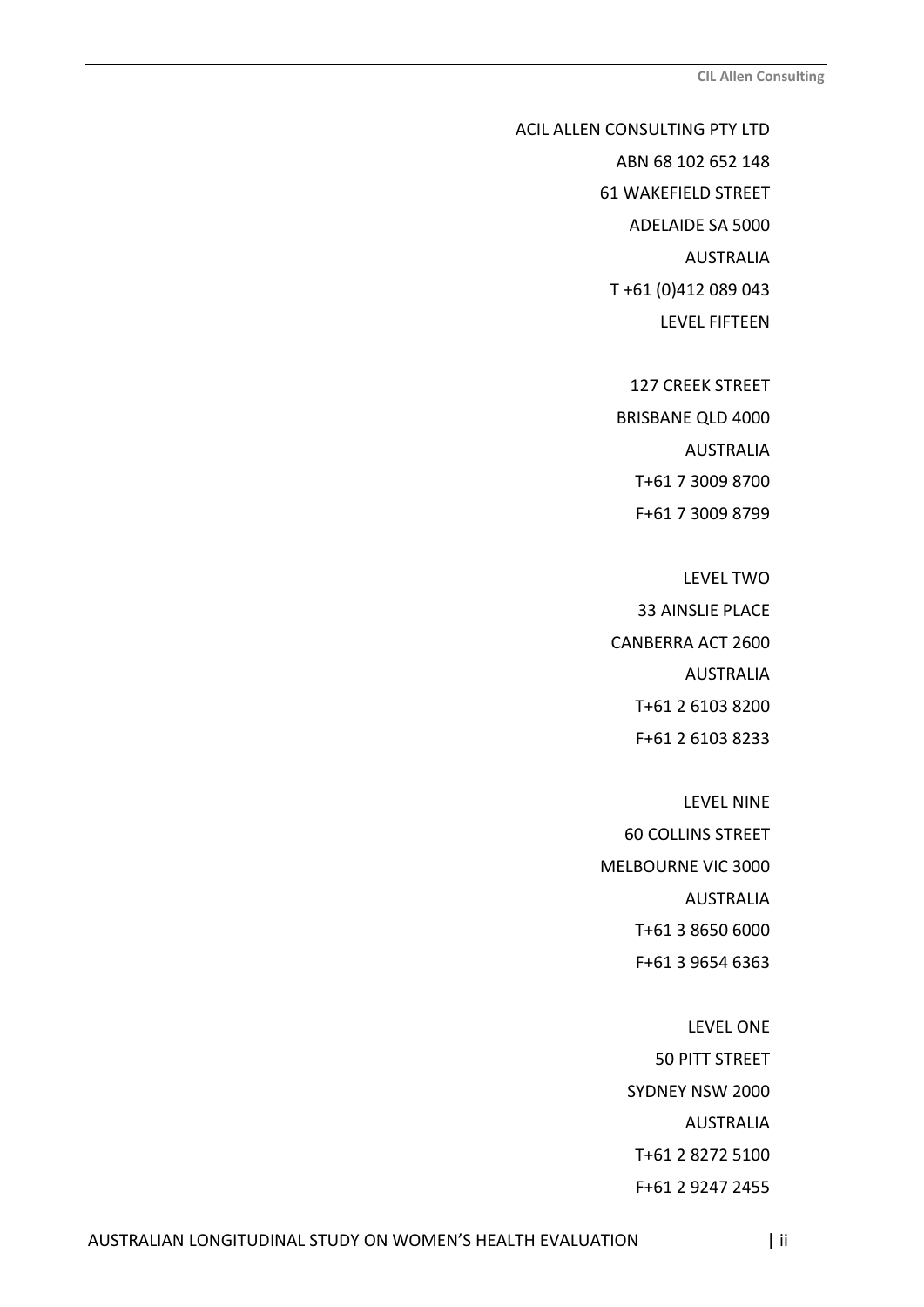LEVEL TWELVE, BGC CENTRE 28 THE ESPLANADE PERTH WA 6000 AUSTRALIA T+61 8 9449 9600 F+61 8 9322 3955 ACILALLEN.COM.AU

**© ACIL Allen Consulting 2015**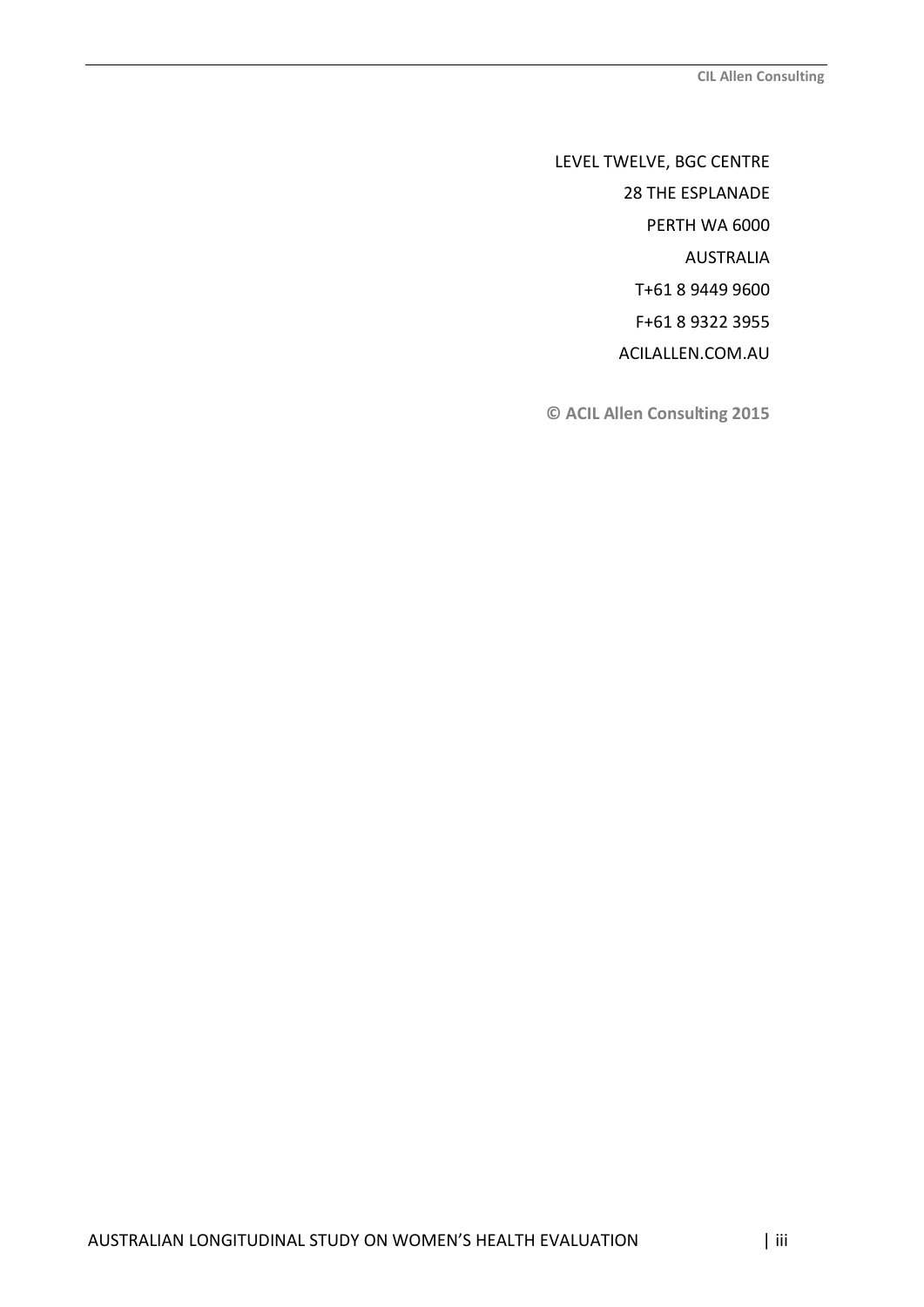# Contents

|    | OBJECTIVE 1: ASSESS THE QUALITY OF THE STUDY IN TERMS OF ITS RELEVANCE, TIMELINESS |
|----|------------------------------------------------------------------------------------|
|    | OBJECTIVE 2: ASSESS THE CONTRIBUTION TO THE EVIDENCE BASE ON WOMEN'S HEALTH IN     |
|    | OBJECTIVE 3: ASSESS THE CONTRIBUTION TO PUBLIC HEALTH RESEARCH PRACTICE10          |
|    |                                                                                    |
|    |                                                                                    |
|    |                                                                                    |
|    |                                                                                    |
|    |                                                                                    |
|    |                                                                                    |
|    |                                                                                    |
|    |                                                                                    |
|    |                                                                                    |
|    |                                                                                    |
|    |                                                                                    |
| 1. |                                                                                    |
|    |                                                                                    |
|    |                                                                                    |
|    |                                                                                    |
| 2. |                                                                                    |
|    |                                                                                    |
|    |                                                                                    |
|    |                                                                                    |
|    |                                                                                    |
|    |                                                                                    |
|    |                                                                                    |
|    |                                                                                    |
|    |                                                                                    |
| 3. |                                                                                    |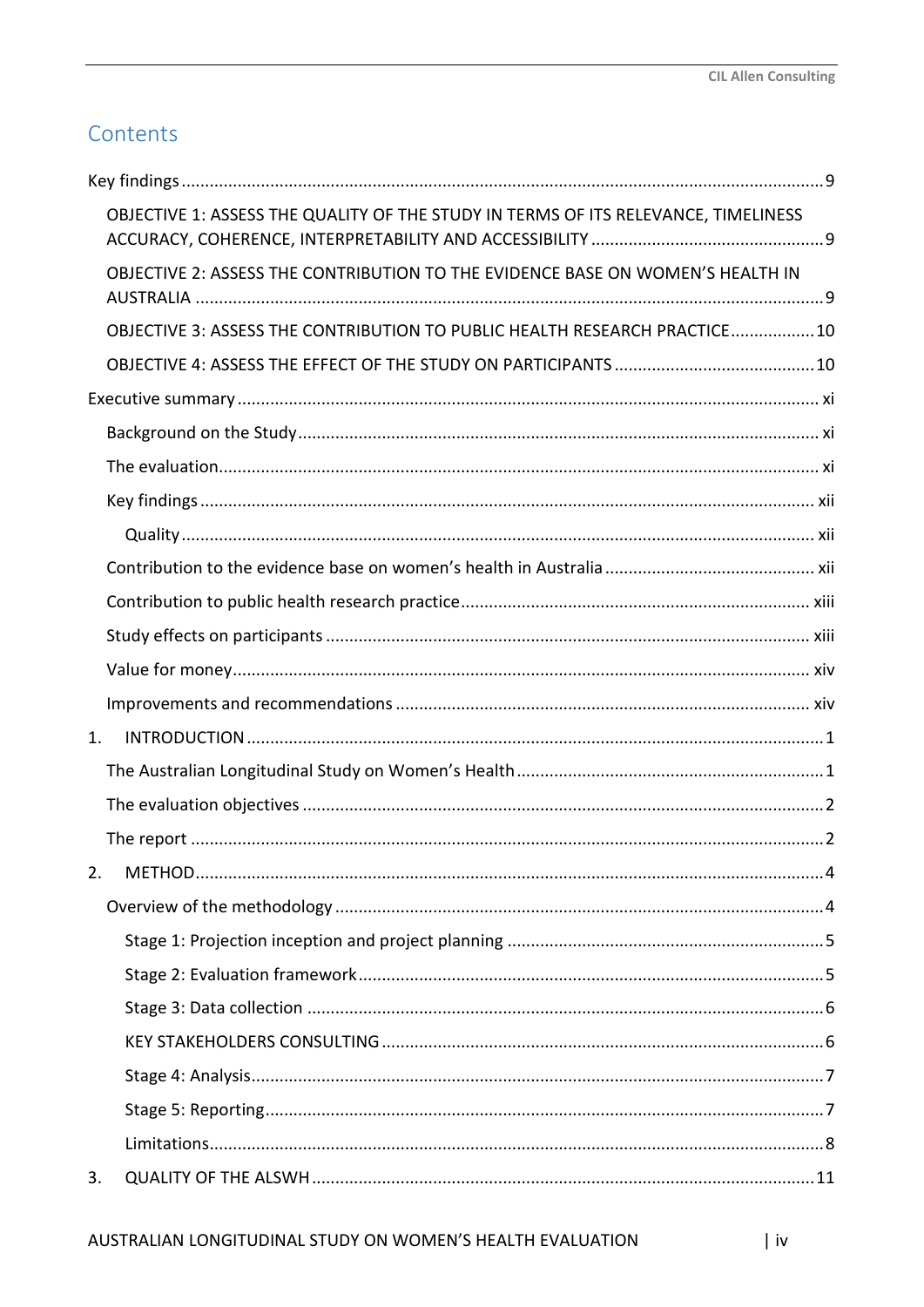|    | 3.1                                                                                                                                              |  |
|----|--------------------------------------------------------------------------------------------------------------------------------------------------|--|
|    |                                                                                                                                                  |  |
|    |                                                                                                                                                  |  |
|    |                                                                                                                                                  |  |
|    |                                                                                                                                                  |  |
|    |                                                                                                                                                  |  |
|    |                                                                                                                                                  |  |
|    | 3.2                                                                                                                                              |  |
| 4. |                                                                                                                                                  |  |
|    | 4.1                                                                                                                                              |  |
|    |                                                                                                                                                  |  |
|    |                                                                                                                                                  |  |
|    | 4.2                                                                                                                                              |  |
|    |                                                                                                                                                  |  |
|    | FIGURE 4.2: CURRENT COLLABORATOR SURVEY RESPONSES: WHAT AREAS OF WOMEN'S<br>HEALTH RESEARCH EVIDENCE BASE AND POLICY DEVELOPMENT HAS ALSWH HAD A |  |
|    | 4.3                                                                                                                                              |  |
|    |                                                                                                                                                  |  |
|    |                                                                                                                                                  |  |
| 5. |                                                                                                                                                  |  |
|    | 5.1                                                                                                                                              |  |
|    |                                                                                                                                                  |  |
|    |                                                                                                                                                  |  |
|    |                                                                                                                                                  |  |
|    | 5.2                                                                                                                                              |  |
|    |                                                                                                                                                  |  |
|    |                                                                                                                                                  |  |
|    | 5.3                                                                                                                                              |  |
| 6. |                                                                                                                                                  |  |
|    | 6.1                                                                                                                                              |  |
|    | 6.2                                                                                                                                              |  |
|    | 6.3                                                                                                                                              |  |
|    | 6.4                                                                                                                                              |  |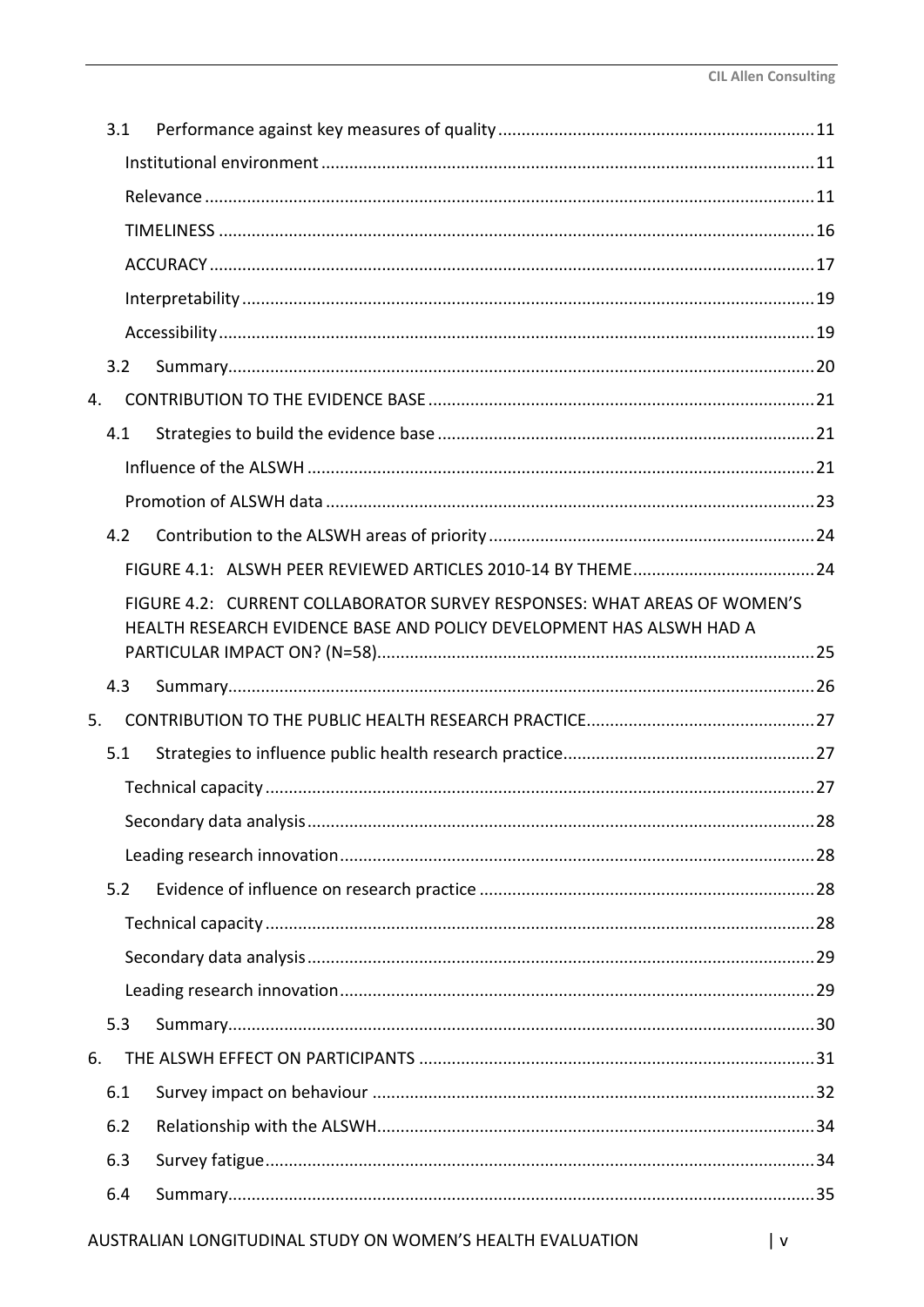| 7 <sub>1</sub> |                                                                               |    |
|----------------|-------------------------------------------------------------------------------|----|
| 7.1            |                                                                               |    |
| 7.2            |                                                                               |    |
|                |                                                                               |    |
|                |                                                                               |    |
|                | Comparing the cost to the Commonwealth Government of the ALSWH and comparator |    |
|                |                                                                               |    |
|                |                                                                               |    |
| 7.3            |                                                                               |    |
| 7.1            |                                                                               |    |
| 8.             | CONCLUSION: IMPROVEMENTS TO THE ALSWH AND RECOMMENDATIONS41                   |    |
| 8.1            |                                                                               |    |
|                |                                                                               |    |
|                |                                                                               |    |
|                |                                                                               |    |
| 8.2            |                                                                               |    |
|                |                                                                               |    |
|                | Appendix A:                                                                   |    |
|                |                                                                               |    |
| B.1            |                                                                               |    |
|                |                                                                               |    |
|                |                                                                               |    |
| B.2            |                                                                               |    |
| B.3            |                                                                               |    |
| B.4            |                                                                               |    |
| B.5            |                                                                               |    |
|                |                                                                               |    |
| C.1            |                                                                               |    |
|                |                                                                               |    |
|                |                                                                               |    |
|                |                                                                               |    |
|                |                                                                               |    |
|                |                                                                               |    |
|                | AUSTRALIAN LONGITUDINAL STUDY ON WOMEN'S HEALTH EVALUATION                    | vi |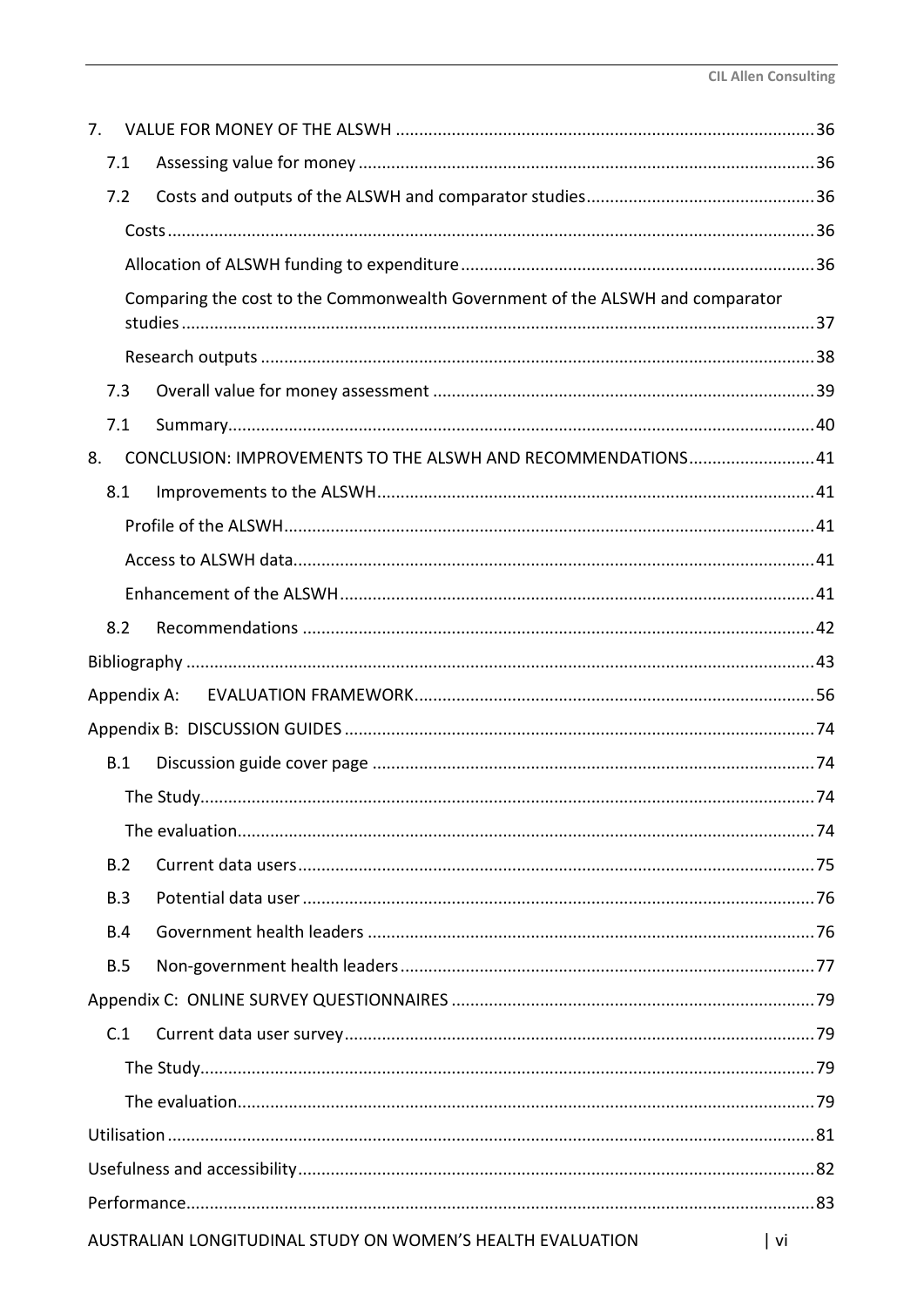| C.2                                                                                     |     |
|-----------------------------------------------------------------------------------------|-----|
|                                                                                         |     |
|                                                                                         |     |
|                                                                                         |     |
|                                                                                         |     |
|                                                                                         |     |
|                                                                                         |     |
|                                                                                         |     |
|                                                                                         |     |
|                                                                                         |     |
|                                                                                         |     |
|                                                                                         |     |
|                                                                                         |     |
|                                                                                         |     |
|                                                                                         |     |
|                                                                                         |     |
|                                                                                         |     |
|                                                                                         |     |
|                                                                                         |     |
|                                                                                         |     |
|                                                                                         |     |
|                                                                                         |     |
| Revision to methodology to evaluate the Australian Longitudinal Study on Women's<br>F.1 |     |
|                                                                                         |     |
|                                                                                         |     |
|                                                                                         |     |
|                                                                                         |     |
|                                                                                         |     |
| G.1                                                                                     |     |
| The Household, Income and Labour Dynamics in Australia (HILDA) Survey103                |     |
|                                                                                         |     |
|                                                                                         |     |
| G.2                                                                                     |     |
| AUSTRALIAN LONGITUDINAL STUDY ON WOMEN'S HEALTH EVALUATION                              | vii |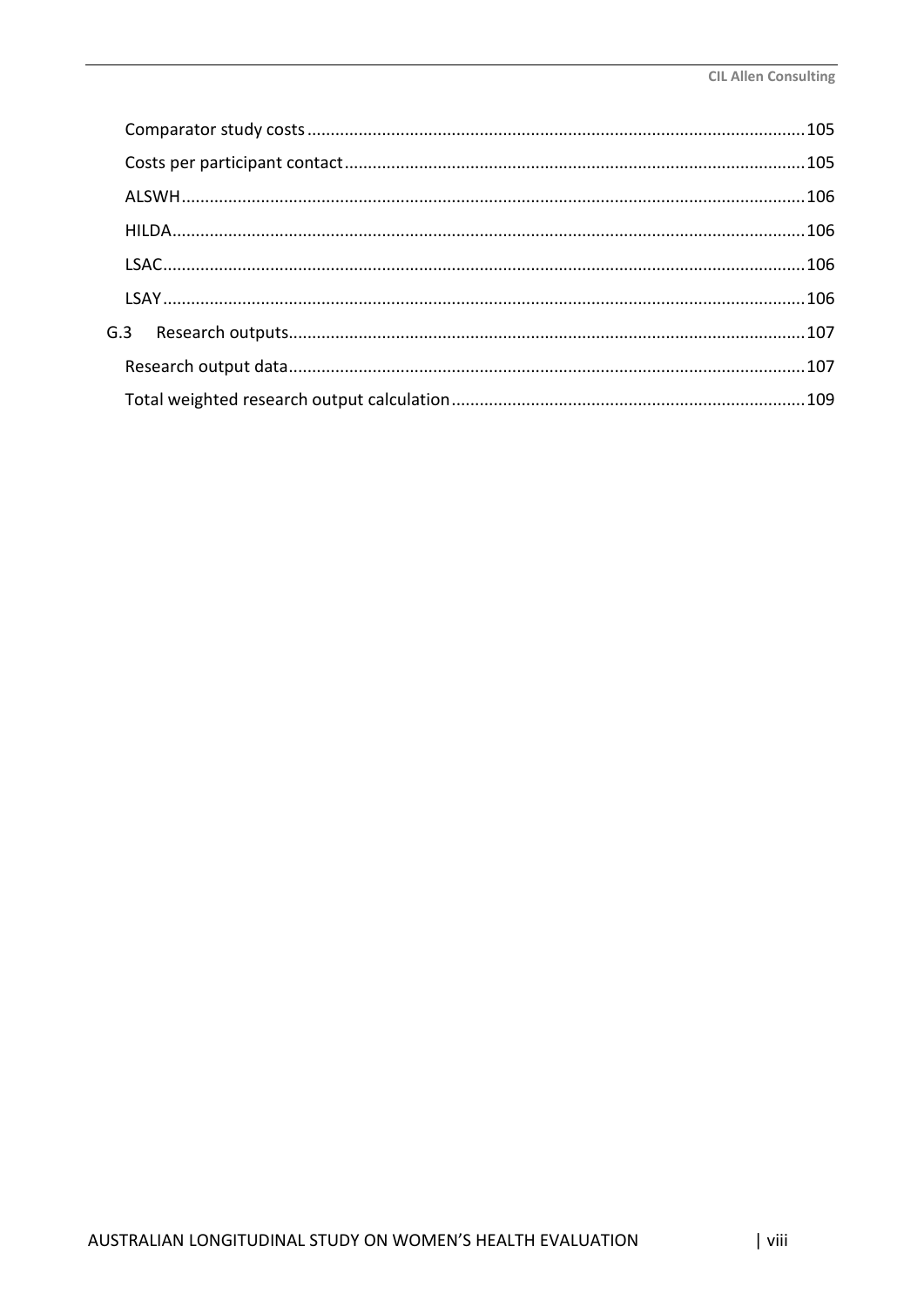# <span id="page-8-0"></span>Key findings

The key findings from this evaluation are reported here as they relate to each of the evaluation objectives. Further detail on the findings, and recommendations resulting from the findings can be found in the body of the report.

### <span id="page-8-1"></span>**OBJECTIVE 1: ASSESS THE QUALITY OF THE STUDY IN TERMS OF ITS RELEVANCE, TIMELINESS ACCURACY, COHERENCE, INTERPRETABILITY AND ACCESSIBILITY**

- Joint hosting of the ALSWH by the University of Queensland and the University of Newcastle brings substantial research expertise, objectivity and resources, including support for secondary research
- The breadth of the ALSWH as scoped by the key themes to be addressed allows for wide ranging relevance of the data and the potential to accommodate continuing inquiry from new perspectives
- The funding agreement for the ALSWH has enabled regular input from the Commonwealth to priority analysis of the ALSWH data
- There is no 'gold standard' for the timeliness of longitudinal studies. The frequency of the ALSWH survey waves are largely determined by the likely rate of change influencing the health of participants, and data collection occurs over an extended period to maximise the response rate
- The technical reports and data books describe the accuracy of the ALSWH data and provide evidence of study coherence
- The ALSWH is seen as a robust and accurate source of data
- There is a diversity of data products of the ALSWH designed to support interpretability that also serve to promote the accessibility of the information
- There is a general sense that the ALSWH is an underutilised source of data
- Data cubes are provided to AIHW and ABS although the level of awareness and familiarity with the data in these agencies appears to be limited
- A dedicated website is a key source of information about the ALSWH data and products
- There is some concern by users and non-users of the ALSWH data that access is restrictive and the process for obtaining data is difficult.

# <span id="page-8-2"></span>**OBJECTIVE 2: ASSESS THE CONTRIBUTION TO THE EVIDENCE BASE ON WOMEN'S HEALTH IN AUSTRALIA**

- The majority of the ALSWH research collaborators and NGOs surveyed reported that the ALSWH had made a large contribution to the evidence base for women's health
- Recent policies informed by the evidence established by the ALSWH include a number of national and state policies guiding strategic directions on women's health
- Scientific articles using the ALSWH data have appeared predominantly in high ranked journals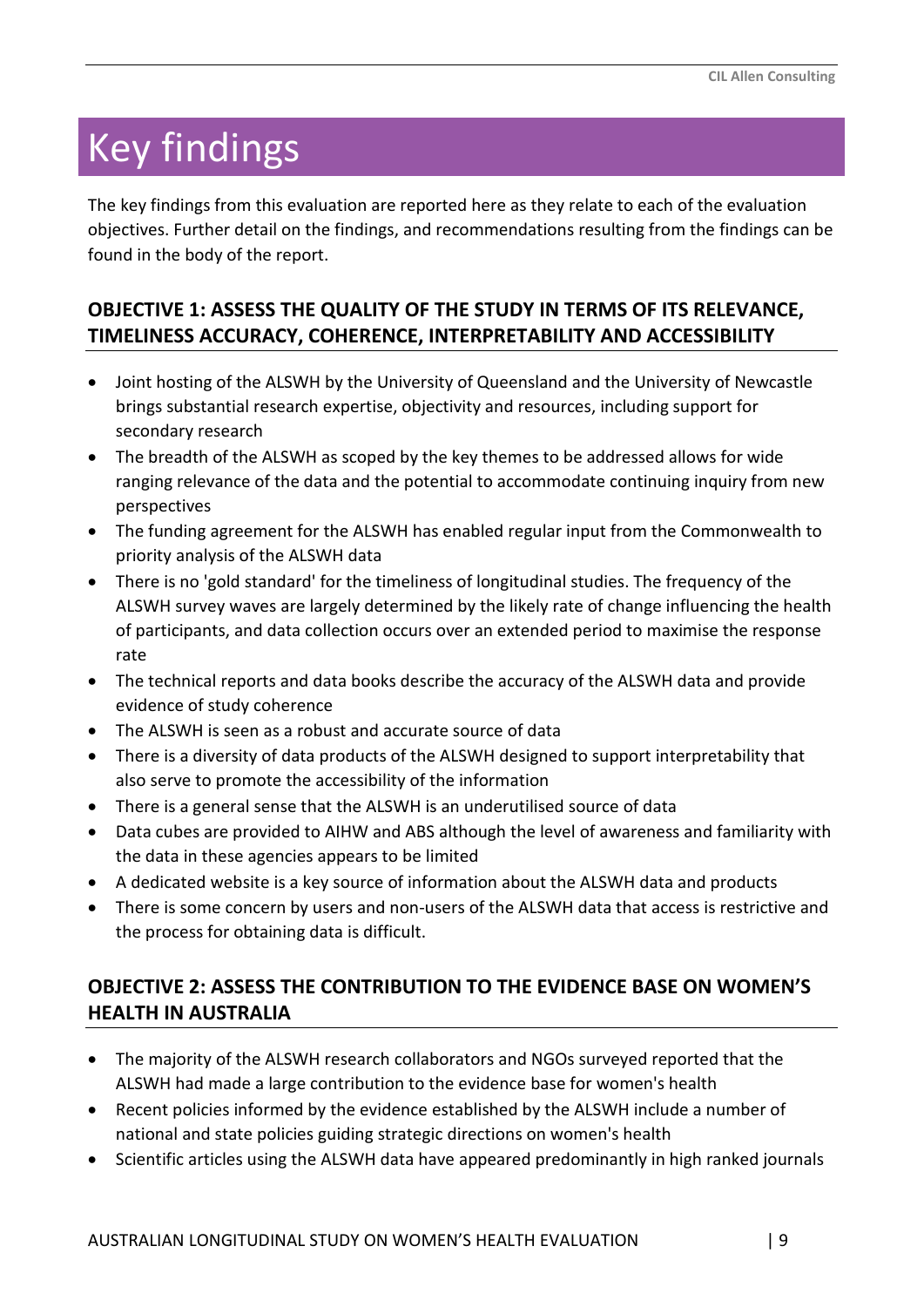- Feedback from potential data users suggests there continues to be scope to promote the ALSWH data, including to clinicians
- There was a common view that as publicly funded research it should be more widely known that the ALSWH is a public resource and available for secondary analysis
- There was an interest amongst leaders in the Commonwealth in discussing the opportunities for the ALSWH to contribute to their policy questions
- There were different views about the policy areas most influenced by the ALSWH among collaborators and NGOs, which demonstrates the different priorities for these groups and reinforces the value of including NGOs in discussions about the ALSWH survey design and analysis.

### <span id="page-9-0"></span>**OBJECTIVE 3: ASSESS THE CONTRIBUTION TO PUBLIC HEALTH RESEARCH PRACTICE**

- The technical reports of the ALSWH have shared the considerable expertise developed in the conduct of longitudinal research and generally in good practice in research design and methods
- Collaborating with researchers has been an important approach to increasing the power of the longitudinal data, the resources available to analyse the data, and the breadth of research perspectives applied to data that crosses a wide range of domains
- The ALSWH researchers and the ALSWH data are capable of attracting new funds, partners and taking advantage of new research capabilities in driving public health research practice
- There is evidence that the ALSWH has influenced research practice, notwithstanding the opportunities that improved awareness of the initiative, and wider sector engagement could bring to this area.

# <span id="page-9-1"></span>**OBJECTIVE 4: ASSESS THE EFFECT OF THE STUDY ON PARTICIPANTS**

- Based on a sample of qualitative feedback, there was little evidence of a causal relationship between participating in the survey and changed behaviour towards the participant's health
- Participation in the survey had provided markers of life events and health behaviour that gave cause for reflection about the journey
- Some feedback suggested that assessment of their responses had led to participant intention to change but there was little evidence of acting on that intention
- The ALSWH cohorts have a higher representation of tertiary educated women than exists in the wider comparable population. Education is known to have a positive influence on health status
- Participant relationship to the ALSWH has been important in obtaining accurate responses, maintaining the cohorts and achieving a desirable response rate
- Respondents used a range of strategies to allow them to complete the survey. While there was evidence of frustration with the length and complexity of the questionnaire this was not likely to be attributable to the longitudinal nature of the study.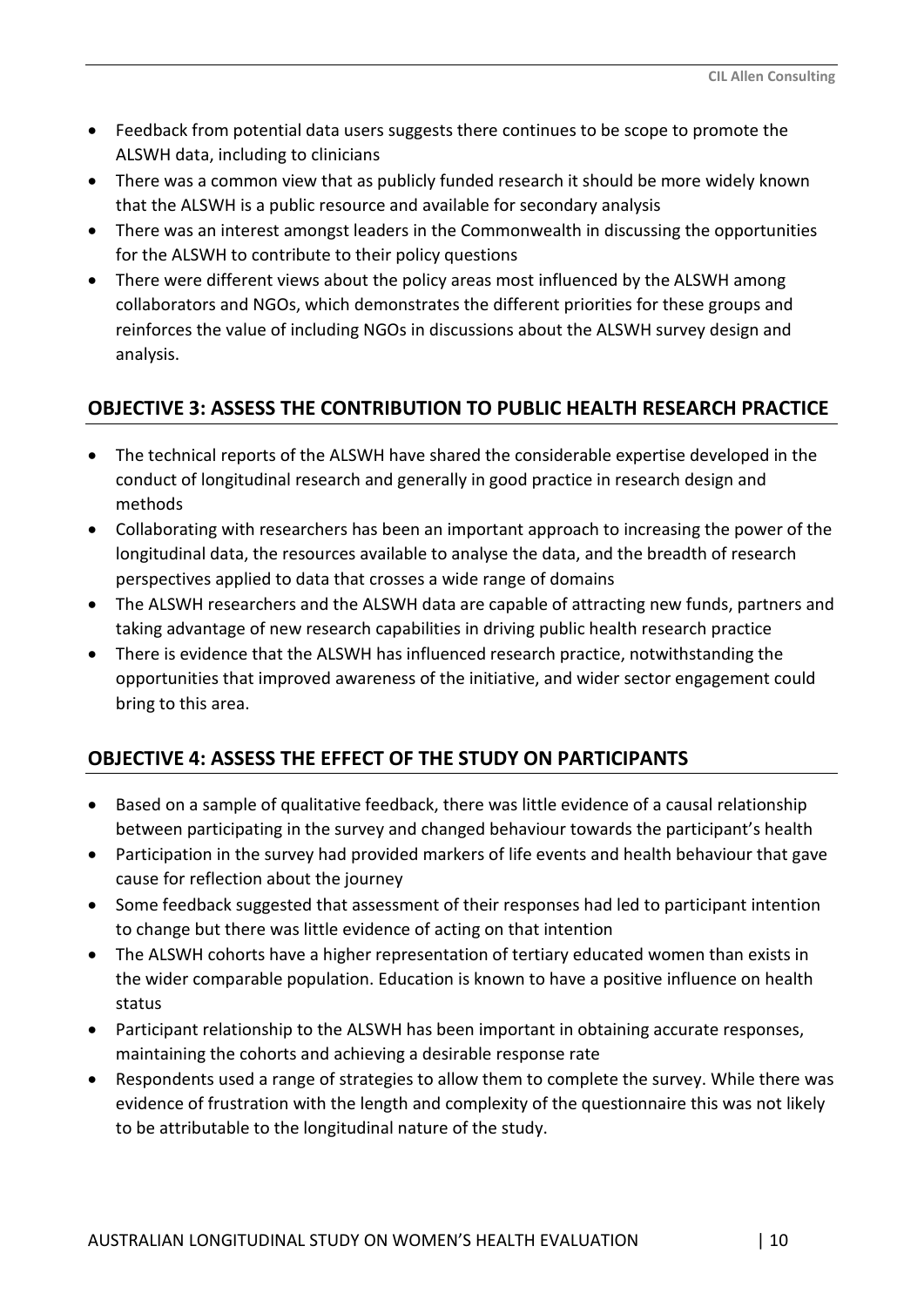# <span id="page-10-0"></span>Executive summary

ACIL Allen Consulting was commissioned by the Commonwealth Department of Health (DoH) to conduct an evaluation of the Australian Longitudinal Study on Women's Health (ALSWH). The evaluation began in June 2014 and concluded in June 2015.

#### <span id="page-10-1"></span>**Background on the Study**

The ALSWH is a longitudinal population-based survey that assesses the physical and mental health of over 50,000 women across Australia. It is designed to provide government and other decisionmaking bodies within Australia with an evidence base from which to develop and evaluate women's health policy and practice and a scientific basis from which to plan for the future.

The ALSWH was launched in 1995 and currently follows four cohorts of women – each representing generations at differing key stages of life. The University of Queensland and the University of Newcastle are funded by the Commonwealth to conduct the ALSWH.

The objectives of the ALSWH are to:

- Collect scientifically valid information about the current health and health service use of women which will provide an evidence base for the development and evaluation of health policy and practice relevant to Australian women
- Gather information about social experiences and environmental influences on women, including information about families of origin, traumatic or stressful events, and social inclusion
- Examine patterns of contraceptive use, experiences of pregnancy and childbirth, and other reproductive health issues
- Examine women's access to sources of information about, and use of health services and preventive health activities.

#### <span id="page-10-2"></span>**The evaluation**

The evaluation focused on assessing four objectives for the ALSWH including:

- Its quality through consideration of the institutional environment, relevance, timeliness, accuracy, coherence, interpretability and accessibility of the ALSWH data and results
- Its contribution to the evidence base on women's health in Australia
- Its contribution to public health research practice
- Its effect on participants.
- In addition, ACIL Allen also conducted a Value for Money assessment of the ALSWH.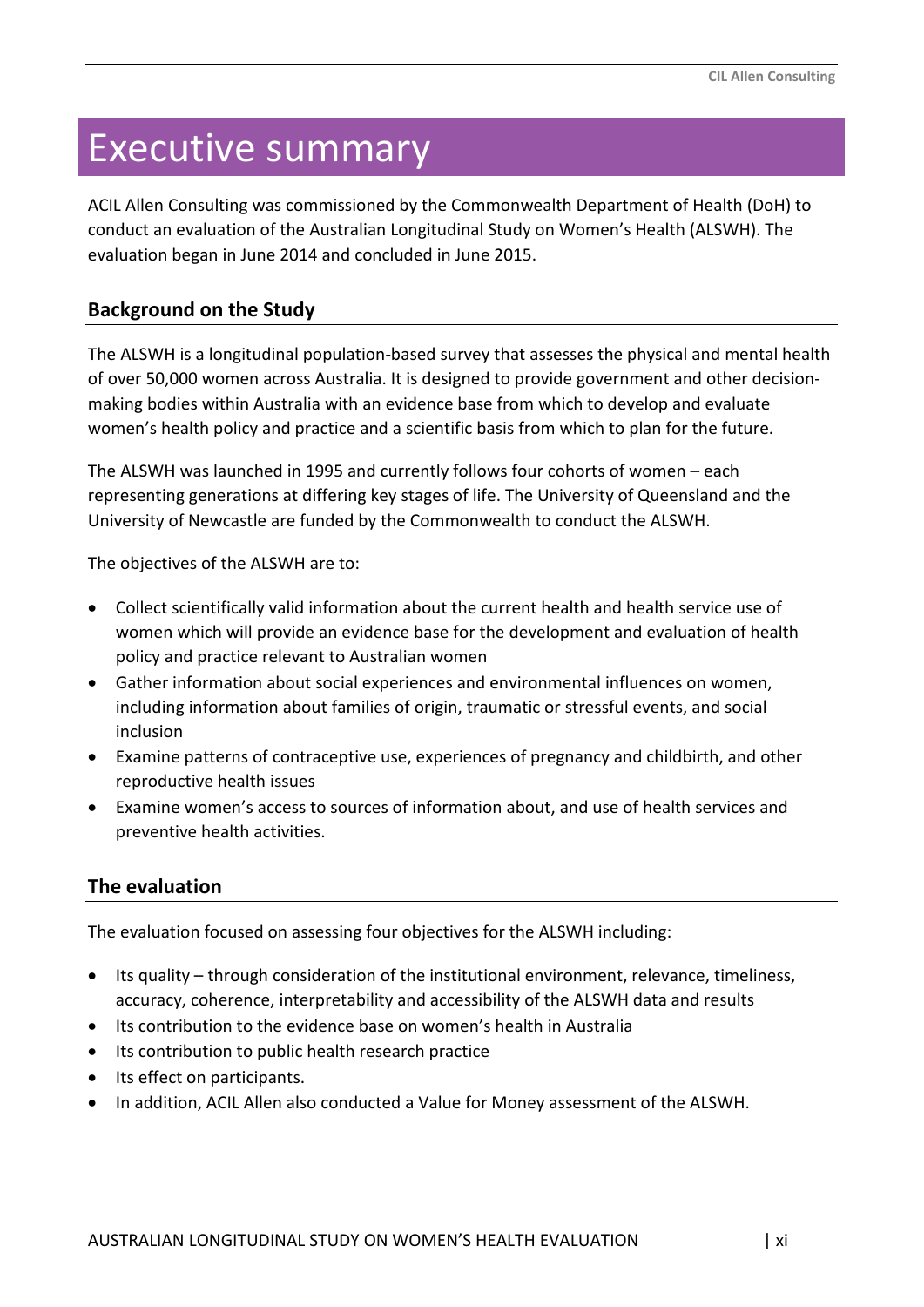#### <span id="page-11-0"></span>**Key findings**

#### <span id="page-11-1"></span>**Quality**

Overall, the ALSWH is a longitudinal survey of high quality. Its methodology is sound and is seen by users of the data as rigorous and accurate. ALSWH researchers are technical experts and leaders in the field. They are recognised nationally and internationally as leading the way in innovative approaches to longitudinal studies (e.g. data linkage, on-line survey methodology, cohort preservation).

The quality of the ALSWH benefits from the relationship between academia and government providing a meld of direction on policy priorities, application of research rigour, and opportunity to continually explore new ways of leveraging further research from the data set. There is an impressive program of research collaboration and there are data outputs that recognise a wide range of information needs and technical skills.

Consultation feedback suggests that there is new potential within government to explore the use of longitudinal surveys, including the ALSWH, in providing greater clarity about cause and effect, and tracking the impact of policy changes. This evaluation found a low level of use of ALSWH data to inform policy, most likely because of low awareness of the ALSWH rather than a reflection its quality. Increased promotion of the ALSWH initially within government is warranted and could be achieved through enhanced governance arrangements, and improved mechanisms for researchers to discuss information needs with key leaders within government.

Additionally, feedback from current users and potential users of the data suggests that access to the dataset is restrictive and the process for obtaining data is difficult. The ALSWH researchers have recognised that their strict access protocols have limited the utilisation of the data and have begun to take steps to allow greater access to the data while at the same time continuing to protect the integrity of the data and the participant cohorts.

#### <span id="page-11-2"></span>**Contribution to the evidence base on women's health in Australia**

The ALSWH is seen by research collaborators and NGOs as making a strong contribution to the evidence base for women's health policy and programs. Indeed, several national and state policies guiding strategic directions on women's health have utilised ALSWH data as evidence to inform their policy position (e.g. National Women's Health Policy 2010, Health Framework for Women's Health NSW). However, this evaluation found that many key leaders within and outside government are either unaware of the existence of the ALSWH or are not accessing ALSWH findings or using the data to inform policy. Most leaders who were consulted inside government were interested in exploring ways for the ALSWH to contribute to their policy questions and were open to utilising it more fully to inform policy development and as a source of valid information from which to measure the impact of policy. Without addressing the low level of awareness of, and engagement with, the ALSWH, the potential for the data to have a bigger impact on policy and program decisions will not be realised.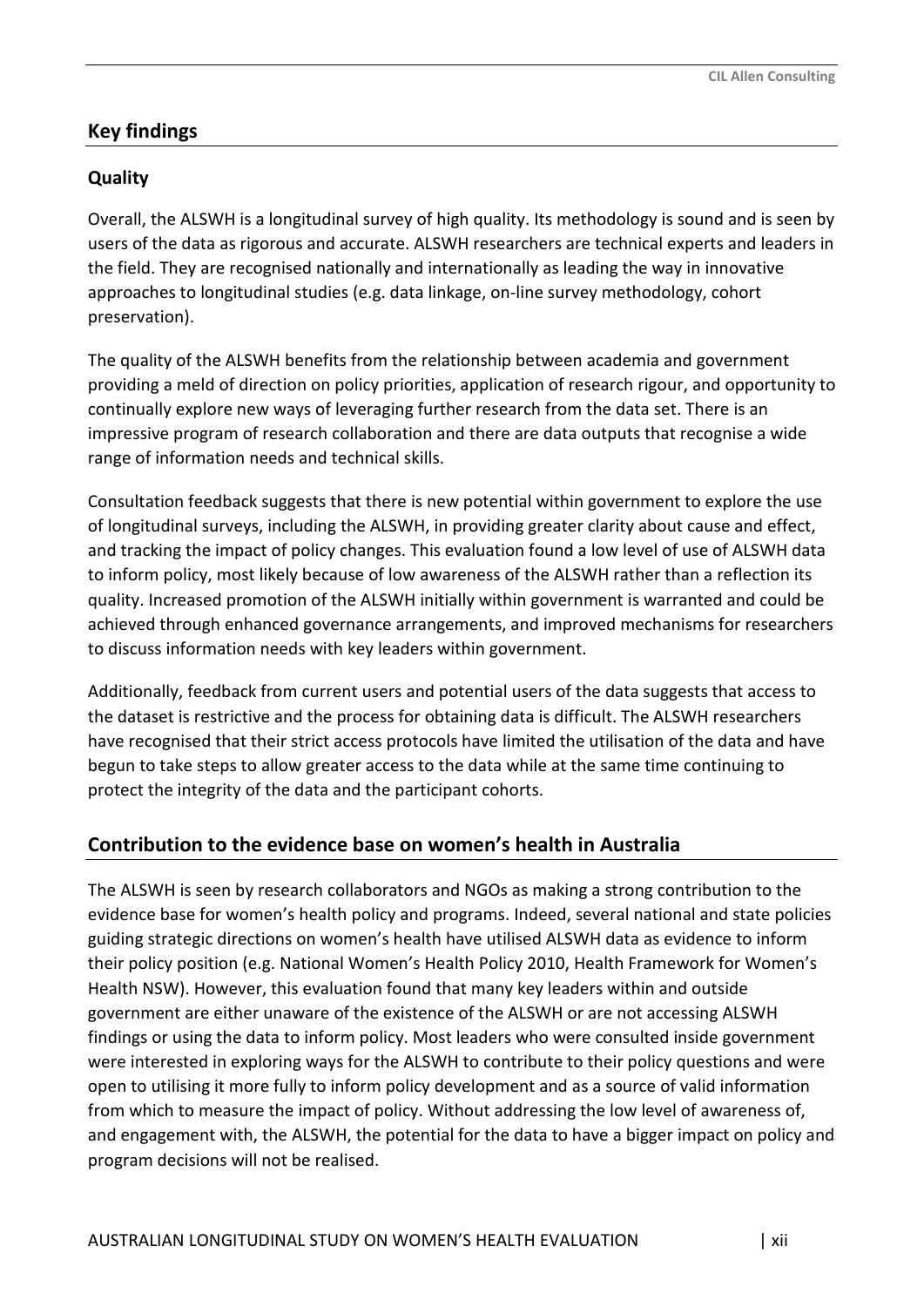#### <span id="page-12-0"></span>**Contribution to public health research practice**

The impact of the ALSWH on public health research practice comes in part from dissemination of information about implementation, analysis and maintenance of the ALSHW, and in part from working with researchers and students to utilise ALSWH data for secondary analysis. This evaluation found that current users of the data and NGO leaders felt that the ALSWH had an impact on the development of other research, but that there was an opportunity for strengthened engagement both in the government and non-government sectors to influence research practice related to women's health. Additionally, consultations with practicing and academic clinicians (as opposed to public health researchers) revealed some concern that there wasn't enough clinical information included in the ALSWH and they expressed a desire to be more involved in priority setting for the study.

The ALSWH has contributed to public health research practice in leading innovative work to build research capacity through building record linkage capabilities, and by building on ALSWH cohorts to adopt a family centred approach to researching child health outcomes. The technical reports of the ALSWH have shared the considerable expertise developed in the conduct of longitudinal research and generally in good practice in research design and methods. Scientific articles using ALSWH data have appeared predominantly in highly ranked journals and over 40 PhD projects have been supported utilising ALSWH data.

As stated previously, there is concern among current and potential ALSWH data users that the process for accessing the data is restrictive and difficult. Reviewing access to ALSWH data might serve to not only increase the use of the data but also to offer benefits to the role of the ALSWH in shaping future research practice.

#### <span id="page-12-1"></span>**Study effects on participants**

Participating in the survey appears to have generated a great deal of loyalty to the ALSWH that has resulted in accurate responses, a willingness to complete the questionnaire, and a genuine interest in remaining part of the initiative. The response rates have remained high - this was cited by numerous researchers as being a very positive finding and one that demonstrates the care taken by the ALSWH team to protect and engage the cohorts along with the robust nature of the methodology.

This evaluation found little evidence of a causal relationship between participating in the ALSWH and changed behaviour towards the participant's health. While many participants indicated an intention to change there was little evidence of actually acting on that intention.

The length and complexity of the ALSWH questionnaire was cited as a frustration for some participants, however, they used a range of strategies to allow them to complete the survey. This frustration was tempered by the longitudinal nature of the survey and the fact that it is conducted infrequently.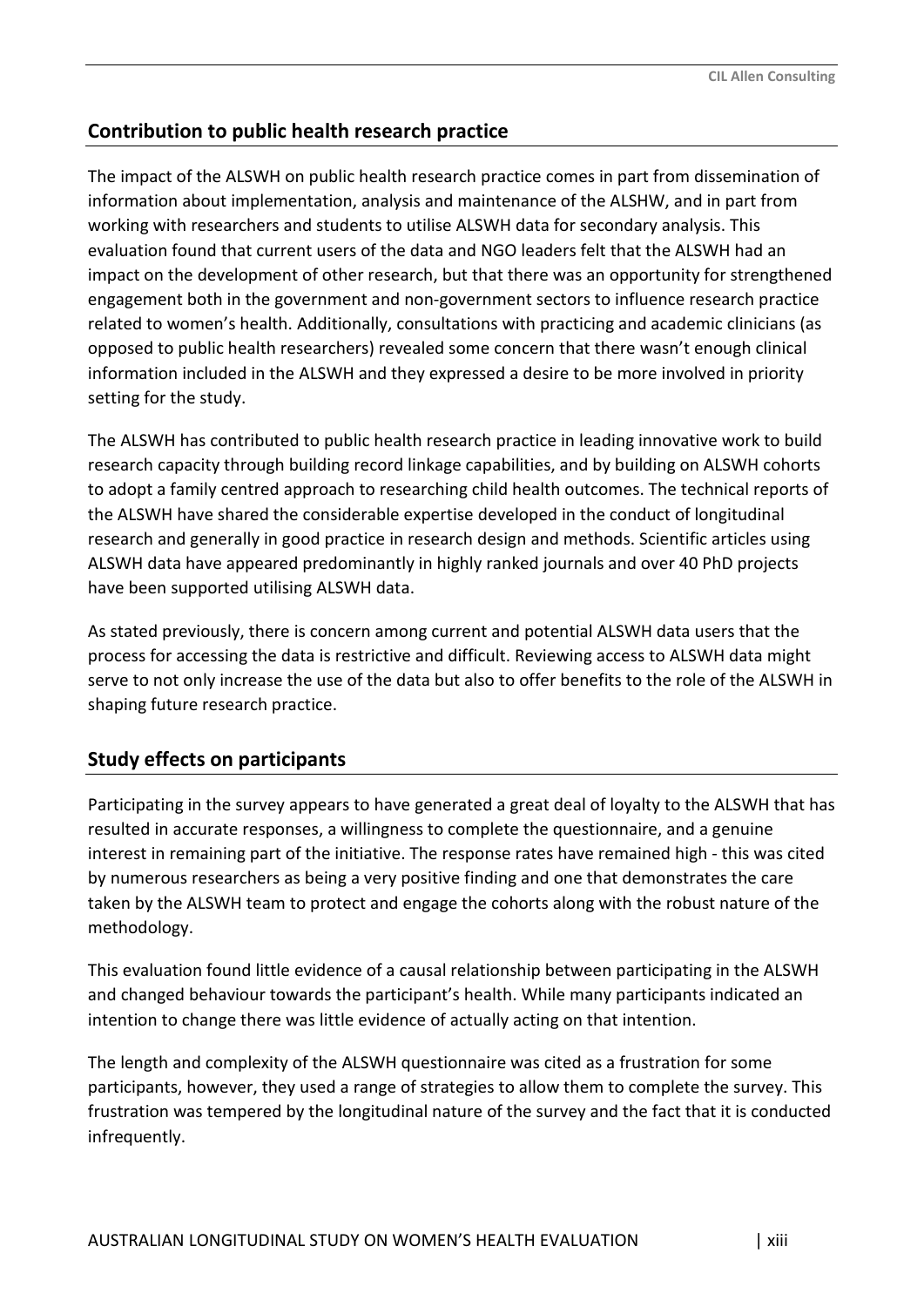#### <span id="page-13-0"></span>**Value for money**

The ALSWH represents good value for money. The ALSWH was compared to HILDA, LSAC and LSAY for the value for money component of the evaluation. The analysis of the four longitudinal study's outputs and costs revealed that HILDA and LSAC require significantly more funding, when compared to LSAY, and, to a lesser extent, ALSWH. The ALSWH produces less outputs when compared to HILDA and LSAC but a greater number than LSAY.

The cost per participant is less for the ALSWH (estimated at \$114 per person) than HILDA (\$834 per person) and significantly less than LSAC (\$2,251 per person). It is slightly higher than the cost per participant for the LSAY (\$104 per person).

The research output/cost ratio and cost per output for ALSWH and comparator studies shows that overall, the ALSWH represented the greatest value for money among the four comparator longitudinal studies, given it had the lowest cost to the Commonwealth per research output.

#### <span id="page-13-1"></span>**Improvements and recommendations**

The ALSWH is a public resource of great value to Australia. To reach its full potential three areas for improvement should be addressed including; 1) to raise the profile of the ALSWH among key stakeholder groups and the community more generally; 2) to improve access to ALSWH data; and 3) to enhance the ALSWH by improving the translation between research findings and application to policy and explore the possibility of including objective measures (e.g. weight and height) into the survey.

The recommendations from this evaluation directly address the three areas for improvement outlined above. They are:

- That a communication and marketing strategy be developed and implemented to raise awareness of the ALSWH in government (Commonwealth and states/territories), NGO and academic sectors.
- That governance arrangements for ALSWH be reviewed to assure the ALSWH addresses contemporary issues, incorporates the perspectives of NGOs, clinicians, state/territory governments, and provides for an external scientific advisory group.
- That a 'champion' be identified to promote ALSWH amongst policy leaders and to leverage from networks and collaborations supported by government to increase the awareness of the ALSWH.
- That the protocol be reviewed for access to ALSWH data for secondary research with the aim of achieving open access and greater utilisation of the data.
- That the value of increasing the capability of the ALSWH be investigated for the opportunity to include objective measures in the survey and for a specific focus on translation of research into policy and practice to provide additional support in acting on the evidence base for women's health.
- That consideration be given to commissioning and overview of the research and policy implications of the ALSWH after 20 years.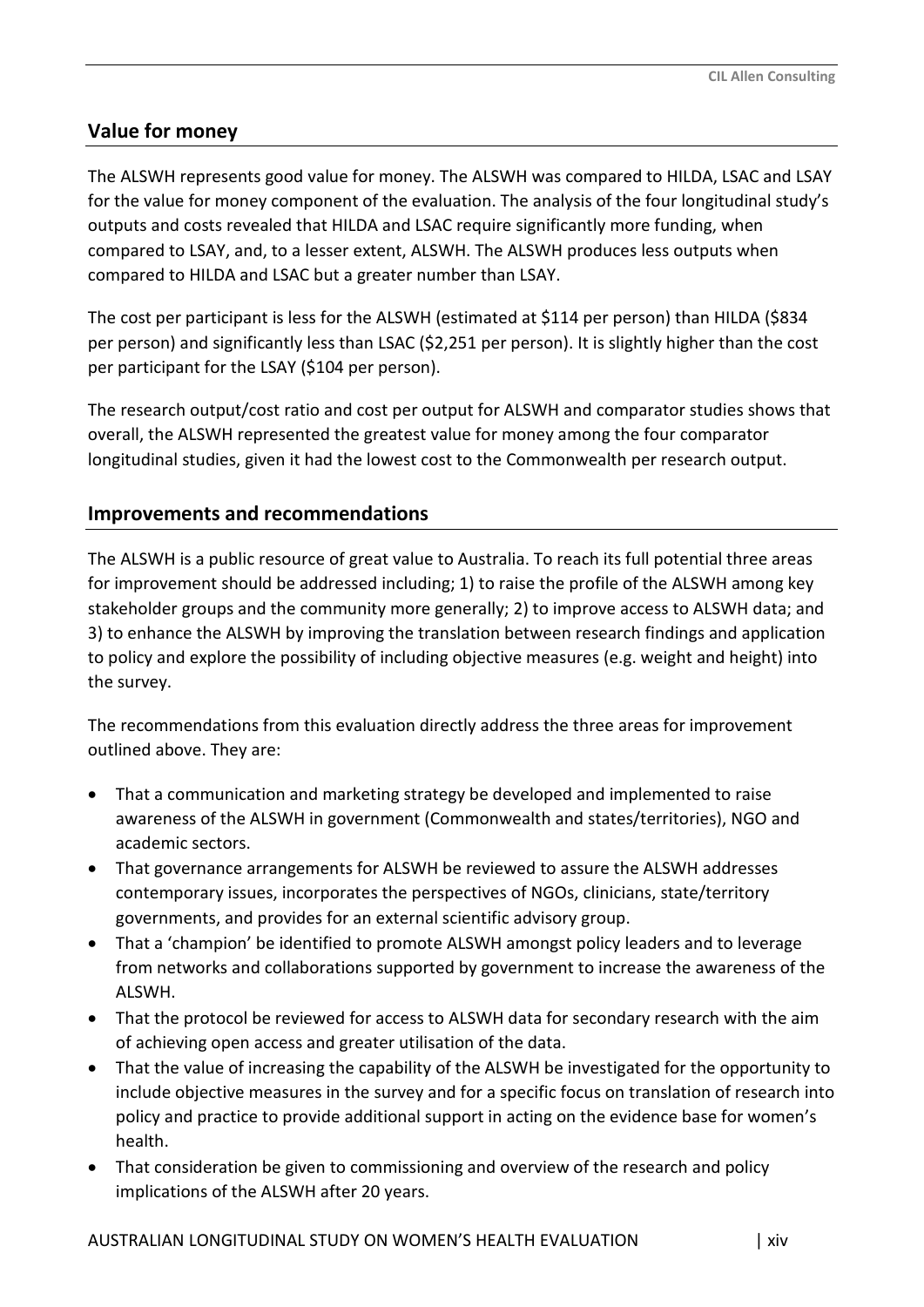# <span id="page-14-0"></span>1. INTRODUCTION

In June 2014 ACIL Allen Consulting was commissioned by the Commonwealth Department of Health (DoH) to conduct an evaluation of the Australian Longitudinal Study on Women's Health (ALSWH). The purpose of the evaluation was to ascertain if the ALSWH is meeting the objectives set forth at its inception and to measure its quality and contribution.

The evaluation was conducted over a 12-month period concluding in June 2015.

#### <span id="page-14-1"></span>**The Australian Longitudinal Study on Women's Health**

The ALSWH assesses the physical and mental health of over 50,000 women across Australia and is designed to support understanding of the many factors that influence the health of Australia's women. The ALSWH is funded through the DoH's Health Social Surveys Fund (HSSF) whose aim is to establish (and maintain) a comprehensive evidence base to provide a foundation for the development, implementation and evaluation of relevant health policies.

The ALSWH is a longitudinal population-based survey designed to provide government and other decision-making bodies within Australia with an evidence base from which to develop and evaluate women's health/general health policy and practice and a scientific basis from which to plan for the future. The ALSWH specifically aims to assess, and provide evidence on women's:

- Physical and emotional health
- The use of health services (GP, specialist and other visits, access, satisfaction)
- Health behaviours and risk factors (including diet, exercise, smoking, alcohol, and other drugs)
- Time use (including paid and unpaid work, family roles and leisure)
- Socio-demographic factors (location, education, employment, family composition)
- Life stages and key events (e.g. childbirth, divorce, widowhood).

The ALSWH was launched in 1995 and has been undertaken jointly by the University of Queensland and the University of Newcastle since its inception. The study currently follows four cohorts of women with each cohort representing different generations at differing key stages of life. The four cohorts included in the ALSWH are as follows:

- Women born in 1921-26 (N=2,750 in 2013)
- Women born in 1946-51 (N=9,151 in 2013)
- Women born in 1973-78 (N=8,010 in 2012)
- Women born in 1989-94 (N= 17,096 in 2013)

The study collects a wide range of health and social data across the four cohorts and has recently begun to augment the survey data by linking with other data sources such as the Medicare Benefits Schedule and the Pharmaceutical Benefits Scheme.

The original (and current) objectives of the ALSWH are to: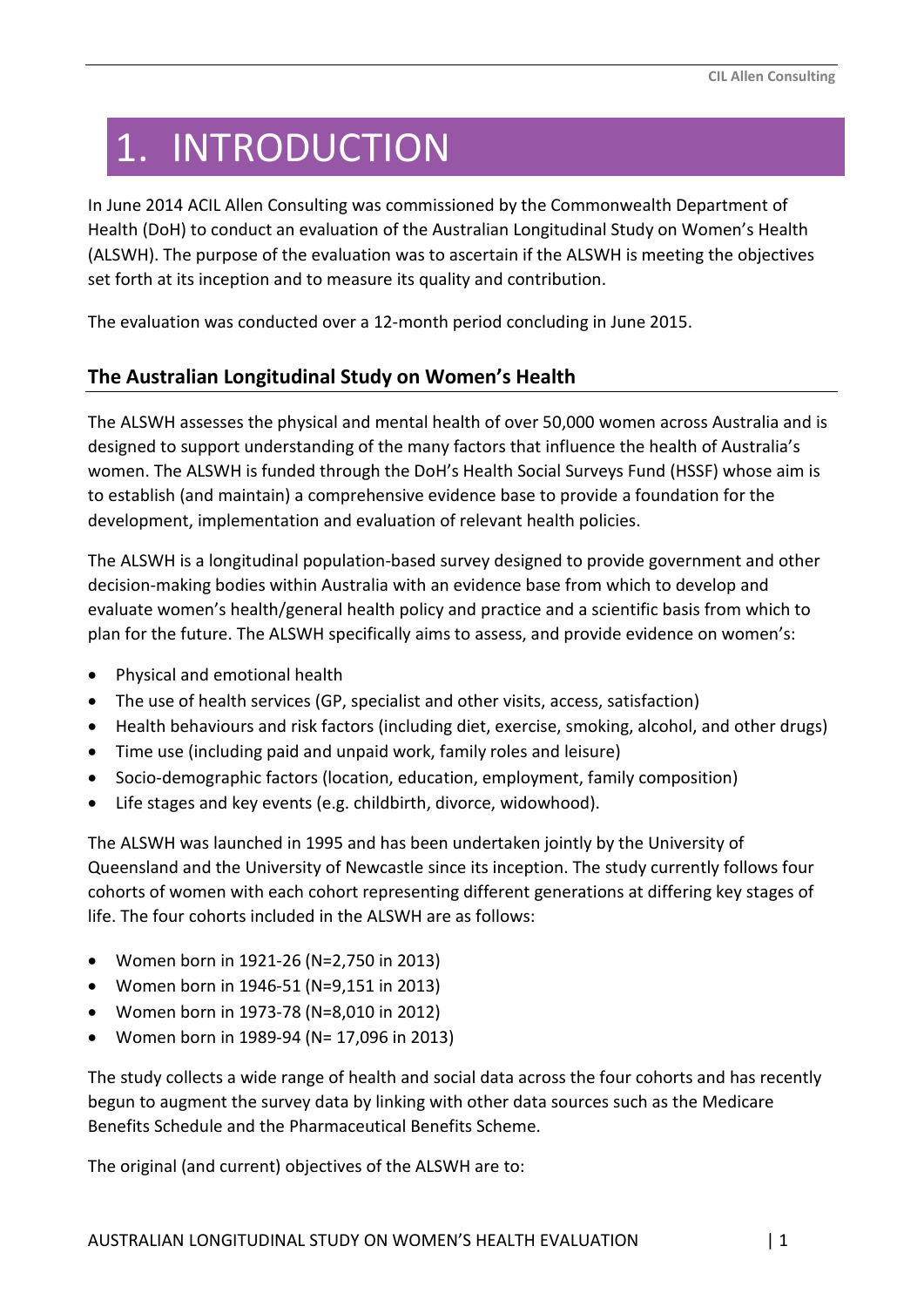- Collect scientifically valid information about the current health and health service use of women which will provide an evidence base for the development and evaluation of health policy and practice relevant to Australian women
- Gather information about social experiences and environmental influences on women, including information about families of origin, traumatic or stressful events, and social inclusion
- Examine patterns of contraceptive use, experiences of pregnancy and childbirth, and other reproductive health issues
- Examine women's access to sources of information about, and use of health services and preventive health activities.

### <span id="page-15-0"></span>**The evaluation objectives**

The objectives for the evaluation of the ALSWH were set out in the RFQ and required the ACIL Allen team to assess the ALSWH's:

- Quality–through consideration of the relevance, timeliness, accuracy, coherence, interpretability and accessibility of the ALSWH data and results
- Contribution–to the evidence-base on women's health in Australia and to public health research practice
- Effect on participants.

The RFQ also required the evaluation report to include a set of recommendations for improvements to maximise the value of the data collected through the ALSWH.

The focus of the evaluation was on the core activity of the ALSWH funded by the DoH and described in funding agreements. The ALSWH has also attracted research funding from other sources, such as the NHMRC, however, these activities were not in scope for this evaluation.

The methodology for this project involved a mix of qualitative and quantitative research methods. Specifically, it involved: key informant interviews, desktop research and literature review, consultations with four distinct stakeholder groups, and an on-line survey with current data users and women's health leaders

# <span id="page-15-1"></span>**The report**

This document is the evaluation report presenting key findings in response to each of the evaluation objectives.

The report comprises the following sections:

- Section 2: Methodology
- Section 3: The quality of the ALSWH (relevance, timeliness, accuracy, coherence, interpretability and accessibility)
- Section 4: Contribution to the evidence base on women's health in Australia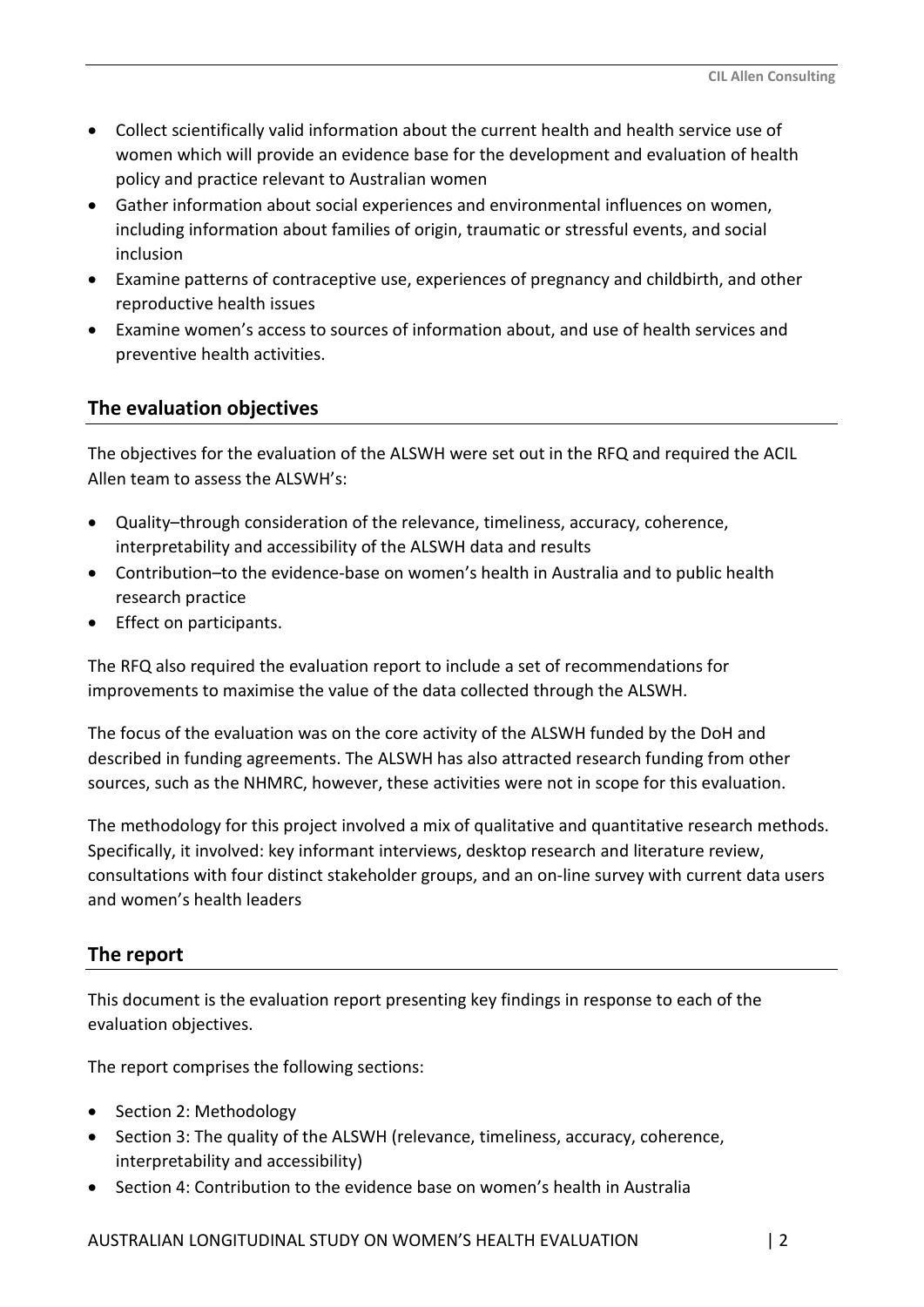- Section 5: Contribution to public health research practice
- Section 6: Study effect on participants
- Section 7: Value for money of the ALSWH
- Section 8: Conclusion (improvements to the ALSWH and recommendations)
- Appendices
	- Appendix A: Evaluation framework
	- Appendix B: Discussion guides
	- Appendix C: Online survey questionnaires
	- Appendix D: Consultation report
	- Appendix E: Organisations consulted
	- Appendix F: Participant impact
	- Appendix G: Value for money analysis.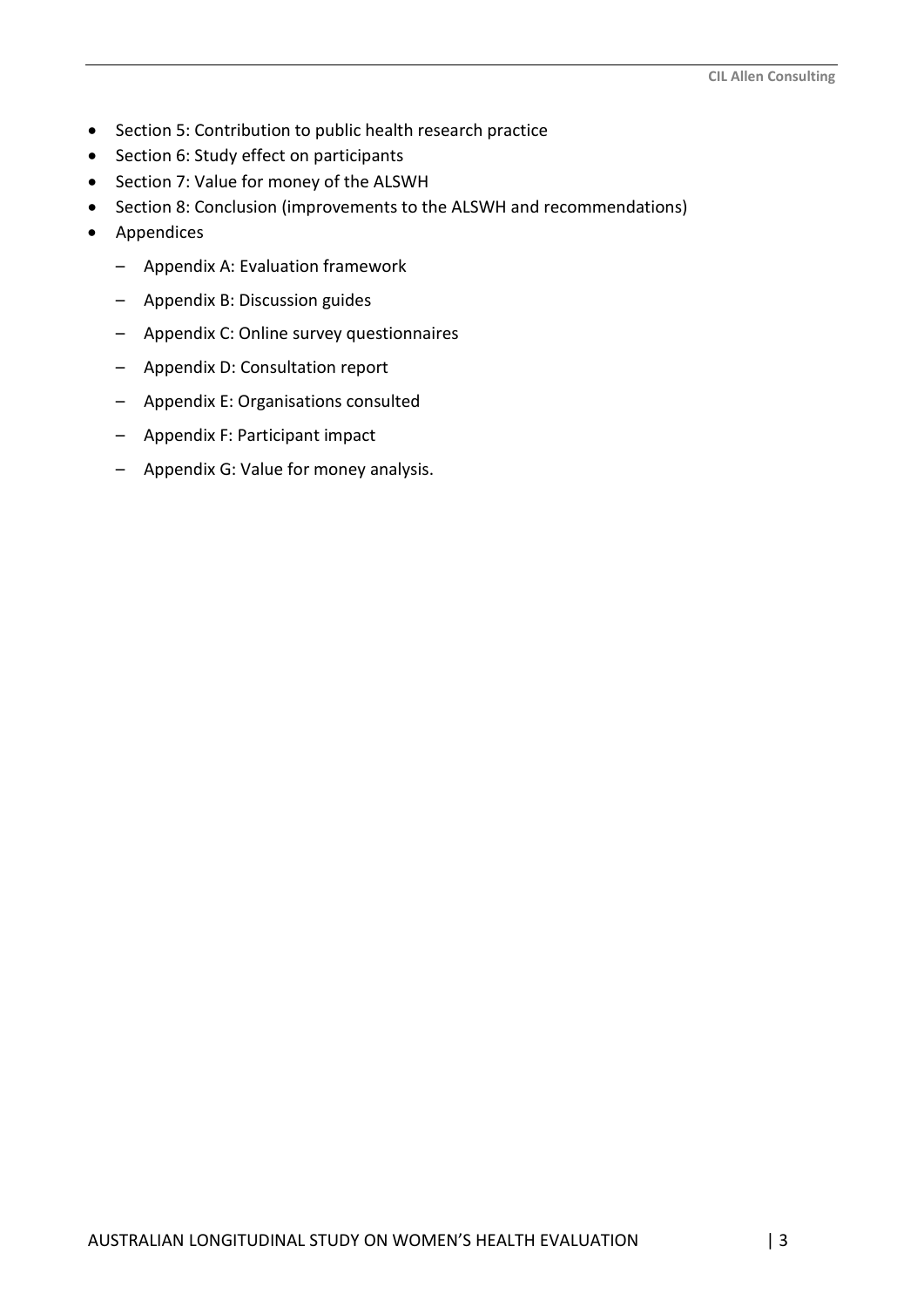# <span id="page-17-0"></span>2. METHOD

# <span id="page-17-1"></span>**Overview of the methodology**

The methodology for this project comprised five key stages as summarised in Table 2.1, and explained in more detail below.

#### TABLE 2.1: METHODOLOGY OVERVIEW

| Stage                                             | <b>Activities</b>                                                                                                                                                                                         |
|---------------------------------------------------|-----------------------------------------------------------------------------------------------------------------------------------------------------------------------------------------------------------|
| Stage 1<br>Project Inception and project planning | Inception meeting<br>Project plan - including:<br>Risk management plan<br>Stakeholder consultation plan<br>$\bullet$<br>Key informant interviews (n=12)                                                   |
| Stage 2<br><b>Evaluation framework</b>            | Desktop research<br>٠<br>Development of an evaluation framework<br>Development of data collection tools                                                                                                   |
| Stage 3<br>Data collection                        | Ethics submission and approval<br>٠<br>Stakeholder consultations (n=18)<br>Online survey (n=82)<br>Review a sample of ALSWH qualitative responses<br>across cohorts<br>Collection of financial data       |
| Stage 4<br><b>Analysis</b>                        | Qualitative data analysis<br>٠<br>Quantitative data analysis<br>Value for money analysis                                                                                                                  |
| Stage 5<br><b>Reporting</b>                       | Monthly progress reports<br>٠<br>Presentation of preliminary findings to DoH and<br>ALSWH steering committee<br>Draft report<br>$\bullet$<br>Final report<br>Presentation of findings and recommendations |

SOURCE: ACIL ALLEN CONSULTING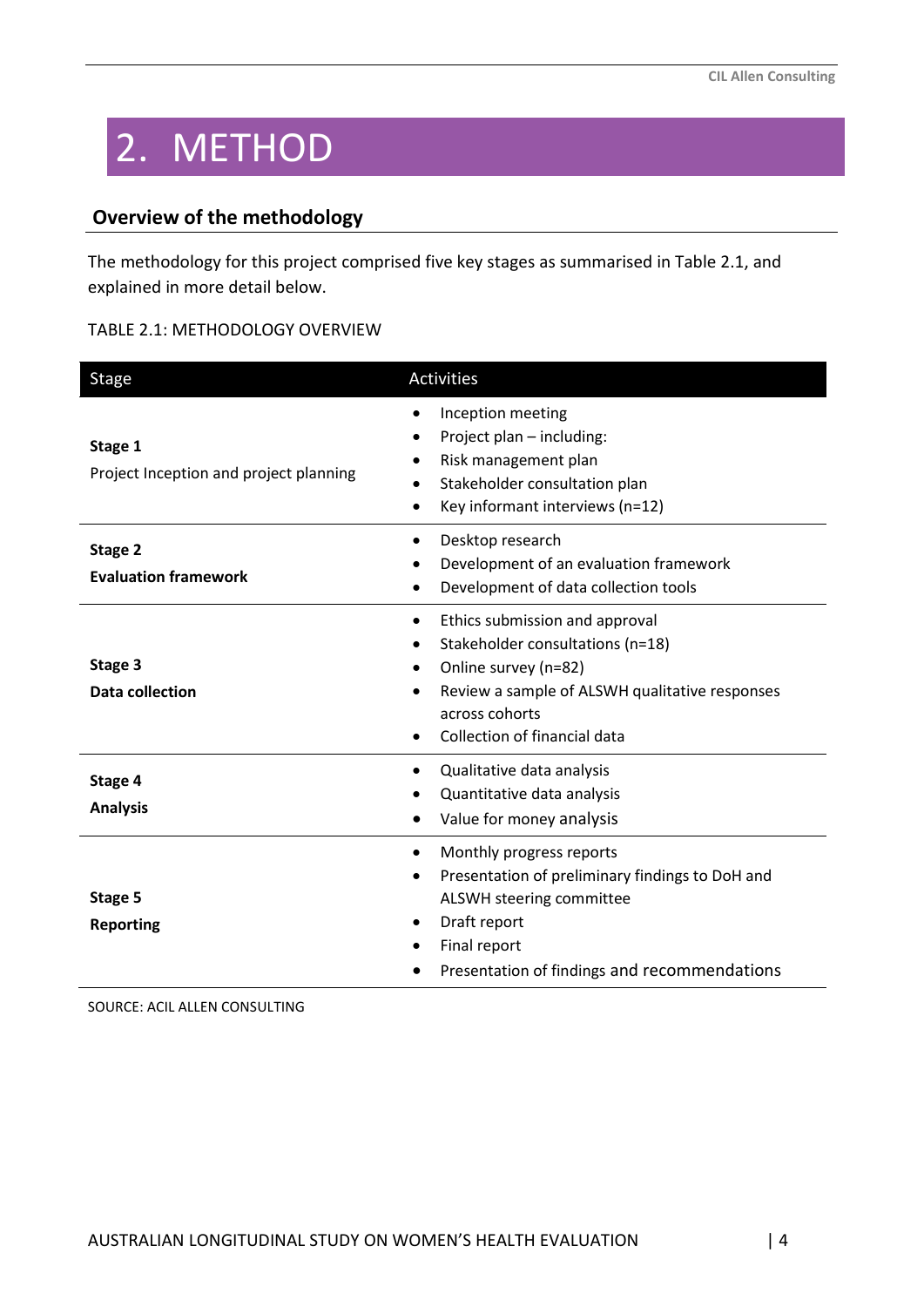#### <span id="page-18-0"></span>**Stage 1: Projection inception and project planning**

The first stage of the project involved:

- An inception meeting between ACIL Allen and DoH
- Development and delivery of a project plan including a risk management plan and a stakeholder consultation plan
- Twelve interviews with key informants including:
	- ALSWH researchers
	- other longitudinal surveys (HILDA, LSAC, Ten to men)
	- individual experts
	- ALSWH funders.

Key informants interviewed in the early stages of this project were identified in consultation with DoH. They were selected because of their knowledge and involvement in women's health both from a research and a policy perspective. The purpose of the key informant interviews was to gain a thorough understanding of the ALSWH and to assess, from the key informants' perspective, whether the study was attaining its primary objectives.

#### <span id="page-18-1"></span>**Stage 2: Evaluation framework**

The second stage of the project involved desktop research, the development of an evaluation plan and development of data collection tools.

- The desktop research involved two activities a desktop review and a literature review. The desktop review included:
- historical documents
- administrative information
- comparator studies
- policy documents.

The literature review included:

- relevant published national and international literature related to quality and attributes of longitudinal studies
- national and international literature and presentations that used the ALSWH data.

An evaluation framework (see Appendix A) was developed that guided the assessment of the performance of the ALSWH in terms of the key evaluation objectives, and set out areas of inquiry, research questions, and measurement in response to the research questions. Additionally, data collection tools (stakeholder discussion guides, stakeholder survey, and financial data collection template) were developed during this stage of the project (see Appendices B and C).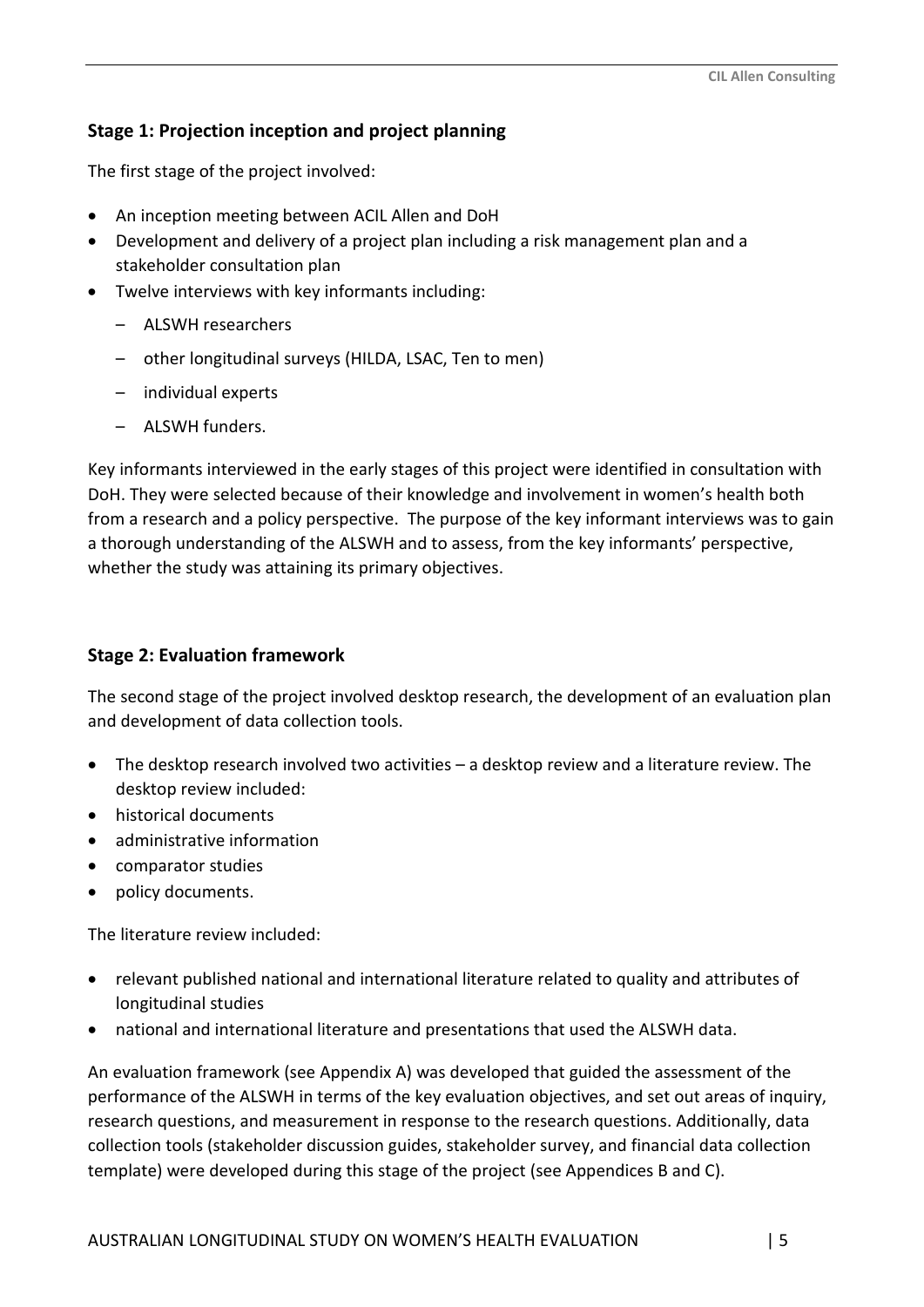#### <span id="page-19-0"></span>**Stage 3: Data collection**

This stage included both qualitative and quantitative data collection. The project team used a variety of methods (telephone, face to face, and survey) to gain qualitative input from key stakeholders. Discussion guides were developed for each key stakeholder category and consultations were conducted using these guides to provide for consistency in documentation and reporting. An online survey was also developed and sent to current data users and women's health agencies (leaders) outside government.

#### <span id="page-19-1"></span>**KEY STAKEHOLDERS CONSULTING**

#### *Leaders inside government*

Four interviews (1 face to face and 3 telephone) were conducted with leaders inside government. One stakeholder declined to be interviewed on the basis that the ALSWH had not been used within their Division. The purpose of these consultations was to assess the degree to which leaders inside government used the ALSWH for informing policy development, building the evidence base around women's health issues in Australia, and seeking ideas on how the ALSWH could be improved to maximise the value of the data collected.

#### *Leaders outside government*

The number of potential consultations with leaders outside government was quite large and beyond the capacity of the project to complete via personal interview. Therefore, a decision was made and approved by DoH to conduct three interviews and deploy a survey for the remaining 20 organisations. Surveys were sent to 20 organisations on 17 November with 14 responding within the timeframe. The purpose of these consultations was to get a sense of how/if ALSWH was used to inform their policy and or research activities and to explore ways in which it could be improved to maximise the value of the data collected.

#### *Current data users*

Five current data users (defined as using ALSWH data within the last 3 years) were interviewed as part of the consultation strategy – these five were chosen randomly from the list of current users. Additionally, surveys were sent to approximately 200 current users with 68 responding within the timelines. The purpose of these consultations was to explore whether the ALSWH is meeting its objectives, the quality of the data, the contribution to building the evidence base around women's health, the contribution to public health research practice and how it could be improved to maximise the value of the data collected.

#### *Potential users*

Four telephone consultations were conducted with 'potential' users of ALSWH data. These participants were selected based on a search of organisations/institutions that focus on women's health and then matched to the list of current users. If the organisations/institutions were not included as a current user they were included in the list of 'potential' users. From this list, four organisations/institutions were chosen for inclusion in the consultation. The purpose of including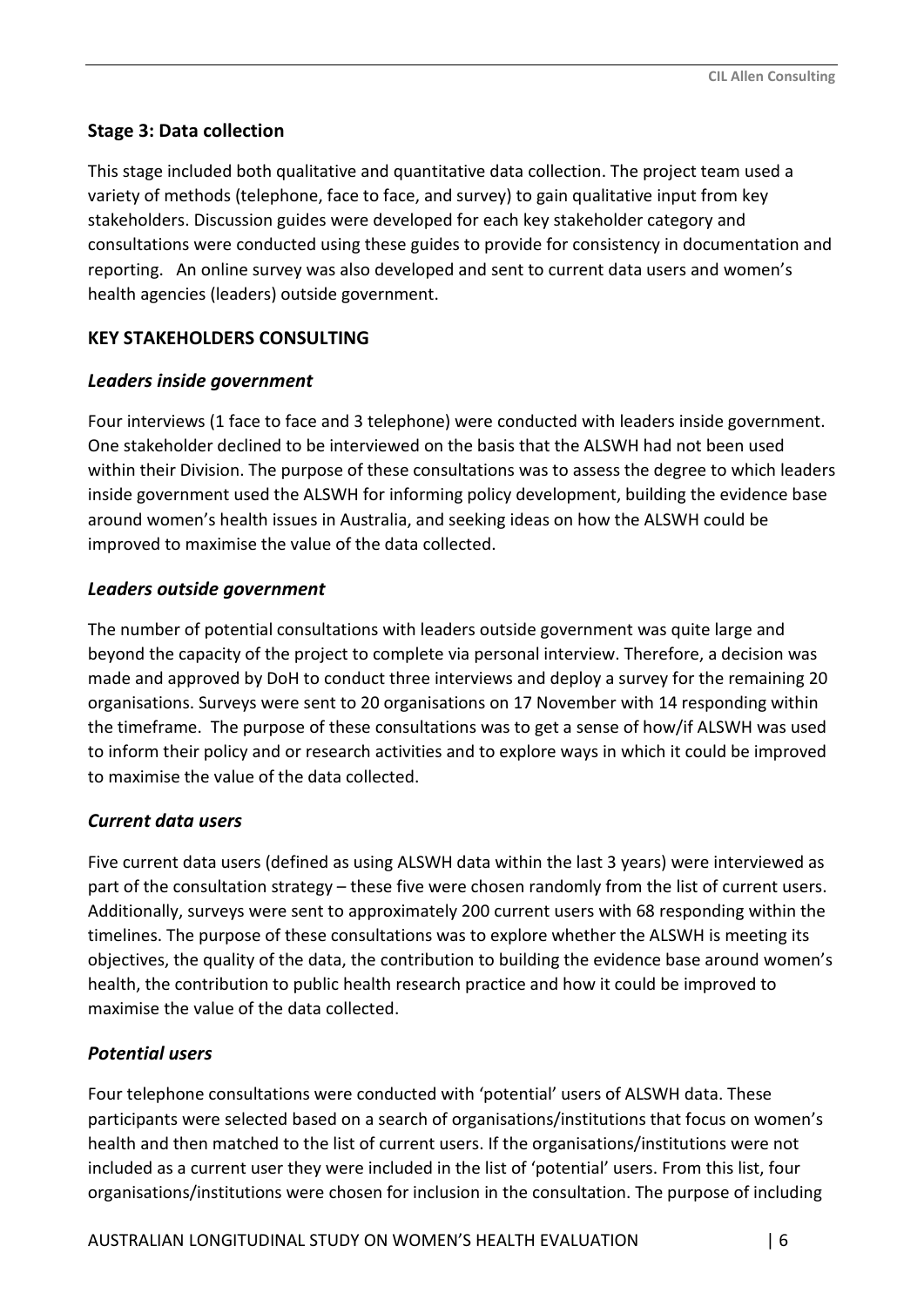potential users in the consultation strategy was to explore the reasons that ALSWH was not being used by an organisation/institution that would be expected to be interested in the information included in the ALSWH. These consultations were also an opportunity to educate people about the ALSWH and to explore ideas to improve visibility, knowledge and thus utilisation of the ALSWH.

#### *National government statistical agencies*

Two face to face interviews were conducted with the Australian Bureau of Statistics and the Australian Institute of Health and Welfare. The purpose of these interviews was to determine the extent to which the agencies were familiar with the ALSWH, had utilised ALSWH data to inform their work, and their perspectives on the contribution longitudinal data can make to their work.

#### *Qualitative data collection*

A report which details the consultation process is included as Appendix D. Qualitative information was collected from the four distinct stakeholder groups outlined above in order to get input that related to both policy and research. Discussion guides were developed for each of the four groups and were sent to participants approximately one week prior to their scheduled consultation session. The ACIL Allen team conducted a total of 18 interviews with key stakeholders and received survey responses from 82 individuals/organisations.

An ethics application was submitted and approved for the project team to review a sample of qualitative ALSWH survey responses across all cohorts in order to assess its effect on participants. Extraction of data for this review occurred at the ALSWH offices at the University of Newcastle and involved a Principal Consultant from ACIL Allen and ALSWH research staff. The methodology for this review is detailed in Appendix F.

#### *Quantitative data collection*

Quantitative financial data was collected from the University of Newcastle, the University of Queensland, and the DoH for the value for money assessment.

#### <span id="page-20-0"></span>**Stage 4: Analysis**

The analysis of both the quantitative and qualitative data was guided by the evaluation framework developed in Stage 2 (Appendix A). Analysis of the data focused on the key themes (quality, contribution, effect on participants, and value for money) – results of the analysis are included in Chapters  $3 - 7$  of this report.

#### <span id="page-20-1"></span>**Stage 5: Reporting**

The reporting for the project included the following:

• Monthly progress reports – a report template was developed for this purpose and was updated monthly to reflect progress and to also provide a forum to discuss outstanding issues. These reports were sent to the DoH on the 15th of each month.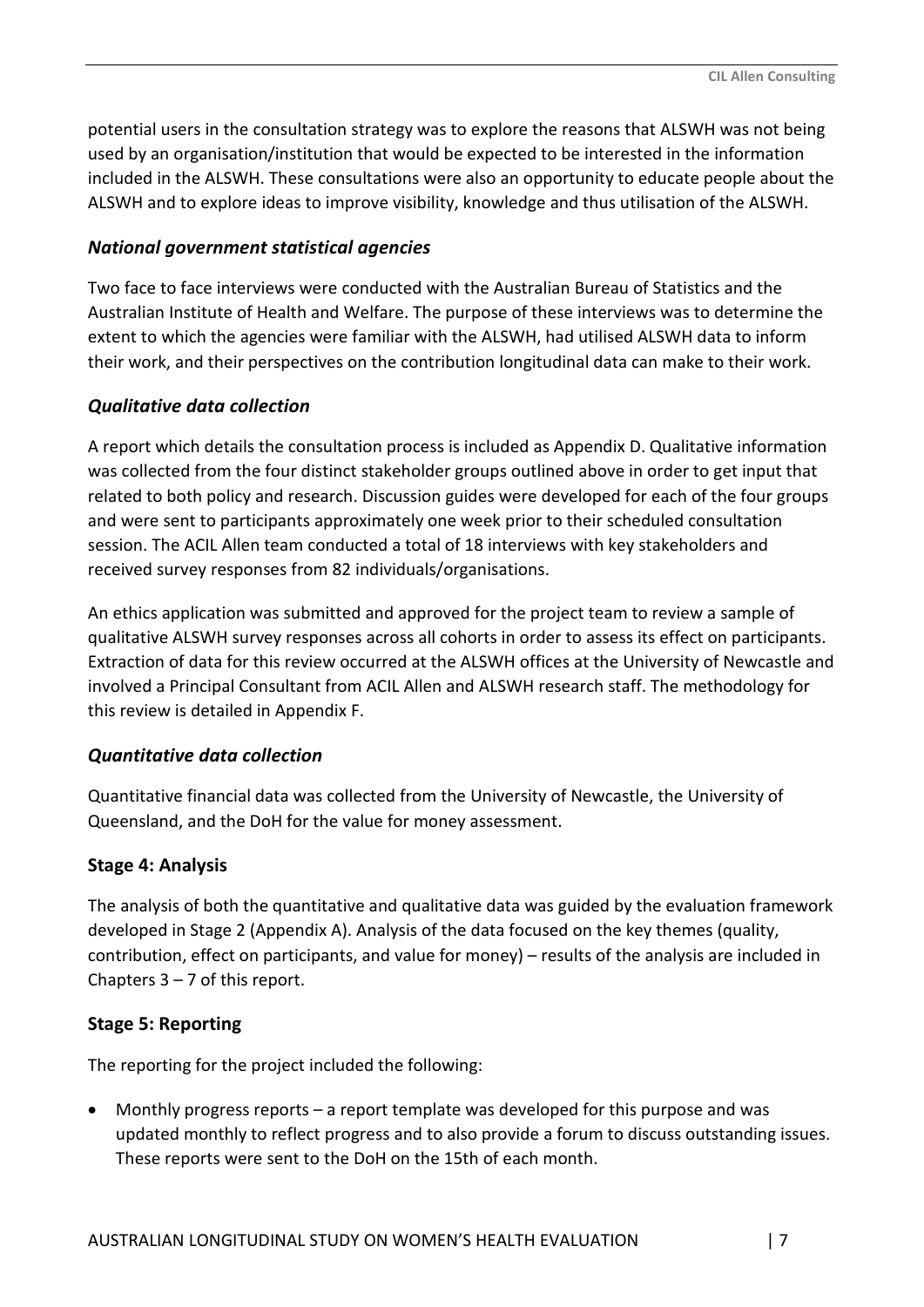- Presentation of preliminary findings –on 9 April 2015 ACIL Allen presented preliminary findings on the quality, contribution, effect on participants, and value for money of the ALSWH to the advisory committee, which included ALSWH researchers, an independent chairperson and other relevant Commonwealth government stakeholders. This presentation provided a forum to test and validate the preliminary findings and resulted in a request to conduct 4 additional consultations with leaders inside government. This request was actioned and 3 of the additional consultations conducted.
- Draft report the structure of the draft and final reports was agreed with DoH and both reports were written to this structure. The draft report was submitted to DoH on 3 June 2015.
- Final Report consolidated comments on the draft report were incorporated into the final report which was submitted on 19 June 2015.
- Presentation of findings and recommendation–ACIL Allen will provide two presentations on the findings of the evaluation. The first presentation will be conducted on 30 June to DoH staff, and the second will be conducted on 1 July as part of a DoH sponsored conference on longitudinal studies.

#### <span id="page-21-0"></span>**Limitations**

There are a number of limitations which may have an effect on the findings presented in this report. These include the following:

- The consultations with key women's health leaders both inside and outside government posed a challenge in that many potential participants were unaware of the ALSWH and did not want to engage in a discussion about it. In several cases the project team were able to conduct interviews with policy representatives who were unaware of the ALSWH and used the opportunity to raise awareness about the Study and its relevance to their work along with discussing ways in which the ALSWH might be better utilised within government.
- Consistent with the scope of this evaluation, the value for money analysis focused on the DoH funding for the core activities of ALSWH. Additional research activities involving the ALSWH and funded from other sources, were not included in consideration of the value of the ALSWH. In addition, the comparative analysis for the value for money component of the evaluation was restricted to use of publicly available data from the comparator groups. Potentially, there are more data available which is not in the public domain, however, this was not requested or accessed in this project.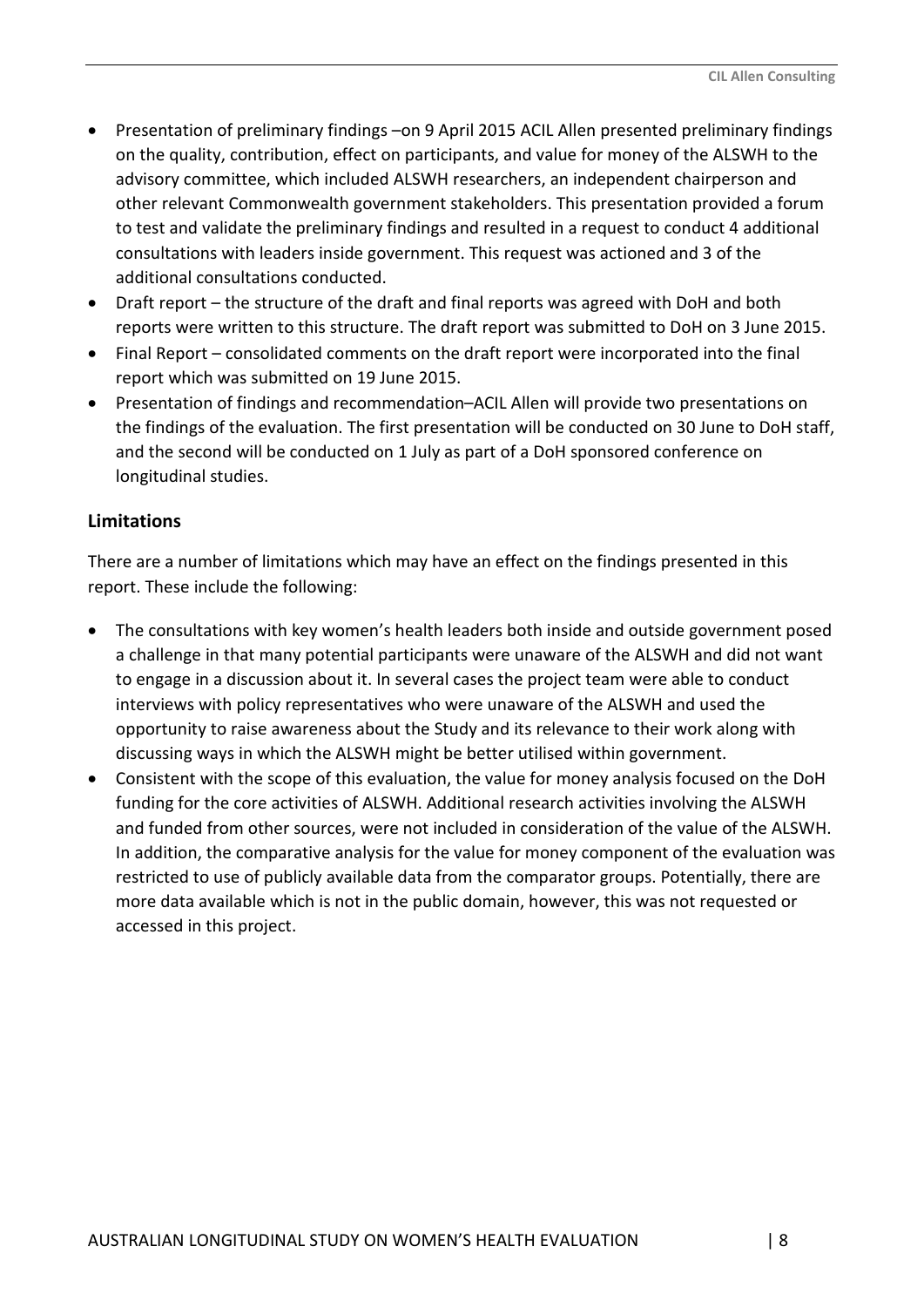#### **KEY FINDINGS – QUALITY OF THE ALSWH**

#### **INSTITUTIONAL ENVIRONMENT**

- Joint hosting of the ALSWH by the University of Queensland and the University of Newcastle brings substantial research expertise, objectivity and resources, including support for secondary research.

#### **RELEVANCE**

- The breadth of the ALSWH as scoped by the key themes to be addressed allows for wide ranging relevance of the data and the potential to accommodate continuing inquiry from new perspectives
- The ALSWH cohorts are considered to be broadly representative of the Australian adult women population
- The funding agreement for the ALSWH has enabled regular input from the Commonwealth to priority analysis of ALSWH data
- The governance structure for the ALSWH could be enhanced to include the perspectives of states/territories, non-government organisations, clinicians, and the general community
- The low level of awareness of the ALSWH among leaders in government may reflect more on the relatively low use of longitudinal data sets to inform policy than on the potential relevance of the ALSWH.

#### **TIMELINESS**

- There is no 'gold standard' for the timeliness of longitudinal studies. The frequency of the ALSWH survey waves are largely determined by the likely rate of change influencing the health of participants, and data collection occurs over an extended period to maximise the response rate.

#### **ACCURACY**

- Actions taken to address accuracy of the ALSWH include oversampling in the original sample selection, derivation of sample weights to obtain population estimates, and rigorous strategies to maintain the cohort groups
- Processes are in place to encourage completion of survey questions and to provide for regular review and feedback on data quality
- The ALSWH is seen as a robust and accurate source of data.

#### **COHERENCE**

The technical reports and data books describe the accuracy of the ALSWH data and provide evidence of study coherence.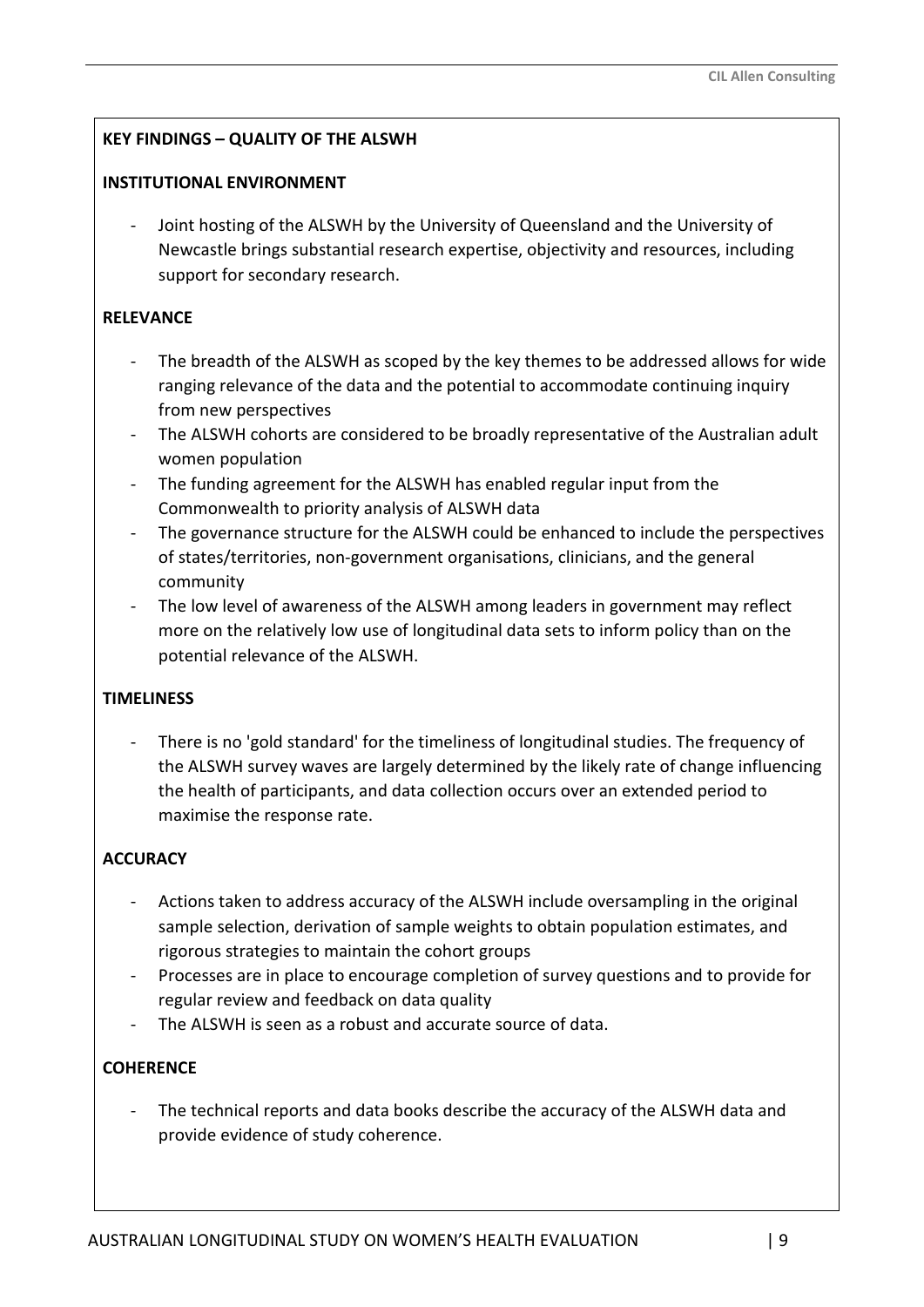#### **INTERPRETABILITY**

- There is a diversity of data products of the ALSWH designed to support interpretability that also serve to promote the accessibility of the information.

#### **ACCESSIBILITY**

- There is a general sense that the ALSWH is an underutilised source of data
- Data cubes are provided to AIHW and ABS although the level of awareness and familiarity with the data in these agencies appears to be limited
- A dedicated website is a key source of information about the ALSWH data and products
- There is some concern by users and non-users of the ALSWH data that access to the data is restrictive and the process for obtaining data is difficult.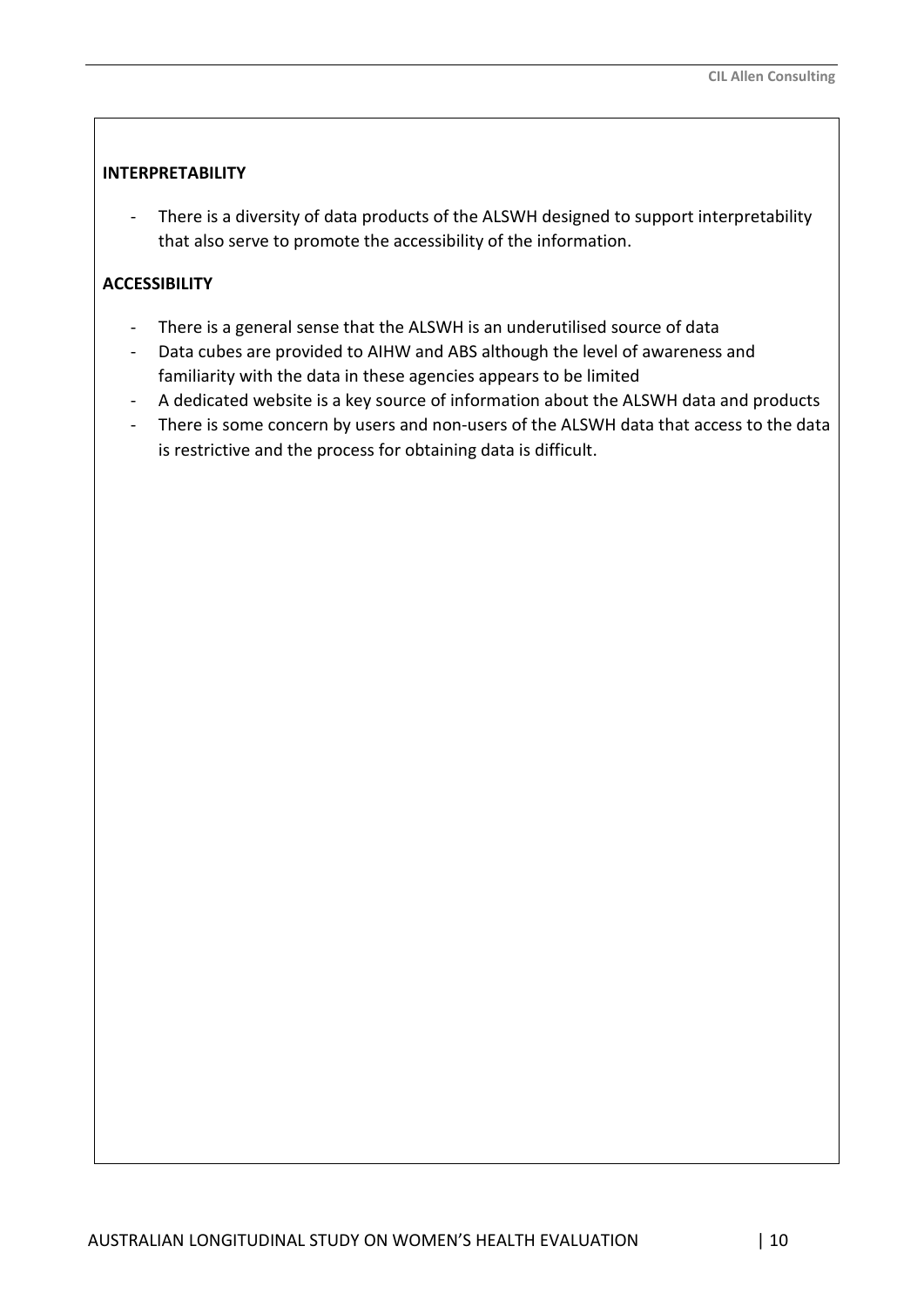# <span id="page-24-0"></span>3. QUALITY OF THE ALSWH

### <span id="page-24-1"></span>**3.1 Performance against key measures of quality**

A key requirement of the evaluation is to assess the quality of the ALSWH. The data quality is critical to achievement of the ALSWH objectives that include the collection of 'scientifically valid' information to provide an 'evidence base' for 'health policy and practice'. The Australian Bureau of Statistics (ABS) describes the concept of data quality as multidimensional that can be defined by seven dimensions to assess whether the collection and products are fit for purpose (ABS Data Quality Framework 2009). The importance of each of the dimensions will vary according to the purpose. The following assesses the ALSWH against these dimensions comprised of the institutional environment, relevance, timeliness, accuracy, coherence, interpretability and accessibility. The assessment draws from the Data Quality Statement (2014) prepared by ALSWH researchers, information on the ALSWH website, and from stakeholder feedback.

#### <span id="page-24-2"></span>**Institutional environment**

The ALSWH is jointly implemented and managed by the University of Queensland and the University of Newcastle. This arrangement brings substantial expertise, objectivity and resources including access to research infrastructure. The roles and responsibilities of each of the partners is clearly defined, supporting: participant confidentiality; a focus on building capacity and good practice in key areas of data collection, storage and manipulation; and a breadth of research interest to inform the evidence base for women's health as well as the conduct of longitudinal studies. The ALSWH team at the University of Newcastle includes statisticians, researchers, and cohort management. The University of Queensland ALSWH team focuses on data management, statistical analysis, data access and outcomes, and includes a mental health research fellow.

The organisational context for management of the ALSWH has provided the contemporary research infrastructure of protocols and ethical review, and a research skills set that includes a continually evolving technical capacity to manage and manipulate large databases.

This arrangement has also enhanced the opportunity both internal and external, for secondary use of ALSWH data, and increased the value of the longitudinal data through data linkage research. Similarly, the ALSWH cohort has provided the sample population for other research, including extending the cohort to capture their children for separate research. The approach used to support secondary research and access to the ALSWH cohort has involved close liaison with ALSWH researchers to foster quality outputs and preserve the ALSWH sample.

#### <span id="page-24-3"></span>**Relevance**

#### *Governance and priorities*

The ALSWH is managed through a series of contracts between the Commonwealth and the research institutions. The periodic review of the contract for services has enabled the outputs and design of the ALSWH to be reviewed, refreshed and agreed in ensuring its continuing relevance.

AUSTRALIAN LONGITUDINAL STUDY ON WOMEN'S HEALTH EVALUATION | 11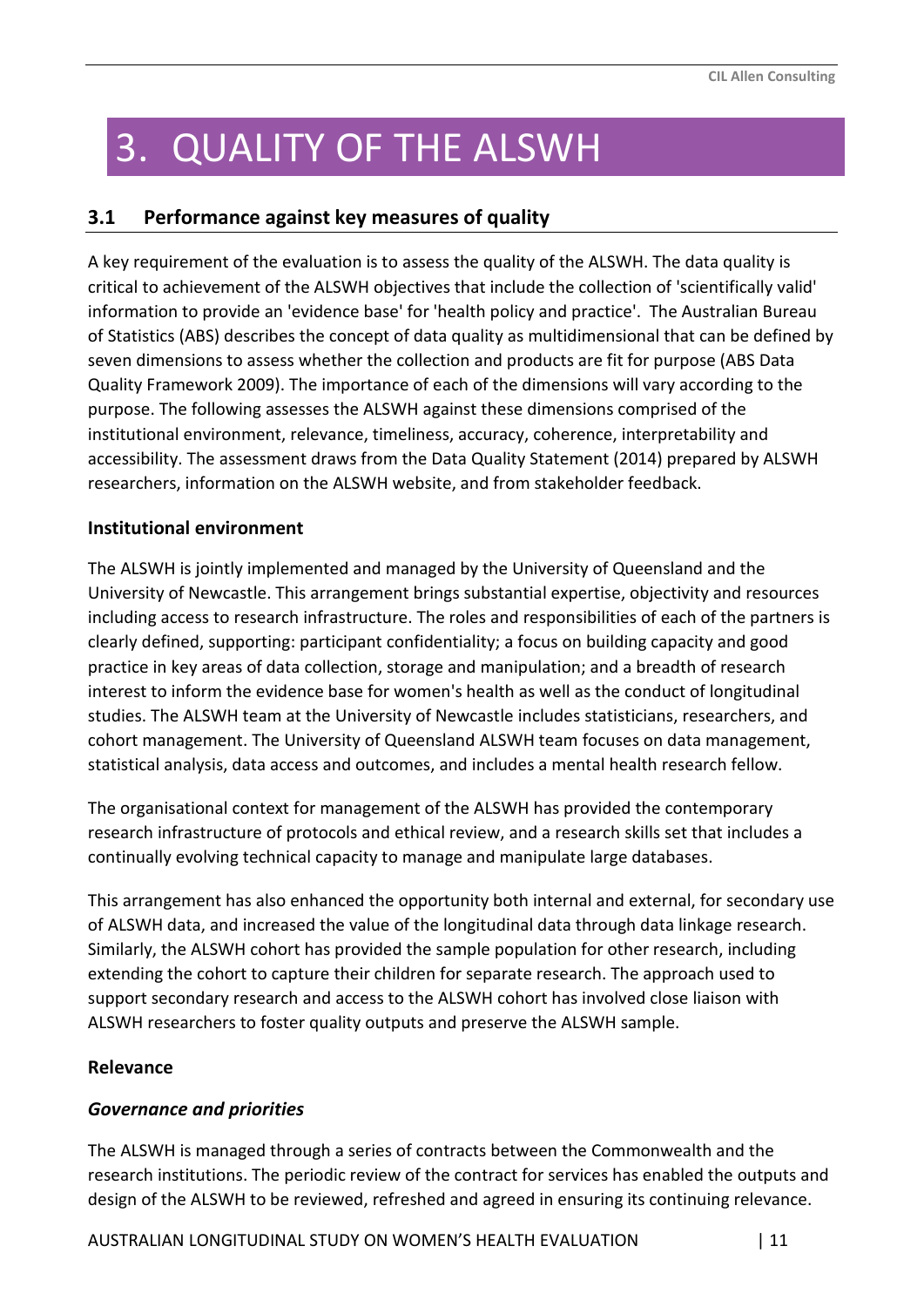The current contracts cover the period 2013 to 2015 for the original cohort, and into 2016 for the new young cohort and changed survey arrangements for the older cohort. The contracts include the requirement to consult with DoH on the content of each survey, to present research findings to DoH every two years, and host an annual meeting with DoH for 'scientific and research planning'. A list of research themes (see Box 3.1) is provided for inclusion in surveys as appropriate to the cohort, and there is a further requirement of the researchers to investigate potential new content areas.

#### BOX 3.1: KEY RESEARCH THEMES FOR ALSWH

The following are the current agreed research themes relevant to ALSWH, to be incorporated in surveys as deemed relevant to the cohort.

- Chronic disease
- Health service use and systems
- Social factors in health and well-being
- health in rural and remote areas
- Women and mental health
- Roles and relationships
- Intergenerational issues
- Tobacco, alcohol and other drugs
- Weight, nutrition and physical activity
- Mental health
- Ageing
- Health service usage
- Formal and informal work patterns and work-family balance
- Caring
- Reproductive health.

SOURCE: CONTRACT FOR SERVICES BETWEEN THE COMMONWEALTH AND ALSWH RESEARCH ORGANISATIONS, 2013 - 2015.

The research themes capture the priorities identified in the National Women's Health Policy 2010, and have been sufficiently broad (for example, 'social factors in health and well-being') to accommodate current priorities, such as, prevention of violence against women (also the subject of ALSWH thematic analyses and sub-studies), and to reflect a range of ways in which violence can manifest, such as psychological abuse of older women (Department of Health, 2010). In some instances, there is a new language used to frame issues, such as the impact of 'climate change' on women's health (Australian Women's Health Network), however, this impact can be tracked in a number of ways through the ALSWH, including changes in working and living options, and understanding the vulnerabilities of women in a changing environment, such as those with a carer role. The extent to which diversity, such as cultural and gender, can be accommodated has some limitations, which can in part be addressed through the capacity to introduce new content areas, to link datasets, and combine studies. Using the examples of recent women's health policy statements in New South Wales (NSW Government, 2013) and Western Australia (Department of Health Western Australia, 2013), the ALSWH remains a relevant source of information about all areas of nominated health priorities, and a strong potential contributor to achievement of policy outcomes.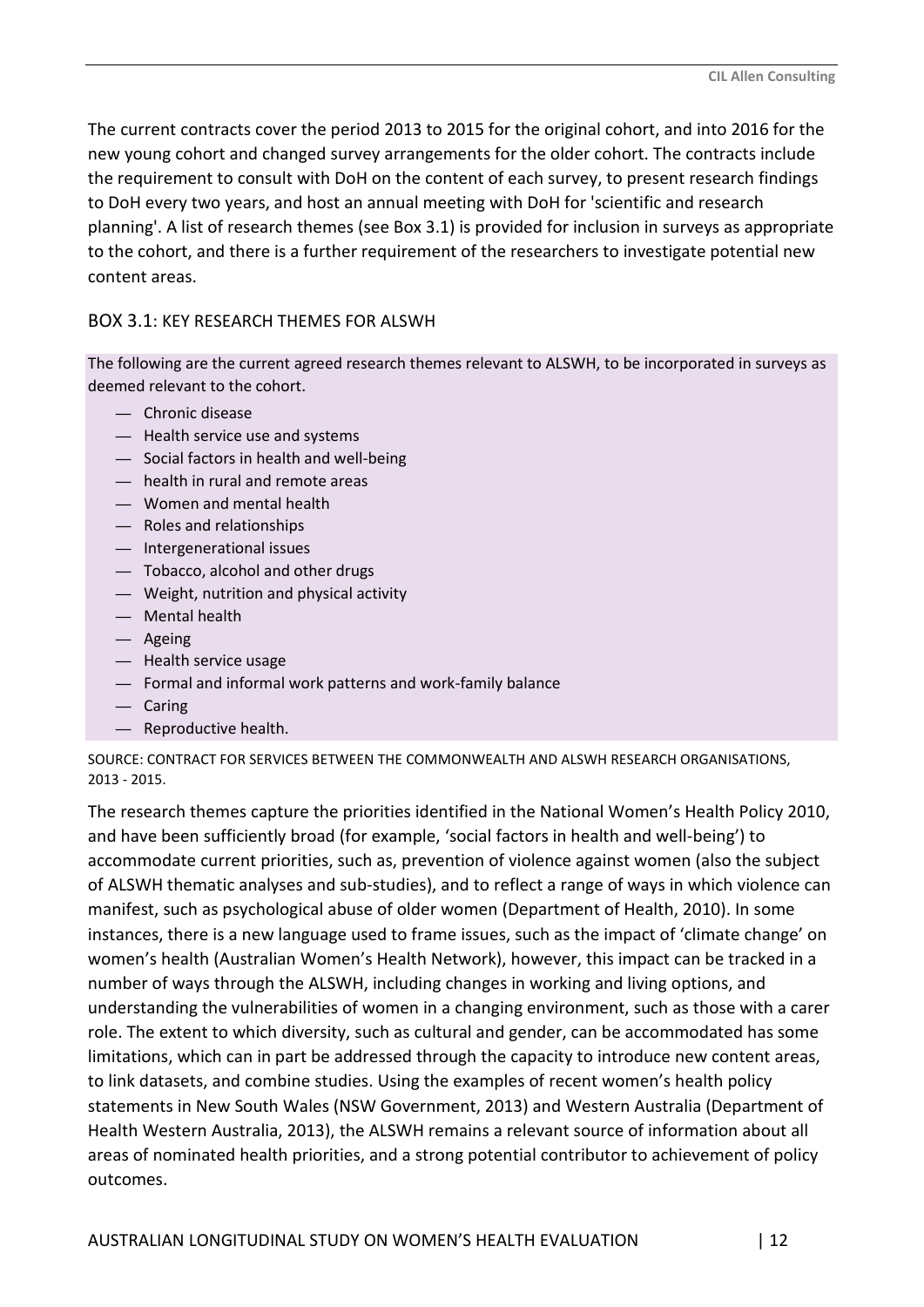Under the Commonwealth contracts, the major outputs of the ALSWH include:

- An Annual Report including ALSWH highlights, new findings and analytical review of the research themes, with a copy provided to interested parties in consultation with DoH, including to the Office for Women
- Major Reports addressing a topic agreed annually and selected from the research themes (for example, mental health (2013), and comparison of health and wellbeing of women aged 18 to 23 in 2013 and 1996 (2014))
- Technical Reports covering methodology, new research findings, and dissemination activities
- Annual submission of ALSWH de-identified data to the Australian Social Sciences Data Archive (replaced by the Australian Data Archive) to facilitate other research
- Production and dissemination of a Newsletter to survey participants
- Maintaining a website for the ALSWH.

The contract also provides for the input of the ALSWH Project Advisory Committee established to provide 'strategic, policy and technical advice...on the long term directions and future priorities and the implementation, content, operation and analysis of [ALSWH]'. Governance arrangements provide an important mechanism for ensuring the quality of the ALSWH products, including informing and assessing the relevance. The governance of the ALSWH captures selected Commonwealth Government Departments through the Project Advisory Committee convened by the DoH, and researchers through the Research Steering Committee convened by the ALSWH.

There is scope to widen the engagement of Commonwealth agencies in providing stronger linkages to key stakeholders. This could be achieved through review of the Advisory Committee membership, either to expand standing members or invite occasional participation, and/or through an enhanced process for canvassing priority information needs. This process should `stimulate discussion about the policy questions that can make best use of the existing data set, and leverage additional resources for new analyses. There is also scope for direct representation of state and territory government on the Advisory Committee. Rotating membership of the Committee for a state/territory government representative(s), and an occasional national forum to discuss existing and emerging policy information gaps would bring stronger links to local issues as they might inform national priorities. This could also provide an opportunity to review progress against the National Women's Health Policy 2010 and the key planks of advancing women's health through targeted health services and prevention programs, and addressing health inequities.

Other governance models that might strengthen the relevance, and awareness, of the ALSWH include representation from non-government agencies, clinicians, and extension of the governance structure to include a community reference group and external scientific advisory group.

#### *Coverage*

There is detailed analysis of the survey sample populations to establish the extent to which findings can be generalised to the comparable broader population. Comparison with 1996 census data suggested some bias in the ALSWH sample with over-representation of women with tertiary education and under-representation of certain groups of immigrant women. Later census data

AUSTRALIAN LONGITUDINAL STUDY ON WOMEN'S HEALTH EVALUATION | 13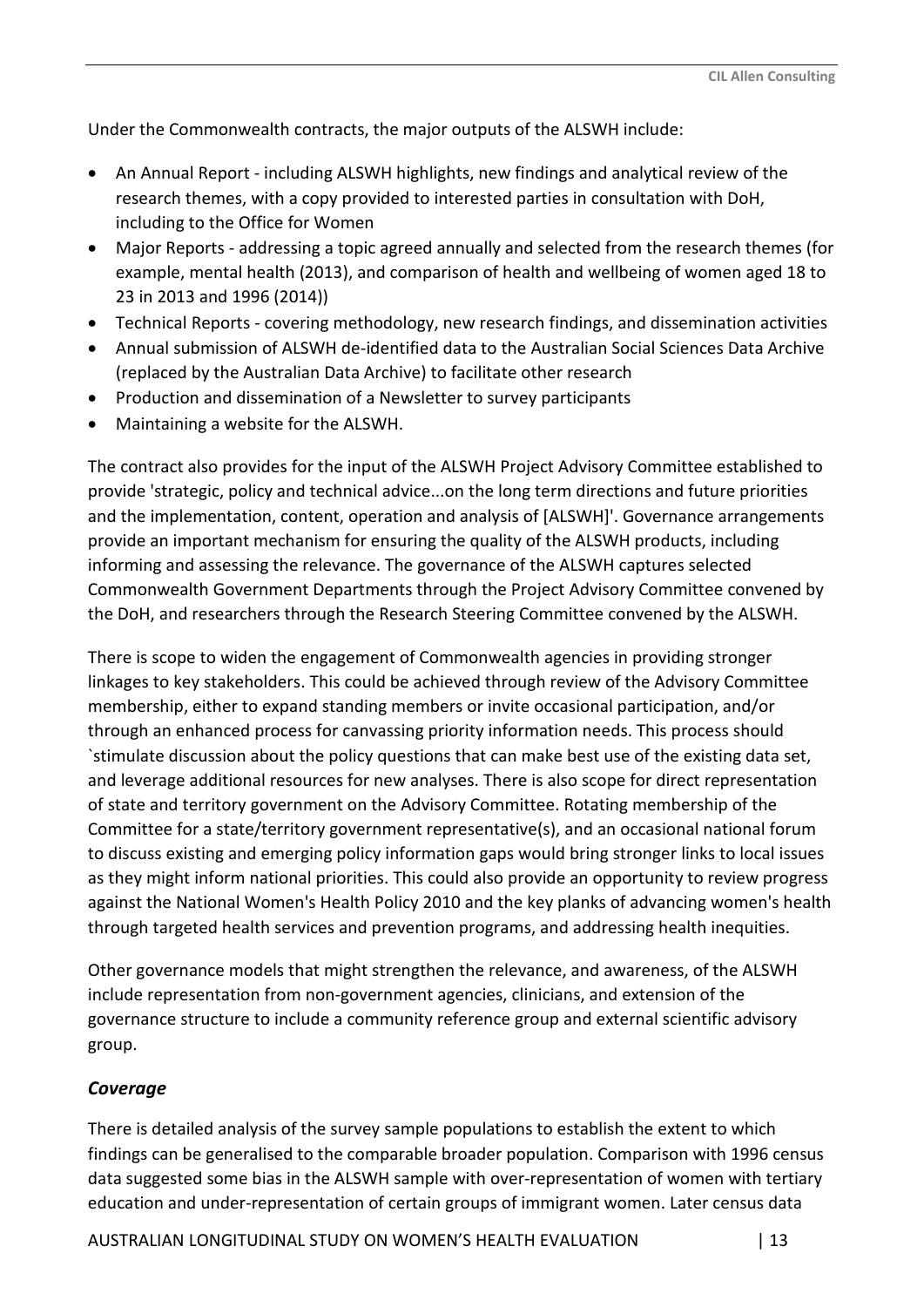comparisons also suggested that ALSWH women were more likely to be married, be employed and working longer hours. These differences are thought to be partly attributable to differences in survey questions and sampling for the original cohorts that drew from Medicare cardholders. The new younger cohort recruited in 2012 and 2013 were required to hold a Medicare card, and when compared with the 2011 census data, were found to be broadly representative for area of residence, marital status, and distribution across states and territories, and age. As for the original cohorts, there was an over-representation of women with tertiary education.

The over representation of people with 'higher intelligence and socioeconomic status' has been associated with sample selection of longitudinal studies arising from the voluntary nature of participation (Baltes, 1968). The Australian Longitudinal Study on Male Health (Ten to Men), commissioned in 2011, used a household recruitment method in preference to a mail-out based on the Medicare database because of concerns about the low response rate. Comparison of the Ten to Men sample with ABS 2011 Census data found that adult participants tended to have higher levels of education, workforce participation and household income than for the general population (Ten to Men, 2014). The Household, Income and Labour Dynamics in Australia (HILDA) Survey, which recruited households through private dwellings, also found differences between the HILDA sample and the general population using the ABS Labour Force Survey, with higher estimates for the variables of hours worked and highest level of education (Watson, 2012). As for the ALSWH, it is argued that the comparison may not be valid because the difference could be attributable to the data collection method or the questions asked.

In relation to Aboriginal and Torres Strait Islander women, the ALSWH Indigenous DATA Policy clarifies that the ALSWH was not designed to be used as a source of data about Indigenous health, and cautions that data provided by Aboriginal and Torres Strait Islander women in the ALSWH is not representative of this population more generally. The ALSWH is promoted as 'broadly representative of the entire Australian population of adult women'.

Stakeholders interviewed generally recognised that the ALSWH is not likely to be able to meet all needs and that its strength, in tracking changes over time through repetition of questions, in part accounted for its limitations. There was support also for focusing on the strengths of longitudinal studies in researching variability in populations rather than establishing the representative nature of the survey population.

#### *Utilisation*

Stakeholder feedback from leaders within and external to government suggests that longitudinal studies are generally poorly used as an input to policy, despite the establishment of a number of longitudinal studies by Commonwealth agencies. This support has been in recognition of the 'valuable contribution' of longitudinal studies to show 'what matters and works' over time and domains, providing 'a unique and cross-portfolio perspective for understanding the often complex and interacting issues facing policy-makers' (A guide to Australian longitudinal studies, FaHCSIA 2013). There is a growing awareness of the potential of longitudinal data and an enthusiasm for engaging with the ALSWH and other longitudinal studies to address policy challenges.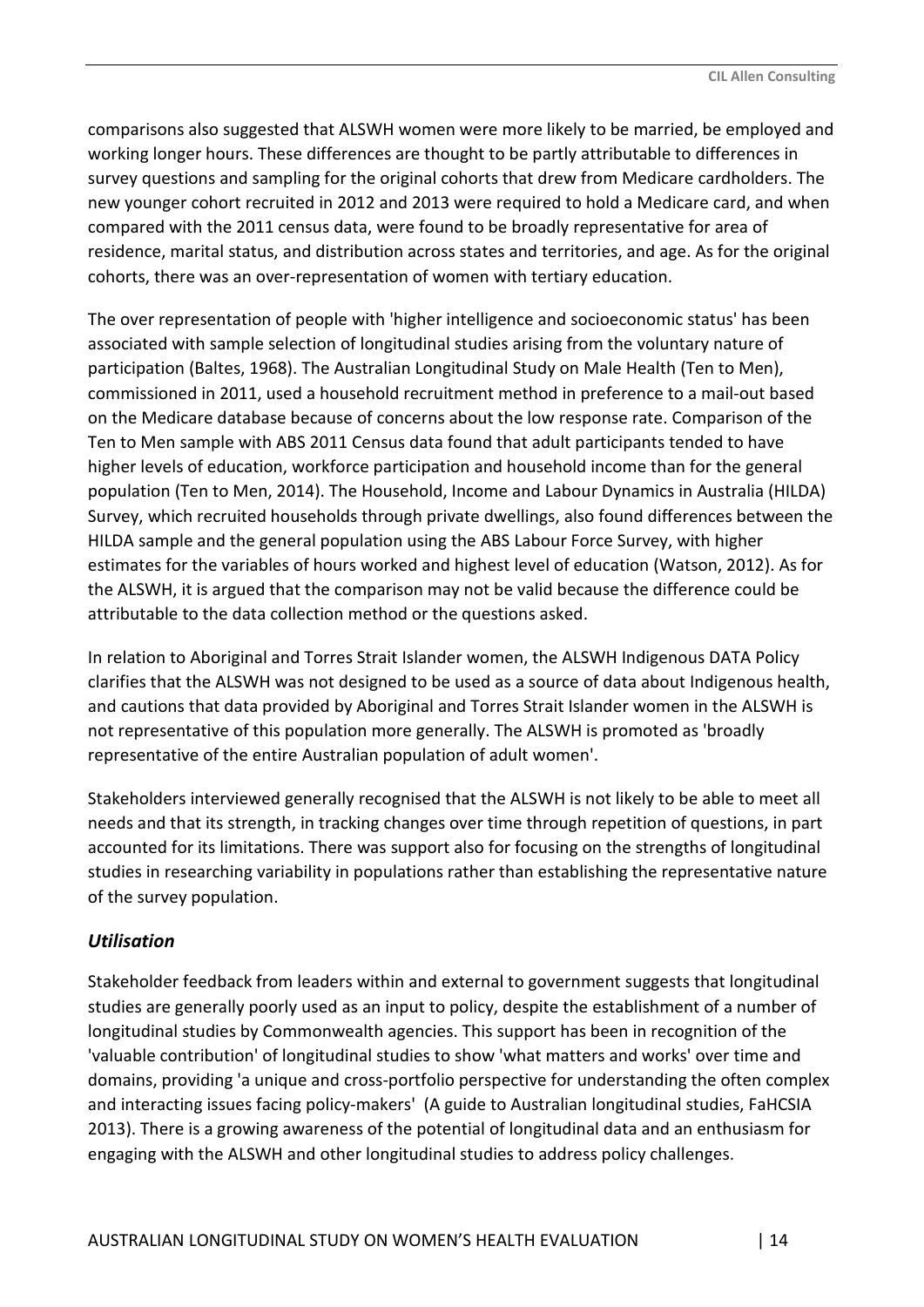In contributing to the understanding of the physical and mental health of Australian women, the ALSWH has a broad scope that encompasses the social and environmental influences, and the specific priority issues of reproductive health, health service usage, and preventative health. While there is continual contextual change, the issues remain pertinent to health priorities for women. In addition, the increasing capacity for data linkage and the emerging science together with the high regard for the reliability and consistency of ALSWH data, have extended the relevance and power of the data collection. For example, ALSWH data contributed to the international collaboration of 20 existing longitudinal studies investigating the link between reproductive health and subsequent chronic disease events (InterLACE 2012-2015), and the application of record linkage capabilities to combine data from the ALSWH with administrative health services data (for example, cancer registries and hospital admission datasets), focussing on the priority areas of reproductive health, mental health, cardiovascular conditions and musculoskeletal problems (CREWH21 2010-2015).

Amongst the research community, respondents to the survey of current collaborators indicated that 35 per cent (n=68) used ALSWH data for over 70 per cent of their research. Of the 25 per cent of respondents who indicated that they rarely used ALSWH data, alternative data sources cited included their own research, state databases and ABS Census data. Current users of ALSWH data thought that it was an underutilised database.

#### *Outputs*

The key data users of the ALSWH are broadly defined as government and non-government agencies, researchers, advocacy groups and women in general. The diversity of outputs recognise the range of users but also highlights the challenge in distilling and analysing information to meet user needs and do justice to the database. Consultation feedback from a number of senior government officials involved in the development of national policy suggests that the ALSWH remains relevant to informing the response to women's health needs, but generally, is not well known, both to agencies responsible for highlighting the statistical evidence base, and in areas of government concerned with population health and wellbeing. There would also appear to be opportunity to better connect to key areas of government health and welfare where policy questions emerging from debates within and between governments provide a modern context for research that is responsive to the policy needs of government. Some of the thinking about emerging and future policy questions related to: societal issues such as the mental health of the 'sandwich generation' of women dealing with child care and ageing parents; preventative health measures such as tracking the cohort of women who received Gardasil vaccine and their long term outcome in relation to cervical cancer; productivity associated with extending working life, the science around onset of dementia, and tracking interventions to avert the dementia pathway; and to tracking reforms to health financing mechanisms that better reflected the challenges of chronic disease as opposed to acute care. These examples provided in consultation feedback fit within the scope of the ALSWH key themes (see Box 3.1), but provide specificity about policy issues and challenges. There was interest within government in engaging with the DoH to discuss cohort design and policy questions, as well as sub-studies using the ALSWH and the capacity to develop bespoke questions and analysis. There was a view that there would be an increasing need to leverage off the ALSWH as part of data collection, and longitudinal studies in general,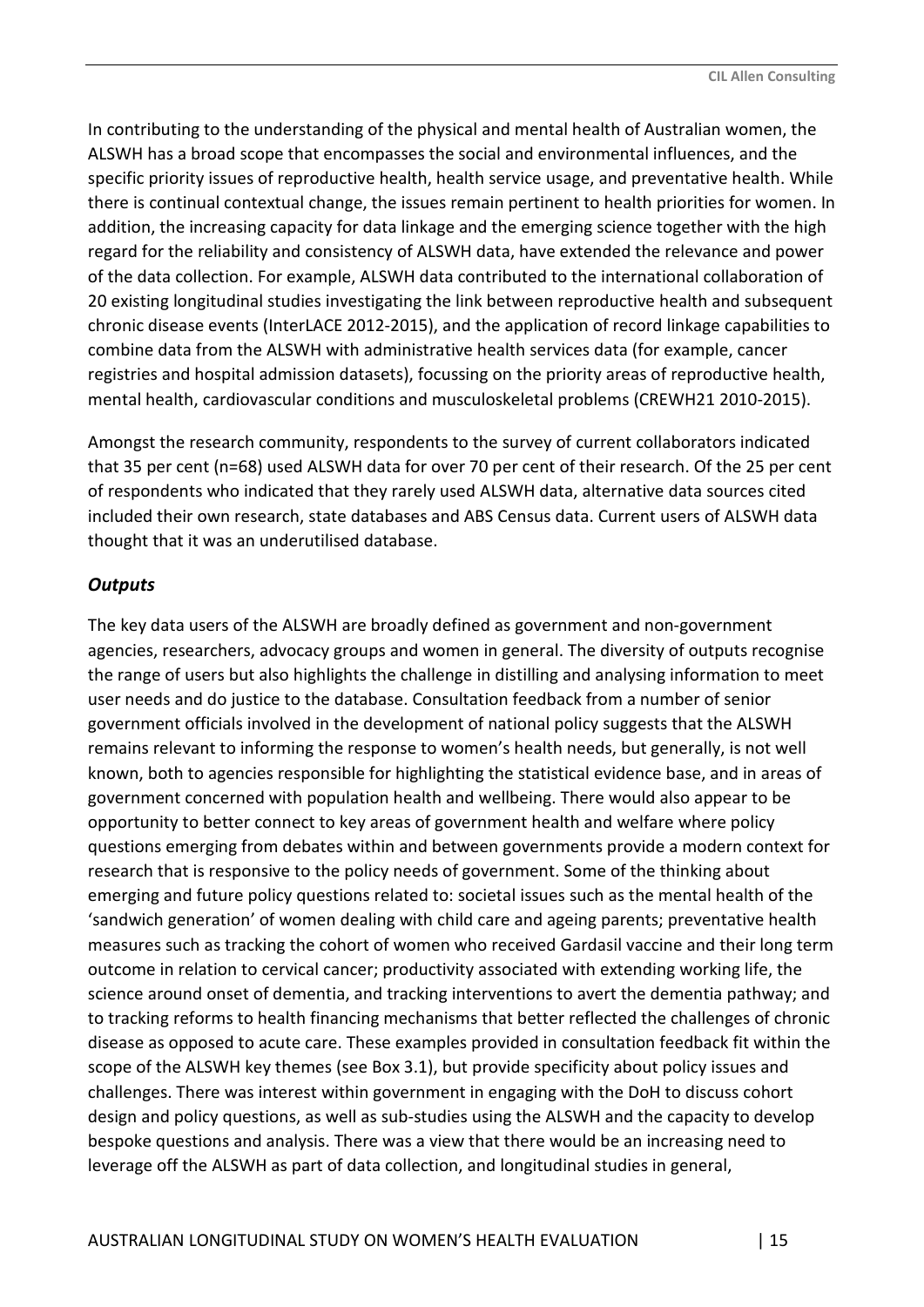'Government needs to get better at understanding the value of longitudinal data in informing policy'.

The ALSWH data was influential in shaping aspects of the National Women's Health Policy released in 2010. Since then, the ALSWH's contribution to government policy is reported to include influencing recommendations of the Australian Government's Physical Activity Guidelines 2014, and the NSW Government's Health Framework for Women's Health in 2013.

Belying the continued investment in the ALSWH and analytical direction provided, there was a perception among leaders external to government, that the reduced capacity of DoH and detachment from women's health had undermined confidence in the continuing relevance of the ALSWH.

#### <span id="page-29-0"></span>**TIMELINESS**

#### *Wave frequency*

The funding agreement for the ALSWH establishes the agreed frequency of survey waves and the timeframe for reporting. While there is no 'gold standard' for the timeliness of longitudinal studies, the reliability of the data requires regard for the likely occurrence of change, including change peculiar to a cohort, maintenance of the cohorts and concession to achievement of a high response rate.

Two of the first three ALSWH cohorts are currently surveyed every three years, with the third and oldest cohort surveyed every six months. The fourth and youngest (new young) cohort is surveyed annually. The majority of the surveys are paper-based, with some surveys conducted by telephone on request, while the new young cohort complete the survey online. The timing of the surveys for the youngest and oldest cohorts is sensitive to the rate of change in life events for these participants, while the survey waves for the remaining cohorts anticipate greater stability.

Other longitudinal surveys range from one to five years between survey waves, for example, the NSW based 45 and Up Study, which has a single large cohort, conducts five yearly follow up surveys, while the UK based Million Women Study of women aged 50 and over, has conducted follow up surveys at irregular intervals, the first follow up at three years, with subsequent surveys at five and 4 year intervals. The time between surveys may be influenced by the dynamics of the issues (for example the Household Income and Labour Dynamics in Australia (HILDA) survey conducted annually), the resources required to collect data (for example the inclusion of biometric measures in the Australian Diabetes, Obesity and Lifestyle (AusDiab) Study conducted three times in a period of 12 years), the demand for the information (for example the Longitudinal Study of Indigenous Children (LSIC) conducted annually), and the complexity of the cohorts (for example the Australian Longitudinal Study on Male Health (Ten to Men Study) conducted every two to three years with four cohorts comprised of boys (aged 10 to 14 years), parents of boys, adolescents (15 to 17 years) and adult males (18 to 55 years)).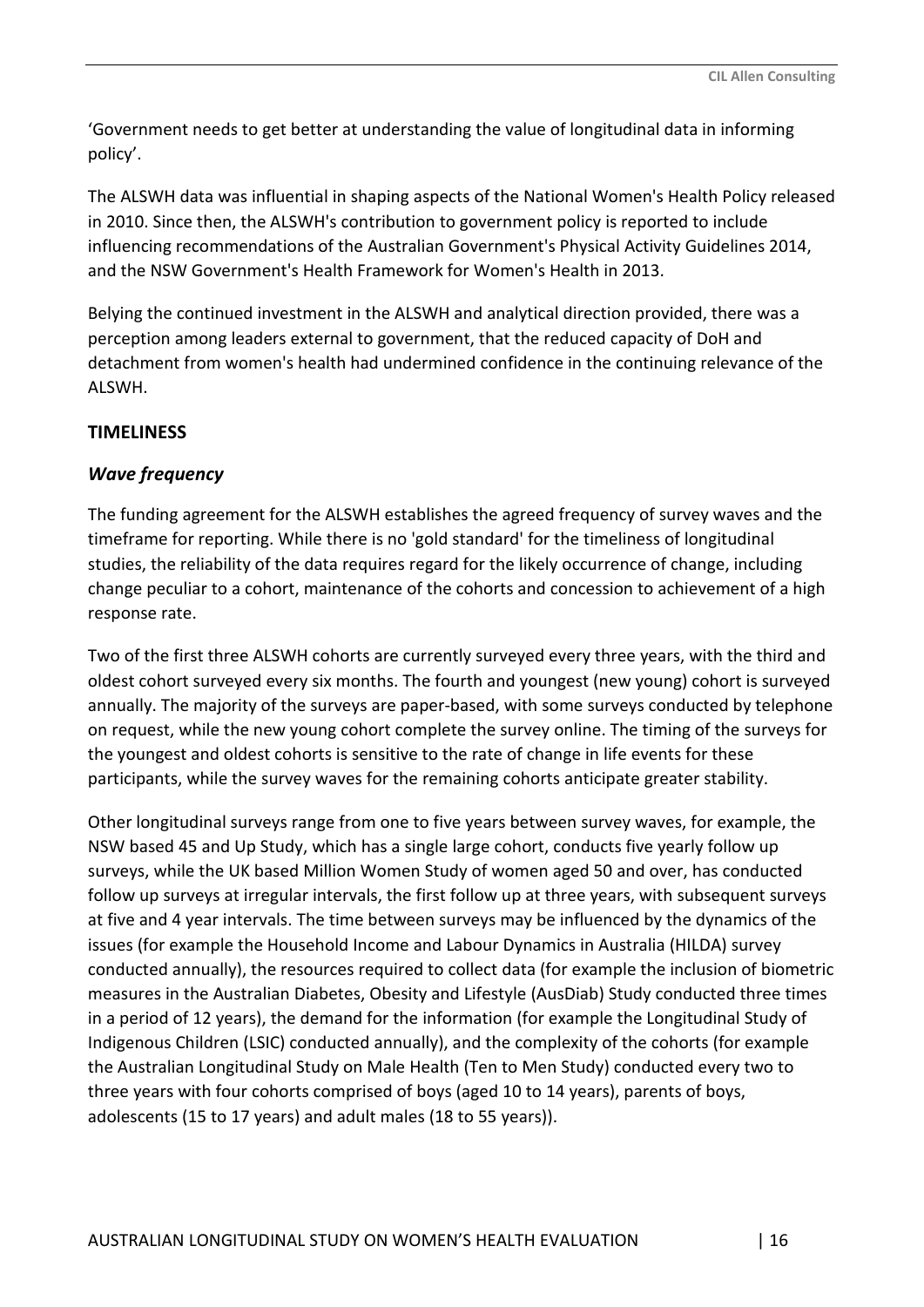Regardless of the frequency of survey waves, the 'currency' of longitudinal data is extended by linkages to other datasets that provide both prospective and retrospective information, and the ability for ongoing research based on the longitudinal data, such as through sub-studies.

#### *Data availability*

Data books for each of the ALSWH surveys are published online approximately four months after closure of the survey period, which extends to 18 months. Data from the six-month follow up surveys of the oldest cohort are updated regularly and available on request. The importance of follow up to the validity of the longitudinal survey justifies the lengthy period to closure of the survey wave.

#### <span id="page-30-0"></span>**ACCURACY**

#### *Sample weights*

The accuracy of the data influences 'how useful and meaningful the data will be'. A number of actions are taken in the ALSWH to address accuracy. In the original sample selection, oversampling was conducted in rural and remote areas, and sample weights based on the original samples are provided for use in deriving population estimates.

Key informants commented on good retention rates of ALSWH particularly in the original cohorts. A range of strategies are employed by the ALSWH to maintain the cohorts with continuous tracking of all enrolled women including those who may have failed to respond to a follow up survey (ALSWH 2014). It is difficult to compare retention rates across longitudinal studies as loss can be affected by a number of factors including time between survey waves, time available for data collection, the cohort population, the content of the study, and resources available to maintain the cohort. Generally, however, the highest loss of participants in cohort studies is considered to occur between the first and second survey waves, with ALSWH, HILDA and the Melbourne Collaborative Cohort Study recording between 10 to 30 per cent attrition (Ten to Men 2014). The ALSWH is at the high end of this range for the 1973-78 youngest original cohort (approximately 69 per cent retention rate at wave 2 as a proportion of eligible women in the cohort (and 65 per cent for the 1989-95 new young cohort)), noting that ALSWH modelling suggests no serious bias for the cohort due to this rate of loss. The ALSWH is at the low end of the range for the two older original cohorts (approximately 92 per cent for the 1946-51 cohort and 93 per cent for the 1921-26 cohort) (ALSWH 2014).

Over a longer period of time, HILDA (a household, annual survey commenced in 2001) reported that almost 63 per cent of persons in the original interview were re-interviewed in the tenth follow up survey (wave 11), or approximately 69 per cent of those 'in scope' (Watson & Wooden 2012). The ALSWH achieved similar results for the 1946-51 cohort after five follow up surveys (wave 6 - approximately 73 per cent of the original cohort or 83 per cent of those eligible) with a longer time between survey waves. 'Eligibility' excluded loss to death, frailty and withdrawal. The comparable ALSWH results for the youngest original cohort, of approximately 56 per cent of the original cohort or 62 per cent of those eligible, and oldest original cohort, of approximately 33 per cent of the original cohort or 81 per cent of those eligible, reflect the loss attributable to a mix of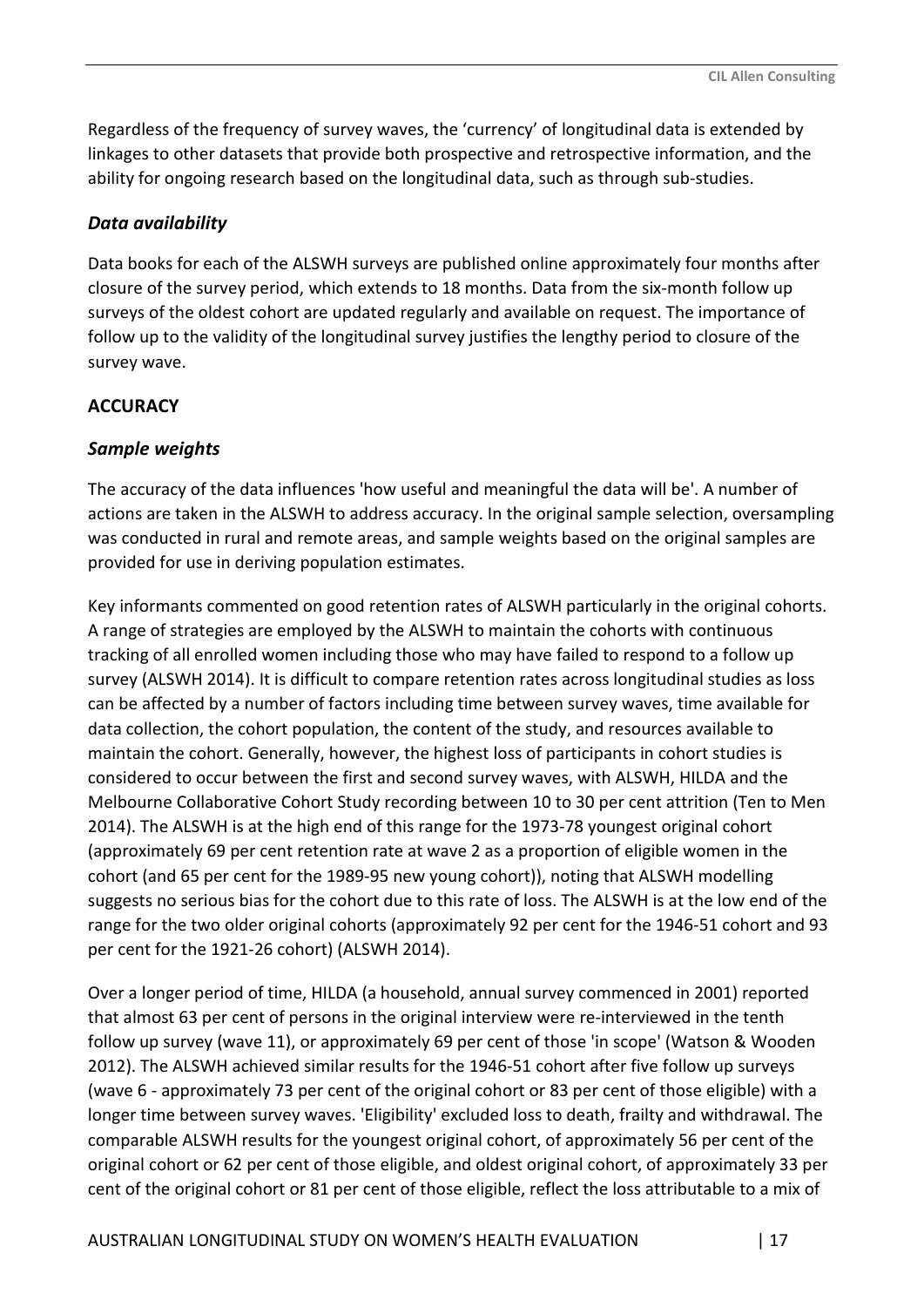factors including the mobility of the youngest cohort, and the high incidence of death and frailty among the oldest cohort.

#### *Testing of survey questions*

ALSWH follow up survey questions are tested and evaluated prior to each survey wave. A similar process precedes survey waves for other longitudinal studies, such as HILDA, or has been undertaken 'as necessary', such as LSAC. Testing allows review and refinement of questions, having regard also for current literature and feedback from survey respondents. This also enables testing of sensitive questions and the impact on response rates. The Technical Reports document the operational aspects of ALSWH including survey planning and development, and details of the outcome of pilot surveys, such as question inclusion or modification and rationale.

Follow up survey testing includes opportunity for ALSWH staff and researchers to nominate questions for deletion and propose new questions for inclusion in the next survey cohort wave. The pilot survey includes an evaluation questionnaire to provide feedback on survey items, and is tested on a pilot sample recruited from the cohort. An internal Data Management Group and Steering Committee agree the final questionnaire content for the cohort pilot survey, following feedback from DoH. The pilot survey is also subject to usual ethics approval.

#### *Survey completion*

ALSWH data books are published for completed surveys with respondent numbers, mean and standard error, and missing responses for each survey question. Missing data is reported to be less than 5 per cent for most items, with a notable exception being reporting of Body Mass Index with 10 per cent missing data. A number of processes are in place to encourage completion of the survey questions.

#### **Data revisions**

The ALSWH Data Management Group meets monthly to consider data issues, and any necessary revisions to the data. Data users are encouraged to provide feedback on data quality.

#### **Coherence**

The coherence of the ALSWH relies in large part on the consistency of questions over time and the ability for the study to incorporate changes in guidelines, for example, in order to be consistent with related studies.

#### **Internal**

As mentioned above, changes to each of the ALSWH surveys are kept to a minimum, but may need to respond, for example, to technical improvements, new evidence of influences on/predicators of behaviour, changes to the delivery of health services, consistency with other studies, and participant feedback from the previous survey.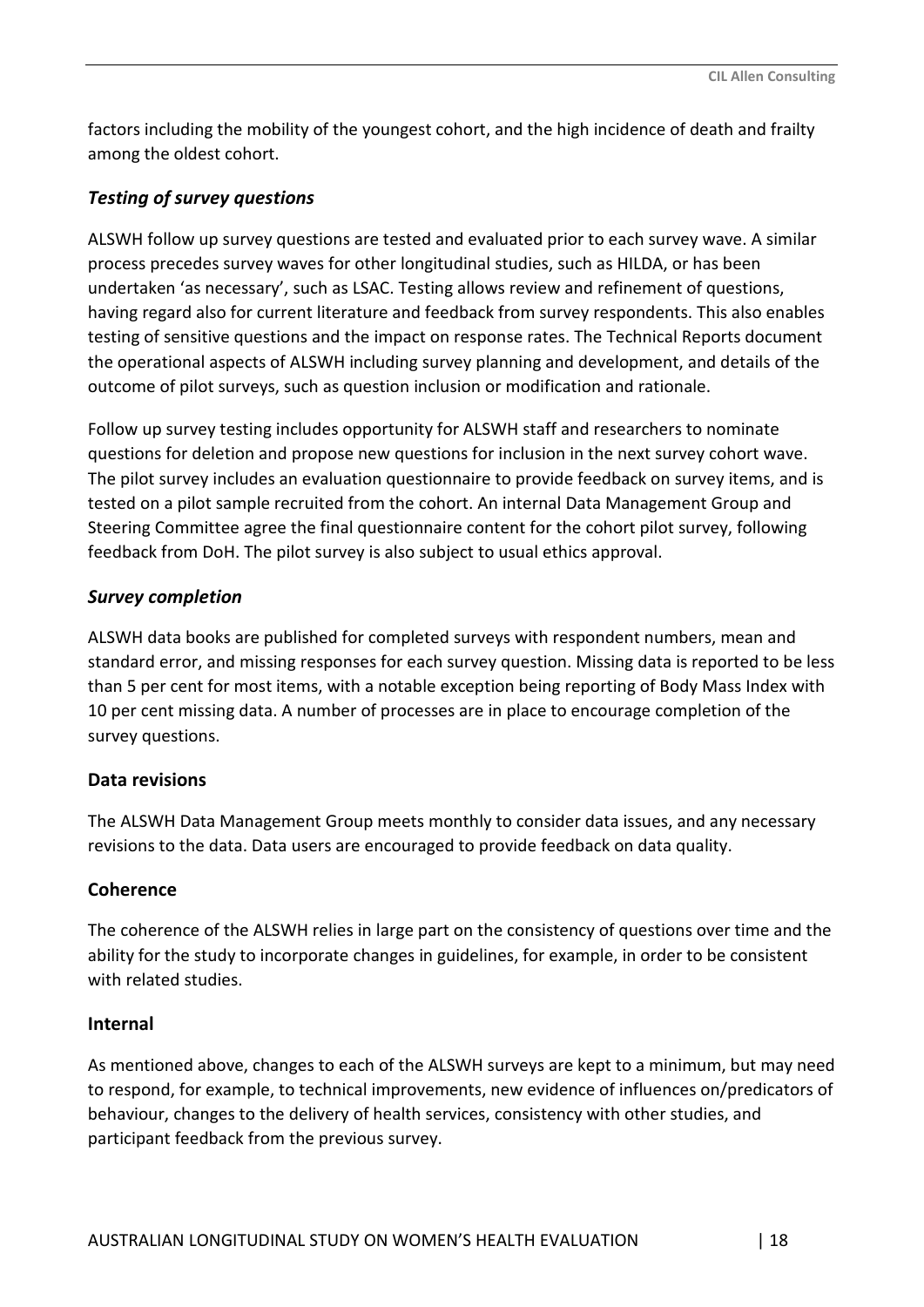Baseline data or other periods for the cohort are used to make statistical comparisons, and cohort response summaries are produced showing changes in responses over time. A number of stakeholders commented that ALSWH data is not replicated in any other data sets.

Changes to the mode of administration of the survey were investigated with the adoption of internet surveys for the new young cohort. This research used a randomised controlled trial of internet and paper surveys for the pilot of wave 6 for the 1973-78 cohort (women aged in their thirties). The research concluded that there was no significant impact on response rates and completion of survey questions in moving from paper survey to online survey in a longitudinal study (ALSWH 2014).

#### **External**

In relation to external coherence, ALSWH data has been pooled with Australian and international studies, although the sampling method and mode of collection (i.e. self-reporting rather than measured) has led to some differences with other studies.

#### <span id="page-32-0"></span>**Interpretability**

#### **Supporting documentation**

Interpretation of ALSWH data is supported in a number of ways that takes account of the technical skills of the enquirer and the different purposes for accessing the data. Detailed explanation of the data is contained in the standard outputs of survey data books, data dictionary, technical and major reports providing selected thematic analysis. More concise information is contained in newsletters to cohorts and 'quick grabs' or fact sheets that may be featured on the ALSWH website.

Findings of patterns in ALSWH data have been highlighted through themed major reports, cohort summaries and achievement reports.

Scientific papers using ALSWH data foster an accurate understanding of the information. The ALSWH researchers estimate that since survey commencement in 1996, more than 650 researchers have collaborated on projects using ALSWH data and more than 470 papers have been generated for publication in peer reviewed journals.

A descriptive file, the data dictionary, and a description of the variables in the data set accompany archived ALSWH data.

#### <span id="page-32-1"></span>**Accessibility**

#### *Data availability and formats*

The ALSWH website is a key source of information about the study data and products, tailoring information to three categories of enquirers: participants, researchers, and policy makers. Published papers by research collaborators extend access to ALSWH data with 130 papers in peerreviewed journals between 2010 and 2014 using ALSWH data. In addition, book chapters have been prepared using ALSWH data with five books incorporating chapters since 2010. Conferences

AUSTRALIAN LONGITUDINAL STUDY ON WOMEN'S HEALTH EVALUATION | 19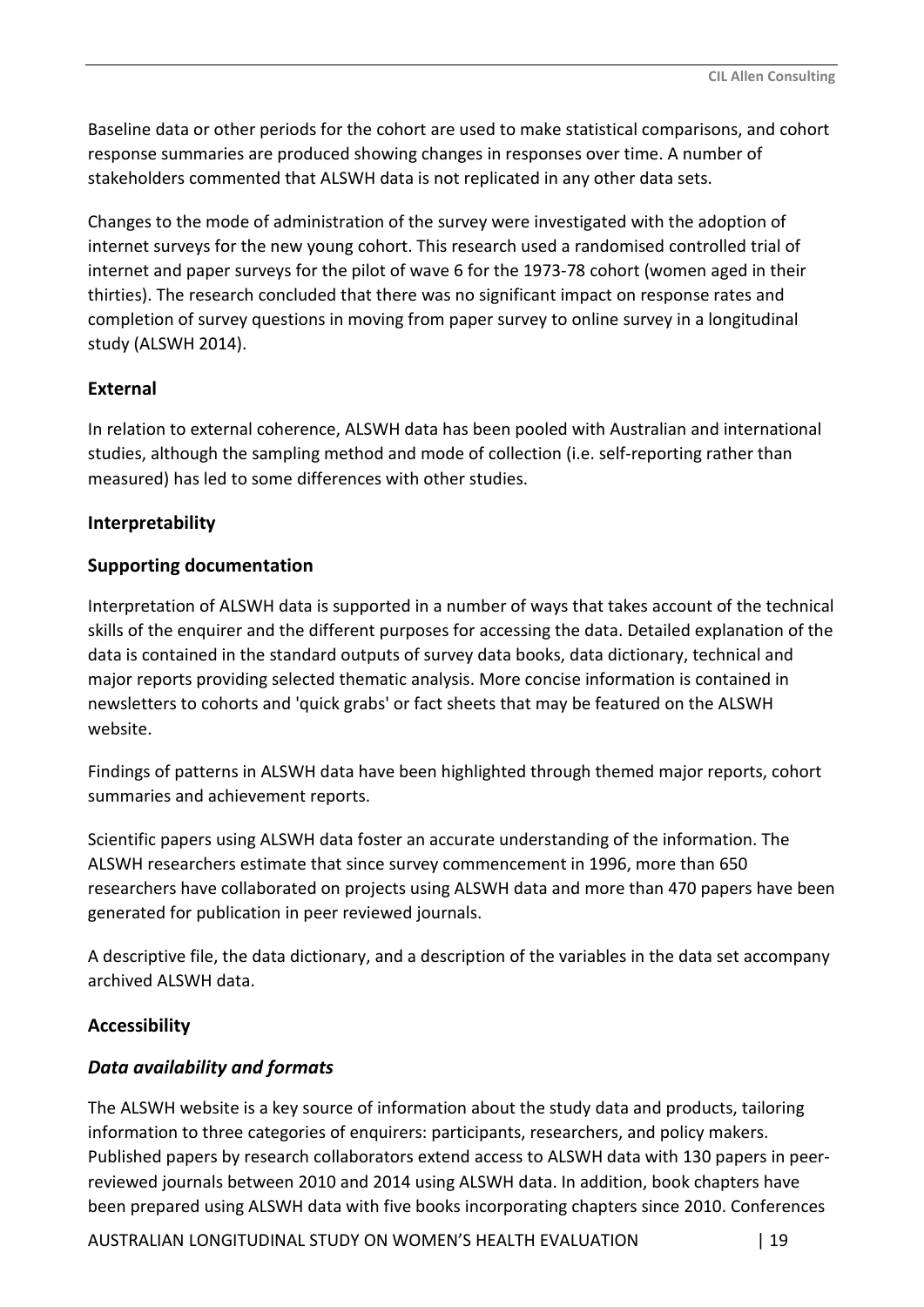also provide an important medium to raise awareness and improve access to research findings. ALSWH researchers' presentations at conferences have served to engage the communities of interest and generate media interest.

Data cubes are provided to the ABS and the Australian Institute of Health and Welfare (AIHW) although the level of awareness and familiarity with the data in these agencies appears to be limited.

A protocol, contact details and a committee are available to promote shared data by external researchers. Of current collaborators surveyed, 67 per cent (n= 60) strongly agreed or agreed that ALSWH data is easy to access. Almost half of respondents (n= 67) indicated that the ALSWH liaison person (designed to ensure correct use of the data and coordination of projects) was extensively involved in all aspects of accessing and interpreting the data, and was cited as a collaborator/author.

Consultation feedback suggested that while access procedures and supports were clear, data access could be improved through increased promotion of the data and less tightly controlled data access, which could act as a deterrent to data use. ALSWH staff have reported that they have been making improvements to accessibility requirements, but it is not known whether consultation feedback takes account of these improvements. A range of protocols exist for other longitudinal studies offering potential options for more flexible, and self-directed access.

### <span id="page-33-0"></span>**3.2 Summary**

The quality of the ALSWH has benefited from the relationship between academia and government providing a meld of direction on policy priorities, application of research rigour, and opportunity to continually explore new ways of leveraging further research from the data set. There is an impressive program of research collaboration and there are data outputs that recognise a wide range of information needs and technical skills.

Consultation feedback suggests that there is new potential within government to explore the use of longitudinal surveys in providing greater clarity about cause and effect, and tracking the impact of policy changes. Generally, there is a low level of use of ALSWH data to inform policy, which can probably be attributed to low awareness of ALSWH rather than a reflection on the quality including coverage of ALSWH. Increased promotion of ALSWH initially within government is warranted and could be achieved through enhanced governance arrangements and improved mechanisms for researchers to discuss information needs with key leaders in government.

From the researcher's perspective, there may be a better balance between safeguards to ensure ALSWH data is appropriately used, and facilitating an easier process to access the data.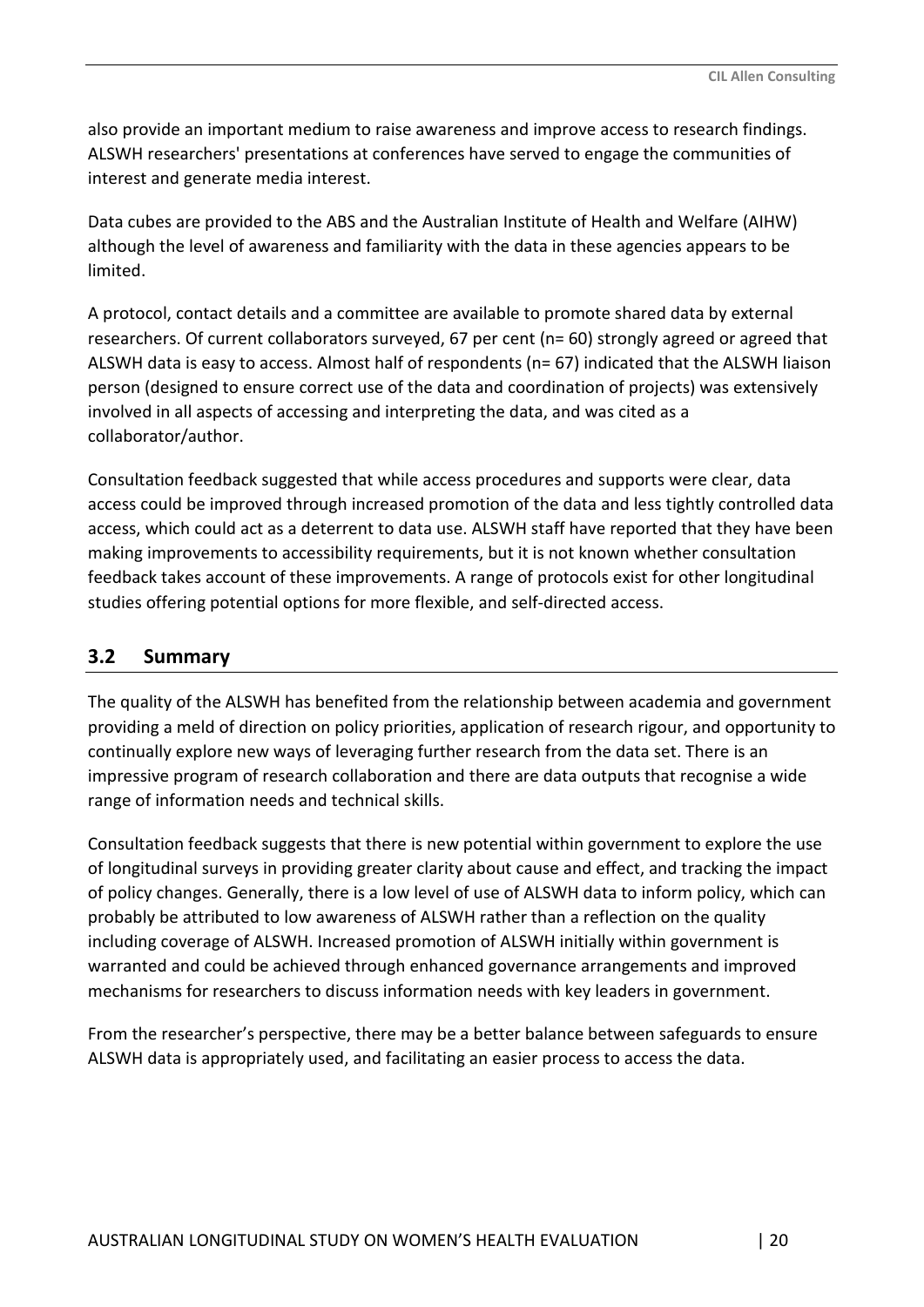# <span id="page-34-0"></span>4. CONTRIBUTION TO THE EVIDENCE **BASE**

#### **KEY FINDINGS – CONTRIBUTION TO THE EVIDENCE BASE**

- The majority of ALSWH research collaborators and NGOs surveyed reported that the ALSWH had made a large contribution to the evidence base for women's health
- Recent policies informed by the evidence established by ALSWH include a number of national and state policies guiding strategic directions on women's health
- Scientific articles using ALSWH data have appeared predominantly in high ranked journals
- Feedback from potential data users suggests there continues to be scope to promote ALSWH data, including to clinicians.
- There was a common view that as publicly funded research it should be more widely known that the ALSWH is a public resource and available for secondary analysis
- There is an interest amongst leaders in the Commonwealth in discussing the opportunities for the ALSWH to contribute to their policy questions
- There were different views about the policy areas most influenced by the ALSWH among collaborators and NGOs, which demonstrates the different priorities for these groups and reinforces the value of including NGOs in discussions about the ALSWH survey design and analysis.

### <span id="page-34-1"></span>**4.1 Strategies to build the evidence base**

A key objective of the ALSWH is to provide an evidence base to government for decision making about policy and practice in women's health. The extent to which this objective is being met is assessed through the use of the ALSWH to inform research papers and government policy, and the approaches taken to promote data usage in building the evidence. The previous discussion about the quality of ALSWH data is an important enabler to providing confidence around the data and its accuracy, however, a range of strategies will be necessary to highlight the data findings and their relevance to policy and practice issues.

#### <span id="page-34-2"></span>**Influence of the ALSWH**

The majority of current ALSWH research collaborators (87 per cent; n=60) and NGO leaders (90 per cent; n=10) surveyed strongly agreed or agreed that 'ALSWH had played a key role in identifying relevant women's health issues and needs since its inception 20 years ago'. The respondents further agreed that the ALSWH had contributed to a very large or large extent, to the evidence base around women's health (80 per cent of collaborators and NGOs).

ALSWH data has influenced national and state policies, most significantly the strategic priorities of the National Women's Health Policy 2010. Other areas of national influence have included

AUSTRALIAN LONGITUDINAL STUDY ON WOMEN'S HEALTH EVALUATION | 21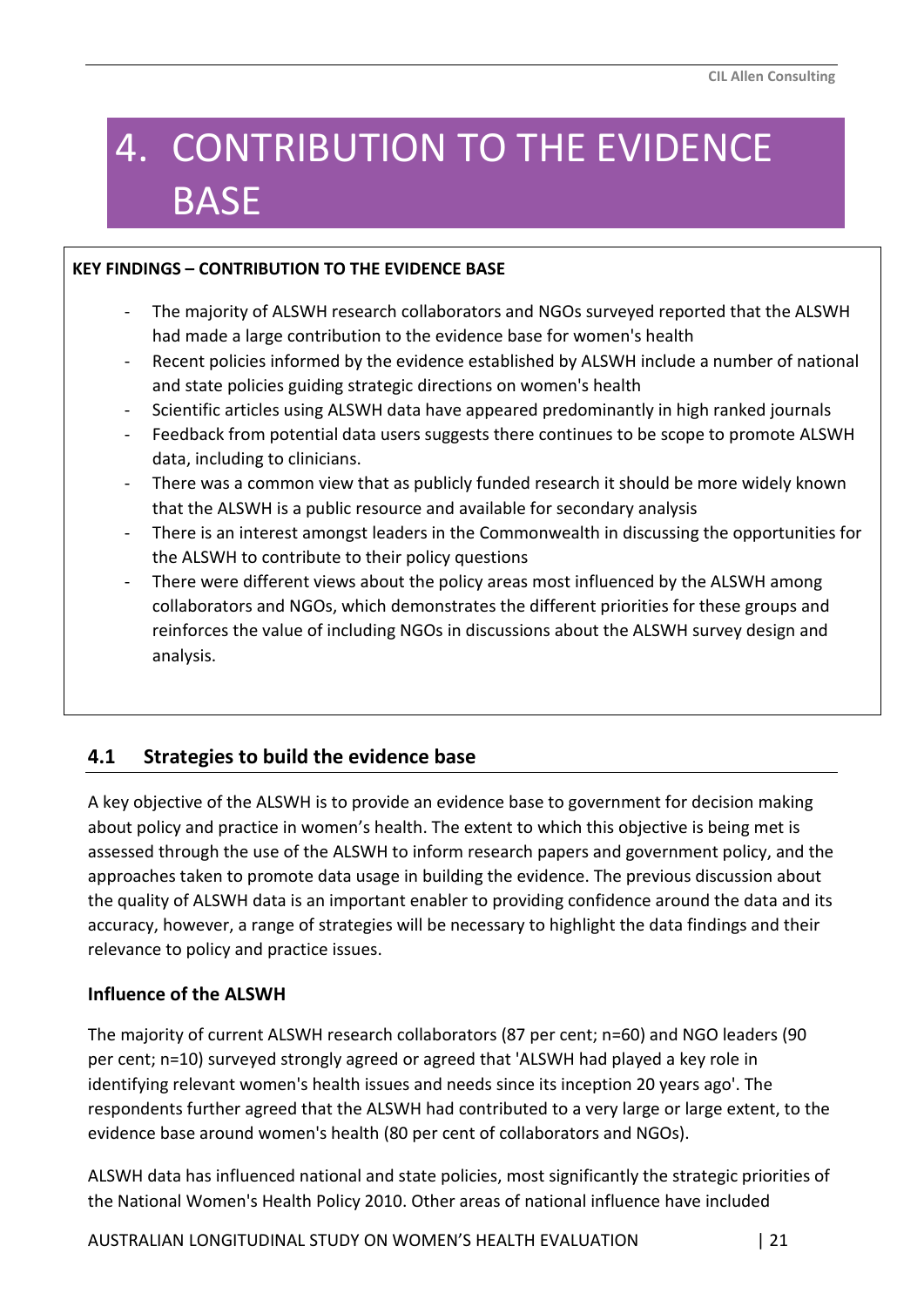incontinence management, respite for carers and a physical activity guide for older Australians. Additional policies informed by the ALSWH in 2010 through to 2014 are set out in Table 4.1 below, and include state policies for Victoria and New South Wales.

| <b>Commonwealth Government</b><br><b>Policy</b>                                                         | Year | Contribution                                                                                                                                                                                                                                          |
|---------------------------------------------------------------------------------------------------------|------|-------------------------------------------------------------------------------------------------------------------------------------------------------------------------------------------------------------------------------------------------------|
| The Australian Government's<br><b>Physical Activity Guidelines</b>                                      | 2014 | ALSWH research impacted recommendations<br>regarding: prevalence and predictors of weight<br>gain, sedentary behaviours and health; and new<br>domains of physical activity                                                                           |
| <b>Australian Government National</b><br>Women's Health Policy                                          | 2010 | ALSWH research was used extensively to develop<br>this policy. Specifically, ALSWH research/data<br>influences recommendations covering a range of<br>topics include:<br>Sexual and reproductive health<br>Mental health<br><b>Chronic conditions</b> |
| <b>Australian Government National</b><br>Women's Health Policy                                          | 2010 | ALSWH data/research was used to inform<br>findings on access to health services and lesbian<br>and bisexual women.                                                                                                                                    |
| <b>STATE / TERRITORY</b>                                                                                |      |                                                                                                                                                                                                                                                       |
| The NSW Government's Health<br>Framework for Women's Health                                             | 2013 | Published research utilising ALSWH data was<br>utilised to develop key recommendations (e.g.<br>accessing health services).                                                                                                                           |
| New South Wales Women's Health<br>Plan                                                                  | 2010 | ALSWH data/research assisted in developing<br>short term objectives to advance women's health<br>priorities.                                                                                                                                          |
| Victorian Women's Health and<br>Wellbeing Strategy 2010-2014                                            | 2010 | ALSWH data was used for contextual purposes.                                                                                                                                                                                                          |
| Improving women's access to health<br>care services and information: A<br>strategic framework 2010-2015 | 2010 | ALSWH data/research was used as evidence for<br>'key drivers of change' in health service demand.                                                                                                                                                     |

#### **TABLE 4.1: ALSWH'S CONTRIBUTION TO GOVERNMENT POLICY (2010-2014)**

SOURCE: BASED ON SELECTED CONTRIBUTIONS TO GOVERNMENT POLICIES AVAILABLE AT: HTTP://WWW.ALSWH.ORG.AU/PUBLICATIONS-AND-REPORTS/POLICIES-AND-GUIDELINES

Scientific articles largely generated by the collaborating research community extend the value of ALSWH data and increase its capacity to contribute to a wider evidence base. In the period 2010- 2014, there were 130 peer-reviewed journal articles that drew upon ALSWH data, delivered to between 36 and 44 conferences annually. Excluding 14 articles that were published in a journal not ranked by SCImago (medical journal rank), the majority (78 per cent; n=90) of these articles were published in a high ranked journal, and the remainder (22 per cent of n=26) in a medium ranked journal. ALSWH data was exclusively used in 61 per cent of articles (n=79), and included in a further 36 per cent of articles (n=47).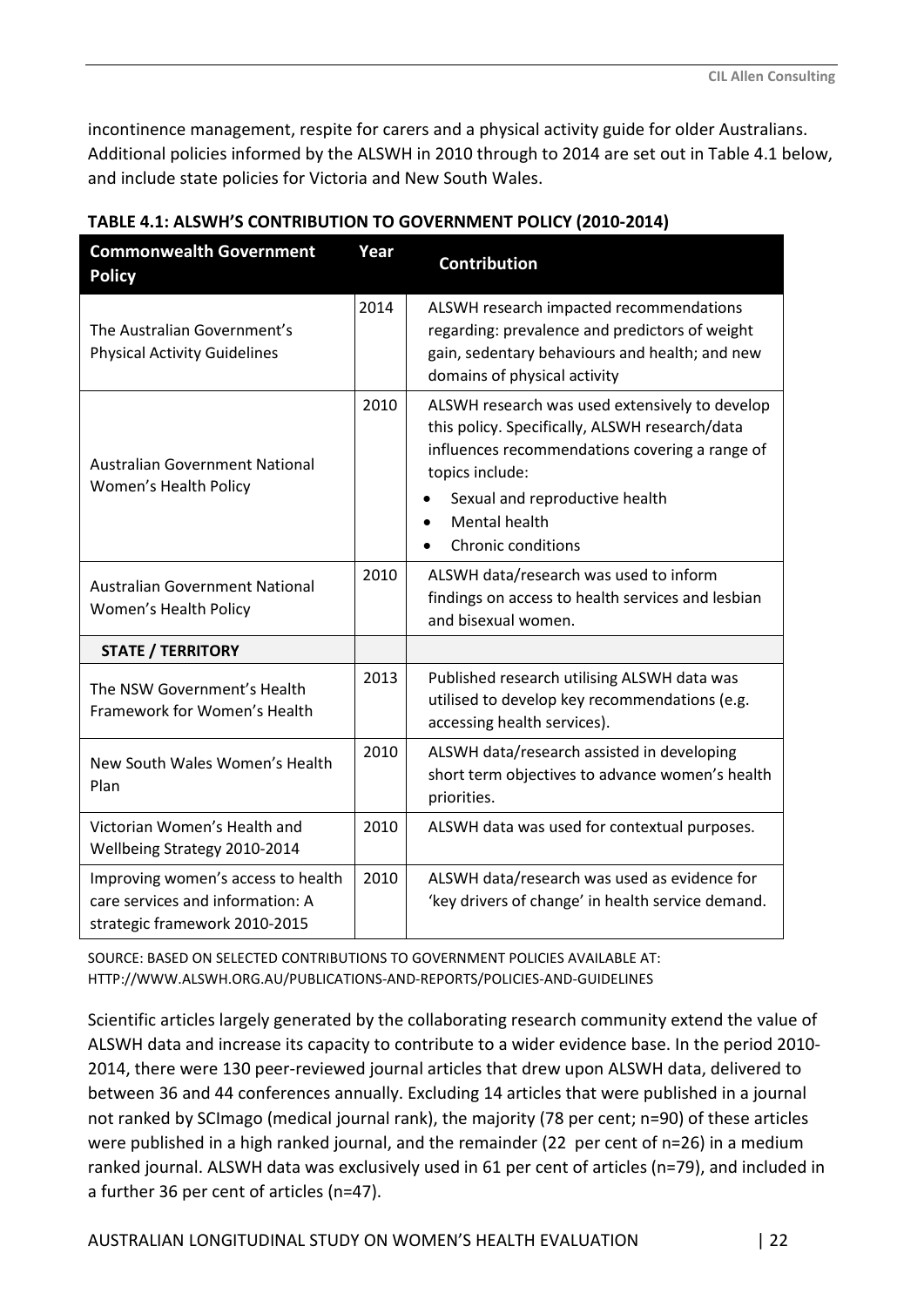#### **Promotion of ALSWH data**

The reach of the ALSWH has been actively pursued through dissemination of the findings of survey waves through the ALSWH website, support for research collaborators in undertaking secondary analysis of the ASWH data, and presenting research findings at conferences. The different avenues for dissemination of information about the findings reflect the website categorisation of potential interest, that is, participants, researchers and policy makers. This could be further developed to include the general public and advocacy bodies. Examples of ALSWH survey outputs include the analysis represented by reports and papers outlined in Box 4.1. These outputs align with the products of other longitudinal studies, although HILDA includes 'public lectures' and is able to reference other publications such as Grattan Institute and Productivity Commission Reports, and Reserve Bank Bulletins.

#### BOX 3.1: KEY RESEARCH THEMES FOR ALSWH

#### **Survey outputs reflect a range of resources and purposes:**

- Annual report: reporting on surveys and dissemination
- Major report: an annual report focusing on an agreed theme drawn from ALSWH priority areas
- Technical report: outlining how ALSWH is progressing
- Peer reviewed article: between 2010 and 2014, 130 articles were published using ALSWH data
- Miscellaneous report: covering a range of health issues and methodological issues, not published in peer-reviewed journal
- Achievement report: produced in 2005 to mark a decade of ALSWH and covered issues such as paid work and women's health, ageing, alcohol consumption, weight, mental health, violence and rural health.
- Synthesis report: summarising technical reports and produced in 2003 and 2004
- Book chapter: focusing on aspects of ALSWH research with five chapters produced since 2010
- Cohort summaries: for each of the original cohort from initial survey through to 2013.
- Newsletter: for cohorts providing feedback on findings of survey waves
- Fact Sheets: providing a 'quick grab' on women, work and retirement.

#### **Additional survey outputs include:**

- Data books, data dictionary, and data cubes.health in rural and remote areas
- Reproductive health.

#### SOURCE: (ALSWH, 2015A)

A consistent theme in consultation for the evaluation, was the low level of awareness of the ALSWH which was noted above for leaders in government and national statistical agencies. Feedback from potential data users suggests there continues to be scope to promote ALSWH data, including to clinicians. There was interest in an opt-in newsletter style communication and a proactive approach that made use of the networks of medical professional associations, similar to the regular reports provided by the Australian Institute of Health and Welfare. There was a common view that as publicly funded research it should be more widely known that the ALSWH is a public resource and available for secondary analysis.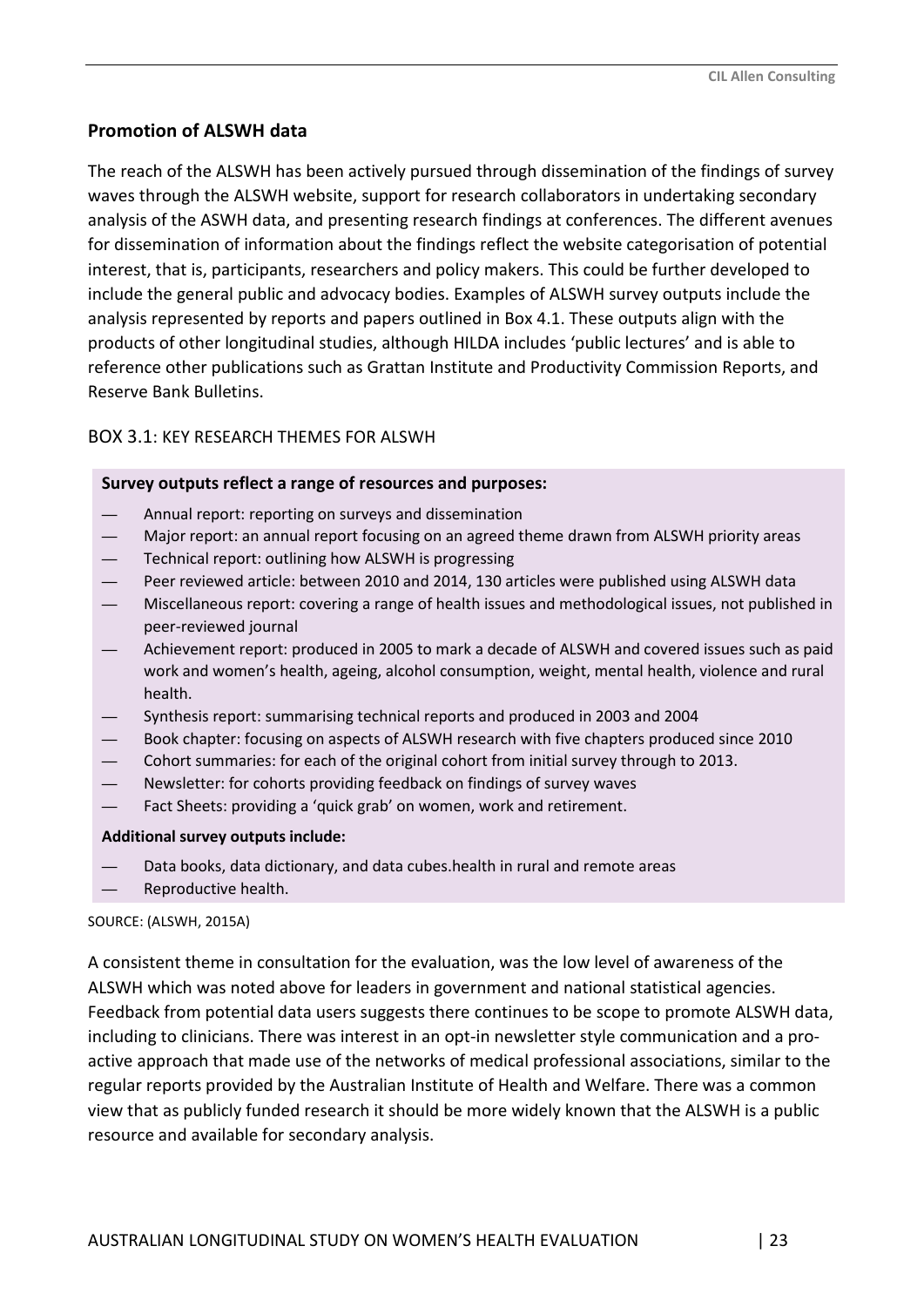## **4.2 Contribution to the ALSWH areas of priority**

The key research themes for the ALSWH are listed in Box 3.1 and summarised in section 1.1 as related to the aims to assess and provide evidence on women's:

- Physical and emotional health
- Use of health services
- Health behaviours and risk factors
- Time use
- Socio-demographic factors
- Life stages and key events.

Major annual reports produced by the ALSWH in the period 2010-2014 have canvassed most aspects of these research themes combining and comparing cohorts in reporting on:

- Ageing and chronic conditions
- Health in rural and remote areas
- Reproductive health
- Health behaviours and risk factors
- Mental health
- Access to health services
- Psychological distress and violence
- Physical health.

Thematic analysis of the peer-reviewed articles using ALSWH data between 2010 and 2014 shows an emphasis on ageing; health risk factors and reproductive health (see Figure 4.1). Together, these issues account for 65 per cent of the 130 articles.

## **FIGURE 4.1: ALSWH PEER REVIEWED ARTICLES 2010-14 BY THEME**

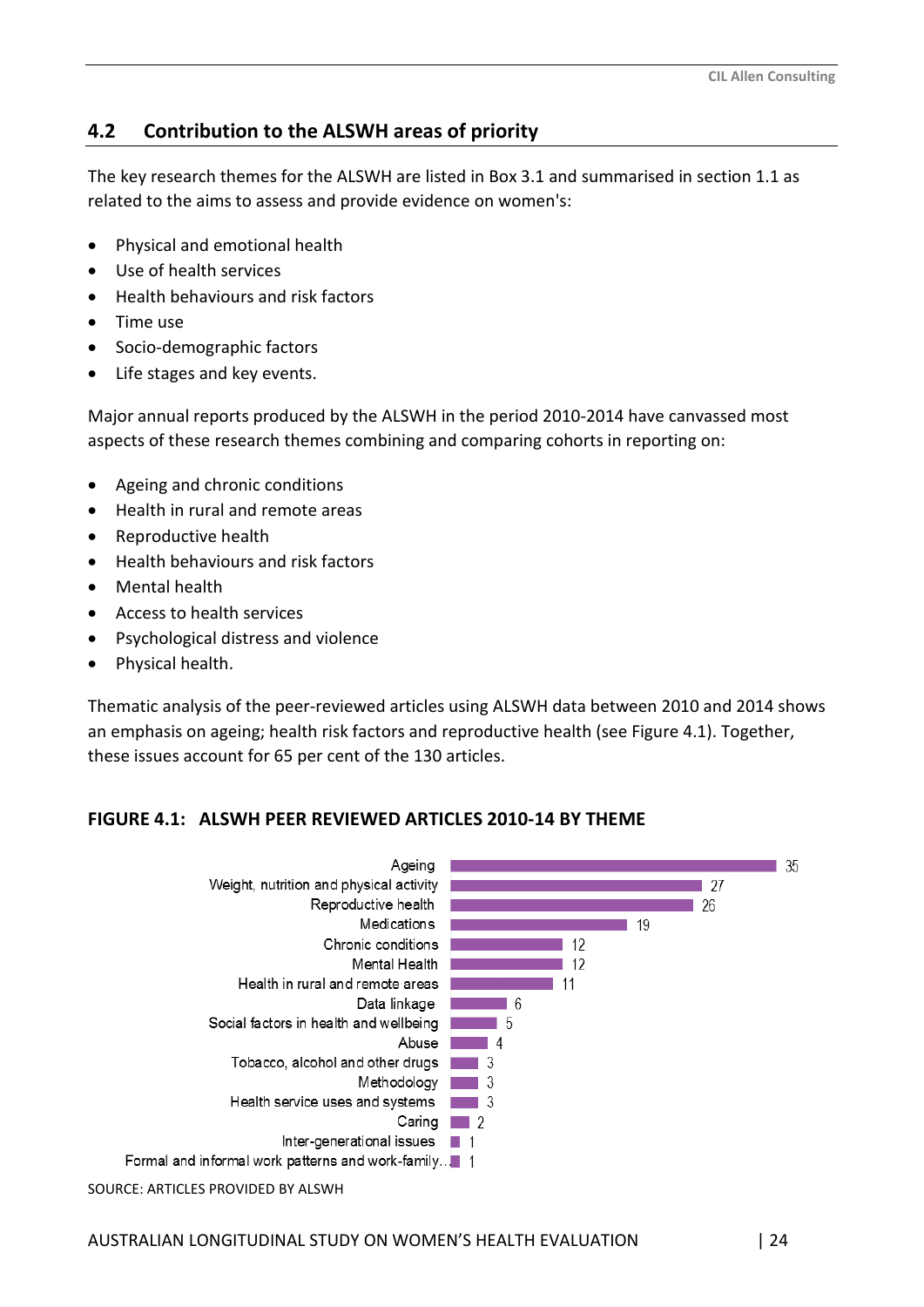These results align with the findings from the current collaborator survey in relation to perception of the areas of largest impact of the ALSWH on women's health research, evidence base, and policy development. The single greatest area of influence was considered to be related to ageing, with eating and exercise behaviours, reproductive health, chronic conditions and mental health also resonating strongly (see Figure 4.2).

## **FIGURE 4.2: CURRENT COLLABORATOR SURVEY RESPONSES: WHAT AREAS OF WOMEN'S HEALTH RESEARCH EVIDENCE BASE AND POLICY DEVELOPMENT HAS ALSWH HAD A PARTICULAR IMPACT ON? (N=58)**



NOTE: RESPONSES ARE GREATER THAN 58 GIVEN RESPONDENTS COULD CHOOSE MORE THAN ONE RESPONSE SOURCE: CURRENT COLLABORATOR SURVEY 2015

While the sample size is small, the NGO respondents (n=11) to the same question prioritised reproductive health, followed by work patterns and work-family balance on equal footing with abuse. This difference reflects the different policy issues at the NGO level and the value of this group in bringing different perspectives to discussions about the ALSWH priorities and analysis.

Differences in emphasis were recorded for the ALSWH's contribution to general health with stronger support from collaborators for chronic conditions and reduced perception of the value of reproductive health ('fertility and sexual health') (see Figure 4.3). Conversely, reproductive health was identified most frequently by NGO respondents (n=9) as the area of general health most influenced by ALSWH data.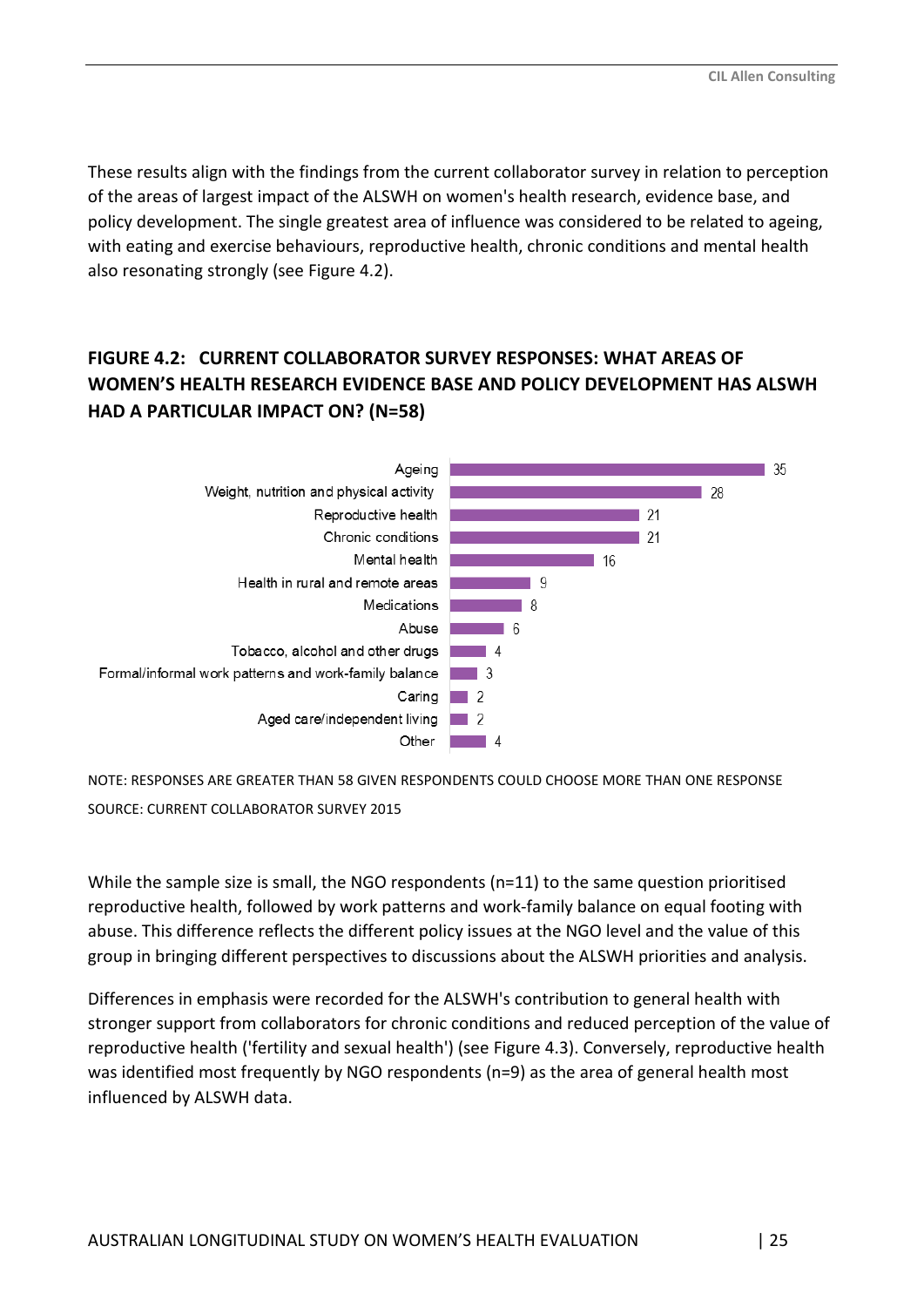#### FIGURE 4.3 – **CURRENT COLLABORATOR SURVEY RESPONSES: WHAT AREAS OF GENERAL HEALTH RESEARCH EVIDENCE BASE AND POLICY DEVELOPMENT HAS ALSWH HAD A PARTICULAR IMPACT ON? (N=56)**



NOTE: RESPONSES ARE GREATER THAN 56 GIVEN RESPONDENTS COULD CHOOSE MORE THAN ONE RESPONSE SOURCE: CURRENT COLLABORATOR SURVEY 2015

There was strong agreement from collaborators and NGOs that ALSWH plays a key role in informing public health policy at both a state/territory and national level.

> *"I think the ALSWH is a very important resource for informing women's health policy in Australia. The ALSWH also helps to raise awareness of how health and other social indicators such as childbirth, education, caring for others, and employment over the life-course impacts on women's health."*

*ALSWH current collaborator 2014*

## **4.3 Summary**

The ALSWH is seen by research collaborators and NGOs as making a strong contribution to the evidence base for women's policy and programs. There are a range of methods used to build the evidence base and the products are of high quality. However, there are key leaders within and outside government, and potential data users who are not presently accessing ALSWH findings or taking the opportunity to undertake secondary analysis of the data. Without addressing the low level of awareness of, and engagement with, the ALSWH, the potential for the data to have a bigger impact on policy and program decisions will not be realised.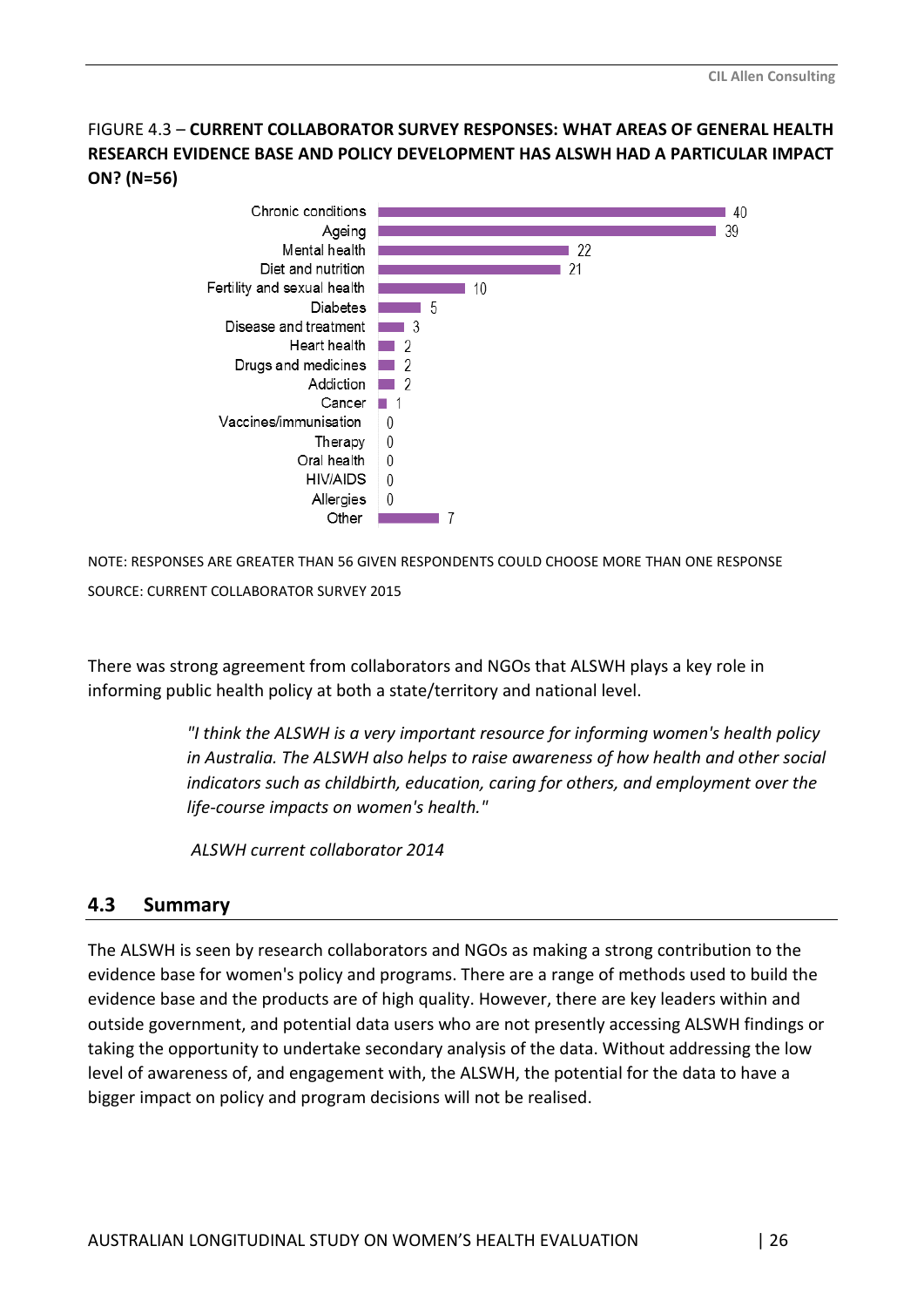# 5. CONTRIBUTION TO THE PUBLIC HEALTH RESEARCH PRACTICE

#### **KEY FINDINGS – CONTRIBUTION TO PUBLIC HEALTH RESEARCH PRACTICE**

- The technical reports of the ALSWH have shared the considerable expertise developed in the conduct of longitudinal research and generally in good practice in research design and methods
- Collaborating with researchers has been an important approach to increasing the power of the longitudinal data, the resources available to analyse the data, and the breadth of research perspectives applied to data that crosses a wide range of domains
- The ALSWH researchers and ALSWH data are capable of attracting new funds, partners and taking advantage of new research capabilities in driving public health research practice.
- There is evidence that the ALSWH has influenced research practice, notwithstanding the opportunities that improved awareness of the initiative, and wider sector engagement could bring to this area.

## **5.1 Strategies to influence public health research practice**

The ALSWH is able to influence research practice in a number of ways. These include in the conduct of quality longitudinal research, the development of research questions that are informed by the findings of the ALSWH, the conduct of secondary analysis of ALSWH data that focuses on the broad research themes that frame ALSWH data collection, and attracting research grants and collaborators for continuing analysis of the large ALSWH database.

#### **Technical capacity**

Over the 20 year life of the ALSWH there has been considerable expertise developed in the conduct of longitudinal research and generally in good practice in research design and methods. The ALSWH has explored these issues through occasional data technical reports and in the regular technical reports that document the operations and progress of the ALSWH. The technical reports describe, for example, the annual conduct of surveys, strategies for maintenance of cohorts, data linkage, data archiving and methodological issues related to survey data capture including the results of investigation of these issues. Dissemination practices and collaborative research activities are also canvassed. There have been 37 technical reports to date which are publicly available on the ALSWH website.

A number of data technical reports were produced in 2004 to 2006. These reports discussed aspects of survey design and analysis drawing from the ALSWH experience, for example, transition or change variables, analysing longitudinal data, and exclusion of survey items.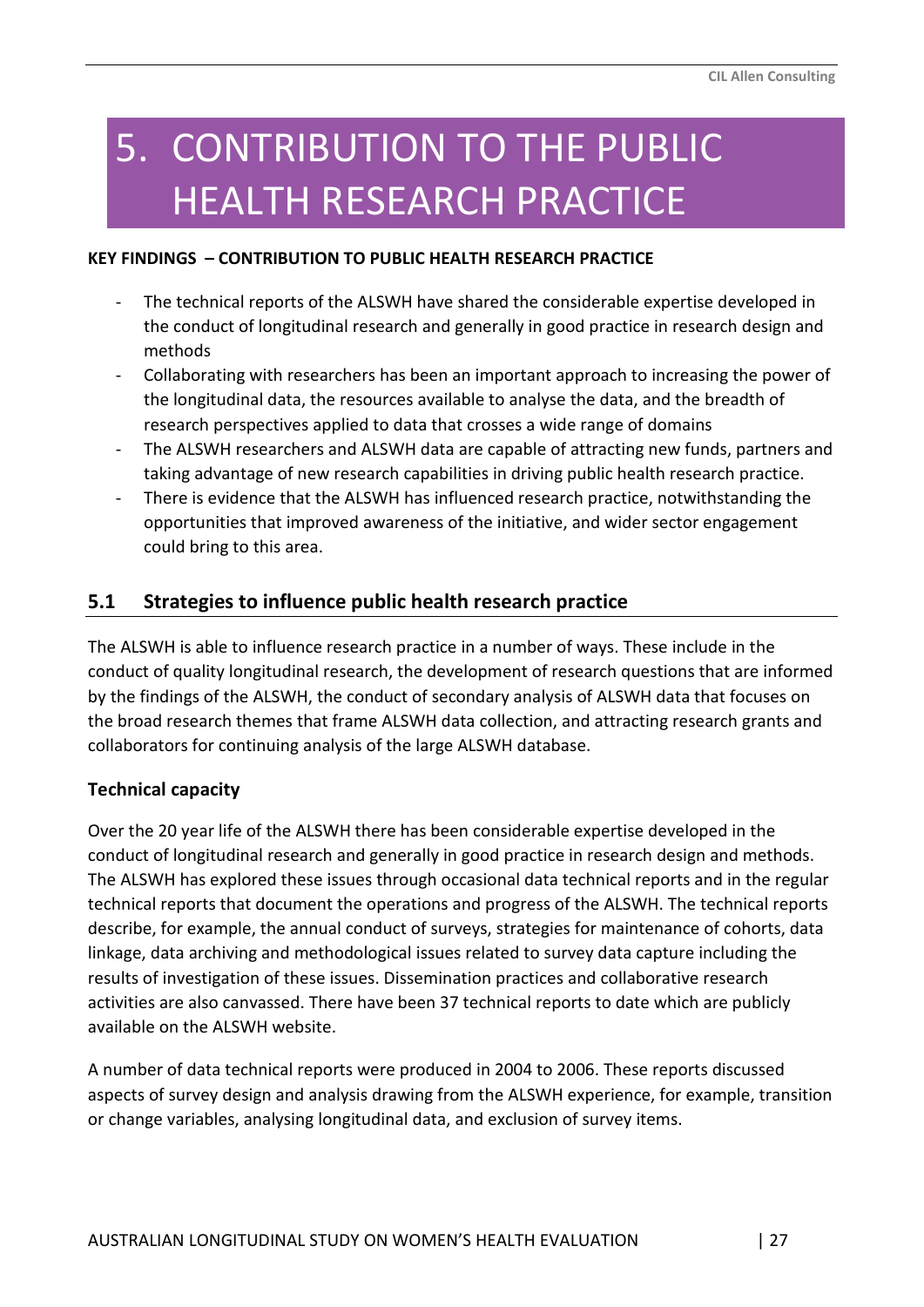#### **Secondary data analysis**

The research community focus of the ALSWH is a strong component that serves multiple purposes. The community fosters research networking, and dissemination of information about research findings, and characteristics of the ALSWH including variables, cohorts and data collection. This encourages collaboration, an important approach to increasing the power of the longitudinal data, the resources available to analyse the data, and the breadth of research perspectives applied to data that crosses a wide range of domains.

The ALSWH has an established method for inviting interest in further analysis of the database that centres on allocation of an ALSWH liaison person to work through the research question, and as appropriate, to access the data and continue to collaborate on the analysis and reporting. Whilst this approach is viewed by some stakeholders as an overly restrictive model, and potentially a deterrent to using the data, it does respect the integrity of the longitudinal data, including the purposes for which it was collected, and can rationalise the allocation of research effort to similar areas of inquiry.

#### **Leading research innovation**

The ALSWH represents a national repository of information about the causes and influences on health outcomes of four generations of Australian women. This is a substantial data collection that is amenable to linking to administrative datasets, and to being pooled with other longitudinal data for more complex and layered investigation. The ALSWH researchers and ALSWH data are capable of attracting new funds, partners and taking advantage of new research capabilities in driving public health research practice.

## **5.2 Evidence of influence on research practice**

There is evidence that the ALSWH has influenced research practice, notwithstanding the opportunities that improved awareness of the initiative, wider sector engagement, and easier access to the data could bring to this area.

#### **Technical capacity**

Research collaborators surveyed agreed or strongly agreed (72 per cent; n=57) that the ALSWH had an impact on development of research methodologies for other related studies. Amongst NGO leaders surveyed, a majority (60 per cent; n=10) agreed with the statement that 'ALSWH has played a significant role in informing my organisation's research, policy and other work', while 20 per cent strongly disagreed.

The establishment of the Ten to Men longitudinal study had received support from the ALSWH during design to ensure the data corresponded with ALSWH data and shared information about survey method, cohort maintenance, data storage, access and management, and data linkage. This advice had influenced the Ten to Men research strategies including recruitment and data access.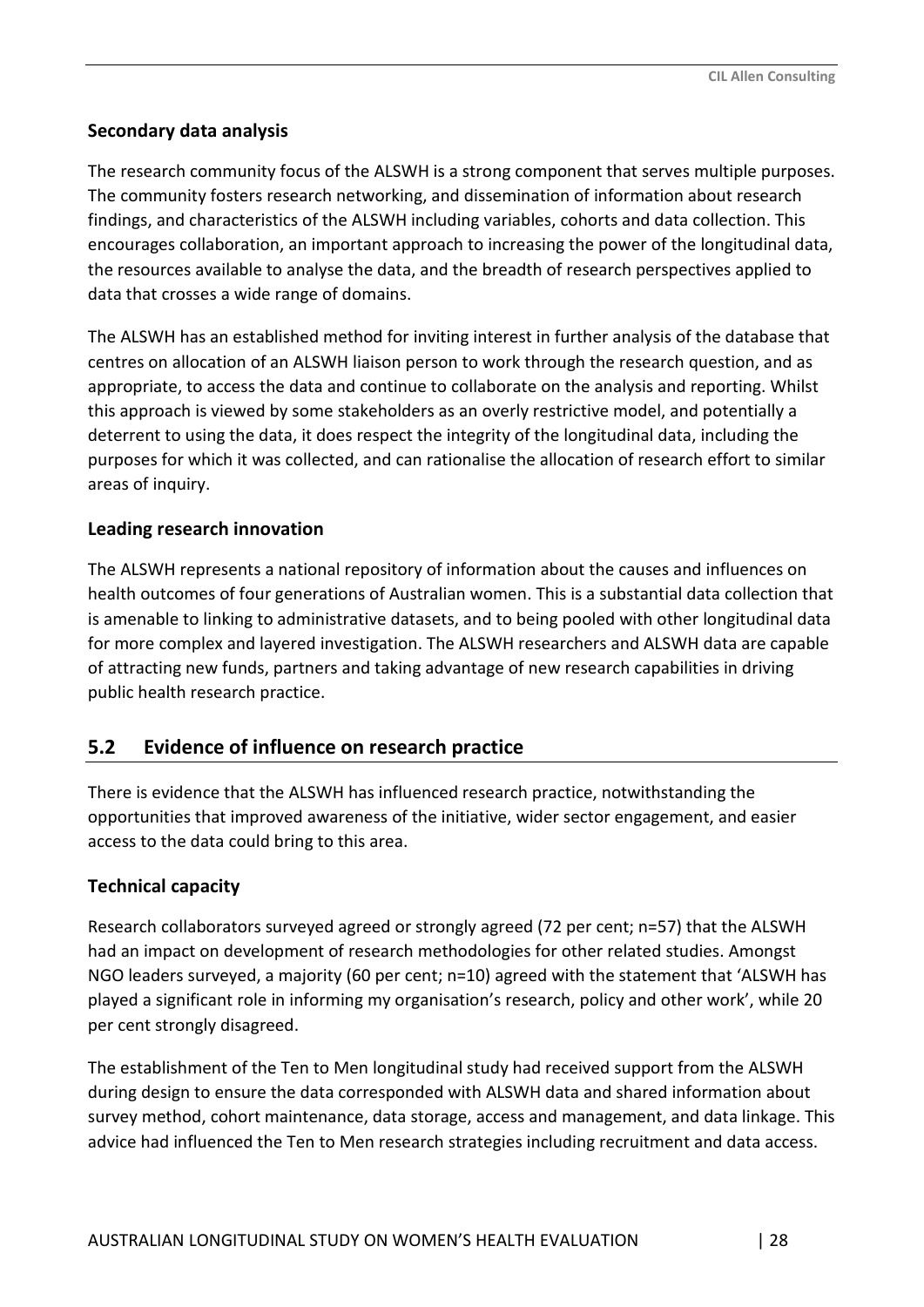The ALSWH researchers also have considerable technical expertise in data linkage and have provided training to numerous other researchers who are attempting to link large datasets.

## **Secondary data analysis**

A majority (78 per cent, n=59) of current collaborators agreed or strongly agreed that the ALSWH has been useful in providing opportunities for current users to undertake sub-studies to inform women's health and general health, research and policy. The top three reasons provided by current collaborators for using ALSWH data related to the longitudinal nature of the survey, its relevance to research work, and the quality of the data. The majority (85 per cent; n=66) of current collaborators were university based, with 8 per cent and 3 per cent respectively from nongovernment and government sectors. Respondent organisations were a mix of national (34 per cent; n=62) and state/territory bodies (53 per cent). In the past 5 years, collaborators surveyed had produced papers/policies using ALSWH data for 1-3 projects (71 per cent, n=60), 4-6 projects (15 per cent), or 7 or more projects (14 per cent). Just over a third of collaborators indicated that 71 per cent or more of their research on women's health as based on ALSWH data.

The ALSWH also has an active program of student research (a proportion (28 per cent; n=67) of current collaborators had previously worked under supervision of ALSWH staff). There have been 40 PhD projects working on ALSWH data and 24 current PhD projects. Masters and Honours projects have also been supported. Student research not only makes good use of ALSWH data and assists in research dissemination, but also transfers research skills with the potential for influencing future public health research practice.

## **Leading research innovation**

Current large scale multi-year research funded by the National Health and Medical Research Foundation utilises the ALSWH to explore a range of research questions through three associated studies that represent innovation in research practice. The approaches used in these studies include:

- The developing record linkage capabilities of the NCRIS funded Population Health Research Network
- Undertaking cross-cohort research by combining data at the individual level for more than 240,000 participants with the capability of generating evidence not possible from any single cohort study
- A family-centred approach to child health outcomes that support a more integrated and targeted approach to delivery of preventative and primary health care.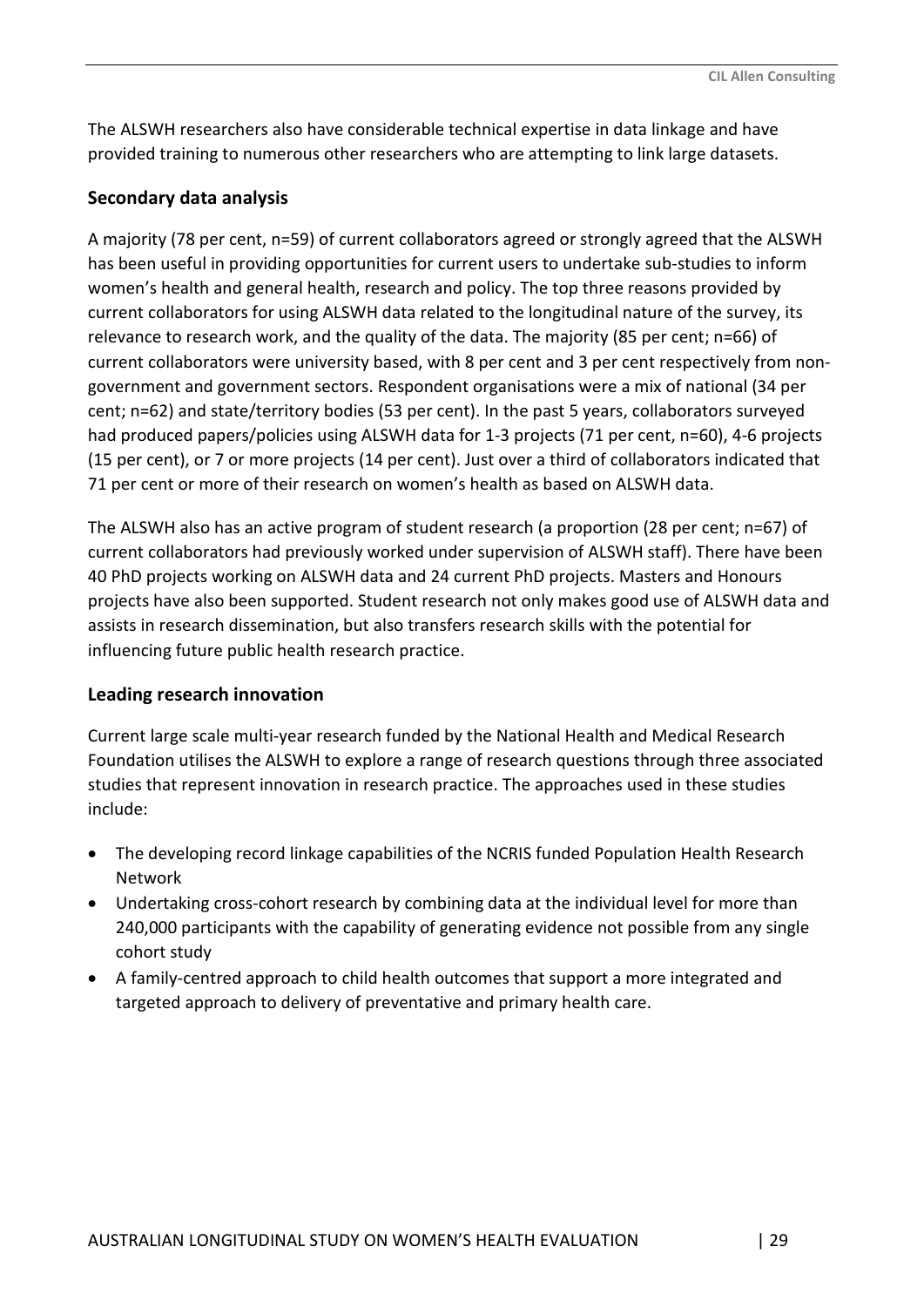## **5.3 Summary**

The impact of the ALSWH on public health research practice comes in part from dissemination of information about implementation, analysis and maintenance of the ALSWH, and in part from working with researchers and students to utilise ALSWH data for secondary analysis.

The ALSWH is also leading by example in the innovative work to build research capacity through building record linkage capabilities, and by building on the ALSWH cohorts to adopt a family centred approach to researching child health outcomes.

While collaborators and NGO leaders surveyed agreed that ALSWH had an impact on the development of other research, there is opportunity for strengthened engagement both in the government and non-government sectors to influence research practice related to women's health. Reviewing access to ALSWH data might also serve to increase the use of this data with benefits to the role of ALSWH in shaping future research practice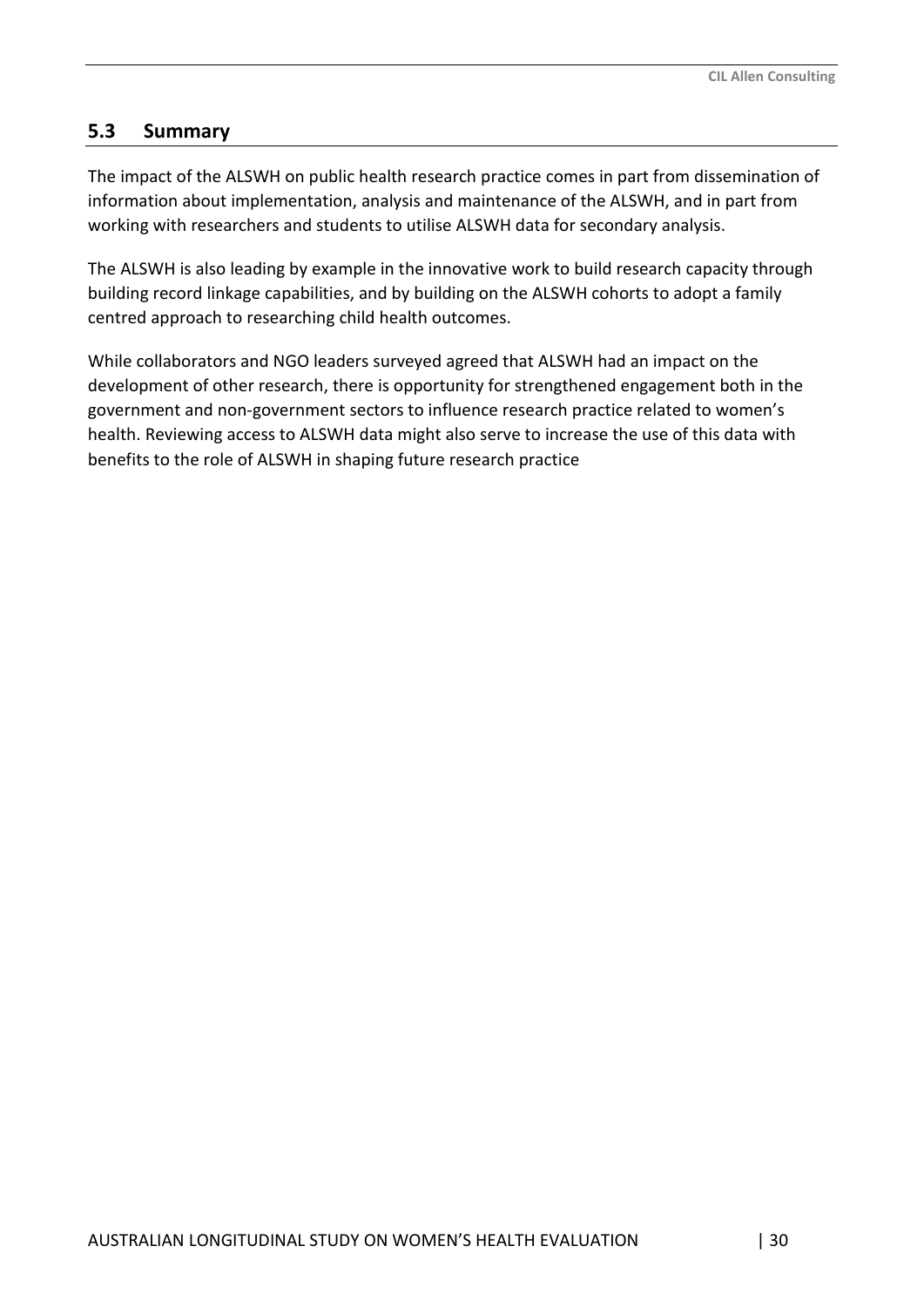# 6. THE ALSWH EFFECT ON PARTICIPANTS

#### **KEY FINDINGS – THE ALSWH EFFECT ON PARTICIPANTS**

#### **Impact on behaviour**

Based on a sample of qualitative feedback, there was little evidence of a casual relationship between participating in the survey and changed behavour

A number of sources of information were used to determine the effect on women of participating in the ALSWH. The approach to this assessment is outlined in Appendix F and received ethics approval through the ALSWH ethics clearance processes, supported by ALSWH researchers. The areas investigated were whether the data had been effected by:

- 1. Participant lifestyle changes attributable to participation
- 2. Participant survey fatigue
- 3. Participant relationship with the ALSWH.

The key sources of information were:

- Qualitative information extracted from a sub-sample of surveys
- Records of outcomes of reminder calls and feedback on non-participation
- Sub-study activity and response rates
- Pilot survey feedback on sensitive nature of questions
- Data books for missing data
- Data linkage for withdrawn participants
- Major Reports providing comparison to broader population.

Qualitative information provided under the 'Have we missed anything?' section of the survey questionnaire which invites respondents to write anything else they 'would like to tell us about changes in your health (especially in the last three year)', was extracted for a sub-sample of ALSWH surveys completed in the last 10 years by the Young (1973-78) and Mid-age (1946-51) cohorts (see Table 6.1). These cohorts were chosen because of the length of time in the study, and the likely exposure to a diversity of life events.

TABLE 6.1: – SUB-SAMPLE OF RESPONSES TO 'HAVE WE MISSED ANYTHING' BY COHORT, SURVEY WAY, SURVEY YEAR, AND RESPONDENT AGE

| <b>Cohort</b>   | Survey wave | Survey year | <b>Respondent age</b> |
|-----------------|-------------|-------------|-----------------------|
| 1973-78 (Young) | Survey 4    | 2006        | 28-33 years           |
|                 | Survey 5    | 2009        | 31-36 years           |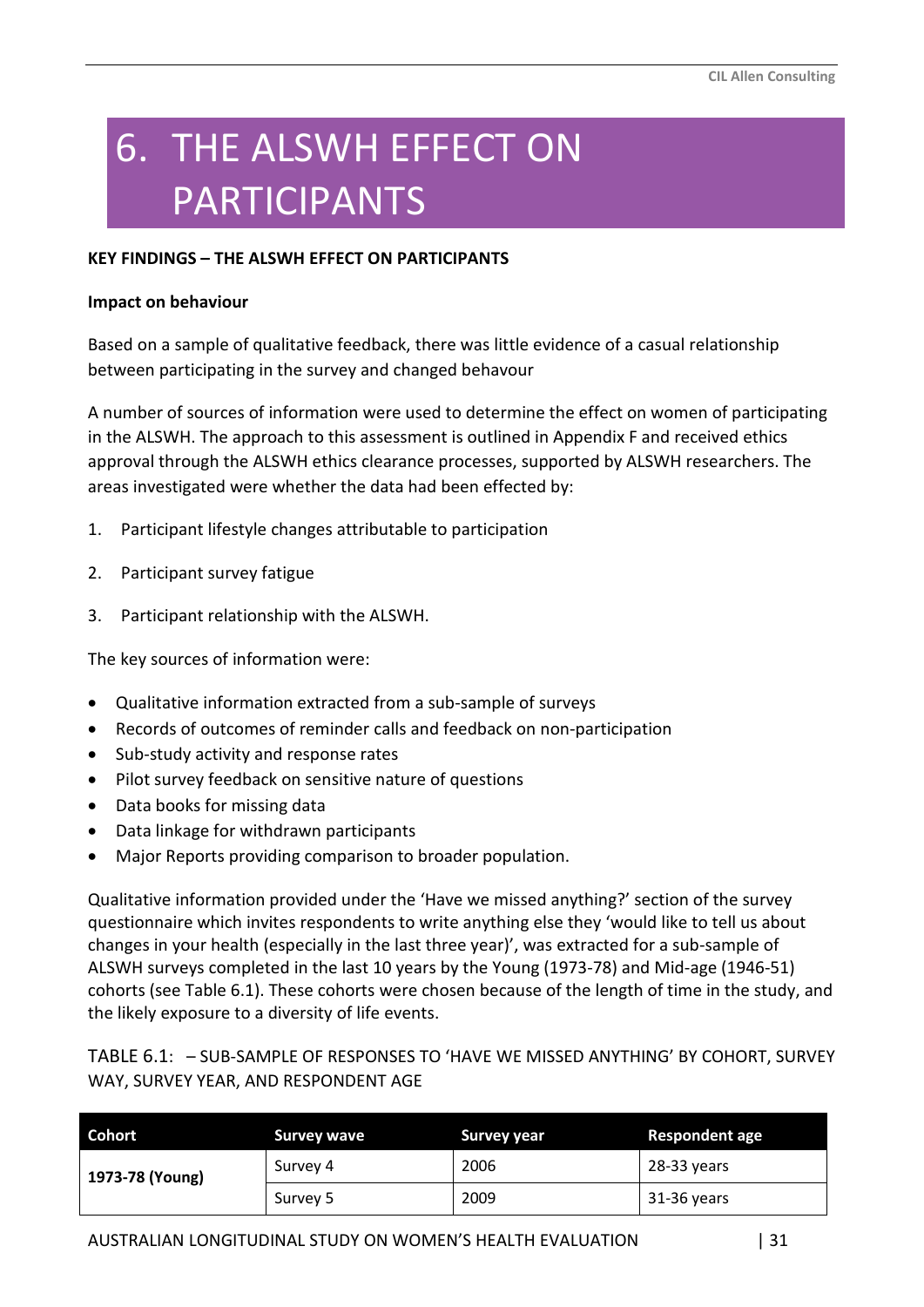|                  | Survey 6 | 2012 | 34-39 years |
|------------------|----------|------|-------------|
| 1946-51 (Middle) | Survey 4 | 2004 | 53-58 years |
|                  | Survey 5 | 2007 | 56-61 years |
|                  | Survey 6 | 2010 | 59-64 years |

SOURCE: ALSWH WEBSITE

Information was searched for reference to changes to lifestyle, intention to change, awareness of need to change, and improvement to lifestyle. In addition, where available and appropriate, comments from the same respondent over time were extracted to provide additional insight about the likely impact of the ALSWH on the participant's lifestyle. Information about survey responses reviewed and information extracted that forms the basis of the findings that follow are set out in Table 6.2.

#### TABLE 6.2: **NUMBER OF RESPONDENT REVIEWED BY COHORT AND SURVEY WAVE**

| Cohort          | Number of<br>respondent extracts | Extracts by survey wave |          |          |
|-----------------|----------------------------------|-------------------------|----------|----------|
|                 |                                  | Survey 4                | Survey 5 | Survey 6 |
| 1973-78 (Young) | 152                              | 89                      | 91       | 66       |
| 1946-51 (Mid)   | 345                              | 122                     | 103      | 120      |

SOURCE: ACIL ALLEN CONSULTING 2014

#### **6.1 Survey impact on behaviour**

Generally, themes emerging from participant comment on recent changes to their health, can be summarised as:

- Reflective about their health and circumstances: *'The questions you asked helped me to reflect on my situation and the choices I have made in my life..', 'I continue to look forward to this survey as I evaluate my life!' and later from the same respondent, 'As I say every time I fill this in – I really enjoy the opportunity to reflect on my life', another respondent commented that 'Generally, I definitely agree that completing this survey triggers us to reflect on where we are in life, where we have been and what we hope for in the future. Not the present state of our health…*'
- Documenting acute health episodes and health interventions: '*I had surgery last week…[but] I stuck to the survey and answered what I was asked, I didn't change it to be a "typical week" '*
- Linking health and their responses to life events: some respondents contextualised their responses to demonstrate the snapshot influence of a death in the family, overseas holiday, miscarriage *– 'I hope this helps to frame my questionnaire – I felt it was a bit inconsistent, but*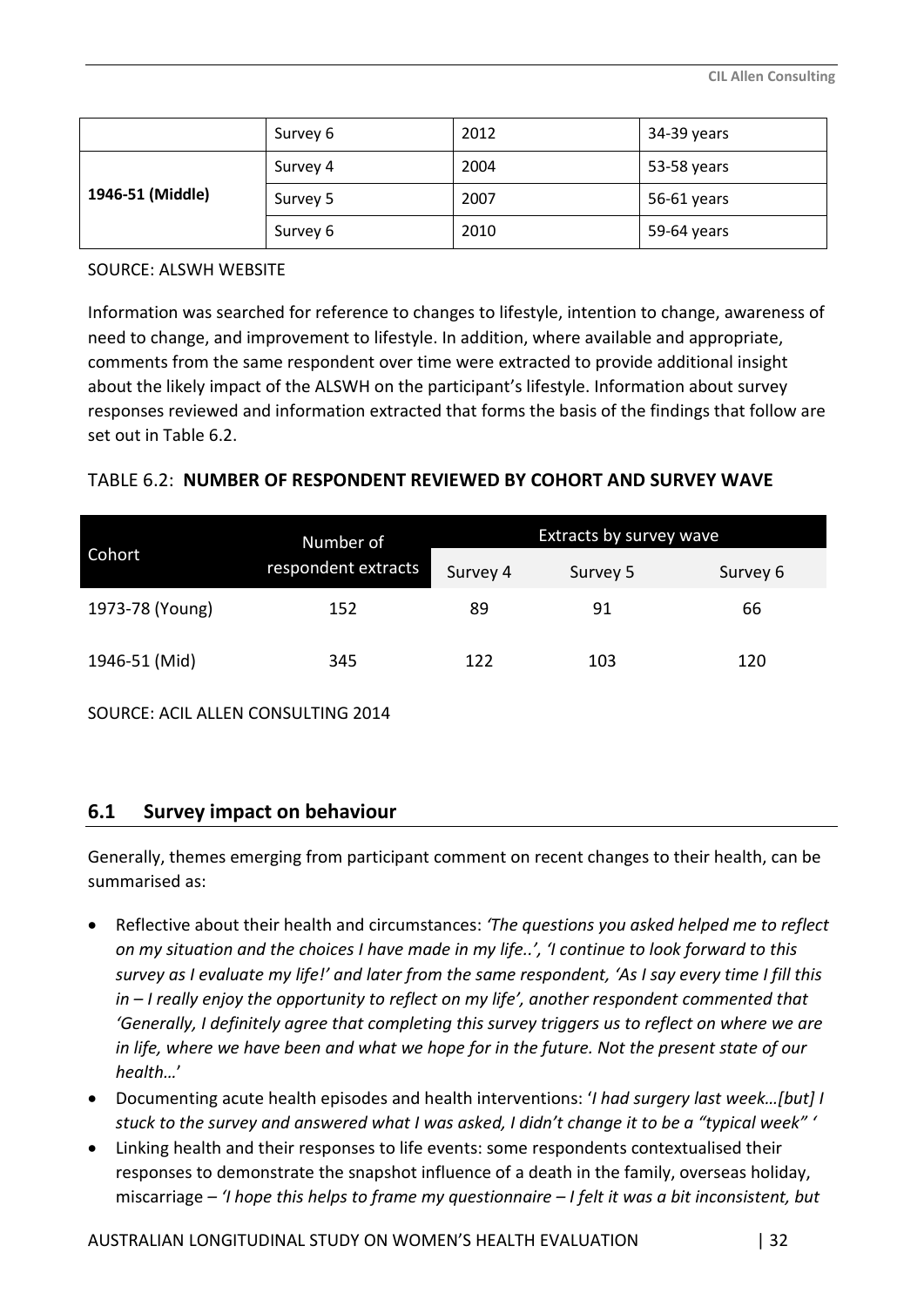*could only answer the questions as they appeared'; 'My general lifestyle has been affected significantly due to time and money constraints – but mostly due to being unable to do many things because I'm pregnant….'* 

- Explaining factors that had precipitated lifestyle change: 'I manage this with exercise now but will….always be prone to severe lower back pain and back injury'*; 'Recently I was diagnosed with anxiety/panic disorder ...and high blood pressure…..which led me to a lot of lifestyle changes, such as exercise, diet, alternative therapies, and other help..'*
- Using the response similar to an entry in a personal diary, describing health challenges and sometimes rating their success, *'Overall I think I am doing a good job.', 'In completing this form it reaffirms how miserable and sad my life is and I really want to change but don't know if I can.', 'I am determined to get my life back on track'*

For a small number of the sub-sample there was a suggestion that resolve to improve their lifestyle was triggered by the questionnaire, which had served to:

- Broaden reflection on their health: *'I am someone who often reflects on my health and how I can improve it, but this survey always brings up something I have not thought of'*
- Better understand personal behaviour: *'The questions relating to food/drink….made me think about what I actually eat'*
- Take action: *'Filling out these surveys years ago made me aware that I may have been suffering from depression and caused me to seek help…'*
- Highlight opportunities: *'The mere act of completing this survey has drawn my attention…to some areas for improvement!'*

Based on a sample of qualitative feedback making reference to lifestyle and change, generally, participating in the survey had prompted reflection about their personal health journey, the impact of life events and the personal choices made. There was some evidence that the questionnaire provided a benchmark of good health behaviour/status and had effectively educated the participant:

*'The questions relating to food/drink were good in that they made me think about what I actually eat – ie more "bad" things than I thought'*

*'The questionnaire serves as a good way on all aspects of my life…it has also helped me make some decisions (positive) about my lifestyle, and since filling this out I'm living a much healthier & energetic life! Thanks, and I hope the results of these surveys have a positive impact on the health of other women too.'*

The prevalence of lifestyle risk factors for study cohorts compared to patterns in the general population were also considered in terms of the impact participation in the ALSWH may have had on adherence to health guidelines or changes to health behaviours. The ALSWH analysis of compliance with health guidelines for smoking, alcohol consumption and most health screening by the original three study cohorts shows that participant adherence had steadily improved over the period to 2012, or had remained high. Substantial departure from guidelines was found for weight, physical activity and diet, with increased prevalence of overweight and obesity. (ALSWH, 2012) No comparison is drawn between the performance of ALSWH cohorts and similar ages in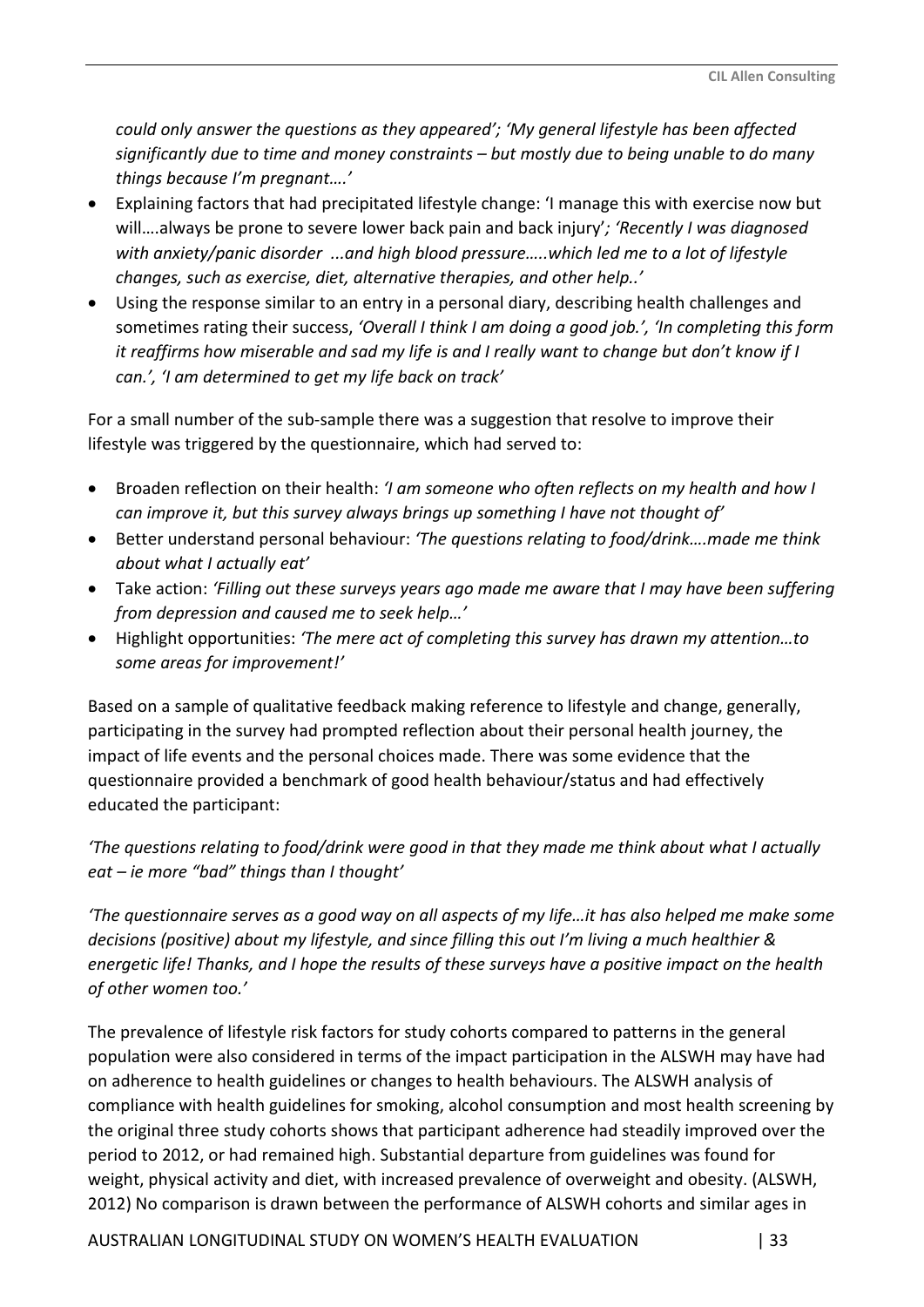the general population, however, it had previously been established by the ALSWH that the cohorts shared similar socio-demographic characteristics when compared to censuses for 2001, 2006 and 2011, with the exception of over-representation of Australian born and tertiary educated women. Education attainment is known to have an impact on health status.

Recent investigation by the ALSWH of the representativeness of the new Young cohort included comparison to women of the same age range in 1996, by using baseline data from the original Young (1973-78) cohort. It was concluded that the groups were not dissimilar but appeared more physically active and to have higher levels of psychological distress. When compared to the general population of the same ages using the 2011 census, differences included a higher proportion with university degrees, while the cohort was broadly representative for geographical and age distribution, and marital status (ALSWH, 2014).

## **6.2 Relationship with the ALSWH**

The feedback from participants reviewed above, suggests that respondents are respectful of the direction to respond honestly, rather than to reflect what they consider to be their usual circumstances/behaviour. This suggests an appreciation of the value of the research and the importance of accurate responses to tracking health over time.

Participant relationship to ALSWH has been important in maintaining the cohorts and achieving a desirable response rate. Some indicators of the strength of the relationship with the ALSWH is provided by:

- The willingness for some of the cohort to participate in sub-studies. Over the period 2010- 2014, the response rate has ranged from 25 per cent to 96 per cent with the median 71 per cent
- A preparedness to respond to difficult questions with a small number of respondents indicating in recent pilot cohort surveys that there were questions they did not want to answer, despite the fact that some questions could be regarded as highly personal and of a potentially sensitive nature
- Survey withdrawal numbers which are relatively low, with withdrawal on the basis of 'not interested' accounting for less than half of the reason for withdrawal for the 1946-51 cohort survey 7 (280/692).

Of the three original cohorts, linked data remains available for approximately 90 per cent of those who have withdrawn, suggesting an ongoing commitment to the objectives of the ALSWH despite their personal reasons for withdrawal.

## **6.3 Survey fatigue**

Qualitative data was also reviewed to see if response rates were influenced by survey fatigue. The feedback indicated that respondents used a range of strategies to allow them to complete the questionnaire despite the demands on their time. Any difficulty with the survey appeared to relate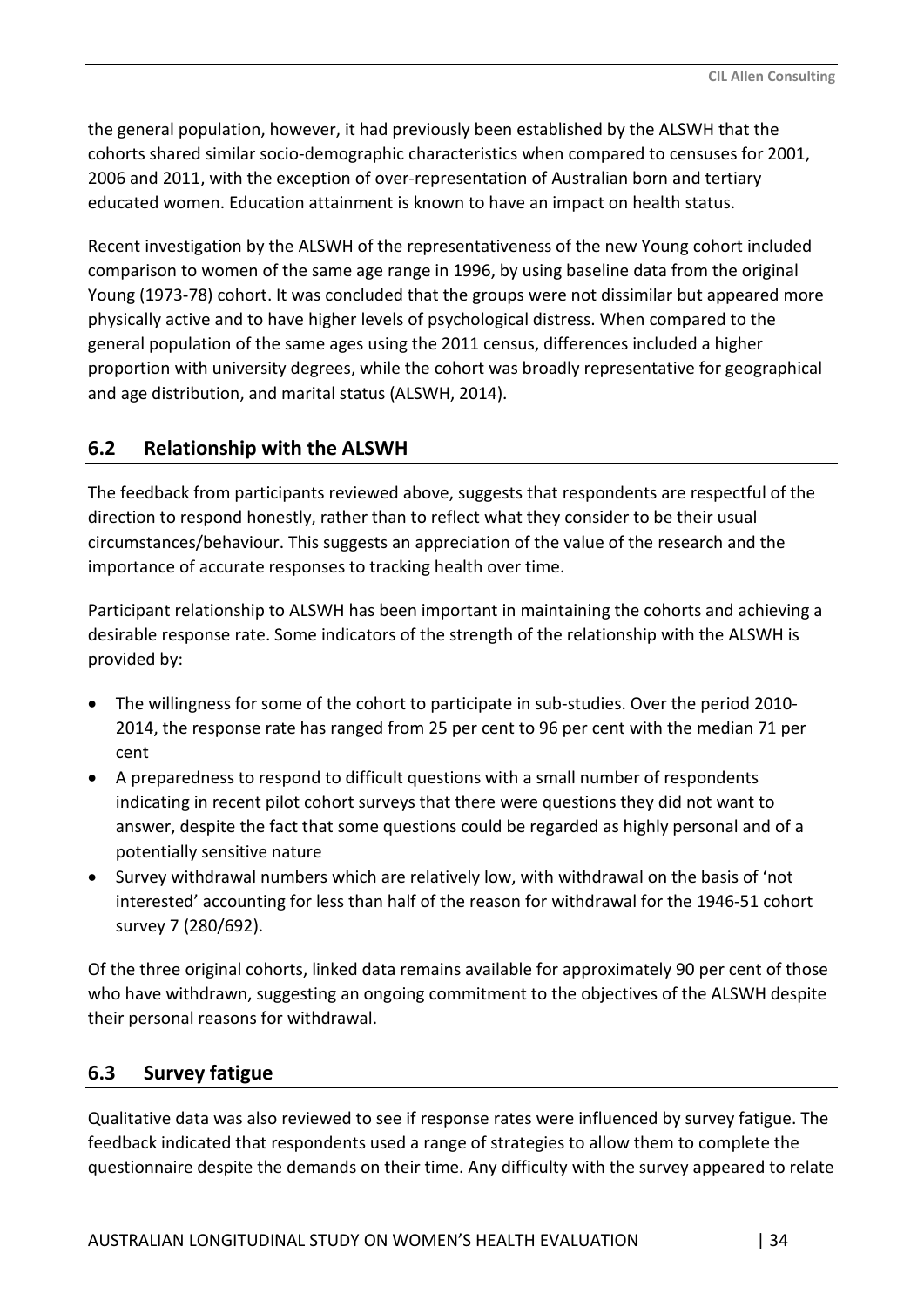to interpretation rather than burden, and there was evidence of enthusiasm for the survey where additional areas of inquiry were suggested. Review of a sample of respondent feedback shows:

- References to 'difficulty' in answering reflected on personal circumstances and the way in which questions were worded rather than survey burden
- Some respondents conveyed their enthusiasm for participation and sharing findings around common issues: *"I love being a part of this survey and look forward to contributing every time a survey comes around!"* and "*I am surprised to find this is the sixth survey!...Having little children I also have very little time to exercise, relax or even think. I hope this has changed by survey 7!"*
- Other respondents prompted additional questions to probe other aspects that they considered influenced their health and wellbeing, such as single parenthood, emotional abuse
- Despite significant demands on their time, or major health crises, respondents were able to complete the survey in stages and online save function facilitated completion, "*Great to be able to save this and return to complete it."* One respondent indicated that the pain she suffered meant that completing surveys was problematic, *"..I hope this is almost the last of them. The only reason I bother still is that I do understand how important it is to you."*
- In one instance, the demands of family and especially children with special needs necessitated withdrawal from the survey *"Time to complete this survey is now a concern for me."*

In some instances, concern was expressed about the length of the questionnaire. As the survey is repeated several years apart, this is more likely to be an issue with the questionnaire rather than the longitudinal nature of the survey:

• Frustration with the survey was noted*, "This survey is too time consuming and a few of the questions are poorly framed."* And "*Your survey takes too long to complete and I haven't got around to it. My only gripe."* And "*This survey in parts are too detailed…(and) a very time consuming exercise."* And *"This survey is too repetitive, tedious and time consuming."*

## **6.4 Summary**

Participating in the survey waves would appear to have generated a loyalty to the ALSWH that has resulted in accurate responses, a willingness to complete the questionnaire, and a genuine interest in remaining part of the initiative. Based on the sources used for this assessment it is difficult to determine the extent to which health behaviours for ALSWH cohorts differ from the general population, however, recent analysis of the newly recruited Young cohort suggests that they are not dissimilar to the original Young cohort, and to the general population of the same ages other than for education attainment.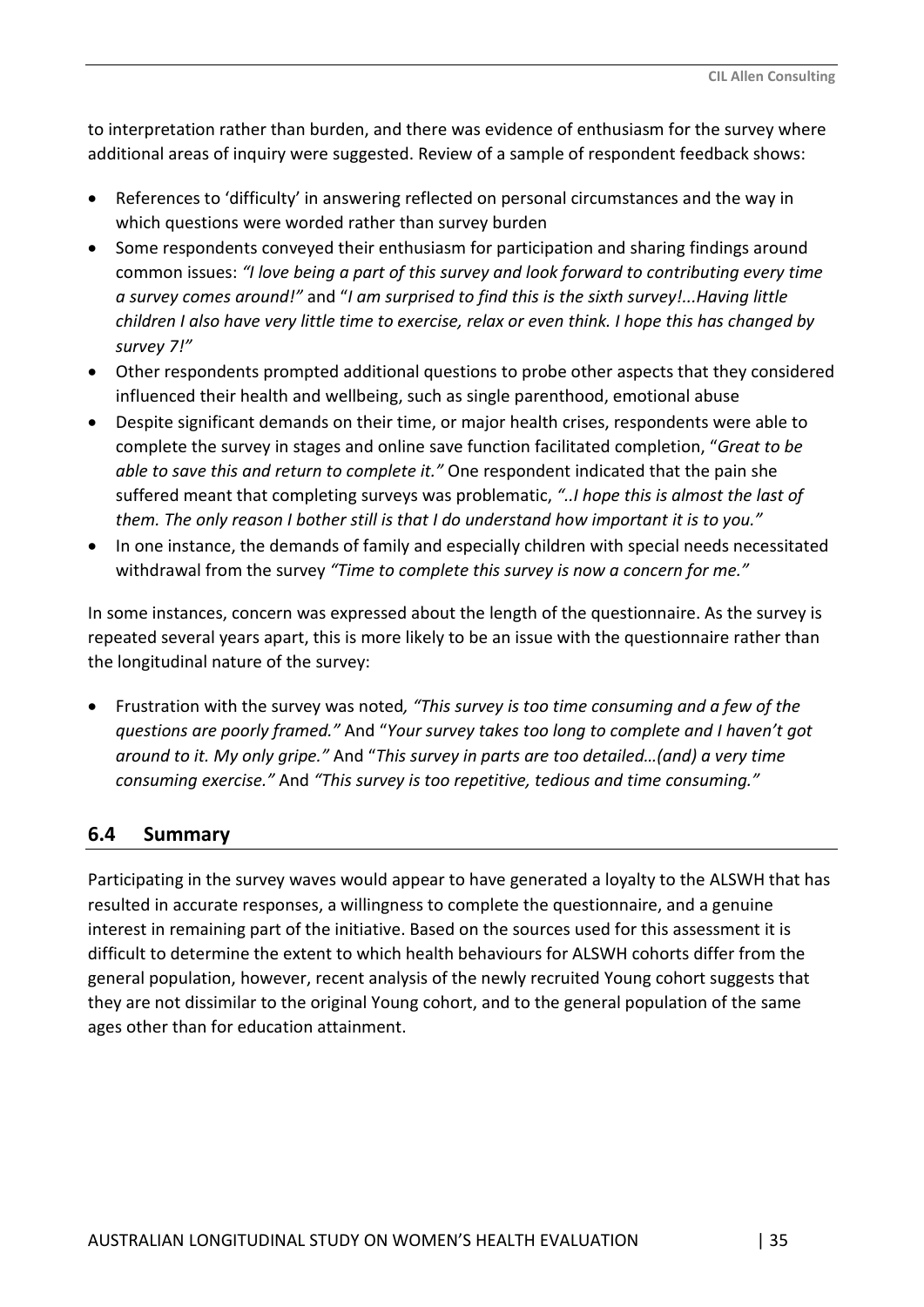# 7. VALUE FOR MONEY OF THE ALSWH

#### **KEY FINDINGS – VALUE FOR MONEY ANALYSIS**

The ALSWH:

- has significantly lower costs when compared to HILDA and LSAC, but greater than LSAY
- produces less outputs when compared to HILDA and LSAC, but greater than LSAY
- represents the greatest value for money when compared to three similar longitudinal studies in Australia.

## **7.1 Assessing value for money**

A key consideration for this evaluation is whether funding for the ALSWH is being utilised in a costeffective manner and producing outputs that justify government funding.

To assess the value for money (VFM), costs to the Australian Government (i.e. funding, excluding the National Health and Medical Research Council) and outputs between 2010-14 were collected for the ALSWH and three comparator studies, namely the Household, Income and Labour Dynamics in Australia Survey (HILDA), the Longitudinal Study on Australian Children (LSAC) and the Longitudinal Survey of Australian Youth (LSAY) (see Appendix G further details on these studies). These surveys were chosen given they are all longitudinal, based in Australia and are funded by the Commonwealth Government.

The overall cost-effectiveness (i.e. outputs generated, given the funding provided) of all studies were then compared to determine which represented the most efficient use of government funds.

## **7.2 Costs and outputs of the ALSWH and comparator studies**

#### **Costs**

1

The costs incurred by the Commonwealth Government associated with the ALSWH were drawn from financial statements provided by the UoQ and UoN.<sup>[1](#page-49-0)</sup> The total cost to the Commonwealth Government of ALSWH between 2010 and 2014 was calculated to be \$7.9 million (in 2013-14 dollars, GST exclusive), of which 60 per cent related to UoN costs and 40 per cent to UoQ costs.

## **Allocation of ALSWH funding to expenditure**

A detailed breakdown of expenditure by activity was also provided by UoQ and UoN, and is presented in Figure 7.1. The results show that *survey development* (20 per cent) and survey reporting (23 per cent) are the primary expenditure drivers, comprising just under half of all expenditure. Of this expenditure, the vast majority (92 per cent) is associated with employee-

<span id="page-49-0"></span> $1$  This analysis does not include costs incurred by the Commonwealth Government in administering funding for ALSWH or comparator studies.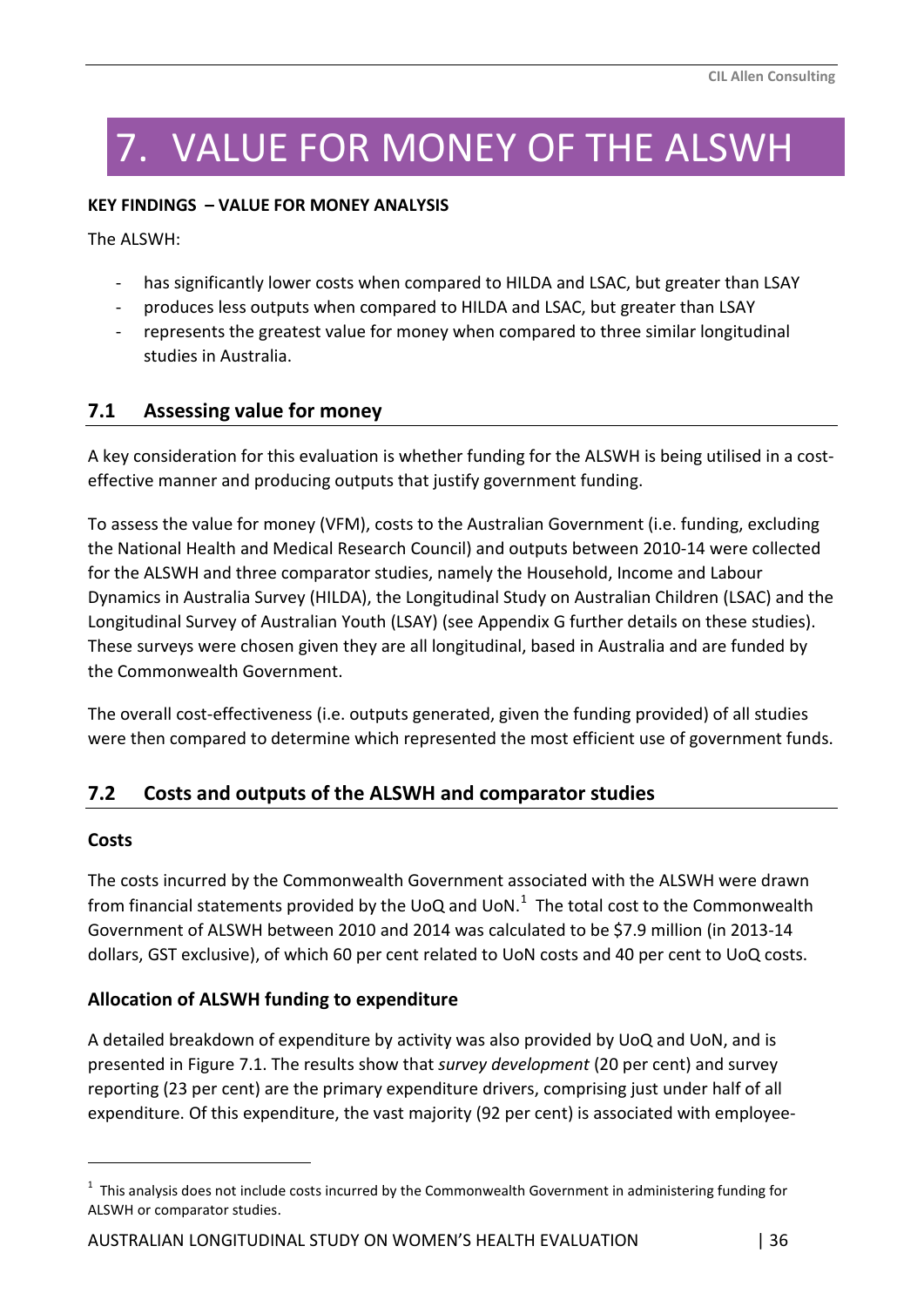related costs, other expenditure (8 per cent) included specialist software, geocoding, printing, and website hosting and maintenance costs.



#### **FIGURE 7.1: ALSWH COST BREAKDOWN BY ACTIVITY**

SOURCE: DATA PROVIDED BY UNIVERSITY OF NEWCASTLE AND THE UNIVERSITY OF QUEENSLAND 2015

## **Comparing the cost to the Commonwealth Government of the ALSWH and comparator studies**

A comparison of Commonwealth Government funding for the ALSWH and the three comparator studies over the years 2010-14 (in 2013-14 dollars) is as follows:

- ALSWH:  $$7.9$  million<sup>[2](#page-50-0)</sup>
- HILDA: \$44.4 million
- LSAC: \$41 million

1

• LSAY: \$3.8 million (University of Newcastle 2011-14 & University of Queensland 2011-14).

The results show that HILDA and LSAC are funded at a significantly higher level when compared to the ALSWH and LSAY. Appendix G provides further details on how comparator study costs to the Commonwealth Government were developed.

Estimates of the cost to the Commonwealth Government per participant contact has also been undertaken. Cost per participant contact refers to the number of surveys completed by participants, not simply the number of survey participants. Compared to LSAC and HILDA, the ALSWH has a relatively low cost per participant contact at \$114. However, this cost is approximately 9 per cent greater than LSAY at \$104. The method for calculating the cost per participant can be found at Appendix G.

<span id="page-50-0"></span><sup>&</sup>lt;sup>2</sup> ALSWH costs were calculated by adding the 'income' of UoN and UoQ in financial years 2010-11 to 2013-14. Financial statements were provided by both of the universities.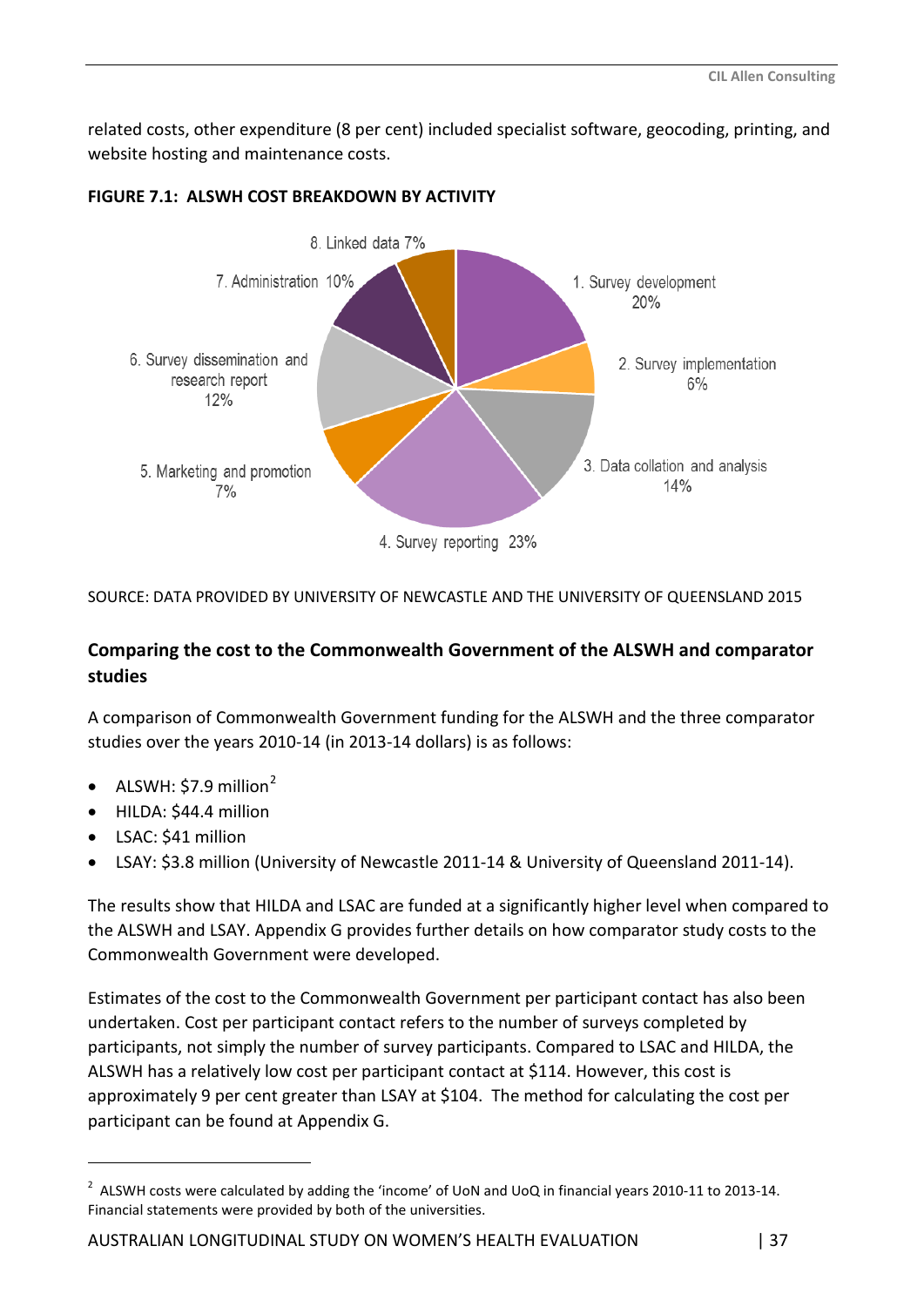The results indicate that costs are not necessarily driven by number of participant contacts, but through survey methodologies employed. For example, 82 per cent of interviews undertaken for the latest HILDA survey wave were done via face-to-face, which involves significant labour costs. The remaining 18 per cent were completed over the phone (HILDA, 2014). The ALSWH, on the other hand, primarily uses mailed surveys (83 per cent) and to a lesser extent online interviews (16 per cent), both of which are relatively cheaper methods of data collection (ALSWH, 2014).<sup>[3](#page-51-0)</sup>

TABLE 7.1: COST PER PARTICIPANT FOR ALSWH AND COMPARATOR STUDIES: 2010-14

| Costs / number                          | <b>ALSWH</b>  | <b>HILDA</b>   | <b>LSAC</b>    | LSAY <sup>a</sup>  |
|-----------------------------------------|---------------|----------------|----------------|--------------------|
| (a)Total survey cost                    | \$7.9 million | \$44.4 million | \$41.0 million | \$3.8 million      |
| (b)Total number of participant contacts | 65,997        | 53,215         | 18,236         | 61,843             |
| Cost per participant contact (=a/b)     | \$114         | \$834          | \$2,251        | \$104 <sup>b</sup> |

Note: <sup>a</sup>Further details on how the number of participants was calculated can be found at Appendix G. <sup>b</sup> The cost per participant contact does not equal a/b for LSAY, as advice on cost per participant was provided by relevant National Centre for Vocational Education Research (NCVER) staff. SOURCE: (UNIVERSITY OF NEWCASTLE, 2012) (UNIVERSITY OF NEWCASTLE, 2013) (UNIVERSITY OF NEWCASTLE, 2014) (UNIVERSITY OF QUEENSLAND, 2012) (UNIVERSITY OF QUEENSLAND, 2013) (UNIVERSITY OF QUEENSLAND, 2014) (UNIVERSITY OF NEWCASTLE, 2011); TOTAL SURVEY COSTS FOR

HILDA, LSAC AND LSAY WERE PROVIDED BY RELEVANT CONTACT PERSONNEL WITHIN EACH OF THE STUDIES.

## **Research outputs**

-

Three research output measures have been used for the value for money analysis, however, only two are consistent across all four studies. Although not directly comparable, the third output measure was chosen based on degree of similarity across the studies.

The output measures comprise:

- *Peer-reviewed journal articles***:** This output refers to the number of peer-reviewed journal articles that utilise study data. The contribution of the data towards the article's methodology and findings have not been explored. Neither have subsequent citations of the published research.
- *Conferences:* This output relates to the number of conferences where study findings have been presented (for example, presentation of peer-reviewed articles).
- *Reports/papers:* The following outputs have been used for each study: ALSWH–major reports; HILDA–working/discussion/research papers; LSAC–government/research reports: and, LSAY– research reports.

<span id="page-51-0"></span> $3$  ALSWH also involves telephone interviews, however, these only comprise 0.4 per cent of interviews.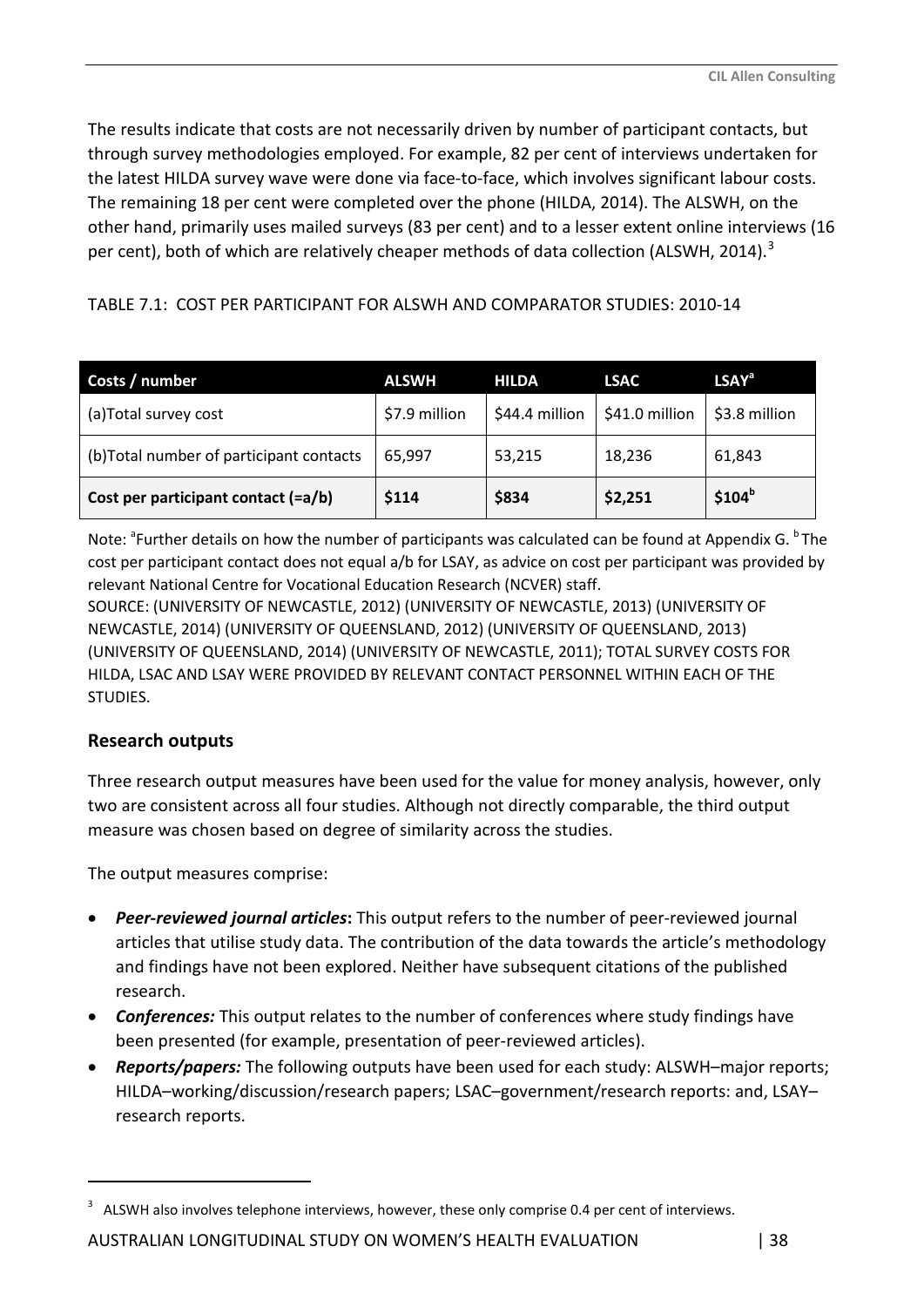The total number of outputs between 2011 and 201[4](#page-52-0) for each study are presented in Table 7.2.<sup>4</sup> The results show that HILDA and LSAC produce between 1.7 and 2.5 times the number of outputs when compared to the ALSWH. It is unclear why LSAY produces a significantly lower number of research outputs.

| <b>Output</b>    | <b>ALSWH</b> | <b>HILDA</b> | <b>LSAC</b> | <b>LSAY</b> |
|------------------|--------------|--------------|-------------|-------------|
| Journal articles | 83           | 319          | 185         | 15          |
| Conferences      | 143          | 127          | 189         |             |
| Reports/papers   | 4            | 161          | 25          | 20          |
| <b>Total</b>     | 230          | 607          | 399         | 42          |

#### TABLE 7.2: **ALSWH AND COMPARATOR STUDY RESEARCH OUTPUTS: 2011-14**

SOURCE: ALSWH JOURNAL ARTICLES PROVIDED BY ALSWH (2014); (ALSWH, 2015B); (ALSWH, 2015C); (HILDA, 2015); (HILDA, 2015A); (HILDA, 2015B); (LSAC, 2013); (LSAC, 2012); (LSAC, 2011); (LSAY, 2013)

#### **7.3 Overall value for money assessment**

To assess whether the ALSWH represents a comparatively good use of Commonwealth Government funds, output/cost ratios were developed for all four studies. In order to calculate this ratio, total weighted output figures have been developed for the studies. The weighted output figure were developed by providing each output with a percentage weighting (which add to 100 per cent), whereby a higher weighting places a greater emphasis on an output. Both the peerreviewed articles and conferences where allocated a high weighting of 45 per cent, given these outputs are comparable across the study and therefore more reliable outputs for the analysis. Research reports/papers was provided with a relatively low weighting of 10 per cent, for reasons provided above (row *a* of Table 7.3). From here, the weighted output figures are provided with a ranking between 1 and 4, with 4 representing the highest weighted output score (row b). The same method has been used to rank total study costs (row d). Lastly, an output/cost ratio is calculated by dividing the weighted output ranking by the cost ranking. A higher output/cost ratio is desired.

Another way to assess value for money is to look at the cost per output as seen in the last row of Table 7.3. This figure is calculated by dividing the total cost (row c) by the total weighted output (row a). A lower cost per output represents greater value for money.

The output/cost ratio is equal to one for all studies, therefore the value for money analysis is reliant on the cost per output ratios. It is evident therefore that the ALSWH comparatively

1

<span id="page-52-0"></span> $^4$  The cost data for this analysis comprises four years (2010-11 to 2013-14), therefore, only four years of output data is required. For this reason, years 2011-14 have been used for output data as opposed to 2010-14.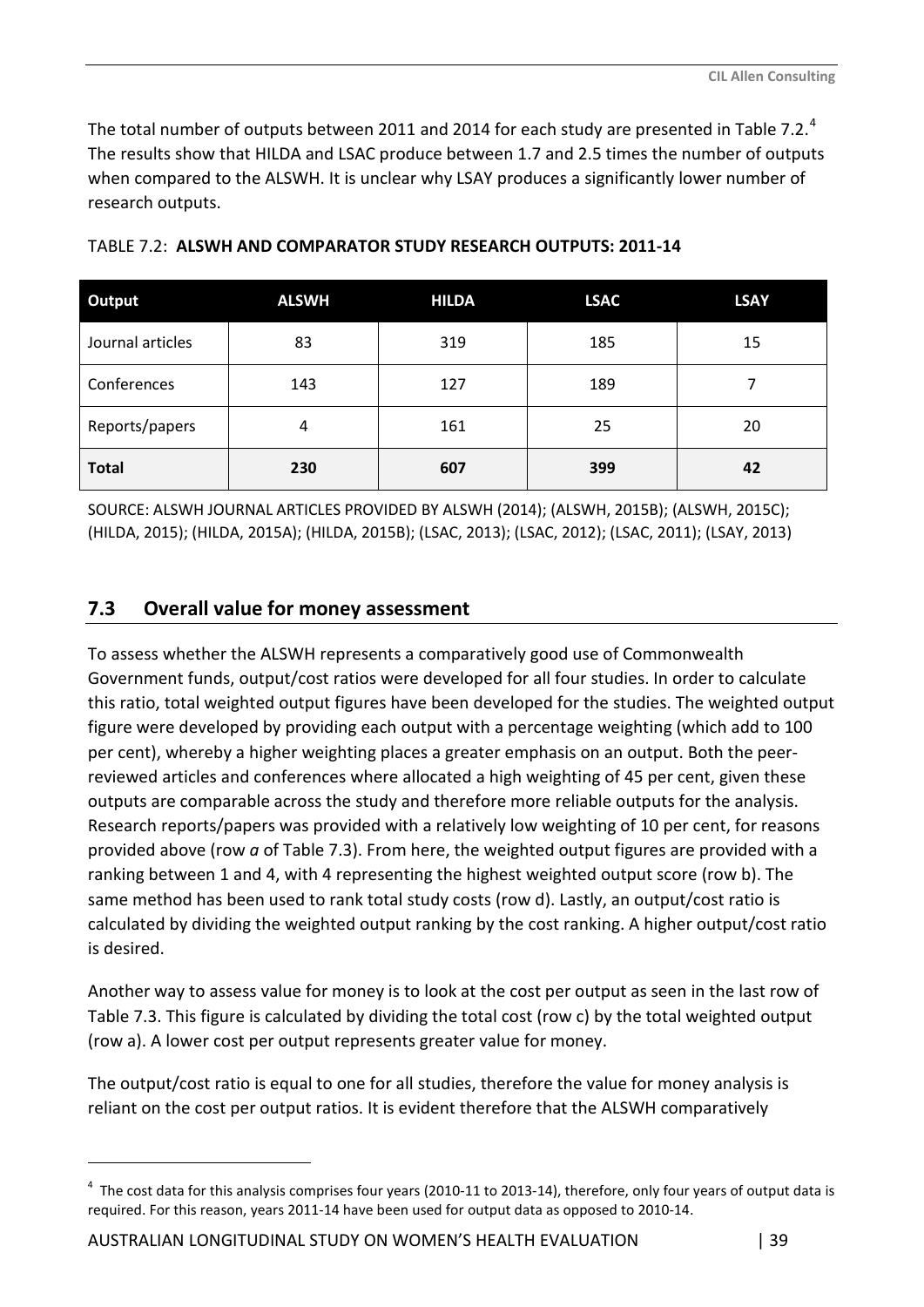represents the best use of Commonwealth Government funds given it has the lowest cost per output at \$77,778 (see Table 7.3).

## TABLE 7.3 **– RESEARCH OUTPUT/COST RATIO AND COST PER OUTPUT FOR ALSWH AND COMPARATOR STUDIES: 2010-14**

| Output/cost                                 | <b>ALSWH</b> | <b>HILDA</b> | <b>LSAC</b> | <b>LSAY</b> |
|---------------------------------------------|--------------|--------------|-------------|-------------|
| Total weighted output <sup>a</sup><br>(a)   | 102          | 217          | 171         | 12          |
| Weighted output ranking <sup>b</sup><br>(b) | 2            | 4            | 3           | 1           |
| Total cost (million)<br>(c)                 | \$7.9        | \$44.4       | \$41.0      | \$3.8       |
| Cost ranking <sup>b</sup><br>(d)            | 2            | 4            | 3           | 1           |
| Research output / cost ratio (=b/d)         | 1            | 1            | 1           | 1           |
| Cost per research output (=c/a)c            | \$77,778     | \$204,884    | \$239,941   | \$326,344   |

Note: <sup>a</sup> Further details on how the total weighted output was calculated can be found in Appendix G. <sup>b</sup>4=very high, 3=high, 2=medium and 1=low. Cost comprises cost to the Commonwealth Government.

SOURCE: (UNIVERSITY OF NEWCASTLE, 2012) (UNIVERSITY OF NEWCASTLE, 2013) (UNIVERSITY OF NEWCASTLE, 2014) (UNIVERSITY OF QUEENSLAND, 2012) (UNIVERSITY OF QUEENSLAND, 2013) (UNIVERSITY OF QUEENSLAND, 2014) (UNIVERSITY OF NEWCASTLE, 2011); ALSWH JOURNAL ARTICLES PROVIDED BY ALSWH (2014); (ALSWH, 2015B); (ALSWH, 2015C); (HILDA, 2015); (HILDA, 2015A); (HILDA, 2015B); (LSAC, 2013); (LSAC, 2012); (LSAC, 2011); (LSAY, 2013); TOTAL SURVEY COSTS FOR HILDA, LSAC AND LSAY WERE PROVIDED BY RELEVANT CONTACT PERSONNEL WITHIN EACH OF THE STUDIES.

## **7.1 Summary**

An analysis of the four studies' outputs and costs revealed that HILDA and LSAC require significantly more funding, when compared to LSAY, and, to a lesser extent, the ALSWH. However, the increased costs are reflected by a greater number of outputs.

Overall, a comparison of costs and benefits across the studies revealed that the ALSWH represented the greatest value for money, given it had the lowest cost to the Commonwealth Government per research output.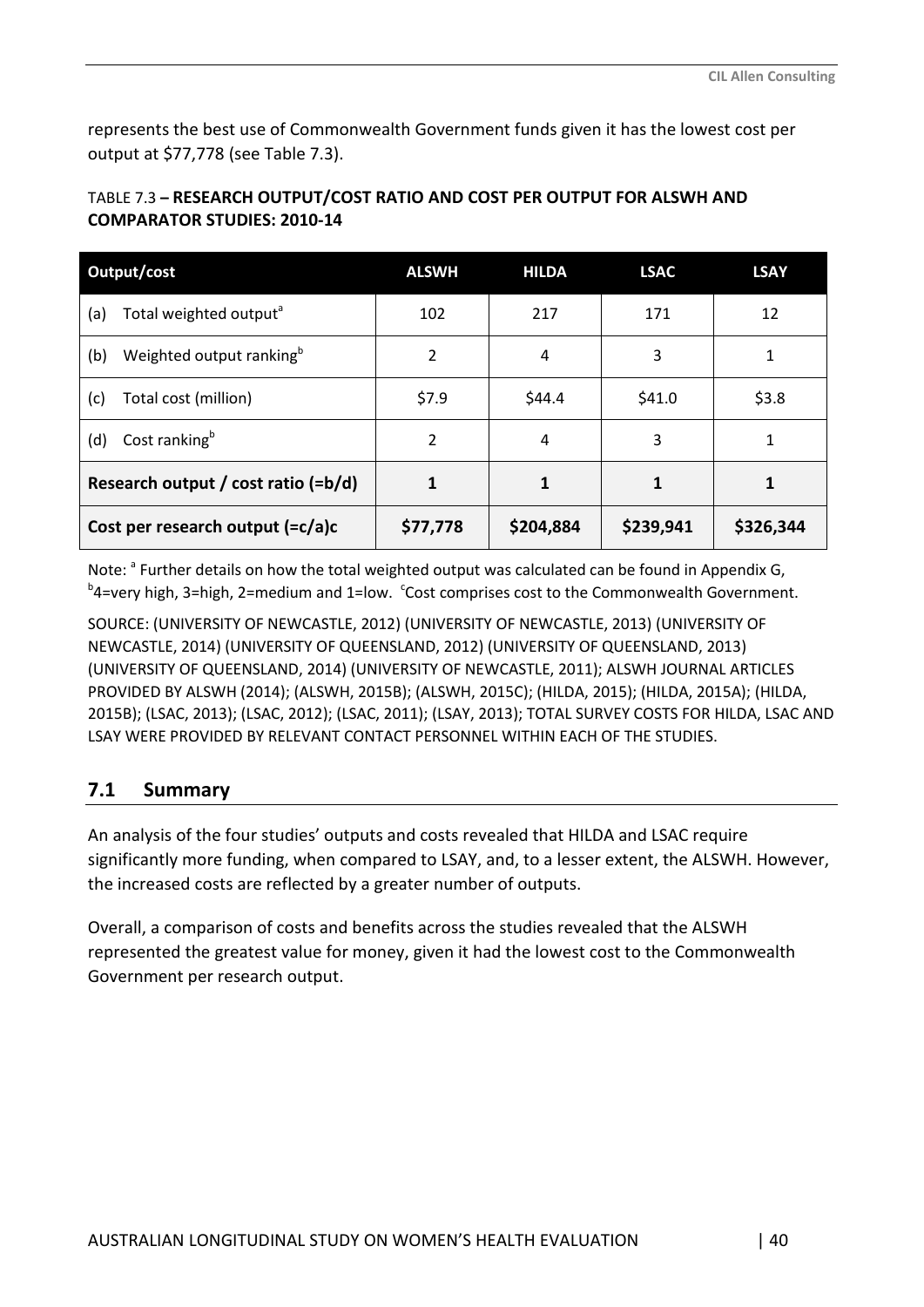# 8. CONCLUSION: IMPROVEMENTS TO THE ALSWH AND RECOMMENDATIONS

## **8.1 Improvements to the ALSWH**

The following summarises areas of potential improvement to the ALSWH, drawn from consultations with key stakeholders and the evaluation more broadly. There are three major action areas.

#### **Profile of the ALSWH**

Across all categories of stakeholders included in this evaluation, with the exception of current research collaborators, there was low awareness of the ALSWH. This was especially notable for leaders in government and the non-government sector. Most stakeholders expressed genuine interest in finding out more about the ALSWH and looking at ways in which the research might be relevant to their work. In some instances, stakeholders knew of the ALSWH but did not know that ALSWH data was publicly available.

Increasing the profile of the ALSWH amongst key stakeholder groups and the community more generally was considered to be a necessary and important initial step to increasing the reach of ALSWH findings and their consideration in the development of policy and practice in women's health.

#### **Access to ALSWH data**

There were a range of experiences in accessing ALSWH data for secondary analysis. Whilst appreciating the role of ALSWH staff as custodians of the data, and the desirability of 'controlling the traffic' of inquiries about data access and research, there was a preference for a less restrictive process in providing access, and a view that current arrangements could act as a deterrent to researchers. A number of different models exist that strike a better balance in facilitating access, including that for the LSAC.

#### **Enhancement of the ALSWH**

A number of additional activities were suggested to increase the value of the ALSWH outputs. These included a dedicated role for translational research to bridge the gap between research findings and application to policy and programs, and consideration of the opportunity for inclusion of objective measures into the survey, such as weight and height.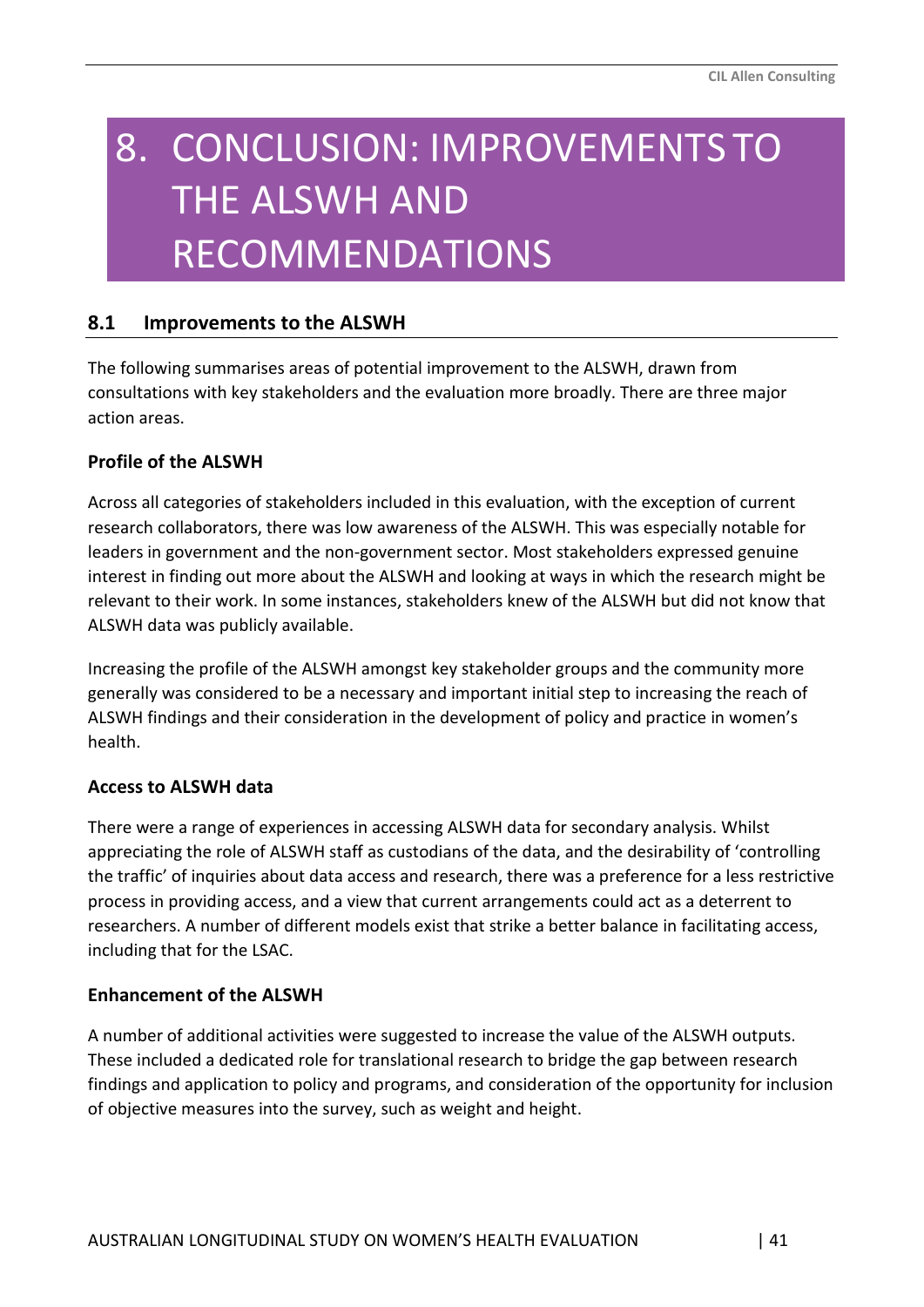## **8.2 Recommendations**

That a communication and marketing strategy be developed and implemented to raise awareness of the ALSWH in government (Commonwealth and states/territories), NGO and academic sectors.

That governance arrangements for ALSWH be reviewed to assure the ALSWH addresses contemporary issues, incorporates perspectives of NGOs, clinicians, state/territory governments, and provides for an external scientific advisory group.

That a 'champion' be identified to promote the ALSWH amongst policy leaders and to leverage from networks and collaborations supported by government to increase the awareness of ALSWH.

That the protocol be reviewed for access to ALSWH data for secondary research with the aim of achieving open access and greater utilisation of the data.

That the value of increasing the capability of the ALSWH be investigated for the opportunity to include objective measures in the survey and for a specific focus on translation of research into policy and practice to provide additional support in acting on the evidence base for women's health.

That consideration be given to commissioning an overview of the research and policy implications of the ALSWH after 20 years.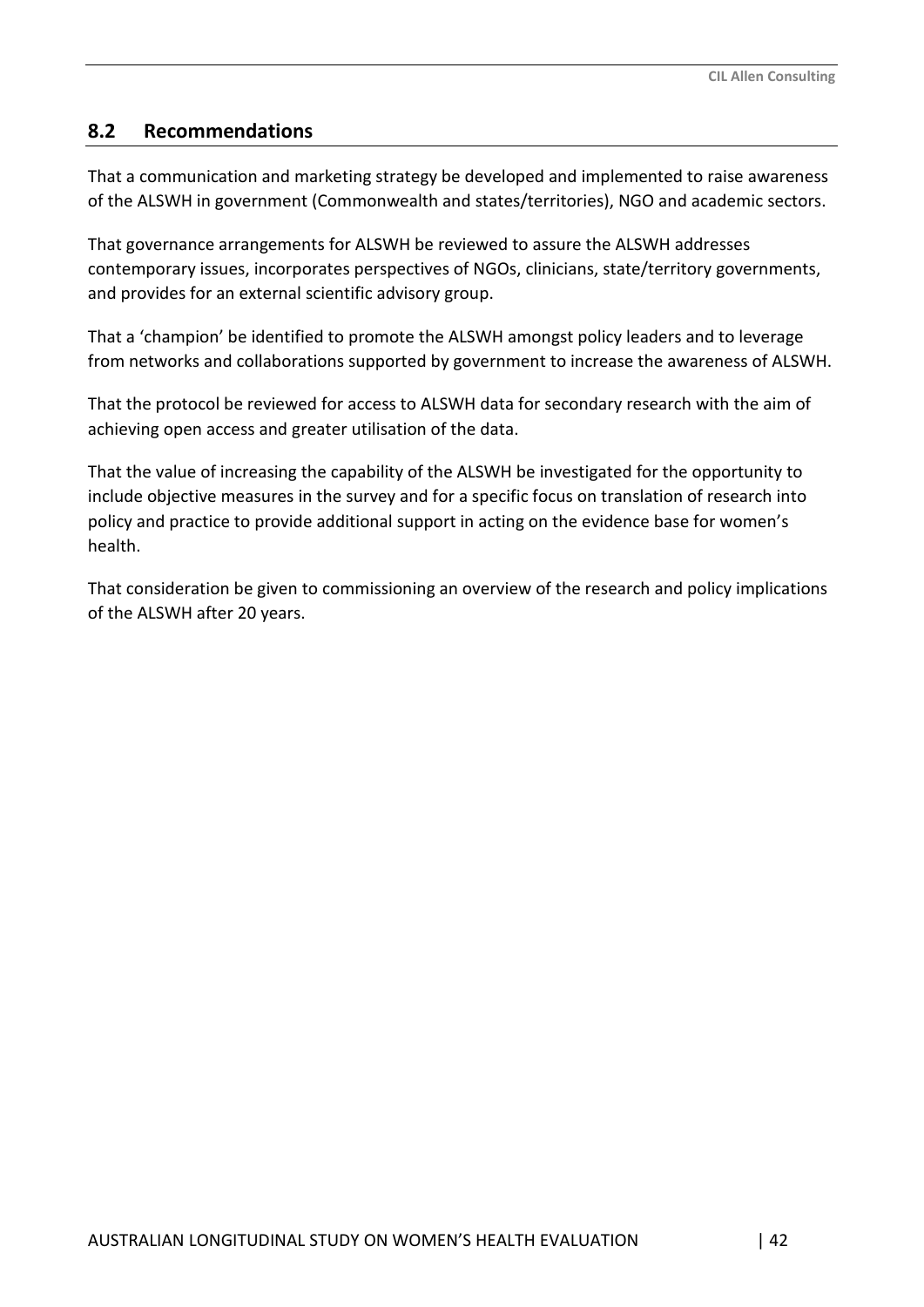## **Bibliography**

Adams J, Sibbritt D and Lui C. (2011). The use of complementary and alternative medicine during pregnancy: A longitudinal study of Australian Women. Birth. Vol 38(3), pp. 200-206.

Adams J, Sibbritt D, Broom A, Loxton D, Pirotta M, Humphreys J and Lui C. (2011). A comparison of complementary and alternative medicine users and use across geographical areas: A national survey of 1,427 women. NMW Complementary and Alternative Medicine.

Adams J, Sibbritt D and Lui C. (2011). The urban-rural divide in complementary and alternative medicine use: a longitudinal study of 10,638 women. BMC Complementary & Alternative Medicine. Vol 11(2).

Adams J, Sibbritt D, Broom A, Loxton D, Pirotta M, Lui Chi-Wai. (2013). Complementary and alternative medicine Consultations in urban and nonurban areas: A national survey of 1427 Australian women. Journal of Manipulative and Physiological Therapeutics. Vol 36(1), pp. 12-19.

Aljadani H, Patterson A, Sibbritt D, Hutchesson M, Jensen M and Collins C. (2013). Diet quality, measured by fruit and vegetable intake, predicts weight changes in young women. Journal of Obesity.

ALSWH. (2014, December). Technical Report 37 (Final). Australia.

ALSWH. (2015, June 2). Selected ALSWH contributions to government policy. Retrieved from http://www.alswh.org.au/PUBLICATIONS-AND-REPORTS/POLICIES-AND-GUIDELINES

ALSWH. (2015a, June 2). Study outcomes. Retrieved from http://www.alswh.org.au/publicationsand-reports/published-papers#

ALSWH. (2015b, May 12). Presentations. Retrieved from http://www.alswh.org.au/publicationsand-reports/conference-presentations

ALSWH. (2015c, May 12). Major reports. Retrieved from http://www.alswh.org.au/publicationsand-reports/major-reports

ALSWH. (2015d). Indigenous Data Policy. Retrieved from http://www.alswh.org.au/forresearchers/data/indigenous-policy

ALSWH. (2015e). Students. Retrieved from http://www.alswh.org.au/who-is-involved/students

Alzhami A, Stojanovsk E, McEvoy M, Brown Q and Garg M. (2014). Diet-quality score if a predictor of type 2 diabetes risk in women: The Australian Longitudinal Study on Women's Health. British Journal of Nutrition. 11206, pp. 945-951.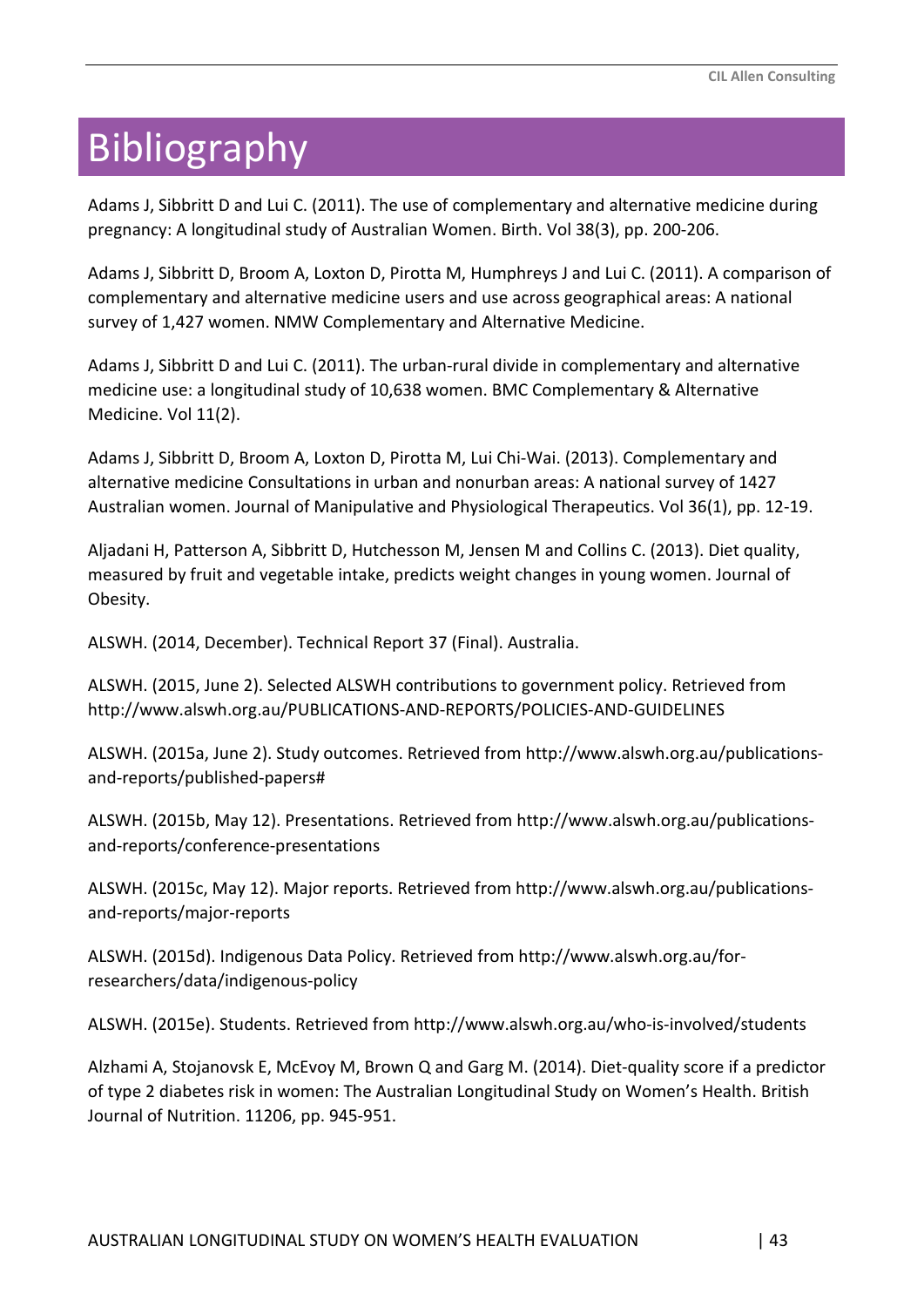Anderson A, Hure A, Forder P, Powers J, Kay-Lambkin F and Loxton D. (2013). Predictors of antenatal alcohol use among Australian women: a perspective cohort study. BJOG: An International Journal of Obstetrics and Gynaecology. Vol 120(11), pp. 1366-1374.

Anstey KJ, Byles jE, Lusczcz MA, Mitchell P, Steel D, Booth H, Browning C, Butterworth P, Cumming RG, Healy J, Windsor TD, Ross L, Bartsch L, Burns RA, Kiely K, Birreel CL, Broe GA, Shaw J and Kendig H. (2010). Cohort profile: The Dynamic Analyses to Optimize Ageing (DYNOPTA) project. International Journal of Epidemiology. Vol 29, pp. 44-51.

Astbury J, Bruch D and Loxton D. (2011). Forced Sex: A critical factors in the sleep difficulties of young Australian women. Violence and victims. Vol 52(5), pp. 310-316.

Au N and Hoolingsworth B. (2011). Employment patterns and changes in body weight among young women. Preventative Medicine. Vol 52(5), pp. 310-316.

Australian Bureau of Statistics (ABS). (2009, May). ABS Data Quality Framework, Cat No. 1520.0, Australian Government, Canberra

Baker A, Byles J, Loxton D, McLaughlin D, Graves D and Dobson A. (2013). Utility and acceptability use of the Modified Telephone Interview for Cognitive Status (TICS-M) in a longitudinal study of Australian women aged 85-90 years. JAGS. Vol 62(7), pp 1217-1249.

Baltes PB. (1968). Longitudinal and Cross-Sectional Sequences in the Study of Age and Generation Effects. Human Development. Vol 11, pp. 145-171, as cited in Woolf LM 2015.

Beatty L, Adams J, Sibbritt D and Wade T. (2012). Evaluating the impact of cancer on complementary and alternative medicine use, distress and health related QoL among Australian women: A prospective longitudinal investigation. Complementary Therapies in Medicine. Vol 20(102), pp. 61-69.

Berecki J, Spallek M, Hockey R and Robson. (2010). Height loss in elderly women is preceded by osteoporosis and is associated with digestive problems and urinary incontinence. Osteoporosis International. Vol 21(3), pp. 479-485.

Brilleman S, Pachana N and Dobson A. (2010. The impact of attrition on the representativeness of cohort studies of older people. BioMed Central Medical Research Methodology, Vol 10(71).

Broom A, Kirby E, Sibbritt D, Adams J and Refshuage K. (2012). Back pain amongst mid-age Australian women: A longitudinal analysis of provider use and self-prescribed treatments, Complementary Therapies in Medicine. Vol 20(5), pp. 275-282.

Broom A, Kirby E, Sibbritt D, Adams J and Refshuage K. (2012). Use of complementary and alternative medicine by mid-age women with pack pain: a national cross-sectional survey. BMC Complementary & Alternative Medicine, 1298.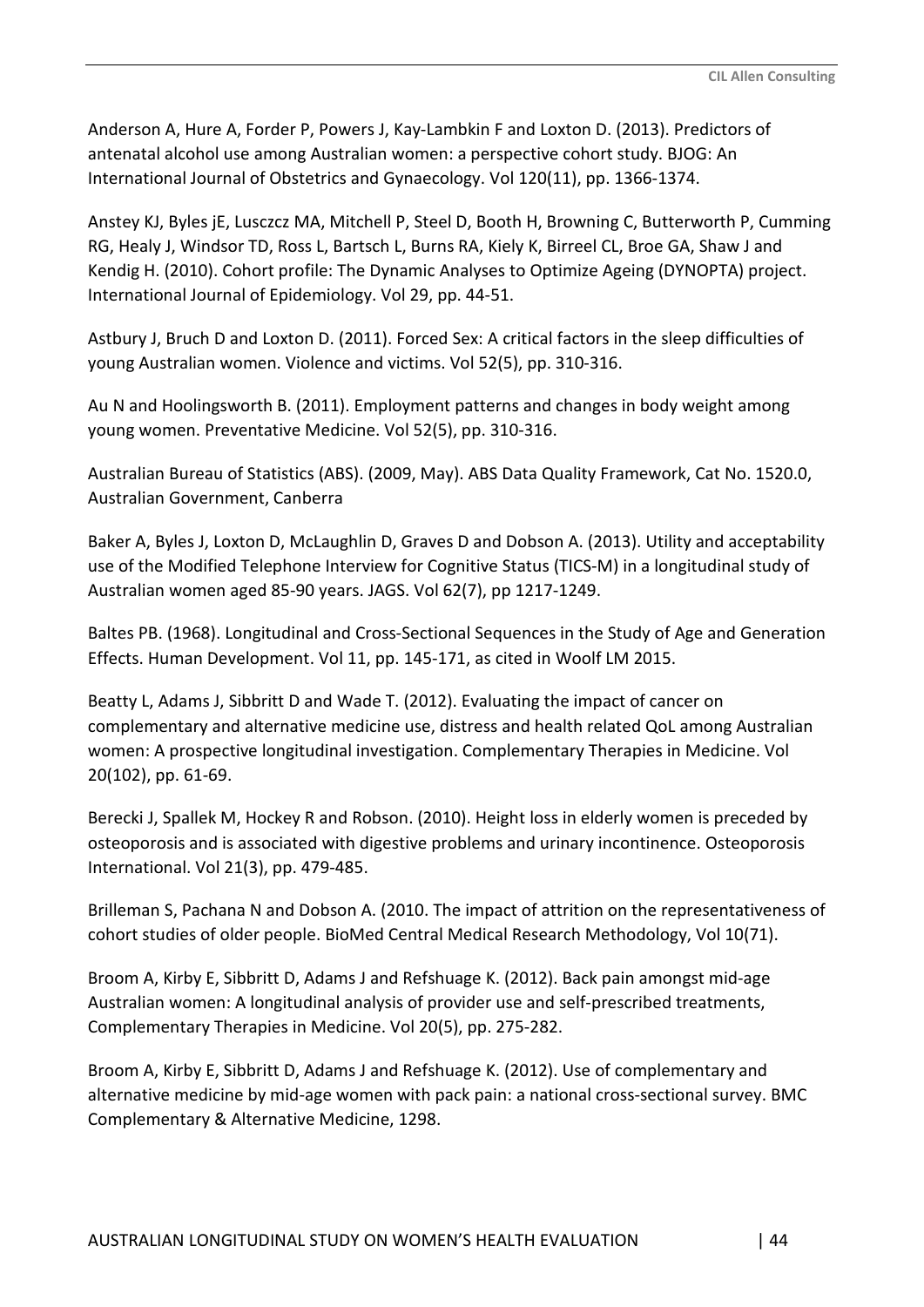Broom A, Meurk C, Adams J and Sibbritt D. (2014). Networks of knowledge or just old wives' tales: A diary-based analysis of women's self-care practices and everyday lay expertise. Health. Vol 18)4), pp. 335-351.

Brown WJ, Hocket R and Dobson AJ. (2010). Effects of having a baby on weight gain. American Journal of Preventative Medicine. Vol 28(2), pp. 163-170.

Bruck D and Asbury J. (2012). Population Study on the Predictors of Sleeping Difficulties in Young Australian Women. Behavioural Sleep Medicine. Vol 10(2), pp. 84-95.

Burton N, Brown W and Dobson A. (2010). Accuracy of body mass index estimated from selfreported height and weight in mid-aged Australian women. Australian and New Zealand Journal of Public Health, Vol 33(6), pp. 620-623.

Byles JE, Dolja-Gore X, Loxton D, Parkinson L and Stewart Williams J. (2011). Women's uptake of Medicare Benefits Schedule mental health items for general practitioners, psychologists and other allied mental health professionals. Medical Journal of Australia. Vol 194(4), pp. 175-179.

Byles J and Galiienne L. (2012). Driving in older age: a longitudinal study of women in urban, regional and remote areas and the impact of caregiving. Journal of Women and Aging. Vol 24(2), pp. 113-125.

Byles J, Taevner M, Robinson I, Parkinson L, Warner Smith P, Stevenson S, Leigh L and Curryer C. (2013). Transofrming Retirement: New definitions of life after work. Journal of Women and Aging. Vol 25(1), pp. 24-44.

Byles J, Leigh L, Chojenta C and Loxton D. (2014). Adherence to recommended health checks by women in mid-life: A prospective study of women across Australia. Australian and New Zealand Journal of Public Health. Vol 38(1), pp. 39-43.

Clark B, Peeters G, Gomersall S, Pavey T and Brown W. (2014). Nine year changes in sitting time in young and mid-aged Australian women: Findings from the Australian Longitudinal Study for Women's Health. Preventative Medicine. Vol 64.

Collins C, Patterson A and Fitzgerald D. (2011). Higher diet quality does not predict lower Medicare costs but dos predict number of claims in mid-aged Australian women. Nutrients. Vol 3, pp. 40-48.

CT Health. (2010). Improving women's access to health care services and information: A strategic framework 2010-2015. Canberra.

DDI Alliance. (2015, March). What is DDI? Retrieved from Data Documentation Initiative (DDI): http://www.ddialliance.org/what

Delva, J., Allen-Meares, P., & Momper, S. L. (2010). Cross-cultural research: Conducting Longitudinal Studies. New York: Oxford University Press. doi:0-19-538250-1, 978-0-19-538250-1

Department of Health. (2010). National Women's Health Policy, Australian Government, Canberra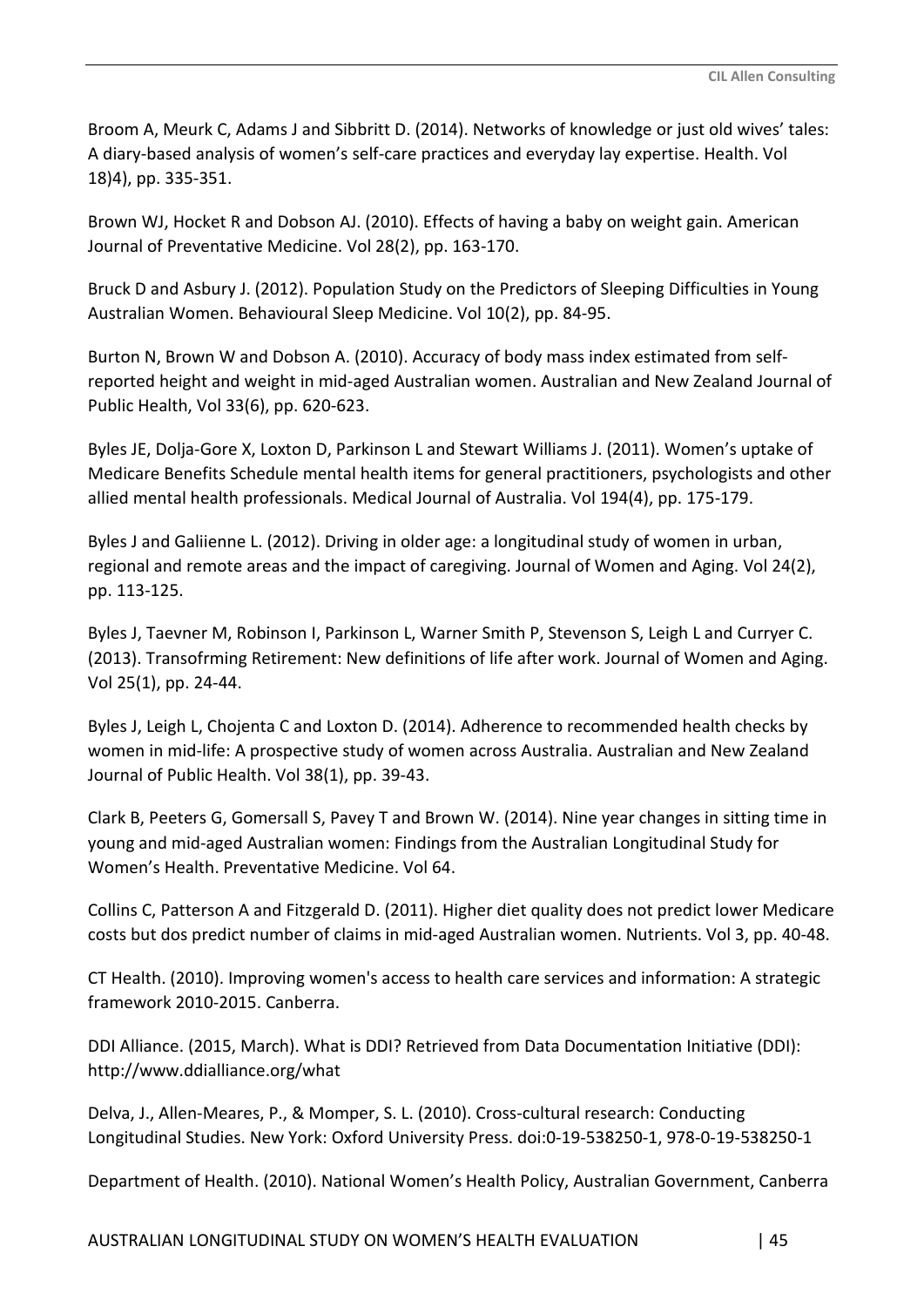Department of Health and Ageing. (2012). Contract for Services between Commonwealth of Australia as represented by DoHA and the University of Newcastle and the University of Queensland in relation to services for the Australian Longitudinal Study on Women's Health

Department of Health and Ageing. (2013). Contract for Services between Commonwealth of Australia as represented by DoHA and the University of Newcastle and the University of Queensland in relation to services for the Australian Longitudinal Study on Women's Health – New Youth Cohort and Older Cohort Project

Department of Health Western Australia. (2013). Western Australian Women's Health Strategy 2013-2017. Perth: Women's Health Clinical Care Unit, Women and Newborn Health Service, Department og Health Western Australia.

Department of Families, Housing, Community Services and Indigenous Affairs. (2013). Guide to Australian longitudinal studies. FaHCSIA Research and Analysis Branch. Canberra: Commonwealth of Australia 2013. Retrieved from https://www.dss.gov.au/about-the-department/publicationsarticles/research-publications/longitudinal-data-initiatives/guide-to-australian-longitudinal-studies

Department of Social Services. (2013). Guide to Australian longitudinal studies. Australian Government, Canberra

Dobson A, Almedia O, Brown W, Byles J, Flicker L, Leung J, Lopez D, McCaul K, McLaughlin D and Hankey G. (2012). Impact of behavioural risk factors on death within 10 years for women and men in their 70s: absolute risk charts. BMC Public Health. Vol 12, pp. 669.

Dolja-Gore X, Loxton D, D'Este C and Byles J. (2014). Mental health service use: is there a difference between rural and non-rural women in service uptake. The Australian Journal of Rural Health. Vol 22(3), pp. 92-100.

Eime RM, Harvey JH, Payne WR and Brown WJ. (2010). Does sports club participation contribute to health-related quality of life. Medicine and Science in Sport and Exercise. Vol 42(5), pp. 1022-1028.

Elliott, N., & Lazenbatt, A. (2005). HOW TO RECOGNISE A 'QUALITY' GROUNDED THEORY RESEARCH STUDY. Australian Journal of Advanced Nursing, 22(3), 48-52. Retrieved from http://www.ajan.com.au/Vol22/Vol22.3-8.pdf

European Science Foundation. (1990). Data Quality in Longitudinal Research. (D. Magnusson, & L. R. Bergman, Eds.) New York: Cambridge University Press. Retrieved from https://books.google.com.au/books?id=eytSvuQJGS4C&pg=PA28&lpg=PA28&dq=longitudinal+res earch+relevance+inform&source=bl&ots=w-

u7MRMa7R&sig=bGXfoYVA0fjy3X6uSsZhlRCuw2I&hl=en&sa=X&ei=FCv1VOiaLo7i8AXAxIEQ&ved=0 CEYQ6AEwBjgK#v=onepage&q=longitudinal%20research%

Flicker L, McCaul KA, Hankey GJ, Jamrozik K, Brown W, Byles J and Almedia OP. (2010). Body mass index and survival in men and women aged 70 to 75 years. J Am Geriatric Society. Vol 58(2), pp. 234-241.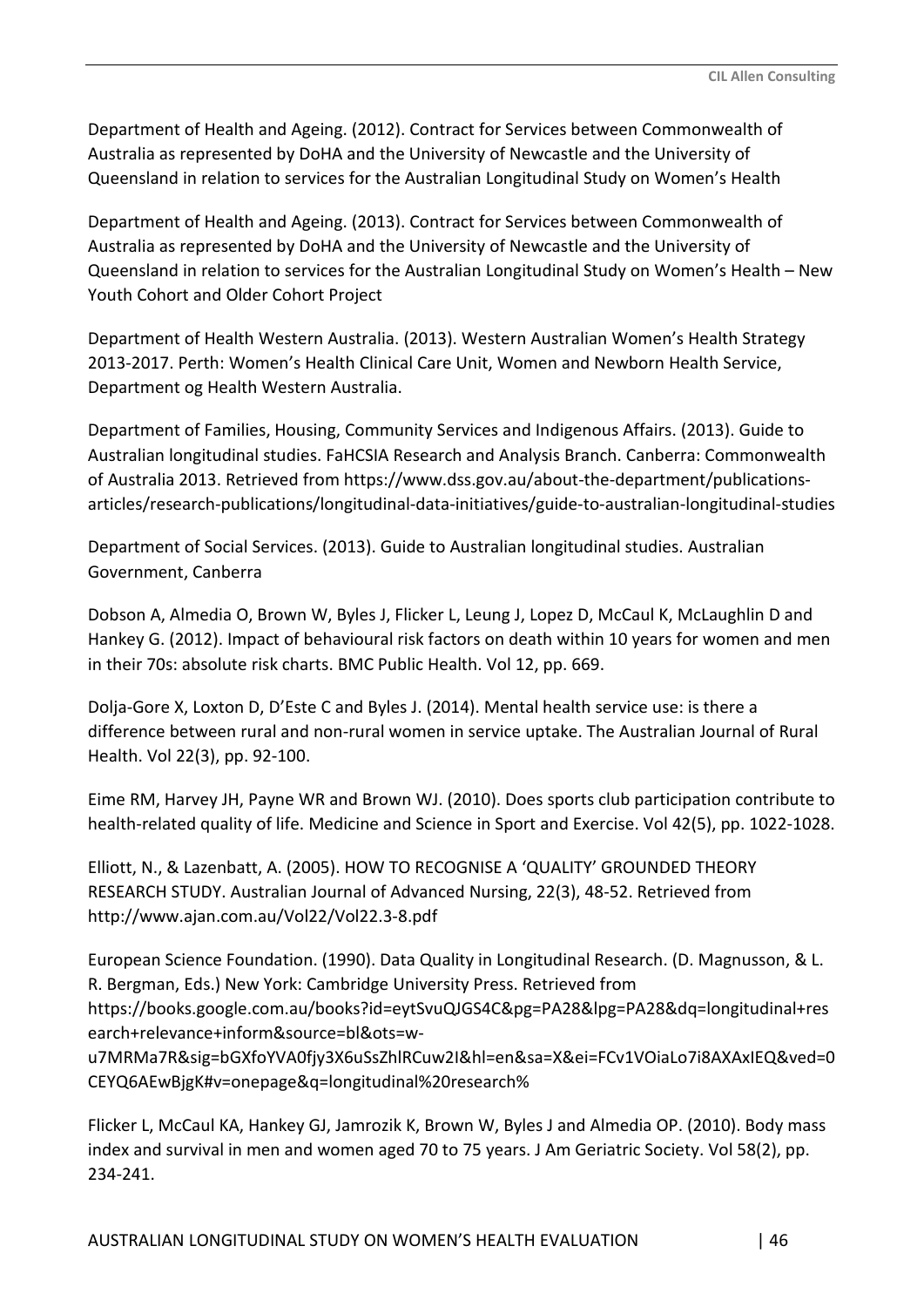Gomersall S, Dobson A, Brown W. (2013). Weight Gain, Overweight, and Obesity: Determinants and Health Outcomes from the Australian Longitudinal Study on Women's Health. Etiology of Obesity.

Halland ML, Loxton D, Sibbritt DW and Byles JE. (2013). The influence of perceived stress on the onset of arthritis in Women: Findings from the Australian Longitudinal Study on Women's Health. Annals of Behavioural Medicine. Vol 46(1).

Hansen, S. E., Iverson, J., Jensen, U., Orten, H., & Vompras, J. (2011). Enabling Longitudinal Data Comparison Using DDI: DDI Working Paper Series – Longitudinal Best Practice, No. 2. DDI Alliance. Retrieved from

http://www.ddialliance.org/resources/publications/working/BestPractices/LongitudinalData/Enab lingLongitudinalDataComparisonUsingDDI.pdf

Harris M, Loxton D, Sibbritt D and Byles J. (2012). The relative importance of psychosocial factors in arthritis: Findings from 10,509 Australian women. Journal of Psychosomatic Research. Vol 73(4), pp. 251-256.

Heesch K, van Uffelen J, Gellecum Y and Brown W. (2012). Does response relationships between physical activity, walking and health-related quality of life in mid-age and older women. Journal of Epidemiology and Community Health. Vol 66(8), pp. 670-677.

Herbert D, Lucke J and Dobson A. (2010). Depression: An emotional obstacle to seeking medical advice for infertility. Fertility and Sterility. Vol 94(5), pp. 1817-1821.

Herbert D, Lucke J and Dobson A. (2010). Early users of fertility treatment with hormones and IVF: women who live in major cities and have private health insurance. Australian and New Zealand Journal of Public Health. Vol 34(6), pp. 629-634.

Herbert D, Lucke J and Dobson A. (2011). Infertility resolved with or without fertility treatment in Australian women aged 31-36 years: a prospective, population-based study. American Journal of Epidemiology. Vol 173.

Herbert D, Lucke J, Dobson A. (2012). Birth outcomes after spontaneous or assisted conception among infertile Australian women aged 28-36 years: a prospective, population-based study. Fertitlity and Sterility. Vol 97(3), pp. 630-638.

Herber-Gast G, Jackson C, Mishra G and Brown W. (2013). Self-reported sitting time is not associated with incidence of cardiovascular disease in a population-based cohort of mid-aged women. International Journal of Behavioural Nutrition and Physical Activity. Vol 10(55).

HILDA. (2014). Annual Report 2013. Melbourne, Victoria, Australia: The University of Melbourne.

HILDA. (2015, May 12). Journal articles. Retrieved from https://www.melbourneinstitute.com/hilda/biblio/hbiblio-journal.html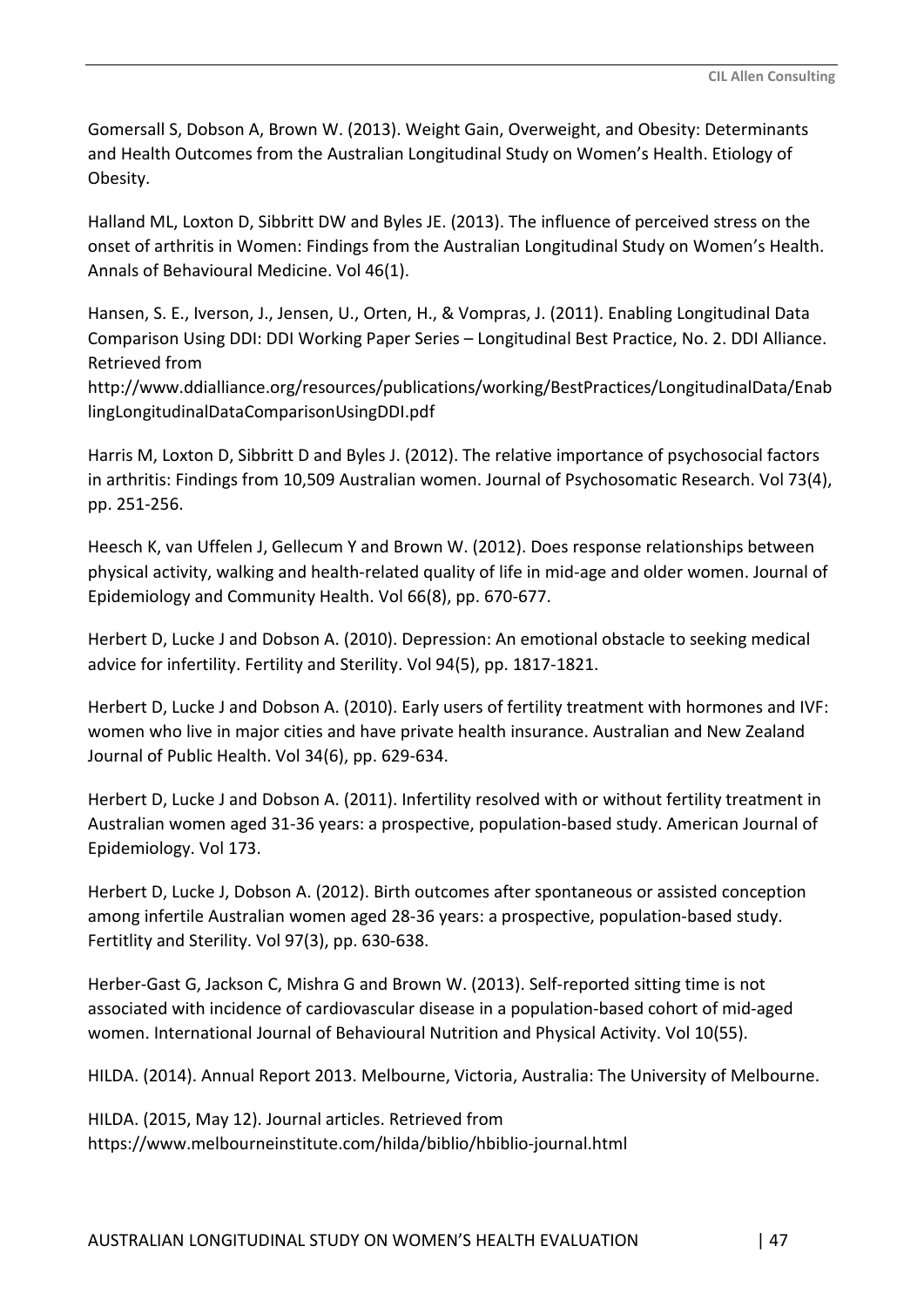HILDA. (2015a, May 12). Conference papers / public lectures . Retrieved from https://www.melbourneinstitute.com/hilda/biblio/hbiblio-cp.html

HILDA. (2015b, May 12). Working / discussion / research papers. Retrieved from https://www.melbourneinstitute.com/hilda/biblio/hbiblio-wp.html

HILDA. (2015c, May 12). HILDA survey. Retrieved from https://www.melbourneinstitute.com/hilda/

Hockey R, Tooth L and Dobson A. (2011). Relative survival: a useful tools to assess generalizability in longitudinal studies of health in older persons. Emerging trends in Epidemiology. Vol 8(1), p. 3

Hure A, Powers J, Chojenta C, Byles J and Loxton D. (2013). Poor adherence to national and international breastfeeding duration targets in Australian Longitudinal cohort. PLoS One. Vol 8(1). e54409.

Jackson S and Mishra G. (2013). Depression and risk of stroke in mid-age women: a prospective longitudinal study. Stroke. Vol 44, pp. 1555-1560.

Jackson CA, Jones M, Mishra GD. (2014). Educational and home ownership inequalities in stroke incidence: A population-based longitudinal study of mid-aged women. European Journal of Public Health. Vol 24(2), pp. 231-236.

Jackson M, Sztendur E, Diamond N, Byles K and Bruck D. (2014). Sleep difficulties and the development of depression and anxiety: A longitudinal study of Australian women. Archives of Women's Mental Health. Vol 17(3), pp. 189-198.

Jamrozik K, McLaughlin D, McCaul K, Almedia O, Wong K, Vagenas D and Dobson A. (2011). Women who smoke like men die like men who smoke: Findings from two Australian cohort studies. Tobacco Control. Vol 20, pp. 258-265.

Joham A, Ranasinha S, Zougas S, Moran L and Teede H. (2014). Gestational diabetes and type 2 diabetes in reproductive –aged women with polycystic ovary syndrome. Journal of Clinical Endrocriminology and Metabolism. Vol 99(3).

Johnstone M and Lee C. (2014). Lifestyle preference theory: Visualising and modelling changes in categorical variables in longitudinal studies. MC Medical Research Methodology. Vol 14(32).

Jones, H. (2011). Background Note A guide to monitoring and evaluating policy influence. United Kingdom: Overseas Development Institute (ODI). Retrieved from http://www.odi.org/sites/odi.org.uk/files/odi-assets/publications-opinion-files/6453.pdf

Ju H, Hones M and Mishra G. (2014). The prevalence and risk factors of dysmenorrhea. Epidemiologic reviews. Vol 36(1), 104-113.

Ju H, Hones M and Mishra G. (2104a). Premenstrual syndrome and dysmenorrhea symptom trajectories over 13 years in young adults. Maturitas. Vol 78(2), pp. 99-105.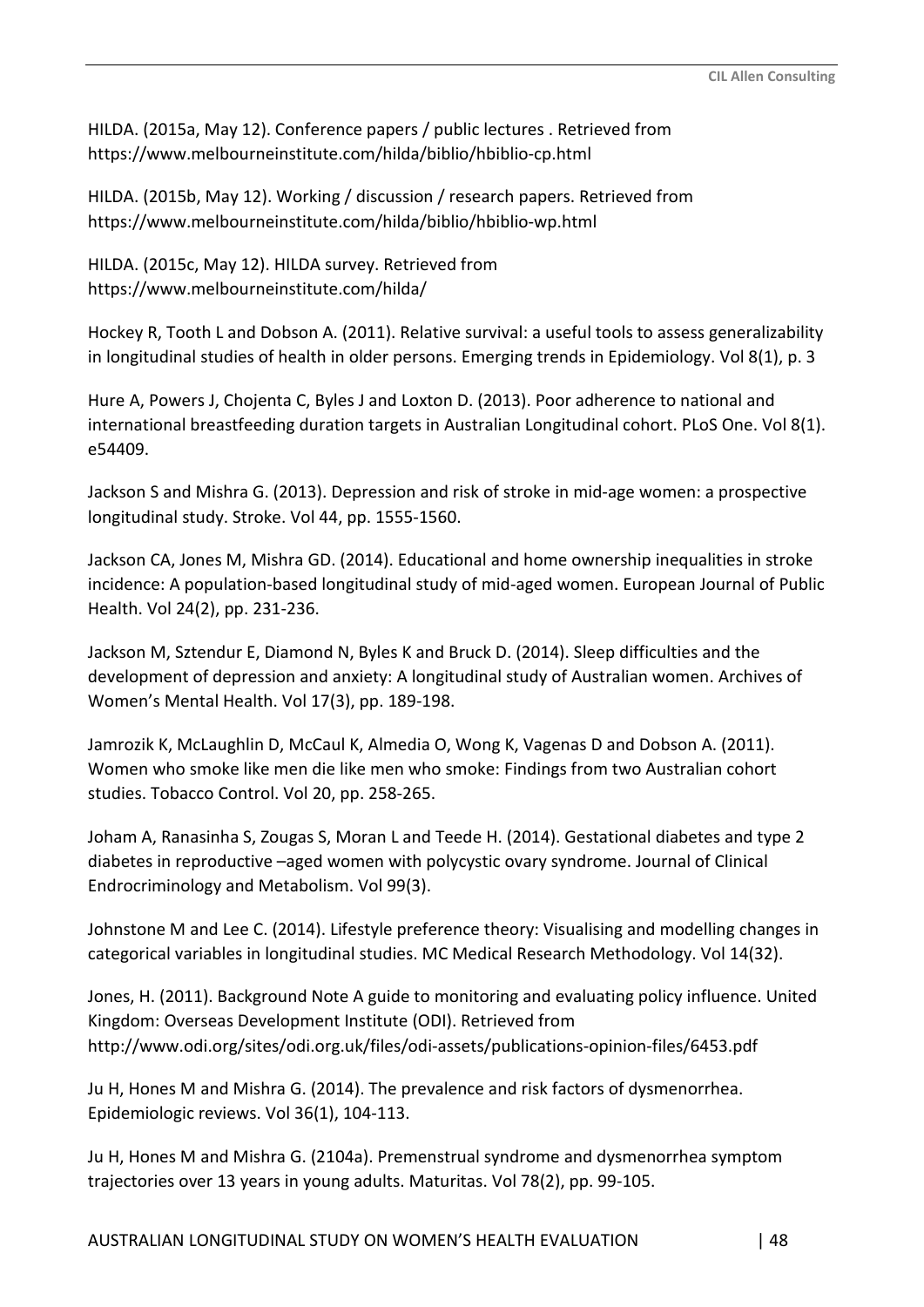Jordan S, Wilson A and Dobson A. (2011). The management of heart conditions in older rural and urban Australian women. Internal Medicine Journal. Vol 41(1), pp. 722-729.

Kirby E, Broom A, Sibbritt D, Refshuage K and Adams J. (2013). Health care utilisation and out-ofpocket expenditure associated with back pain: A nationally representative survey of Australian women: PLOS ONE. Vol 8(12).

Kramer, S., Banks, R., Chang, V., Sieber, I., Vardigan, M., & Zenk-Moltgen, W. (2011). PRESENTING LONGITUDINAL STUDIES TO END USERS EFFECTIVELY USING DDI METADATA: DDI Working Paper Series – Longitudinal Best Practice, No. 4. DDI Alliance. Retrieved from http://www.researchgate.net/publication/265194180\_PRESENTING\_LONGITUDINAL\_STUDIES\_TO \_END\_USERS\_EFFECTIVELY\_USING\_DDI\_METADATA

Learmonth, A. M. (2000). Utilizing research in practice and generating evidence from practice. Health Education Research Theory and Practice, 15(6), 743-756. Retrieved from http://her.oxfordjournals.org/content/15/6/743.full.pdf+html

Leung J, Gartner C, Hall W, Lucke J and Dobson A. (2012). A longitudinal study of the bi-directional relationship between tobacco smoking and psychological distress in a community sample of young Australian women. Psychological Medicine. Vol 42(6), pp. 1273-1282.

Loxton D, Powers J, Fitzgerald D, Forder P, Anderson A, Taft A and Hegarty K. (2013). The community composite abuse scale: Reliability and validity of a measure of intimate partner violence in a community survey from the ALSWH. Journal of Women's Health, Issues and Care. Vol  $2(4)$ .

Lopez D, McCaul K, Hankey G, Normal P, Almeida O, Dobson A, Byles J, Yeap B and Flicker L. (2011). Falls, injuries from falls, health related quality of life and mortality in older adults with vision and hearing impairment – is there a gender difference. Maturitas. Vol 69(4), pp. 359-364.

Lopez D, Flicker L and Dobson A. (2012). Validation of the Frail Scale in a cohort of older Australian women. JAGS. Vol 60(1), pp. 171-173.

LSAC. (2011). Annual Report 2010-11. Canberra, Australian Capital Territory, Australia.

LSAC. (2012). Annual Report 2011-12. Canberra, Australian Capital Territory, Australia.

LSAC. (2013). 2012-13 Annual Report. Canberra, Australian Capital Territory, Australia.

LSAC. (2015, May 12). About Growing Up in Australia. Retrieved from What is Growing Up in Australia?: The Longitudinal Study of Australian Children : http://www.growingupinaustralia.gov.au/about/

LSAC. (2015, May 25). LSAC Discussion Paper No. 1. Retrieved from http://www.growingupinaustralia.gov.au/pubs/discussion/dp1/

LSAY. (2013). Annual Report 2013. Canberra, Australian Capital Territory, Australia.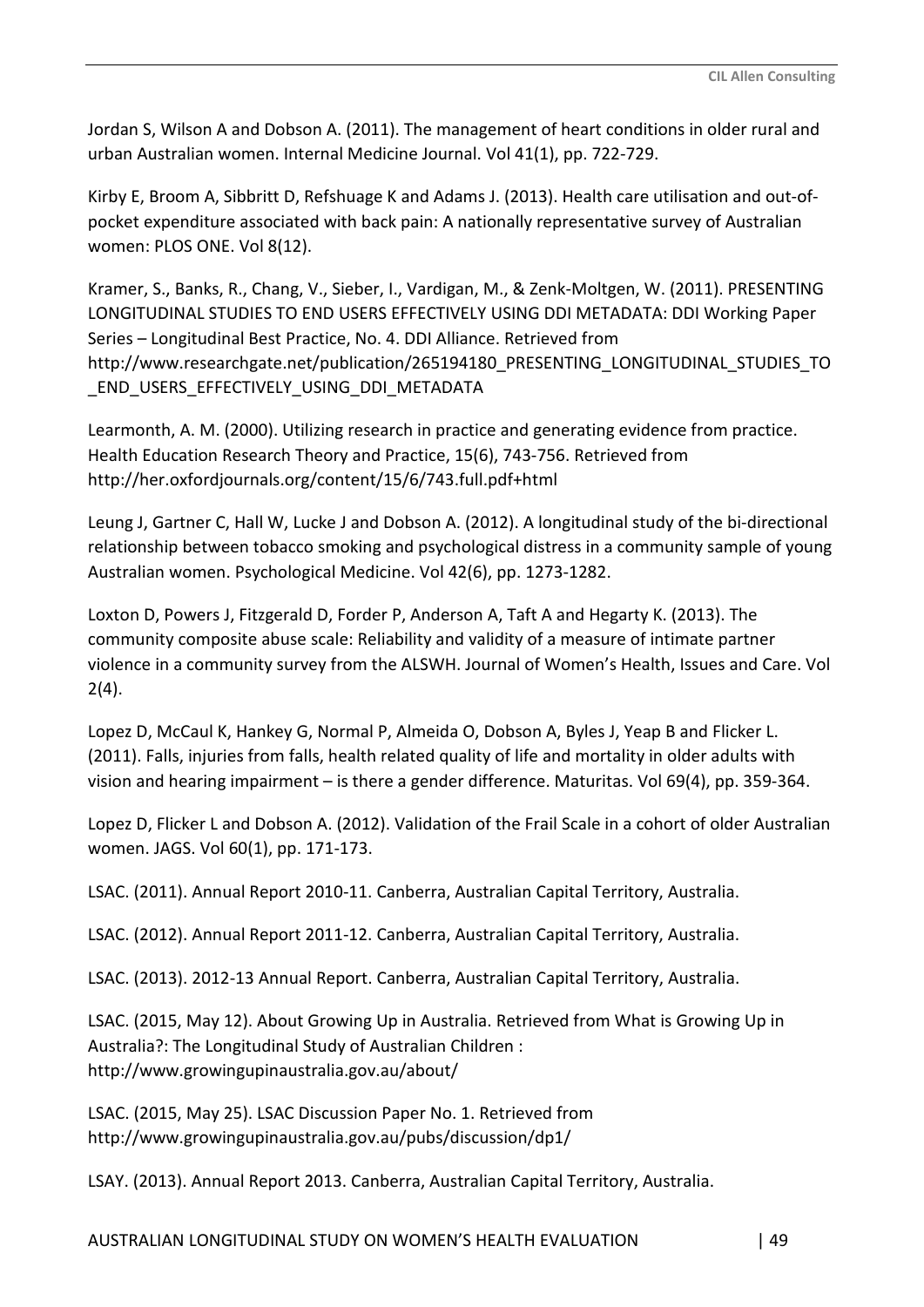LSAY. (2013). Annual Report 2013. NCVER. Canberra, Australian Capital Territory, Australia.

LSAY. (2015, May 12). About LSAY. Retrieved from About the LSAY program: http://www.lsay.edu.au/aboutlsay/about.html

Lucke J, Brown W, Tooth L, Loxton D, Byles J, Spallek M, Powers J, Hockey R, Pachana N and Dobson A. (2010). Health across generations: findings from the Australian Longitudinal Study on Women's Health. Biological Research for Nursing. Vol 12(2), pp. 162-170.

Lucke J and Herbert D. (2014). Higher uptake of LARC and permanent contraceptive methods by Australian women living in rural and remote areas. Australian and New Zealand Journal of Public Health. Vol 38(2), pp. 112-116.

Lucke J, Herbert D, Watson M and Loxton D. (2013). Predictors of Sexually Transmitted Infection in Australian Women: Evidence from the Australian Longitudinal Study on Women's health. Archives of Sexual Behaviours. Vol 42(2), pp. 236-247.

Marshall A, Miller Y, Burton N and Brown W. (2010). Measuring total and domain-specific sitting: A study of reliability and validity. Medicine and Science in Sport and Exercise. Vol 42(6), pp. 1094- 1102.

McCaul K, Almeida O, Hankey G, Jamrozik K, Byles J and Flicker L. (2010). Alcohol use and mortality in older men and women. Addiction. Vol 105(8), pp. 1391-1400.

McKenzie SJ, Lucke JC, Hockey RL, Dobson AJ and Tooth LR. (2013). Is use of formal community services by older women related to changes in their informal care arrangements? Ageing and Society. Vol 55(5), pp. 1-20.

McKerras D, Powers J, Boorman J, Loxton D and Giles G. (2011). Estimating the impact of mandatory fortification of bread with iodine on pregnant and post-partum women. Epidemiology and Community Health. Vol 54, pp. 1118-1122.

McKenzie S, McLaughlin D, Dobson A and Byles J. (2010). Urban-rural comparisons of outcomes for informal carers of elderly people in the community: A systematic review. Maturitas. Vol 67(2), pp. 139-143.

McLaughlin D, Vagenas D, Pachana N, Begum N and Dobson A. (2010). Gender differences in social network size and satisfaction in adults in their seventies. Journal of Health Psychology. Vol 16(5), pp. 671-679.

McLaughlin D, Adams J, Vagenas D and Dobson A. (2011). Factors which enhance of inhibit social support. A mixed methods analysis of social networks in older women. Ageing and Society. Vol 31, pp. 18-33.

McLaughlin D, Leung J, Almedia O and Dobson A. (2011). Social support and mortality: If you're sick, friends can't save you. Journal of American Geriatric Society. Vol 59(1), pp. 1984-1985.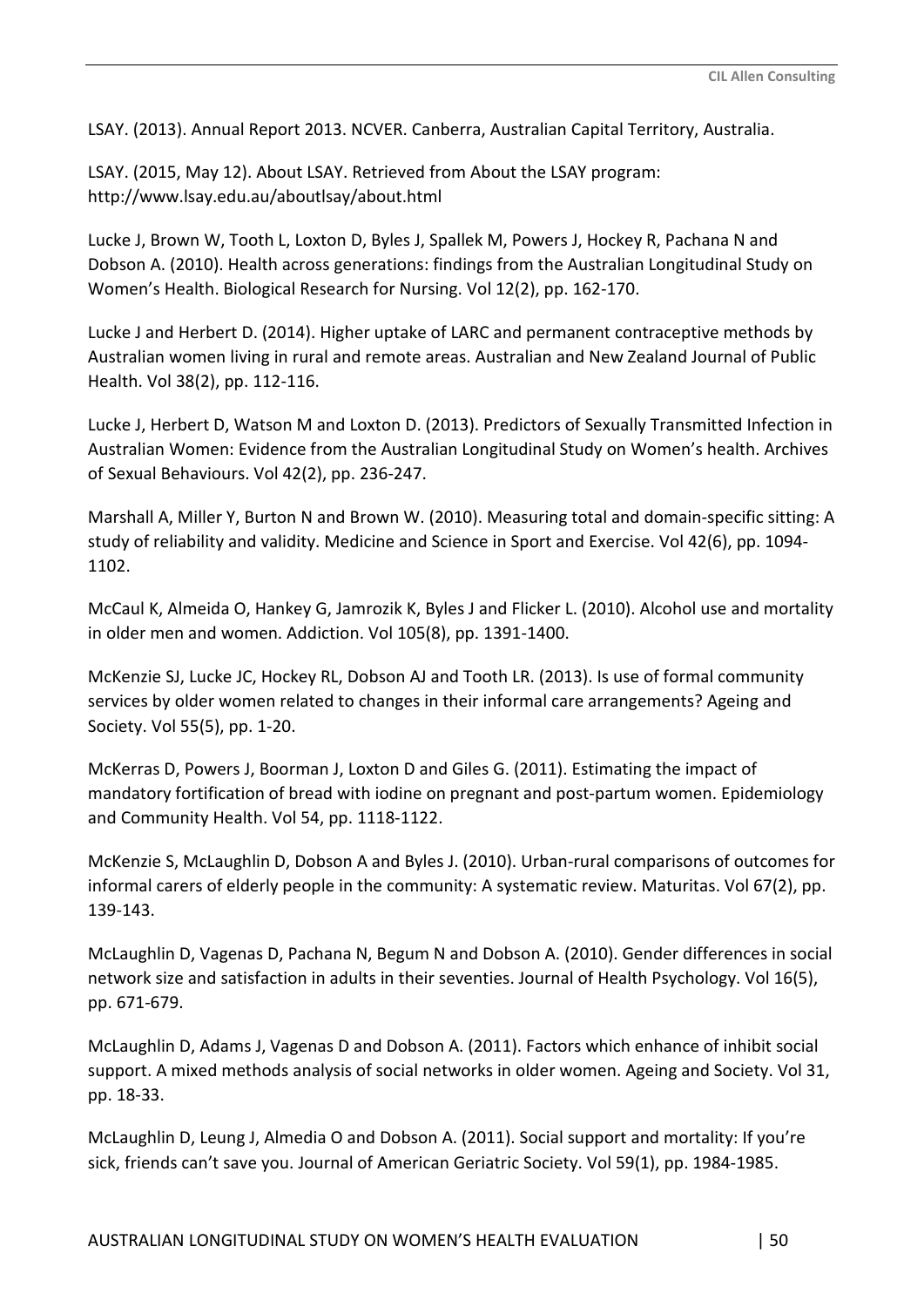McLaughlin D, Adams J, Sibbritt D and Lui C. (2012). Sex differences in the use of complementary and alternative medicine in older men and women. Australasian Journal on Ageing. Vol 31(2), pp. 78-82.

McLaughlin D, Leung J, Pachana N, Hankey G, Flicker L and Dobson A. (2012). Social support and subsequent disability: It's not the size of your network that counts. Age & Ageing. Vol 41, pp. 674- 677.

Menz H, Barr E and Brown W. (2011). Predictors and persistence of foot problems in women aged 70 years and over: a prospective study. Maturitas. Vol 68(1), pp. 83-87.

Meurk C, Broom A, Adams J and Sibbritt D. (2013). Rurality, mobility, identity: Women's use of complementary and alternative medicine in rural Australia. Health and Place. Vol 20, pp. 75-80.

Meurk C, Broom A, Adams J and Sibbritt D. (2013a). Bodies of knowledge: Nature, holism and women's plural health practice. Health. Vol 17(3), pp. 300-318.

Mishra G, McNaughton S, Ball K, Brown W, Giles G and Dobson A. (2010). Major dietary patterns of young and middle aged women: Results from a prospective Australian cohort study. European Journal of Clinical Nutrition. Vol 64(10), pp. 1125-33.

Mishra G, Anderson D, Schoenaker DAM, Adami H-O, Avis NE, Brown D, Bruinsma F, Brunner E, Cade JE, Crawford SL, Dobson AH, Elliott J, Giles GG, Gold Ebl, Hayashi K, Juth D, Lee KA, Lee JS and Melby MK. (2013). InterLACE: A new international collaboration for a life course approach to women's reproductive health and chronic disease events. Maturitas. Vol 74(3), pp. 235-240.

Moran LJ, Ranasinha S, ZOungas S, McNaughton SA, Brown WH and Teede HJ. (2013). The contribution of diet, physical activity and sedentary behaviour to body mass index in women with and without polycystic ovary syndrome. Human Reproduction. Vol 28(8), pp. 2276-2283.

Murthy V, Sibbritt D, Adams J, Broom A, Kirby E and Refshauge KM. (2014). Self-prescribed complementary and alternative medicine use for back pain amongst a range of care options: Results from a nationally representative sample of 1310 women aged 60-65 years. Complementary Therapies in Medicine. Vol 22(1), pp. 133-140.

Murthy V, Sibbritt D, Adams J, Broom A, Kirby E and Refshauge KM. (2014a). Consultations with complementary and alternative medicine practitioners amongst wide care options for back pain: a study of a nationally representative sample of 1310 Australian women aged 60-65 years. Clinical Rheumatology. Vol 33(2). Pp. 253-262.

National Statistical Service. (2015, March). Chapter 7: Sample Design. Retrieved from National Statistical Service (NSS):

http://www.nss.gov.au/nss/home.nsf/2c4c8bd01df32224ca257134001ea79a/b0d9a40c6b27487b ca2571ab002479fe?OpenDocument#Systematic Sampling

NSW Government. (2010). Women's Health Plan 2009-11. Sydney.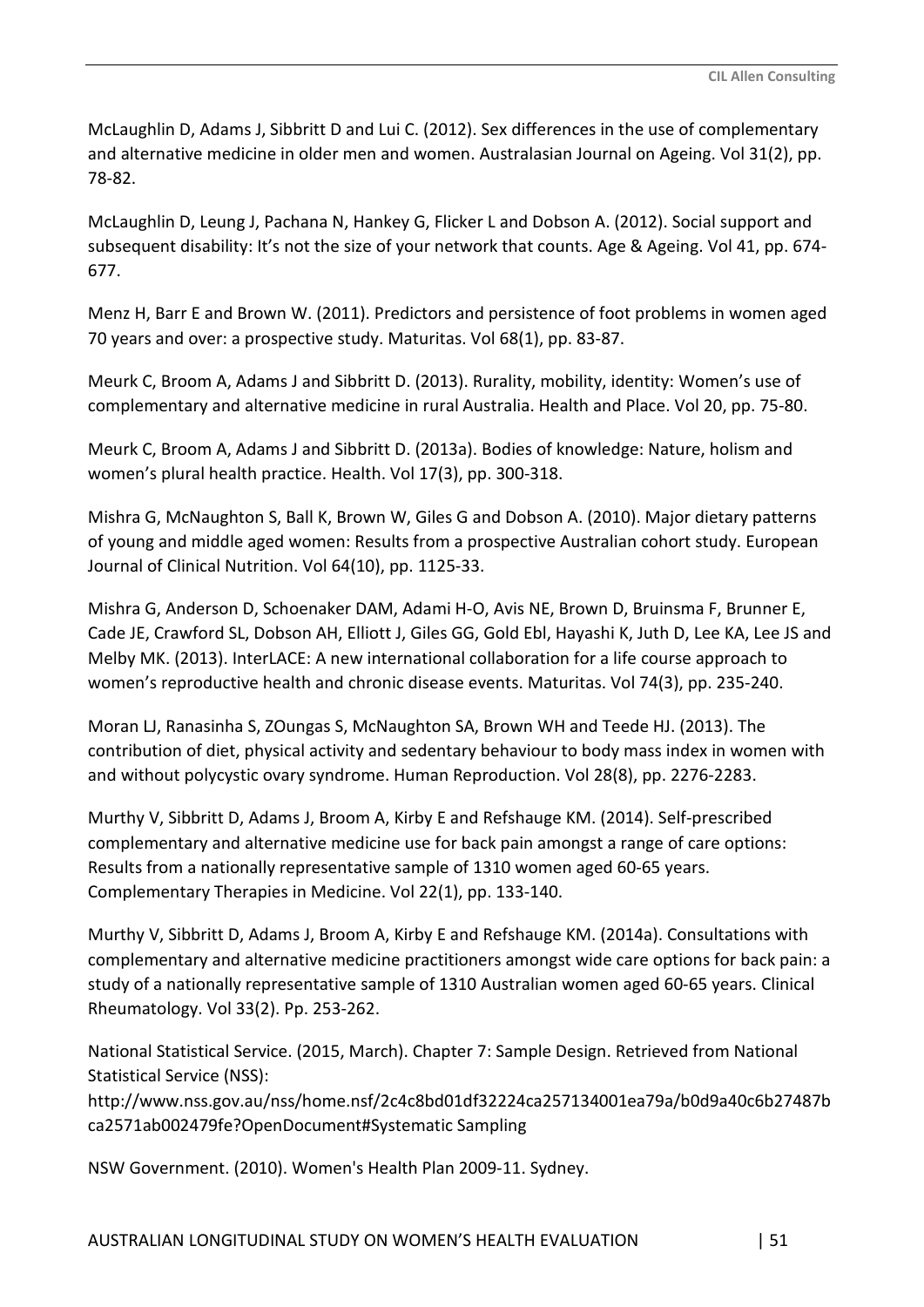NSW Government. (2013). NSW Health Framework for Women's Health 2013. NSW Ministry of Health. Sydney.

Pachana N, Brilleman D and Dobson A. (2011). Reporting of life events over time: Methodological issues in a longitudinal sample of women. Psychological Assessment. Vol 23(1), pp. 277-281.

Pachana N, McLaughlin D, Leung J, Mckenzie S and Dobson A. (2011). The effective of having a partner on activities of daily living in men and women aged 82 to 87 years. Maturitas. Vol 68(3), pp. 286-290.

Pachana N, McLaughlin D, Leung J, Bryne and Dobson A. (2012). Anxiety and depression in adults in their eighties: Do gender differences remain. International Psychogeriatrics. Vol 24(1), pp. 145- 150.

Parkinson L, Gibson R, Robinson I and Byles J. (2010). Older women and arthritis: Tracking impact over time. Australasian Journal on Ageing. Vol 29(4), pp. 155-160.

Parkinson L, Warburton J, Sibbritt D and Byles J. (2010). Volunteering and older women: Psychosocial and health predictors of participation. Ageing and Mental health. Vol 14(8), pp. 917- 927.

Parkinson L, Curryer, Gibberd A, Cunich M and Byles J. (2013). Good agreement between selfreport and centralised hospitalisation data for arthritis related surgeries. Journal of Clinical Epidemiology. Vol 66(10), pp. 1128-1134.

Pit S and Byles J. (2012). The association of health and employment in mature women: a longitudinal study. Journal of Women's Health. Vol 21(3), pp. 273-280.

Ployhart, R. E., & Ward, A. K. (2011). The "Quick Start Guide" for Conducting and Publishing Longitudinal Research. Journal of Business and Psychology, 26(4), 413-422.

Powers J and Loxton D. (2010). The impact of attrition in an 11-year prospective longitudinal study of younger women. The Annals of Epidemiology. Vol 20(4), pp. 318-321.

Quaine, J., Sainsbury, P., & Williamson, M. (2001). Getting population health research to influence health service practice: use of area health service questions in the NSW health survey. NSW Public Health Bulletin 2001, 12(8), 229-231. Retrieved from http://www.publish.csiro.au/?act=view\_file&file\_id=NB01076.pdf

Rich J, Wright S and Loxton D. (2012). "Patience, HRT and Rain!" Women, ageing and drought in Australia – narratives from the mid-age cohort of the Australian Longitudinal Study on Women's Health. Australian Journal of Rural Health. Vol 20, pp. 324-328.

Rich J, Chojenta C and Loxton D. (2013). Quality, rigour and usefulness of free-text comments collected by a large population based longitudinal study – ALSWH. PLoS ONE. Vol 8(7).

Robinson, K., Schmidt, T., & Teti, D. M. (2004). Chapter One. Issues in the Use of Longitudinal and Cross-Sectional Designs. In D. M. Teti, & D. M. Teti (Ed.), Handbook of Research Methods in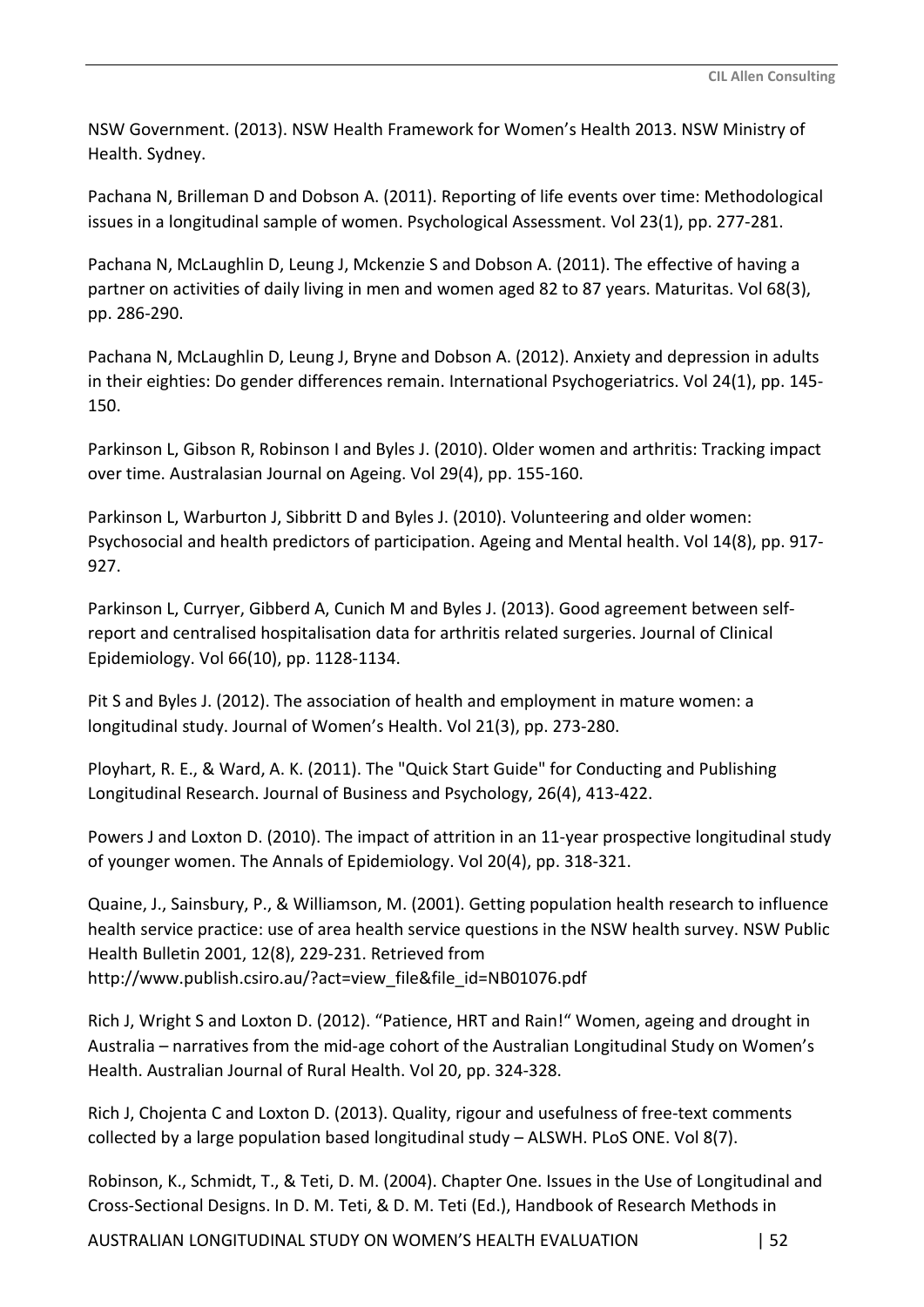Developmental Science (Vol. 1, pp. 4-20). Blackwell Reference Online: Blackwell Publishing. doi:10.1111/b.9780631222618.2004.00003.x

Rowlands I and Lee C. (2010). Adjustment after miscarriage: Predicting positive mental health trajectories among young Australian women. Psychology, Health and Medicine. Vol 15(1), pp. 34- 39.

Rowlands I and Lee C. (2010). The silence was deafening: Social and health service support after miscarriage. Journal of Reproductive and Infant Psychology. Vol 283, pp. 274-286.

Shadbolt, B. (1997). Some Correlates of Self-Rated Health for Australian Women. American Journal of Public Health, 87(6), 951-956. Retrieved from http://ajph.aphapublications.org/doi/pdf/10.2105/AJPH.87.6.951

Sibbritt D and Adams J. (2010). Back pain amongst 8,910 young Australian women: A longitudinal analysis of the use of conventional providers, complementary and alternative medicine (CAM) practitioners and self-prescribed complementary and alternative medicine (CAM). Clinical Rheumatology. Vol 29(1), pp. 25-32.

Sibbritt D, Byles J and Tavener M, (2010). Older Australian Women's use of dentists: A longitudinal analysis over 6 years, Australasian Journal of Ageing. Vol 29(1), pp. 14-20.

Sibbritt D, Adams J and Lui C. (2011). A longitudinal analysis of complementary and alternative medicine use by representative cohort of young Australian women with asthma. Journal of Asthma. Vol 48(4), pp. 380-386.

Sibbritt D, Adams J and van der Riet P. (2011). The prevalence and characteristics of young and mid-age women who use yoga and meditation: results of a nationally representative survey of 19,029 Australian women. Complementary Therapies in Medicine. Vol 19(2), pp. 71-77.

Sibbritt D, Catlin C, Adams J, Shaw A and Homer C. (2014). The self-prescribed used of aromatherapy oils by pregnant women. Women and Birth. Vol 27(1), pp. 41-45.

Singh G, Jackson C, Dobson A and Mishra G. (2014). Bidirectional association between weight change and depression in mid-aged women: a population-based longitudinal study. International Journal of Obesity. Vol 38, pp. 591-596.

Spencer E, High C, Ferguson A and Colyvas K. (2012). Language and ageing: Exploring propositional density in written language: stability over time. Clinical Linguistics and Phonetics Journal. Vol 26(9), pp. 743-754.

Steel A, Frawley J, Sibbritt D and Adams J. (2013). A preliminary profile of Australian women accessing doula care: Findings from the Australian Longitudinal Study on Women's Health. Australian and New Zealand Journal of Obstetrics and Gynaecology. Vol 52, pp. 589-592.

Steel A, Adams J, Sibbritt D, Broom A, Frawley J and Gallois C. (2014). The influence of complementary and alternative medicine use in pregnancy on labour pain managements choices: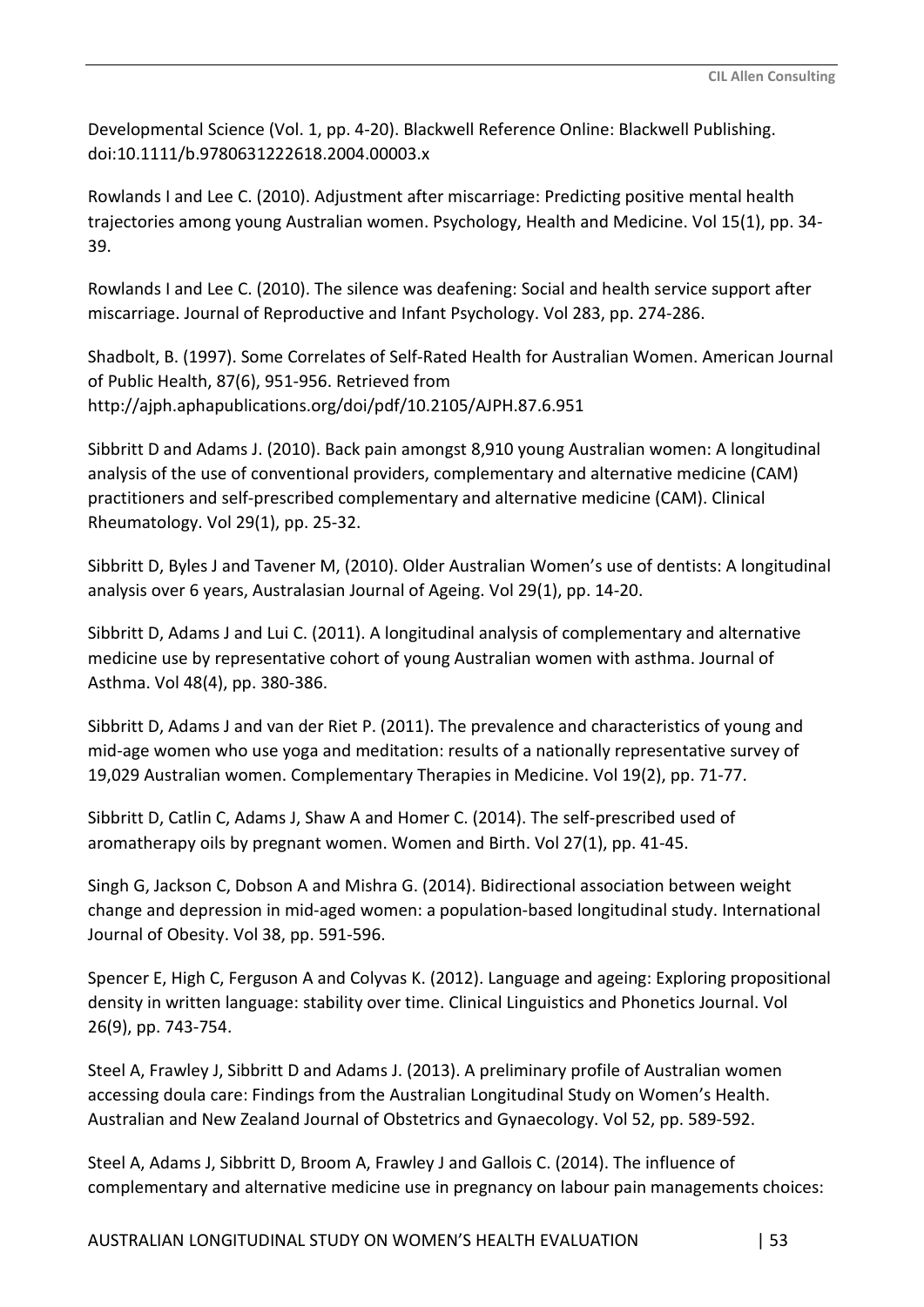results from a nationally representatives study of 1835 women. Journal of Alternative and Complementary Medicine. Vol 20(2), pp. 87-97.

Survey of Health, Ageing and Retirement in Europe. (2015, March). SHARE. Retrieved from Survey of Health, Ageing and Retirement in Europe: http://www.share-project.org/

Taplin, S. (2005). Methodological design issues in longitudinal studies of children and young people in out-of-home care. Ashfield NSW: NSW Department of Community Services. Retrieved from

http://www.community.nsw.gov.au/docswr/\_assets/main/documents/oohc\_methodology.pdf

Ten To Men. (2014). Technical Report #3. August.

University of Newcastle. (2011). Financial Statement for the period 1/07/2010 to 30/06/2011. University Cost Collector 1081854 The Australian Longitudinal Study on Women's Health. Newcastle, New South Wales, Australia.

University of Newcastle. (2012). Financial Statement for the period 1/07/2011 to 30/06/2012. University Cost Collector 1081854 - The Australian Longitudinal Study on Women's Health. Newcastle, New South Wales, Australia.

University of Newcastle. (2013). Financial Statement for the period 1/07/2012 to 30/06/2013. University Cost Collector 1082619 - The Australian Longitudinal Study on Women's Health. Newcastle, New South Wales, Australia.

University of Newcastle. (2014). Special Purpose Financial Statement for the period 1/07/2013 to 30/06/2014. University Cost Collector 1083345 - The Australian Longitudinal Study on Women's Health. Newcastle, New South Wales, Australia.

University of Queensland. (2012). Financial Statement for the period ending 30 June 2012. UQ reference 006587 - The Australian Longitudinal Study on Women's Health. Brisbane, Queensland, Australia.

University of Queensland. (2013). Financial statement for period ending 30 June 2013. UQ Reference 014560 - The Australian Longitudinal Study on Women's Health. Brisbane, Queensland, Australia.

University of Queensland. (2014). Financial statement for the period ending 30 June 2014. UQ reference 014560 - The Australian Longitudinal Study on Women's Health. Brisbane, Queensland, Australia.

Van der Ploeg H, Poppel M, Chey T, Bauman AE and Brown WJ. (2011). The role of pregnancy physical activity and sedentary behaviours in the development of gestational diabetes mellitus. Journal of Science and Medicine in Sport. Vol 14, pp. 149-152.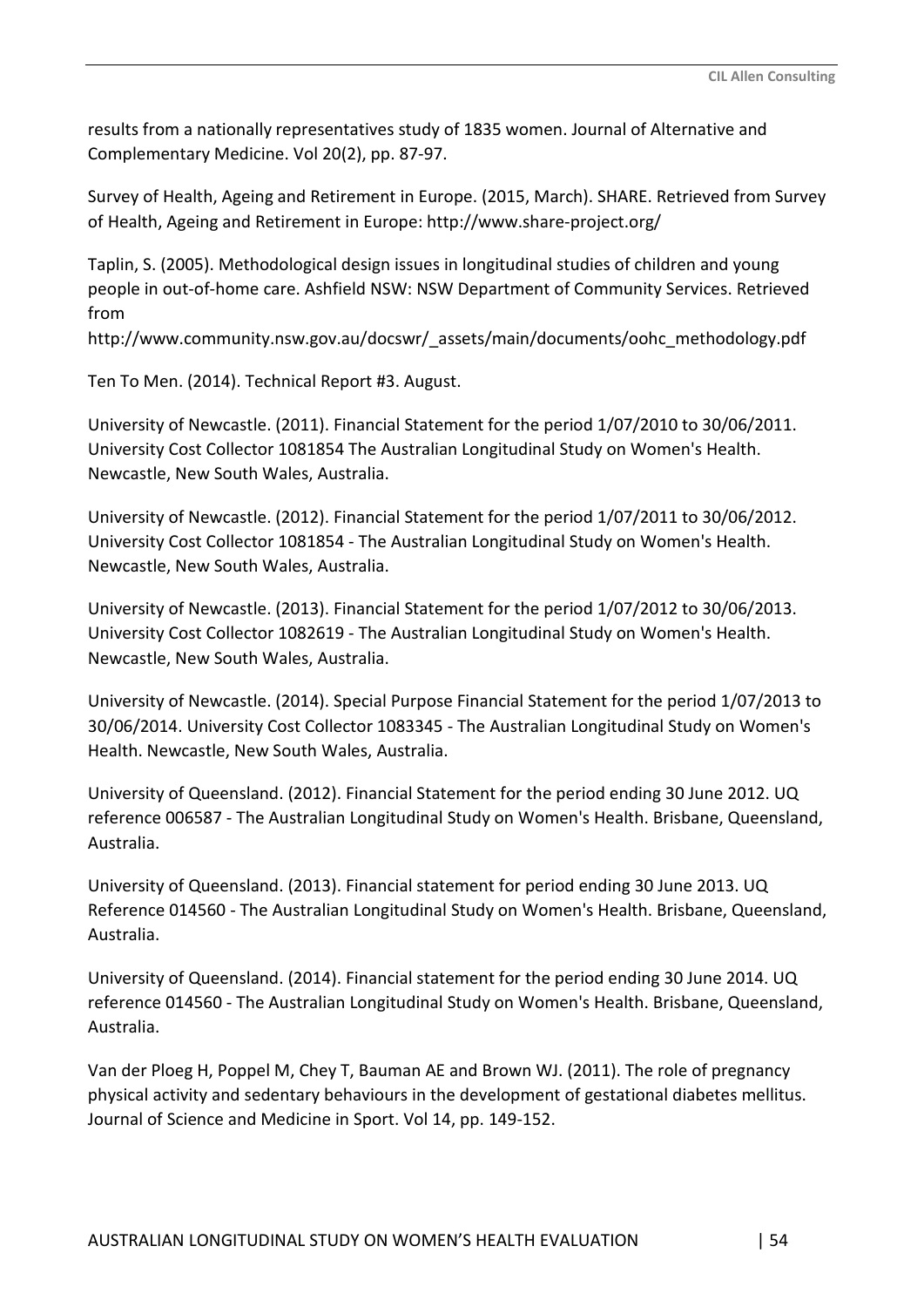Van den Berg MJ, Mishra GD, can der Schouw YT and Herber-Gast GC. (2014). Vasomotor menopausal symptoms are not associated with incidence of breast cancer in population-based cohort of mid-aged women. European Journal of Cancer. Vol 50(4), pp. 824-830.

Van Uffelen J and Brown W. (2010). BMI and longevity in women: a time for reflection. Maturitas. Vol 67(4), pp. 294-295.

Van Uffelen J, Watson M, Dobson A and Brown W. (2010). Sitting time is associated with weight, but not with weight gain in mid-aged Australian women. Obesity. Vol 18(9), pp. 1788-1794.

Van Uffelen J, Watson M, Dobson A and Brown W. (2011). Comparison of self-reported week-day and weekend-day sitting time and weekly time-use: results from the Australian Longitudinal Study on Women's Health. Int J Behav. Vol 18(3), pp. 221-228.

Van Uffelen J, Heesch K and Brown W. (2012). Correlates of sitting time in working age Australian women: who should be targeted with interventions to decrease sitting times. Journal of Physical Activity and Health. Vol 9(2), pp. 270-287.

Vashum K, McEvoy M, Zumin S, HAsnat M, Rafiqul I, Sibbritt D, Patterson A, Byles K, Loxton D and Attia J. (2013). IS dietary zinc protective for type 2 diabetes: Results from the Australian Longitudinal Study on Women's Health. BMW Endocrine Disorders. 1340.

Victorian Government. (2010). Victorian women's health and wellbeing strategy 2010-14. Melbourne: Department of Health.

Walkom E, Loxton D and Robertson J. (2013). Costs of medicines and health care: A concern for Australian women across the ages. BMC Health Services Research. Vol 13(484).

Wardle J, Lui C, Adams J. (2012). CAM in rural communities: Current research and future directions. Journal of Rural Health. Vol 28(11), pp. 101-112.

Watson N. (2012). HILDA Project Technical Paper Series – Longitudinal and Cross-section Weighting Methodology for the HILDA Survey. December. The University of Melbourne.

Watson N. and Wooden M. (2012). The HILDA Survey: a case study in the design and development of a successful household panel study. Longitudinal and Life Course Studies, Issue 3, pp. 369-381.

Wimbush, E., & Watson, J. (2000). An evaluation framework for health promotion: theory, quality and effectiveness. Evaluation, 6(3), 301–321.

Woolf, L. M. (2015, March). Developmental Research Methods. Retrieved from Webster University: http://www2.webster.edu/~woolflm/methods/devresearchmethods.html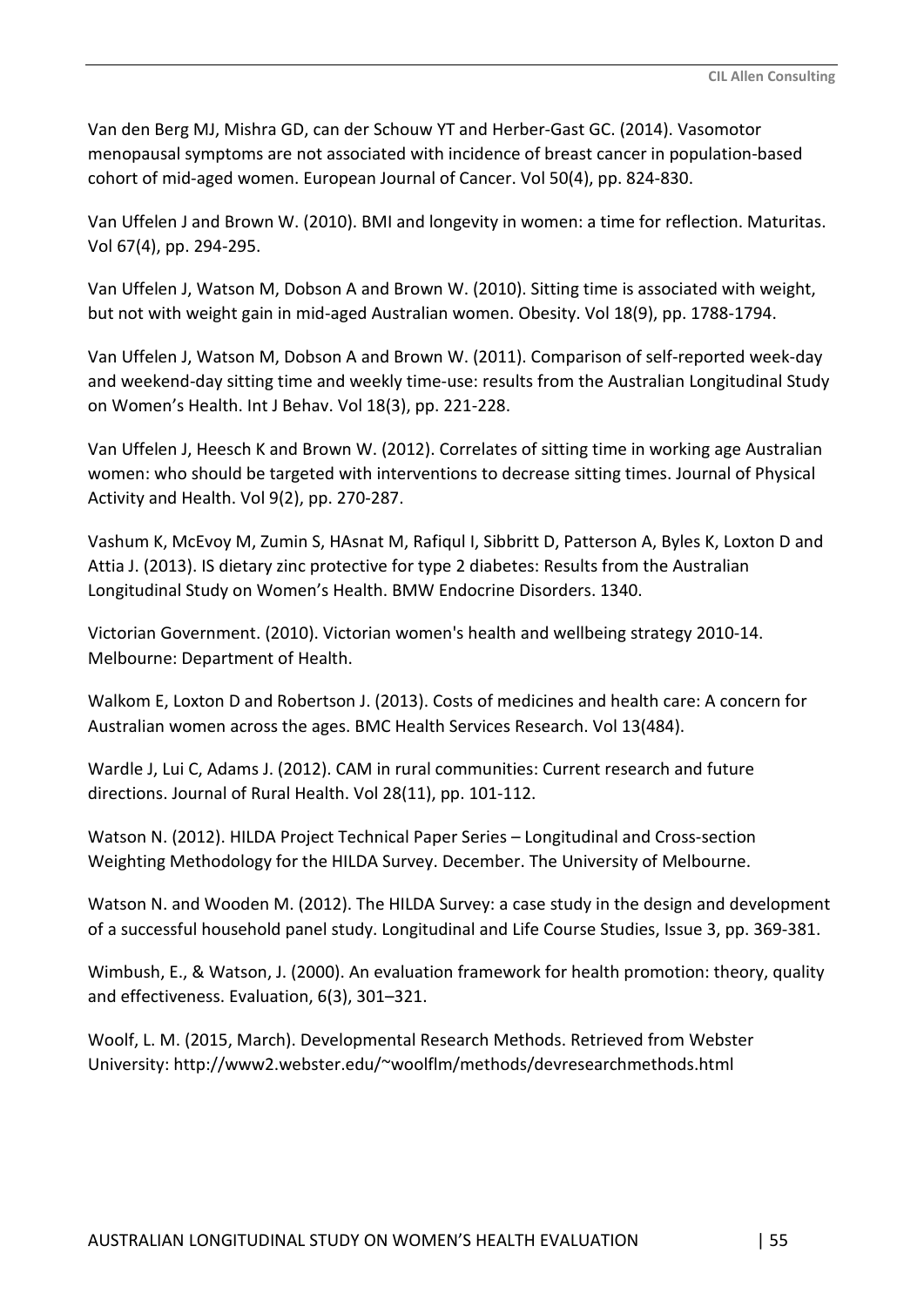# Appendix A: EVALUATION FRAMEWORK

## **TABLES A.1** – EVALUATION FRAMEWORK OF THE AUSTRALIAN LONGITUDINAL STUDY ON WOMEN'S HEALTH (THE STUDY)

**1. Quality of the ALSWH - Area of inquiry – 1.1 Relevance**

| <b>Research question</b>                                                                                                                                 | <b>Indicator</b>                                                                                                                                                                                                                                                                  | Data source/approach -Primary                                  | Data source/approach -<br>Secondary                                                                                                                                                                                                                                    |
|----------------------------------------------------------------------------------------------------------------------------------------------------------|-----------------------------------------------------------------------------------------------------------------------------------------------------------------------------------------------------------------------------------------------------------------------------------|----------------------------------------------------------------|------------------------------------------------------------------------------------------------------------------------------------------------------------------------------------------------------------------------------------------------------------------------|
| What arrangements are in place to<br>ensure the Study remains relevant<br>to data user needs?                                                            | Process for regular review of the<br>Study<br>Arrangements to obtain input from<br>stakeholders about information<br>needs<br>Proportion of stakeholders utilising<br>Study findings and/or data<br>Adoption of good practice in<br>meeting information needs<br>through research | Key informant interviews<br>Stakeholder interviews and surveys | Literature review considering<br>robustness of longitudinal surveys<br>in responding to information needs<br>including emerging issues<br>Contractual arrangements<br>describing Study expectations and<br>deliverables<br>Study protocols and documented<br>practices |
| What is the current scope and<br>coverage of the Study?<br>Does the scope appropriately<br>capture the main health issues<br>affecting Australian women? | Type of health issues included in<br>surveys by age cohort compared to<br>main health issues affecting<br>Australian women<br>Geographical and socio-<br>demographic coverage of survey                                                                                           | Key informant interviews<br>Cohort profiles                    | Mapping of survey topics by age<br>cohort and survey wave<br>Socio-demographic information<br>extracted for survey participants<br>and comparisons to general                                                                                                          |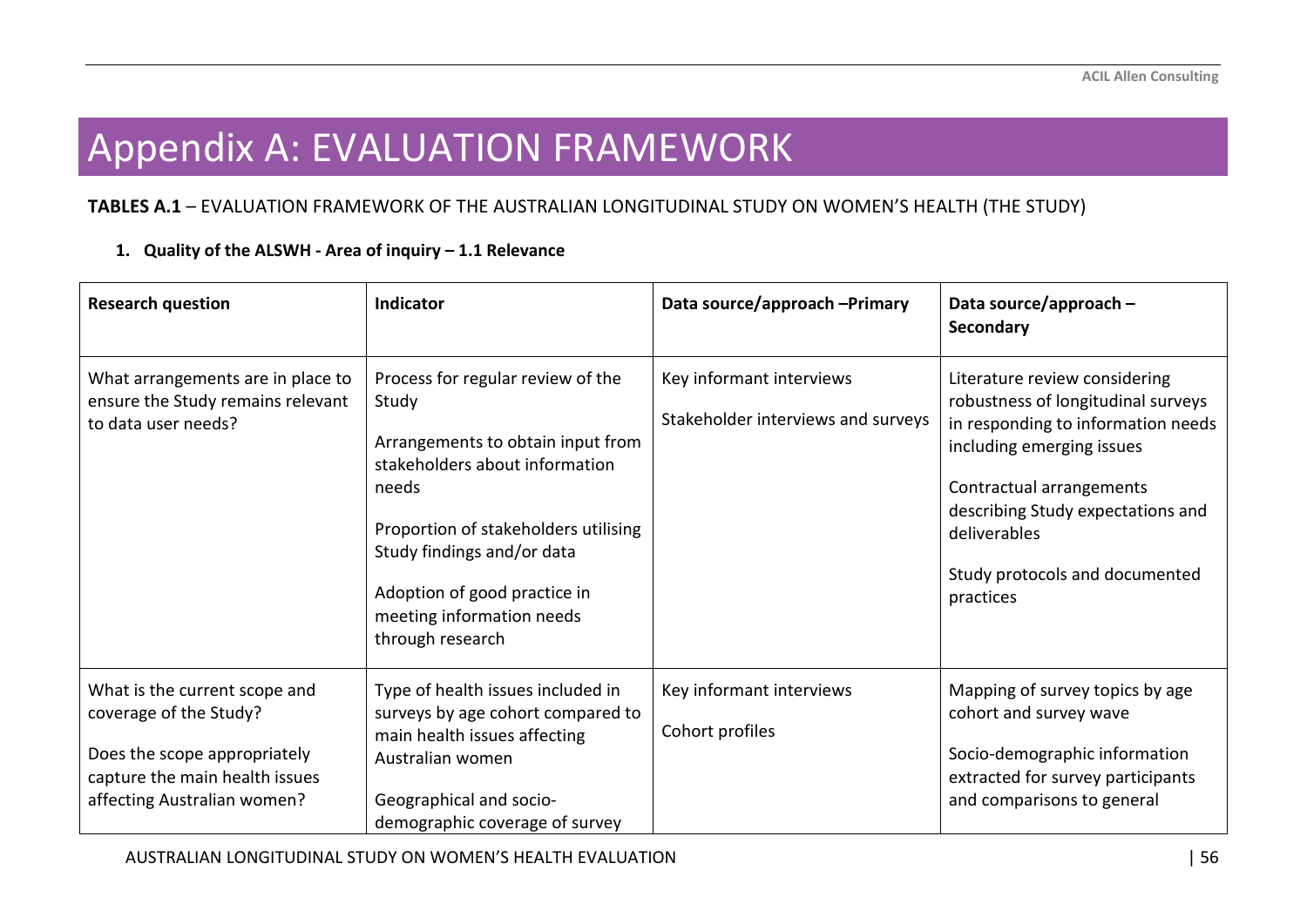| <b>Research question</b>                                                | Indicator                                                                                                                                      | Data source/approach -Primary | Data source/approach -<br>Secondary                                                                                                                                                                                                          |
|-------------------------------------------------------------------------|------------------------------------------------------------------------------------------------------------------------------------------------|-------------------------------|----------------------------------------------------------------------------------------------------------------------------------------------------------------------------------------------------------------------------------------------|
| What are the main data item<br>outputs of the Study?                    | cohorts<br>Consistency with good practice in<br>longitudinal survey design to<br>measure change over time<br>Type of survey data outputs       |                               | population of women in Australia<br>Literature review reflecting on<br>'representativeness' versus<br>'variability'<br>Desktop review of data bank fields<br>and data cubes<br>Comparison to data outputs for<br>selected comparator studies |
| What flexibility has there been to<br>expand/modify existing questions? | Number and type of changes to<br>survey questionnaires to enhance<br>relevance                                                                 | Key informant interviews      | Desktop review of selection of<br>recent survey questionnaires                                                                                                                                                                               |
| Has it been possible to make new<br>inquiries of the existing database? | Number of new analyses<br>responding to current information<br>needs that draw on data bank<br>Number of sub-studies that draw<br>on data bank |                               | Desktop review of Study papers<br>and sub-studies                                                                                                                                                                                            |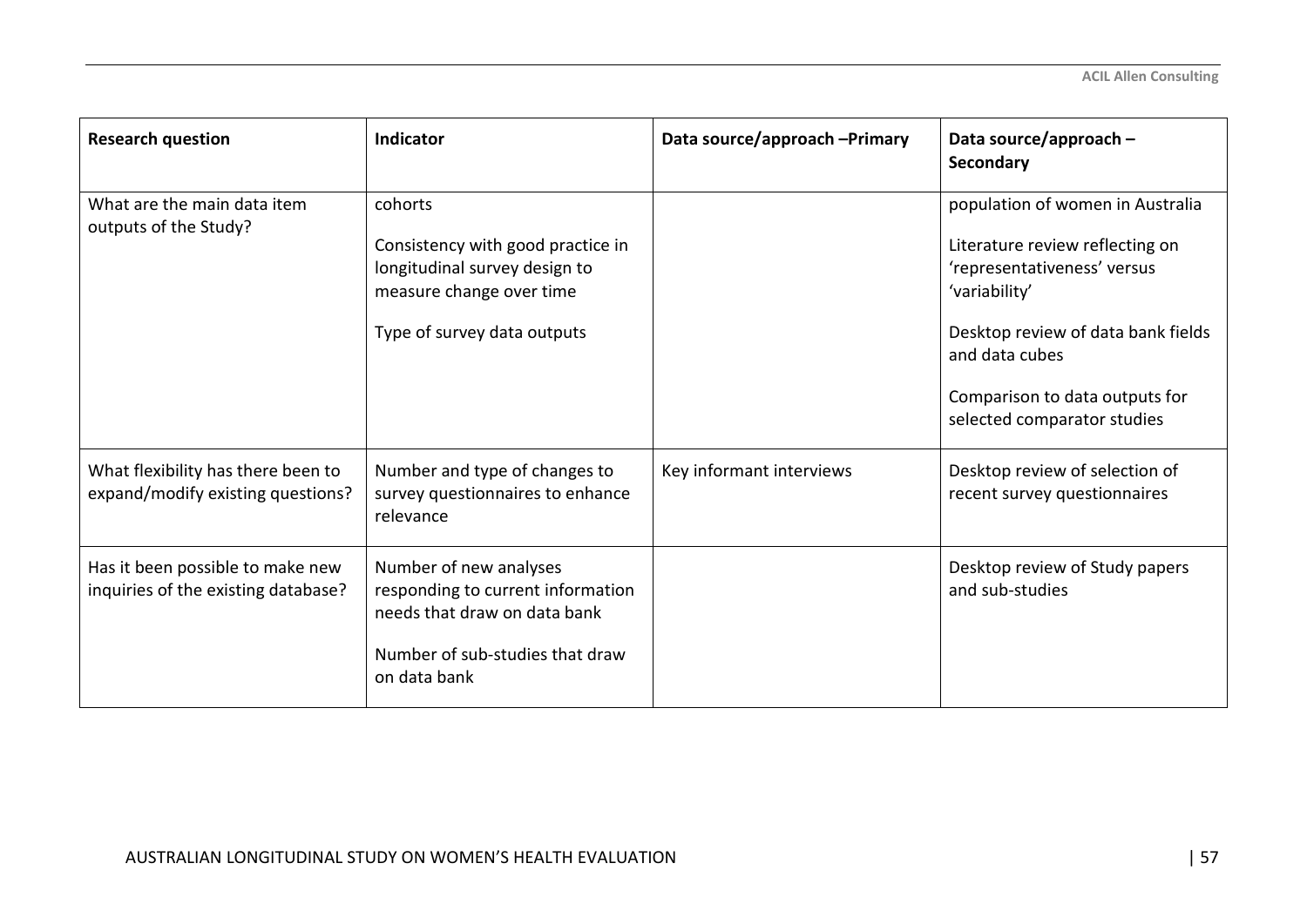## **Quality of the ALSWH - Area of inquiry – 1.2 Timeliness**

| <b>Research question</b>                                                                                                              | Indicator                                                                                          | Data source/approach - Primary     | Data source/approach -<br><b>Secondary</b>                                                                                                                                                                          |
|---------------------------------------------------------------------------------------------------------------------------------------|----------------------------------------------------------------------------------------------------|------------------------------------|---------------------------------------------------------------------------------------------------------------------------------------------------------------------------------------------------------------------|
| What has been the frequency of<br>survey waves?<br>Is this frequency appropriate to<br>measure changes in health status<br>over time? | Number of years between survey<br>waves for each cohort                                            | Stakeholder interviews and surveys | Literature review of how often<br>surveys need to be conducted to<br>measure changes in health status<br>Desktop review of timing of survey<br>waves<br>Supplementary information from<br>Study staff, as necessary |
| How timely has been the release of<br>findings following survey close?                                                                | Average length of time between<br>close of survey and production of<br>major themes reports        |                                    | Literature review of how often<br>surveys need to be conducted to<br>measure changes in health status<br>Desktop review of timing of survey<br>waves<br>Supplementary information from<br>Study staff, as necessary |
| How timely has been the release of<br>data cubes following survey<br>waves?                                                           | Average length of time to release<br>of data cubes to key stakeholders<br>and frequency of release |                                    | Literature review of how often<br>surveys need to be conducted to<br>measure changes in health status<br>Desktop review of timing of survey                                                                         |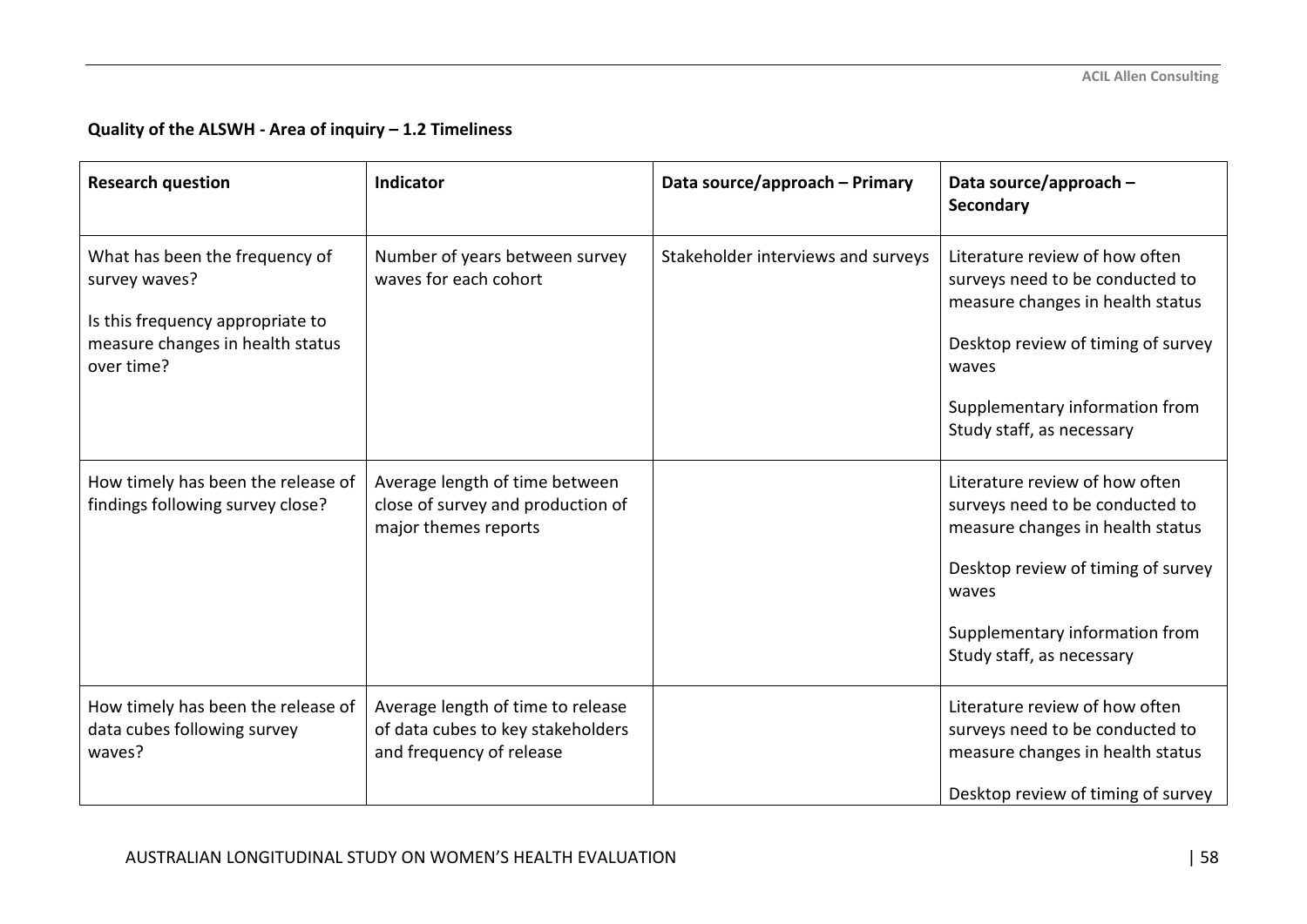| <b>Research question</b>                                                                       | <b>Indicator</b>                                             | Data source/approach - Primary | Data source/approach -<br>Secondary                                                                   |
|------------------------------------------------------------------------------------------------|--------------------------------------------------------------|--------------------------------|-------------------------------------------------------------------------------------------------------|
|                                                                                                |                                                              |                                | waves<br>Supplementary information from<br>Study staff, as necessary                                  |
| How satisfied are stakeholders with<br>the time to availability of Study<br>findings and data? | Stakeholder feedback on timeliness<br>of information release |                                | Literature review of how often<br>surveys need to be conducted to<br>measure changes in health status |
|                                                                                                |                                                              |                                | Desktop review of timing of survey<br>waves                                                           |
|                                                                                                |                                                              |                                | Supplementary information from<br>Study staff, as necessary                                           |

#### **Quality of the ALSWH - Area of inquiry – 1.3 Accuracy**

| <b>Research question</b>                                    | Indicator                                                                                                                      | Data source/approach-Primary | Data source/approach-Secondary                                                                                       |
|-------------------------------------------------------------|--------------------------------------------------------------------------------------------------------------------------------|------------------------------|----------------------------------------------------------------------------------------------------------------------|
| What procedures are followed to<br>optimise response rates? | Number and type of measures to<br>encourage response and follow up<br>non-response<br>Process for dealing with missing<br>data | Key informant interviews     | Desktop review of Study<br>procedures and protocols<br>Desktop review of practices in<br>selected comparator studies |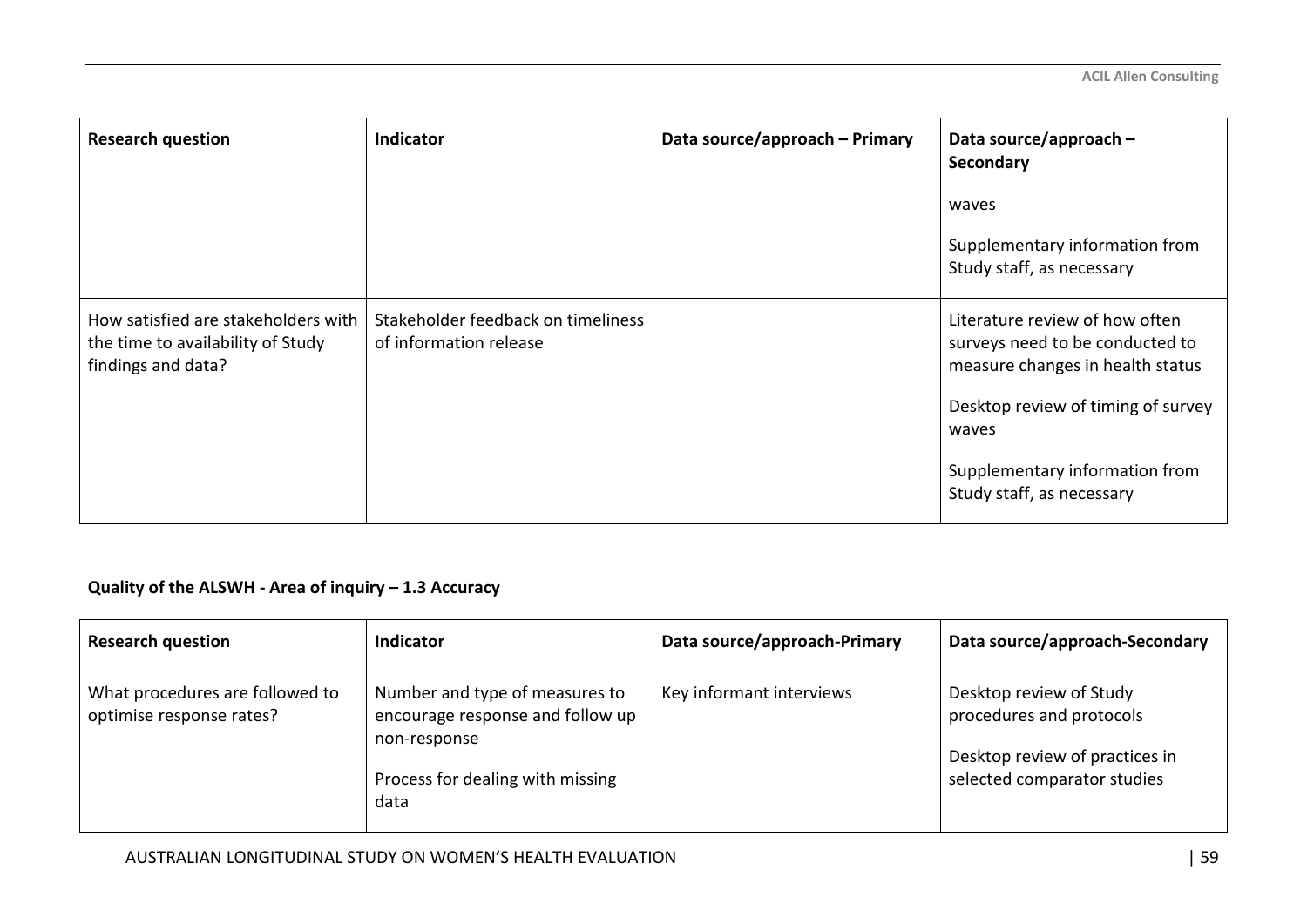| <b>Research question</b>                                   | Indicator                                                                                             | Data source/approach-Primary | Data source/approach-Secondary                                                    |
|------------------------------------------------------------|-------------------------------------------------------------------------------------------------------|------------------------------|-----------------------------------------------------------------------------------|
| What checking is undertaken to<br>ensure accuracy of data? | Types of error measurement<br>undertaken<br>Measures to test questions for<br>clarity and sensitivity |                              | Desktop review of standard Study<br>measures undertaken to check<br>data accuracy |

#### **Quality of the ALSWH - Area of inquiry – 1.4 Coherence**

| <b>Research question</b>                                                          | <b>Indicator</b>                                                  | Data source/approach-primary | Data source/approach-Secondary                                                                      |
|-----------------------------------------------------------------------------------|-------------------------------------------------------------------|------------------------------|-----------------------------------------------------------------------------------------------------|
| How much variation is there in<br>reporting of findings across survey<br>periods? | Proportion of common reporting<br>items across survey waves       |                              | Desktop review of reporting topics<br>over the life of the Study                                    |
| How consistent are the Study<br>methods with similar longitudinal<br>studies      | Use of standard variables and<br>classifications, where available | Key informant interviews     | Desktop review of Study methods<br>and commentary on consistency<br>with standards of good practice |

#### **Quality of the ALSWH - Area of inquiry – 1.5 Interpretability**

| <b>Research question</b><br>Indicator | Data source/approach-Primary | Data source/approach-Secondary |
|---------------------------------------|------------------------------|--------------------------------|
|---------------------------------------|------------------------------|--------------------------------|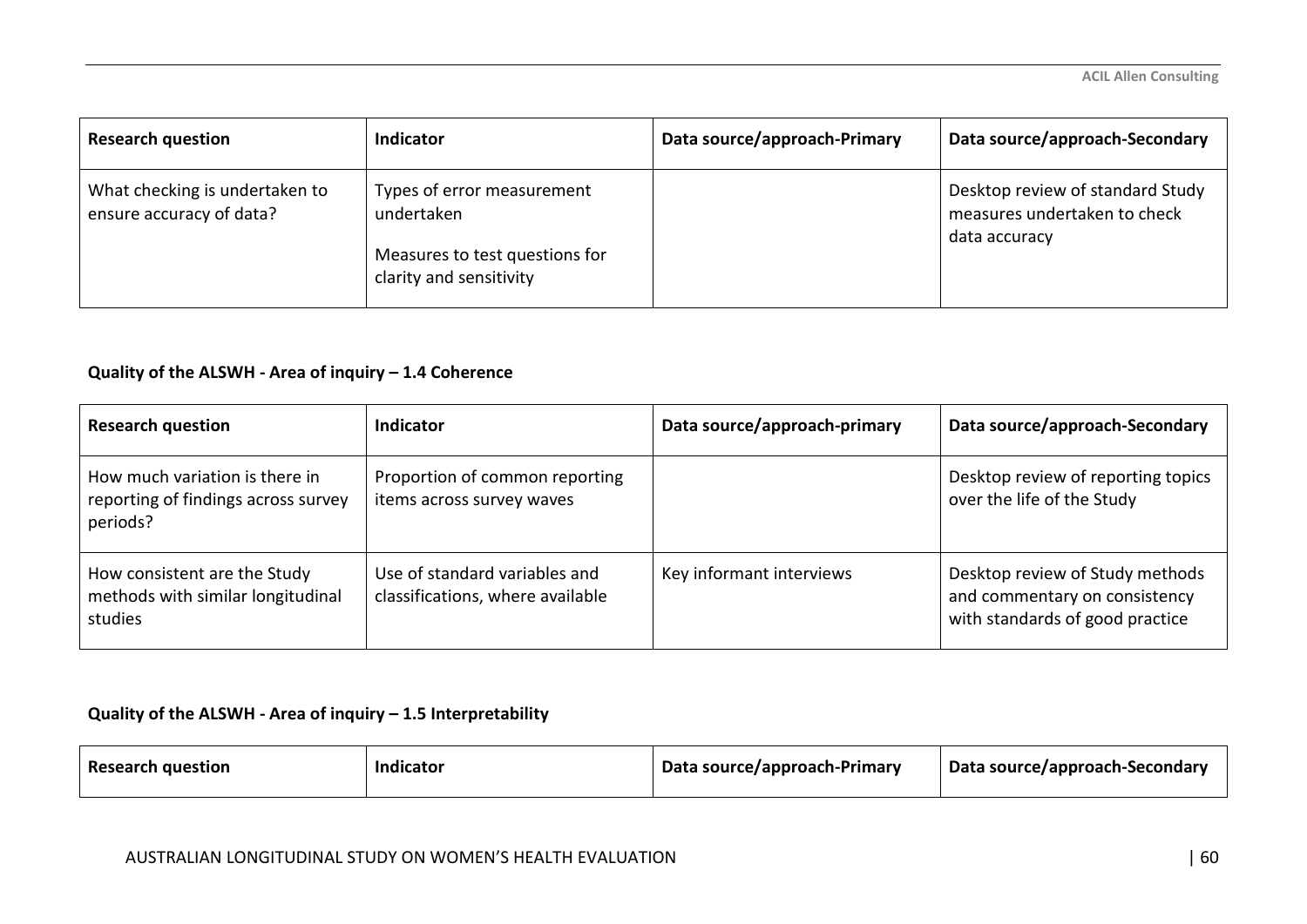| <b>Research question</b>                                                                                                             | <b>Indicator</b>                                                                                                         | Data source/approach-Primary | Data source/approach-Secondary                                                                  |
|--------------------------------------------------------------------------------------------------------------------------------------|--------------------------------------------------------------------------------------------------------------------------|------------------------------|-------------------------------------------------------------------------------------------------|
| How well documented is<br>information about the statistical<br>measures and processes of data<br>collection for external data users? | Type and format of publicly<br>available information about<br>statistical measures and<br>processes/methods of the Study |                              | Desktop review of information<br>available detailing Study statistical<br>methods and processes |

#### **Quality of the ALSWH - Area of inquiry – 1.6 Accessibility**

| <b>Research question</b>                                                                                              | <b>Indicator</b>                                                                                                                                                                                                                                                                                                                     | Data source/approach - Primary                                 | Data source/approach - Secondary                                                                                                                                        |
|-----------------------------------------------------------------------------------------------------------------------|--------------------------------------------------------------------------------------------------------------------------------------------------------------------------------------------------------------------------------------------------------------------------------------------------------------------------------------|----------------------------------------------------------------|-------------------------------------------------------------------------------------------------------------------------------------------------------------------------|
| How accessible is the Study<br>information to a range of end<br>users, including appropriateness of<br>the meta-data? | Number and type of approaches<br>used to provide access to the Study<br>findings and summary data by<br>target audience<br>Measures to facilitate data user<br>independent management and<br>interrogation of the data bank,<br>including processes for gaining<br>access<br>Resources required for external<br>users to access data | Key informant interviews<br>Stakeholder interviews and surveys | Desktop review of the Study<br>products designed to allow access<br>to findings and data bank<br>Desktop review of how other study<br>data are available and accessible |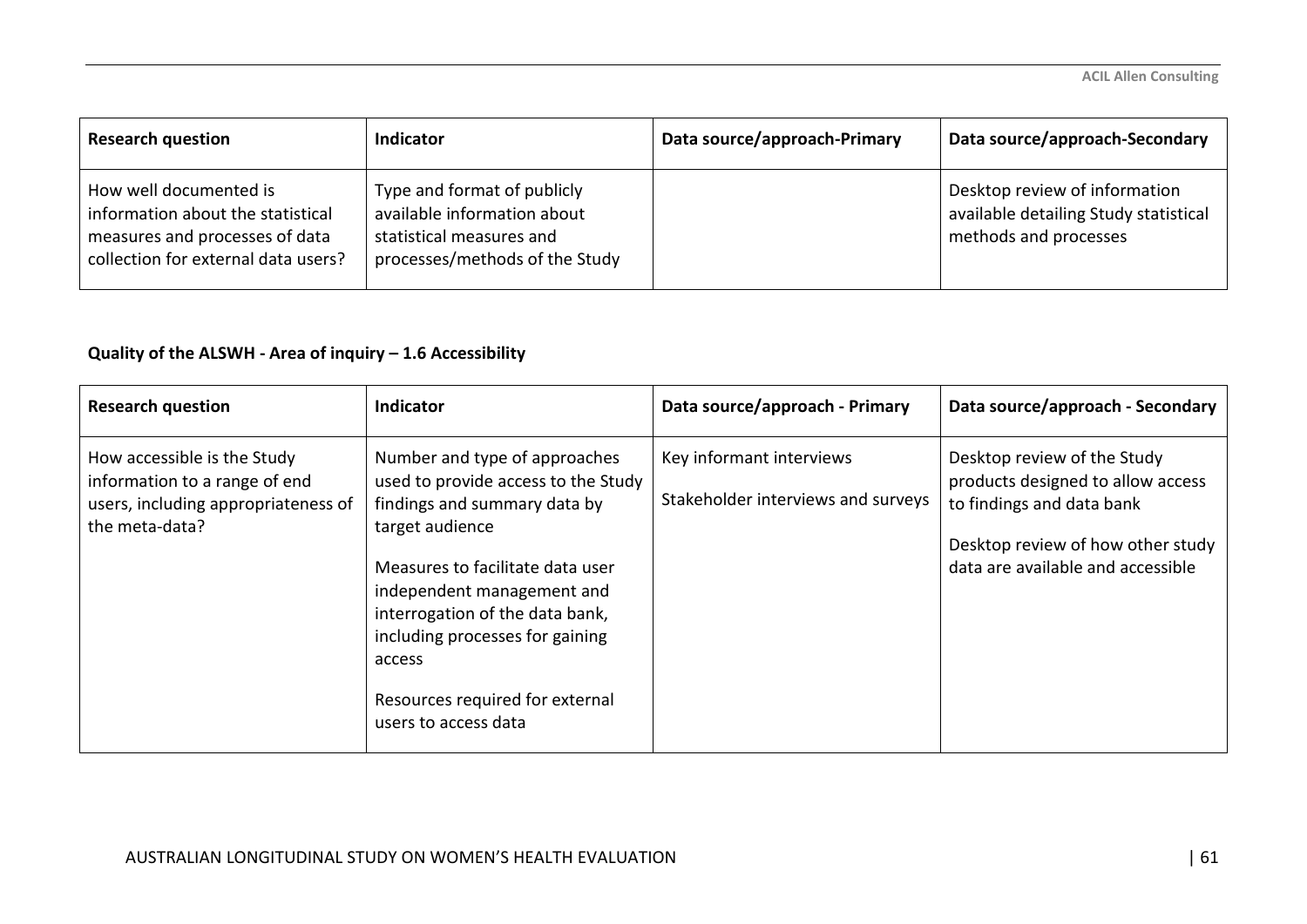| <b>Research question</b>                                                                                                                  | Indicator                                                                                                                                                                                                                                                                                 | Data source/approach - Primary        | Data source/approach -<br>Secondary                                                                                                                                                                                              |
|-------------------------------------------------------------------------------------------------------------------------------------------|-------------------------------------------------------------------------------------------------------------------------------------------------------------------------------------------------------------------------------------------------------------------------------------------|---------------------------------------|----------------------------------------------------------------------------------------------------------------------------------------------------------------------------------------------------------------------------------|
| To what extent is the information<br>collected through the Study<br>contributing to the evidence base<br>for women's health in Australia? | Number of peer-reviewed articles<br>using Study data and number of<br>citations relating to these articles<br>Women's health policy at a<br>state/territory and/or federal level<br>that utilise Study data and/or<br>reports<br>Number of conferences using<br>Study data and/or reports |                                       | Desktop review of ALSWH and<br>government website information                                                                                                                                                                    |
| What strategies are in place to<br>promote data usage for building<br>an evidence base?                                                   | Type of approaches designed to<br>embed data outputs in recognised<br>evidence base to inform decisions<br>Proportion of stakeholders who<br>consider the Study is a recognised<br>contributor to the evidence base                                                                       | Stakeholder interviews and<br>surveys | Desktop review of Study<br>approaches to ensure findings<br>contribute to the evidence base<br>Literature review for success<br>factors in establishing research<br>findings as part of the evidence<br>base to inform decisions |

#### **Contribution of the Study to the evidence base for women's health in Australia – 2.1 Building the evidence base**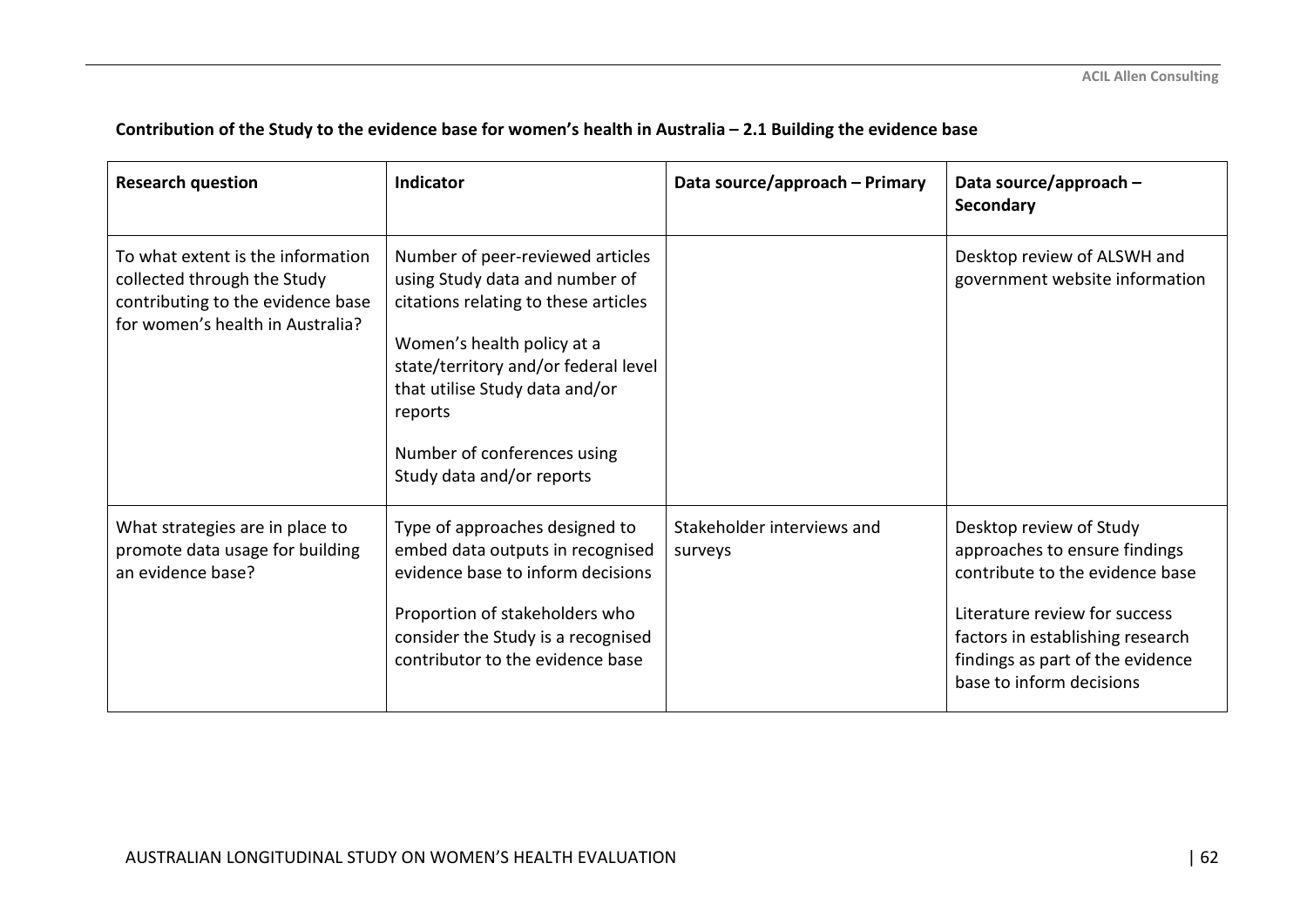**Contribution of the Study to the evidence base for women's health in Australia:**

- **2.2 Development and evaluation of women's health policy and practice;**
- **2.3 Social experiences and environmental influences on women**
- **2.4 Reproductive health issues**
- **2.5 Access to information and use of health services and preventative health activities**

| <b>Research question</b>                                                                                                                                                 | Indicator                                                                                                                                                                                                                                                                                                                                                                                                                                                                                                                                                                             | Data source/approach - Primary                                    | Data source/approach -<br>Secondary                                                                                                                                                                                                                                                                                                                  |
|--------------------------------------------------------------------------------------------------------------------------------------------------------------------------|---------------------------------------------------------------------------------------------------------------------------------------------------------------------------------------------------------------------------------------------------------------------------------------------------------------------------------------------------------------------------------------------------------------------------------------------------------------------------------------------------------------------------------------------------------------------------------------|-------------------------------------------------------------------|------------------------------------------------------------------------------------------------------------------------------------------------------------------------------------------------------------------------------------------------------------------------------------------------------------------------------------------------------|
| To what extent is the information<br>collected through the Study<br>contributing to the evidence base<br>in areas of priority defined by the<br>objectives of the Study? | Number and type of major<br>reports, conference papers and<br>other publications based on Study<br>findings that address key issues<br>identified for women's health in<br>the Study objectives<br>Quality of peer-reviewed articles<br>derived from journal quality,<br>number of citations relating to<br>these articles and the degree of<br>relevance to areas of priority<br>defined by the objectives of the<br>Study<br>Proportion of stakeholder survey<br>respondents utilising the Study as<br>an evidence base for development<br>and evaluation of policy and<br>practice | Key informant interviews<br>Stakeholder interviews and<br>surveys | Desktop review of publication and<br>topics aligned to Study objectives,<br>over time based on Study website<br>information<br>Desktop review of peer reviewed<br>and government published<br>papers/documents on women's<br>health in Australia referencing the<br>Study findings to assess the weight<br>of evidence attributed to the<br>findings |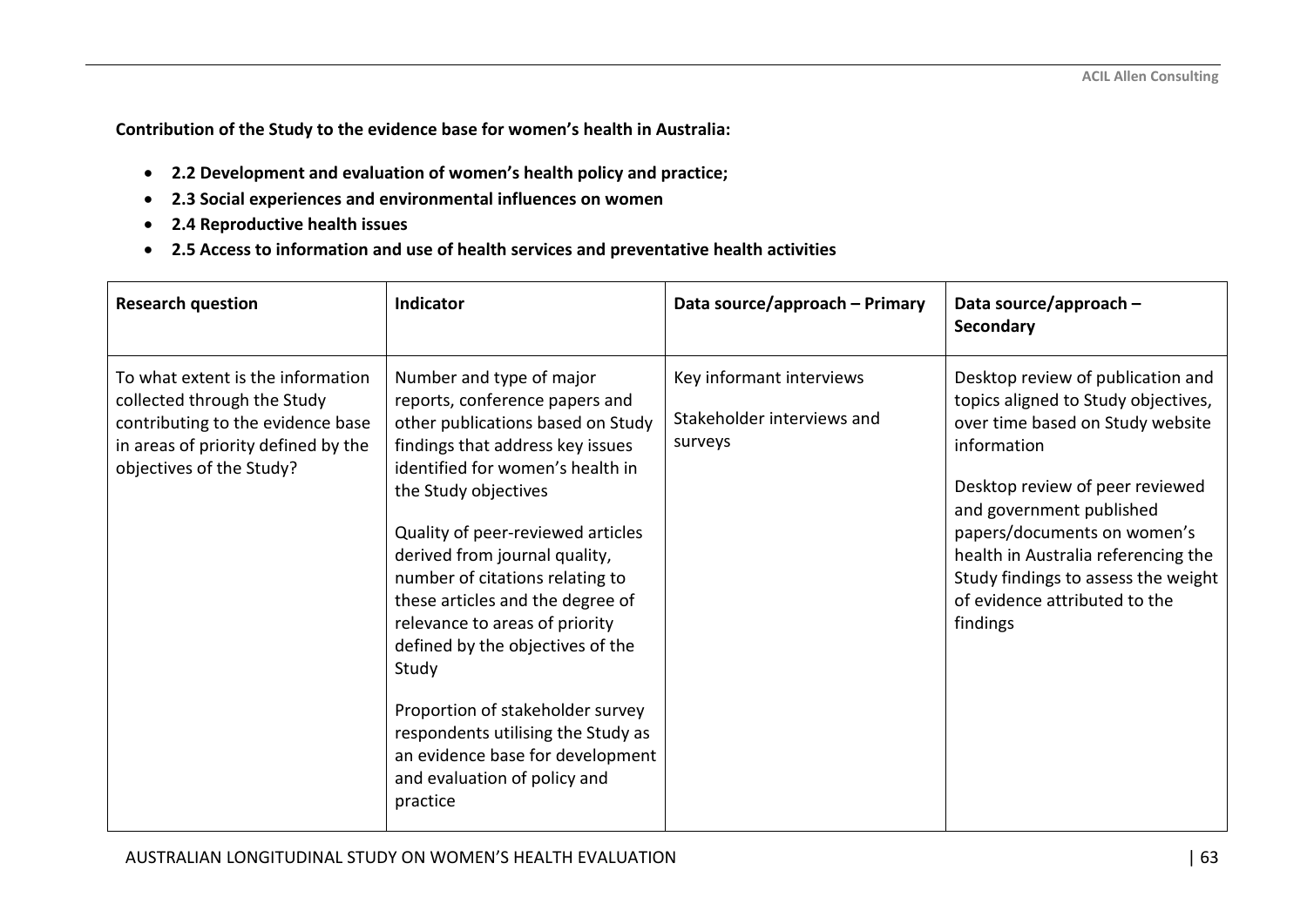| <b>Research question</b><br>Indicator                                                                                                                                                                                                                                                                                                                                                                                                                                                                                                                                                                                                                                                                                                                | Data source/approach - Primary | Data source/approach -<br>Secondary |
|------------------------------------------------------------------------------------------------------------------------------------------------------------------------------------------------------------------------------------------------------------------------------------------------------------------------------------------------------------------------------------------------------------------------------------------------------------------------------------------------------------------------------------------------------------------------------------------------------------------------------------------------------------------------------------------------------------------------------------------------------|--------------------------------|-------------------------------------|
| Proportion of stakeholder survey<br>respondents utilising the Study as<br>an evidence base for external<br>influences on women<br>Proportion of stakeholder survey<br>respondents utilising the Study as<br>an evidence base for reproductive<br>health behaviours<br>Proportion of stakeholder survey<br>respondents utilising the Study as<br>an evidence base for women's<br>access to information about, and<br>use of health services and<br>preventative activities<br>Utilisation of Study findings by key<br>informants as part of the evidence<br>base in informing policy decisions<br>Utilisation of Study data by<br>researchers contributing to the<br>evidence base in areas of priority<br>defined by the objectives of the<br>Study. |                                |                                     |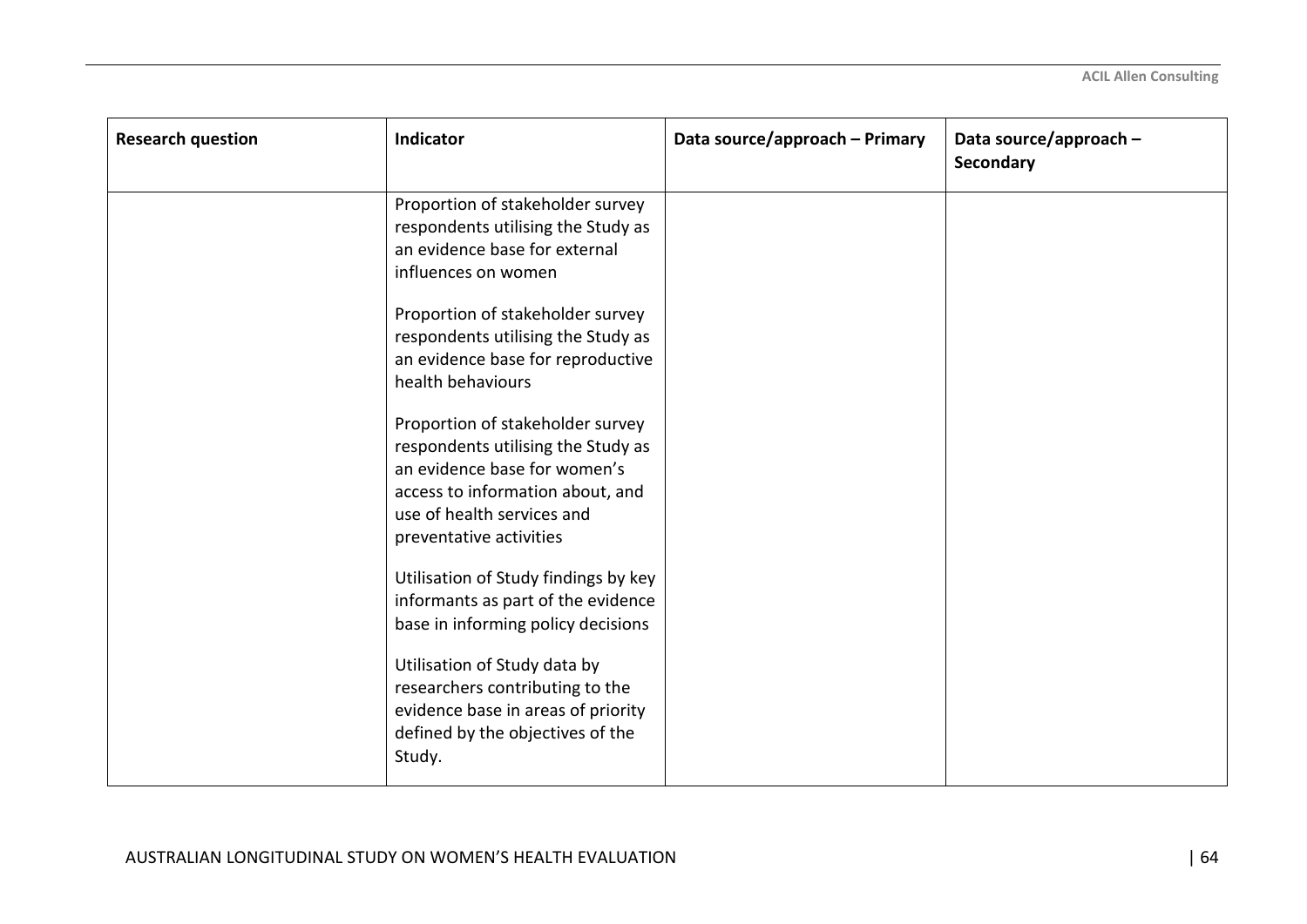| Contribution of the ALSWH to public health research practice $-3.1$ Public health research practice |
|-----------------------------------------------------------------------------------------------------|
|-----------------------------------------------------------------------------------------------------|

| <b>Research question</b>                                                            | <b>Indicator</b>                                                                                                                                                                                                                                                                                                                                                                                                                                                                                                                                                                                               | Data source/approach - Primary                                 | Data source/approach - Secondary                                                                                                                                                                                                                                                                                                                                                                                                                                                                                                   |
|-------------------------------------------------------------------------------------|----------------------------------------------------------------------------------------------------------------------------------------------------------------------------------------------------------------------------------------------------------------------------------------------------------------------------------------------------------------------------------------------------------------------------------------------------------------------------------------------------------------------------------------------------------------------------------------------------------------|----------------------------------------------------------------|------------------------------------------------------------------------------------------------------------------------------------------------------------------------------------------------------------------------------------------------------------------------------------------------------------------------------------------------------------------------------------------------------------------------------------------------------------------------------------------------------------------------------------|
| What strategies are in place for<br>influencing public health research<br>practice? | Documented processes for<br>disseminating findings to the wider<br>public health research community<br>in Australia<br>Number and reach of research<br>conferences attended to present<br>on Study findings<br>Established avenues for influencing<br>research agendas/strategies of<br>government and research grants<br>bodies<br>Contribution of the Study to quality<br>public health research practice,<br>including:<br>Number of student projects<br>completed using ALSWH data<br>Reports of other studies that have<br>adopted ALSWH research methods<br>or that ALSWH informed their<br>study design | Key informant interviews<br>Stakeholder interviews and surveys | Desktop review of approaches to<br>engage public health researchers in<br>Australia in awareness of Study<br>findings<br>Desktop review of external<br>researchers accessing Study data<br>bank<br>Desktop review of methods used to<br>add to the quality of public health<br>research practice through sharing<br>of information about conduct of<br>the Study<br>Literature review for success<br>factors in promoting longitudinal<br>study findings, and research<br>findings more broadly, to influence<br>research practice |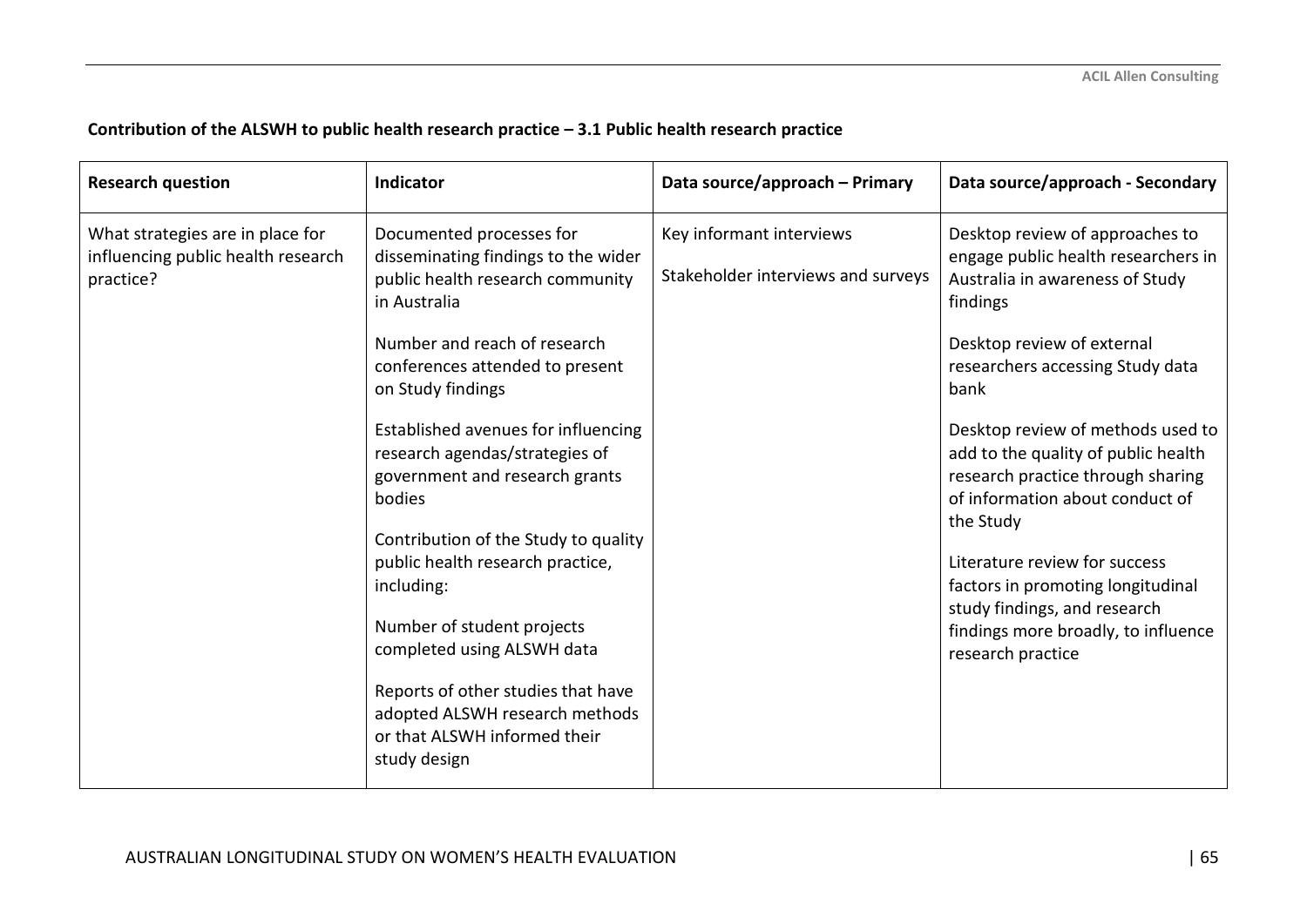#### **How the Study has affected participants**

| Area of inquiry       | <b>Research question</b>                                                                                                         | Indicator                                                                                                                                                                                           | Data source/approach -<br>Primary                                                                                                                                                                                                                                                                                | Data source/approach -<br>Secondary                                                                                                                                                                                                                                                                           |
|-----------------------|----------------------------------------------------------------------------------------------------------------------------------|-----------------------------------------------------------------------------------------------------------------------------------------------------------------------------------------------------|------------------------------------------------------------------------------------------------------------------------------------------------------------------------------------------------------------------------------------------------------------------------------------------------------------------|---------------------------------------------------------------------------------------------------------------------------------------------------------------------------------------------------------------------------------------------------------------------------------------------------------------|
| 4.1 Lifestyle changes | Has the Study data been<br>affected through lifestyle<br>changes precipitated by<br>involvement of participants<br>in the Study? | Prevalence of lifestyle risk<br>factors in the general<br>population compared to<br>Study<br>Participant feedback over<br>time on their lifestyle                                                   | Analysis of qualitative<br>information related to<br>lifestyle changes from a<br>sub-sample of surveys for<br>selected cohorts over the<br>last 10 years<br>Key informant interviews                                                                                                                             | Desktop review of major<br>reports produced from the<br>Study on adherence to<br>health guidelines, health<br>behaviour changes over<br>time                                                                                                                                                                  |
| 4.2 Survey fatigue    | Has Study participation<br>been affected by survey<br>fatigue?                                                                   | Rates of survey attrition<br>Participant feedback on<br>ability to complete the<br>survey<br>Number, size and frequency<br>of additional survey<br>requests (sub-studies)<br>utilising Study sample | Analysis of qualitative<br>information in sample of<br>surveys completed in last<br>survey wave for all cohorts<br>for reference to survey<br>burden<br>Study staff interviews<br>relating to outcome of first<br>reminder call for key<br>themes relating to delay in<br>responding<br>Key informant interviews | Review of attrition rates<br>and rationale for all cohorts<br>over life of Study<br>Review of information on<br>withdrawal from Study<br>contained in the participant<br>database<br>Desktop review of sub-<br>studies undertaken,<br>response rates and<br>strategies to avoid<br>disruption of Study sample |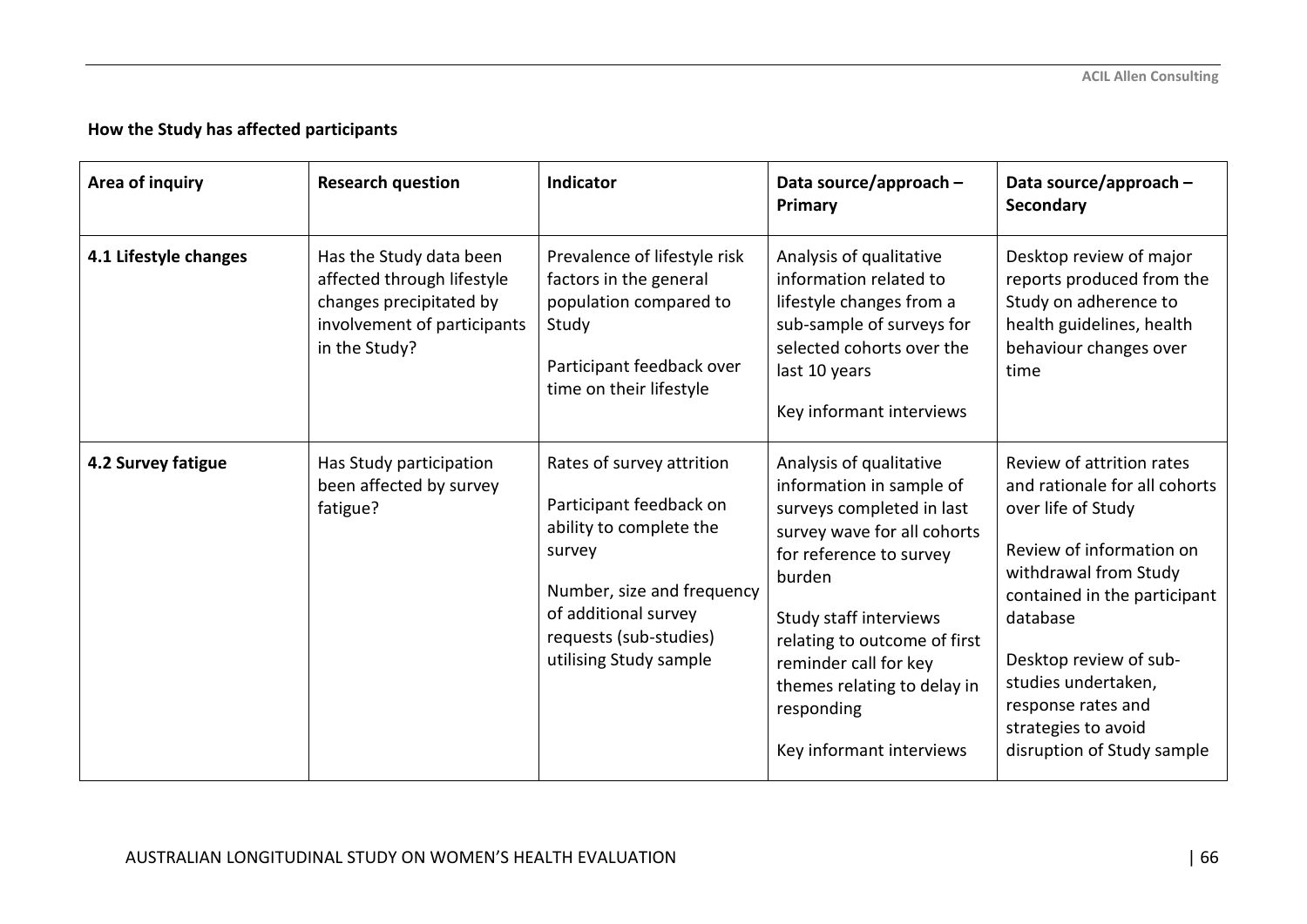| 4.3 Relationship with the<br><b>Study</b> | Has the participant's<br>relationship with the Study<br>had an impact on their<br>engagement? | Proportion of respondents<br>completing free text area of<br>survey to volunteer<br>additional information<br>Extent of change over time<br>in participant engagement<br>in Study<br>Proportion of women<br>withdrawing from Study<br>who allow ongoing access<br>to their information | Review of free text section<br>of selected surveys for key<br>themes, utilisation,<br>evidence of sensitivity<br>about questions/privacy<br>Key informant interviews | Desktop review of related<br>sub-studies<br>Review of data books on<br>proportion of questions not<br>responded to for all cohorts<br>for the last survey;<br>proportion of 'prefer not to<br>say' responses and the<br>nature of the question<br>Review of pilot evaluation<br>results for feedback on<br>questions regarded as too<br>personal or sensitive<br>Review of Study data on<br>women who have<br>withdrawn from the Study<br>and whose information<br>remains accessible for the<br>data linkage component |
|-------------------------------------------|-----------------------------------------------------------------------------------------------|----------------------------------------------------------------------------------------------------------------------------------------------------------------------------------------------------------------------------------------------------------------------------------------|----------------------------------------------------------------------------------------------------------------------------------------------------------------------|-------------------------------------------------------------------------------------------------------------------------------------------------------------------------------------------------------------------------------------------------------------------------------------------------------------------------------------------------------------------------------------------------------------------------------------------------------------------------------------------------------------------------|
|-------------------------------------------|-----------------------------------------------------------------------------------------------|----------------------------------------------------------------------------------------------------------------------------------------------------------------------------------------------------------------------------------------------------------------------------------------|----------------------------------------------------------------------------------------------------------------------------------------------------------------------|-------------------------------------------------------------------------------------------------------------------------------------------------------------------------------------------------------------------------------------------------------------------------------------------------------------------------------------------------------------------------------------------------------------------------------------------------------------------------------------------------------------------------|

#### **5. Value for money of the ALSWH**

| Area of inquiry | Research question | Indicator | Data source/approach –<br>Primary | Data source/approach -<br><b>Secondary</b> |
|-----------------|-------------------|-----------|-----------------------------------|--------------------------------------------|
|-----------------|-------------------|-----------|-----------------------------------|--------------------------------------------|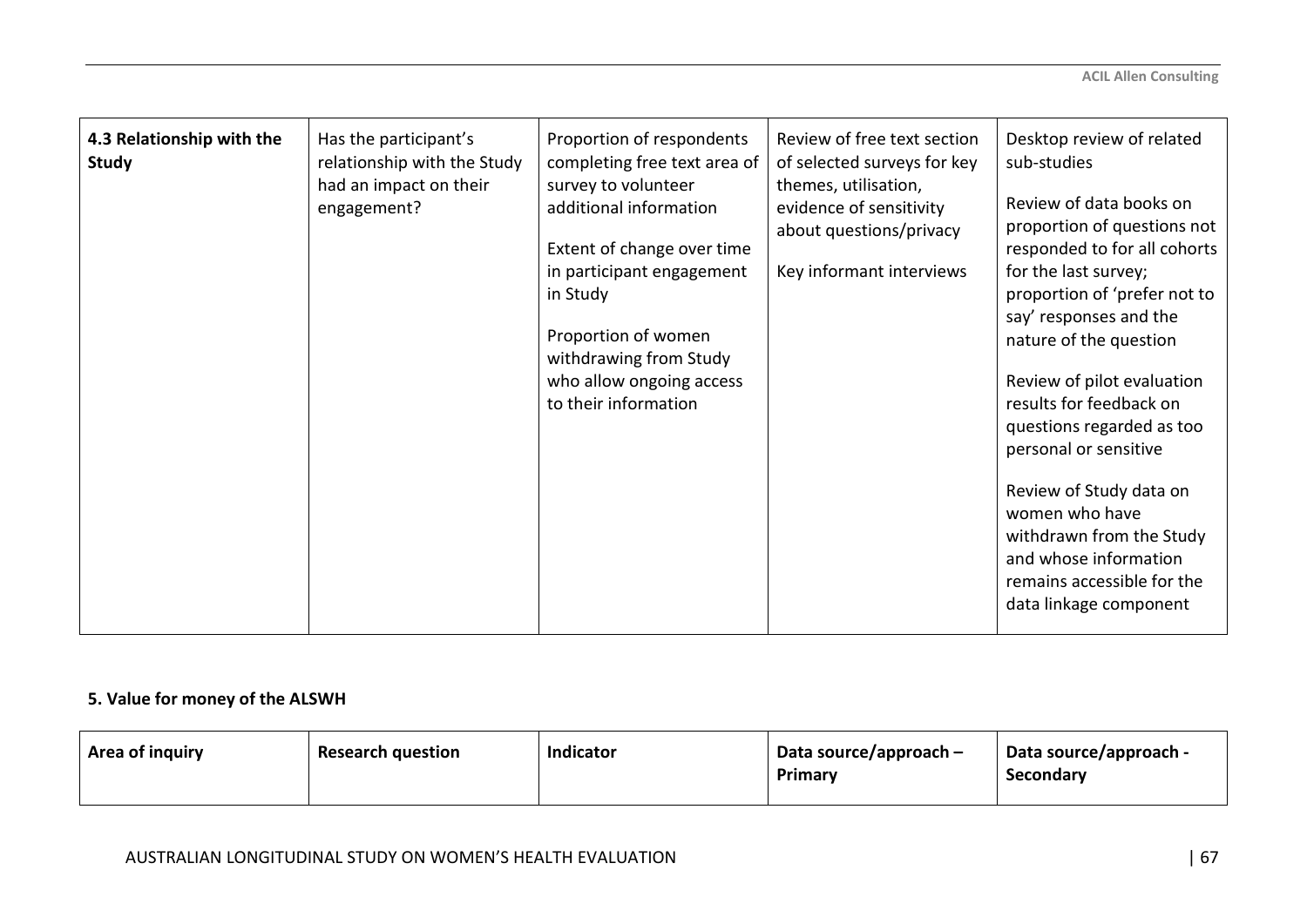| Area of inquiry                     | <b>Research question</b>                                                   | Indicator                                                                                                                                                                                                                      | Data source/approach -<br>Primary               | Data source/approach -<br><b>Secondary</b>                                                 |
|-------------------------------------|----------------------------------------------------------------------------|--------------------------------------------------------------------------------------------------------------------------------------------------------------------------------------------------------------------------------|-------------------------------------------------|--------------------------------------------------------------------------------------------|
| 5.1 Measurement of Study<br>costs   | What are the costs<br>associated with the Study<br>for the last 3-5 years? | Operating expenses<br>Labour costs<br>Other costs<br>Capital costs<br>Activity expenses<br>Survey development<br>Implementation of survey<br>Survey analysis<br>Reporting                                                      | Information requests of<br>Study staff          | Desktop review of annual<br>reports                                                        |
| 5.2 Measurement of Study<br>outputs | What outputs does the<br>Study deliver?                                    | Marketing and Promotion<br>Number of peer-reviewed<br>articles using Study data<br>and number of citations<br>relating to these articles<br>Women's health policy at a<br>state/territory and/or<br>federal level that utilise | Key informant interviews<br>Stakeholder surveys | Desktop review of relevant<br>previously collected<br>secondary data under Key<br>Theme 2. |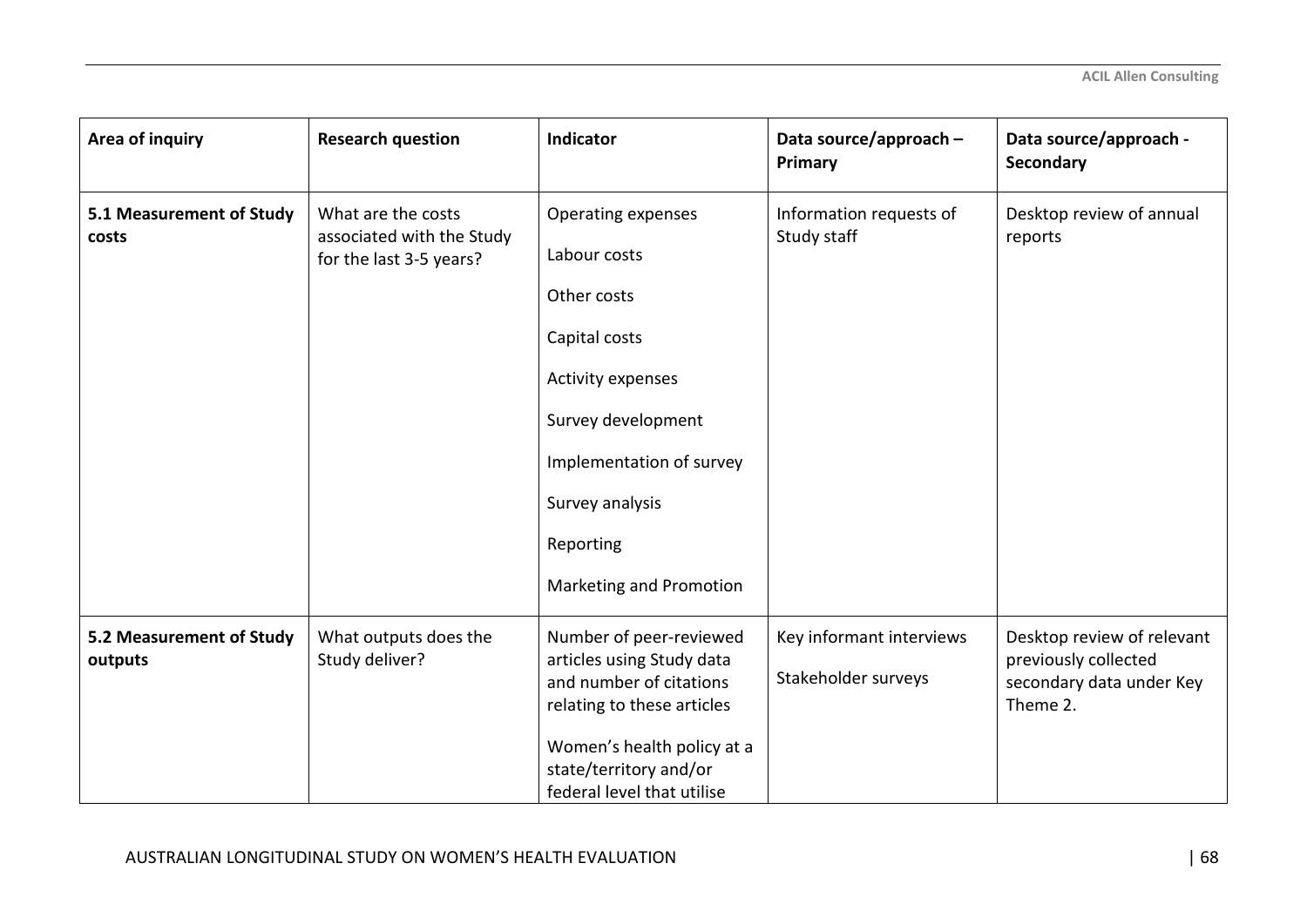| Area of inquiry                                                                     | <b>Research question</b>                                                                     | Indicator                                                                                                                                                                                                                                                                        | Data source/approach -<br>Primary | Data source/approach -<br><b>Secondary</b>                                                             |
|-------------------------------------------------------------------------------------|----------------------------------------------------------------------------------------------|----------------------------------------------------------------------------------------------------------------------------------------------------------------------------------------------------------------------------------------------------------------------------------|-----------------------------------|--------------------------------------------------------------------------------------------------------|
|                                                                                     |                                                                                              | Study data and/or reports                                                                                                                                                                                                                                                        |                                   |                                                                                                        |
| 5.3 Measurement of<br>selected comparator<br>survey costs                           | What are the costs<br>associated with delivering<br>selected comparator<br>studies?          | See 'Measure of Study<br>costs'                                                                                                                                                                                                                                                  |                                   | Desktop review of annual<br>and financial reports for<br>selected comparator<br>studies                |
| 5.4 Measurement of<br>selected comparator study<br>outputs                          | What outputs do selected<br>comparator studies deliver?                                      | Number of publications<br>using study data<br>Number of citations for<br>publications using study<br>data<br>Number of state/territory<br>and/or federal health policy<br>documents utilising study<br>data<br>Consideration of survey<br>length, funding, topics(s)<br>and size |                                   | Desktop review (e.g.<br>publications on selected<br>comparator study websites,<br>number of citations) |
| 5.5 Efficiency of the Study<br>compared to selected<br>similar longitudinal studies | How does the cost to<br>output ratio compare<br>between the Study and<br>selected comparator | Study outputs as a<br>proportion of total costs for<br>ALSWH and selected<br>comparator studies                                                                                                                                                                                  |                                   | Desktop review using<br>secondary data previously<br>collected within the Value<br>for Money analysis  |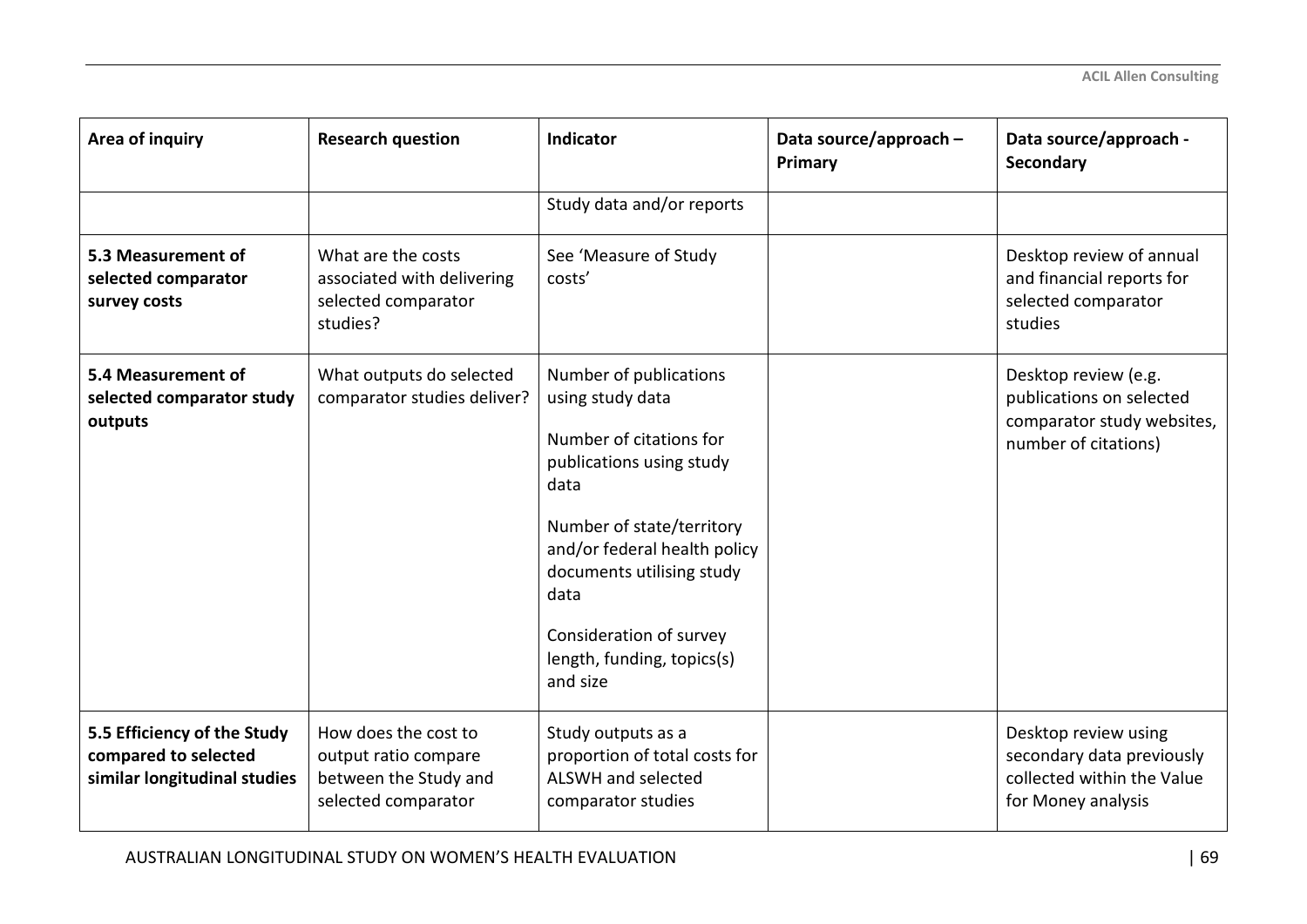| Area of inquiry | <b>Research question</b> | <b>Indicator</b>     | Data source/approach -<br>Primary | Data source/approach -<br>Secondary |
|-----------------|--------------------------|----------------------|-----------------------------------|-------------------------------------|
|                 | studies?                 | including:           |                                   |                                     |
|                 |                          | Cost per participant |                                   |                                     |
|                 |                          | Cost per publication |                                   |                                     |

SOURCE: ACIL Allen 2014

#### **6. Improvements that could be made**

| Area of inquiry                               | <b>Research question</b>                                                                                                       | <b>Indicator</b>                                                         | Data source/approach -<br>Primary                                 | Data source/approach -<br><b>Secondary</b>                                                                                                                                                                                                                                           |
|-----------------------------------------------|--------------------------------------------------------------------------------------------------------------------------------|--------------------------------------------------------------------------|-------------------------------------------------------------------|--------------------------------------------------------------------------------------------------------------------------------------------------------------------------------------------------------------------------------------------------------------------------------------|
| 6.1 Wider range of<br>researcher perspectives | What opportunities exist to<br>increase the value of the<br>data collected through the<br>data collected through the<br>Study? | Increased number of<br>external researchers<br>utilising Study data bank | Key informant interviews<br>Stakeholder interviews and<br>surveys | Literature review for<br>evidence of<br>Enhanced<br>approaches to<br>utilisation of<br>longitudinal data to<br>optimised the value<br>of the Study<br>Optimal frequency<br>$\sim$<br>of data collection<br>Scope of data<br>collection<br>Effective data<br>$\overline{\phantom{a}}$ |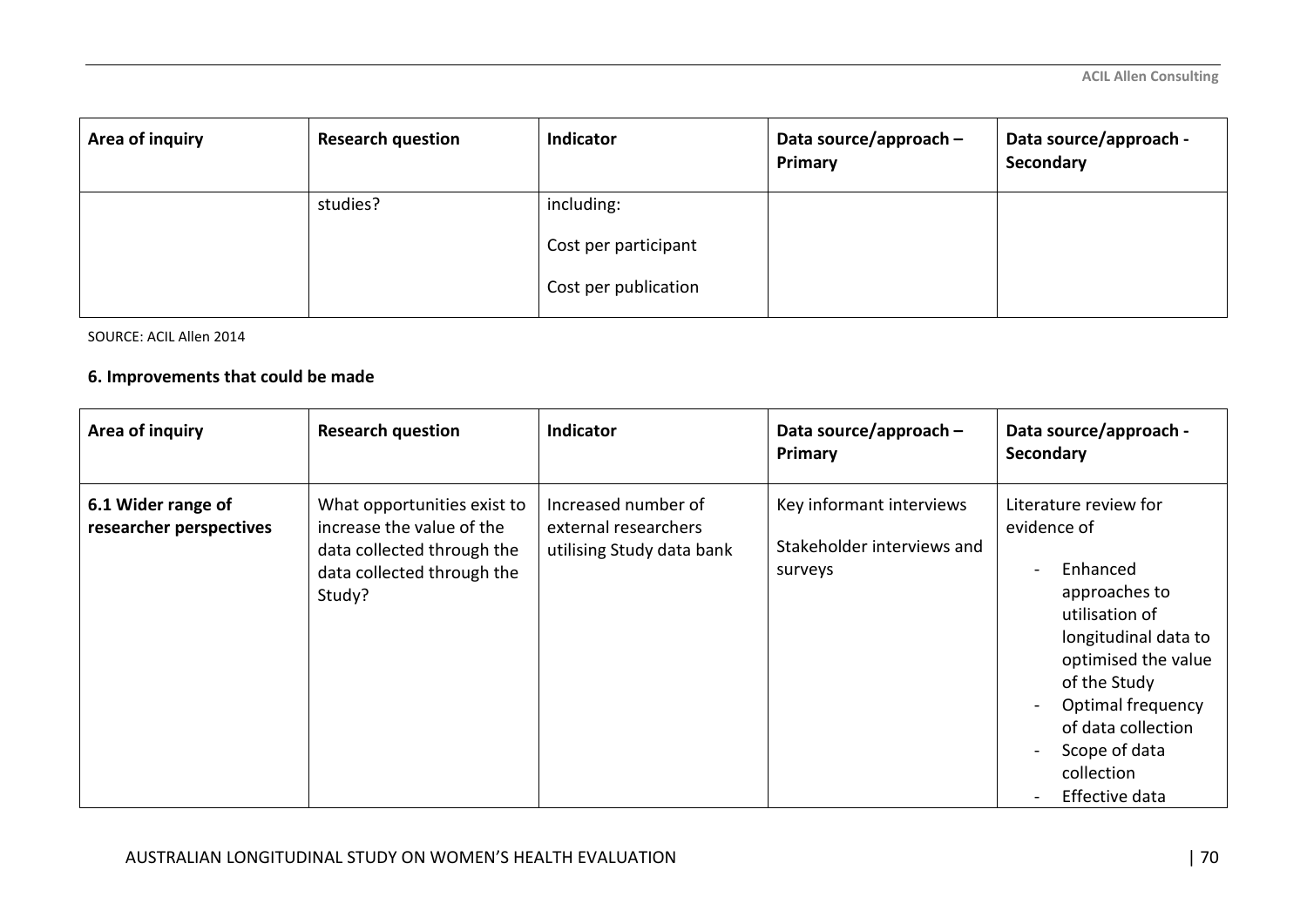| Area of inquiry   | <b>Research question</b> | <b>Indicator</b>                                                                                                  | Data source/approach -<br>Primary | Data source/approach -<br>Secondary                                                                                                                                                                                                                                                                                    |
|-------------------|--------------------------|-------------------------------------------------------------------------------------------------------------------|-----------------------------------|------------------------------------------------------------------------------------------------------------------------------------------------------------------------------------------------------------------------------------------------------------------------------------------------------------------------|
|                   |                          |                                                                                                                   |                                   | collection methods<br>Desktop review of selected<br>comparator studies<br>Desktop review of<br>organisational<br>arrangements to support<br>and inform Study outputs<br>Desktop review of IT<br>infrastructure and<br>facilitation of more<br>complex analysis utilising<br>existing and new data<br>Desktop review of |
|                   |                          |                                                                                                                   |                                   | processes to encourage<br>researcher access to data<br>bank                                                                                                                                                                                                                                                            |
| 6.2 IT capability |                          | IT capability to maximise<br>ongoing inquiry of data<br>bank and improve<br>timeliness and accuracy of<br>outputs |                                   | As listed above                                                                                                                                                                                                                                                                                                        |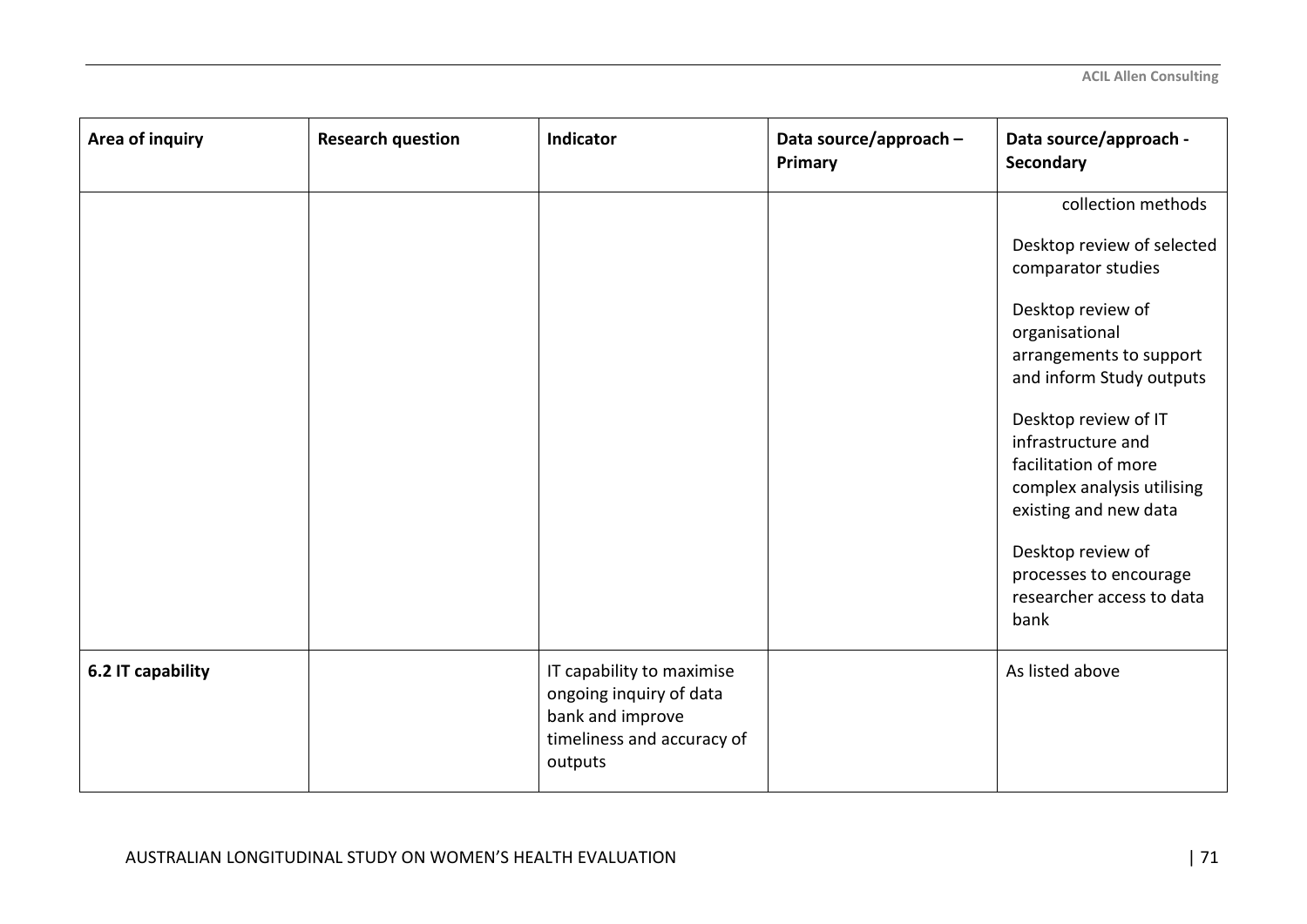| Area of inquiry                       | <b>Research question</b>                                                                                                                                                                    | Indicator                                                                 | Data source/approach -<br>Primary | Data source/approach -<br><b>Secondary</b> |
|---------------------------------------|---------------------------------------------------------------------------------------------------------------------------------------------------------------------------------------------|---------------------------------------------------------------------------|-----------------------------------|--------------------------------------------|
| <b>6.3 Communication</b>              |                                                                                                                                                                                             | Frequency, nature and<br>reach of communication<br>about Study findings   |                                   | As listed above                            |
| <b>6.4 Survey frequency</b>           | Do surveys need to be<br>conducted more or less<br>frequently?<br>Do more or less questions<br>need to be asked?<br>Should the cohorts<br>continue to be surveyed in<br>their current form? | Optimal frequency of data<br>collection                                   |                                   | As listed above                            |
| <b>6.5 Questionnaire coverage</b>     | As listed above                                                                                                                                                                             | Size of questionnaire<br>commensurate with data<br>utilisation            |                                   | As listed above                            |
| <b>6.6 Data collection</b><br>methods | As listed above                                                                                                                                                                             | Good practice in survey<br>data collection methods<br>relevant to ALSWH   |                                   | As listed above                            |
| 6.7 Other                             | As listed above                                                                                                                                                                             | Other indicators of<br>improved value arising from<br>evaluation findings |                                   | As listed above                            |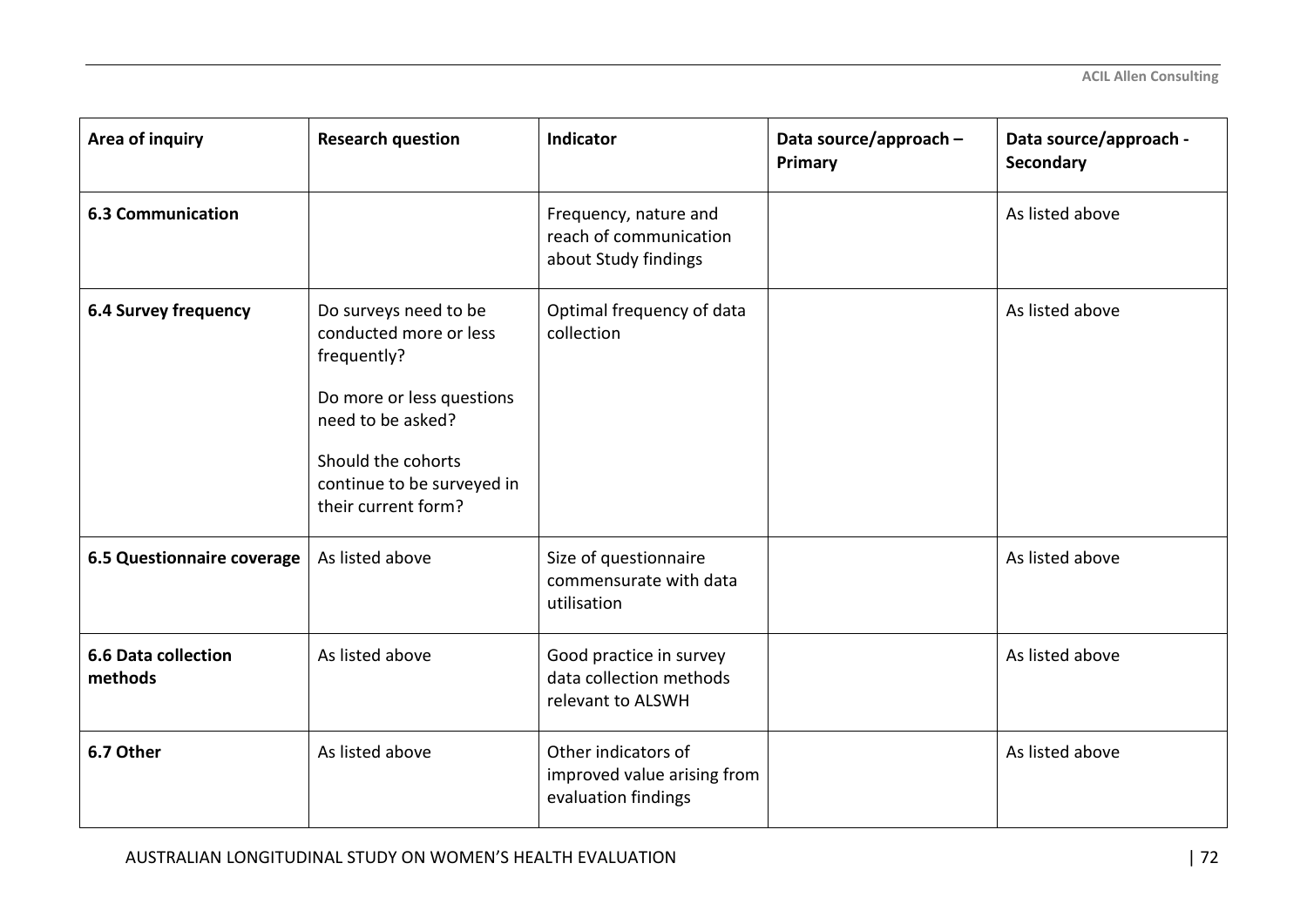**ACIL Allen Consulting**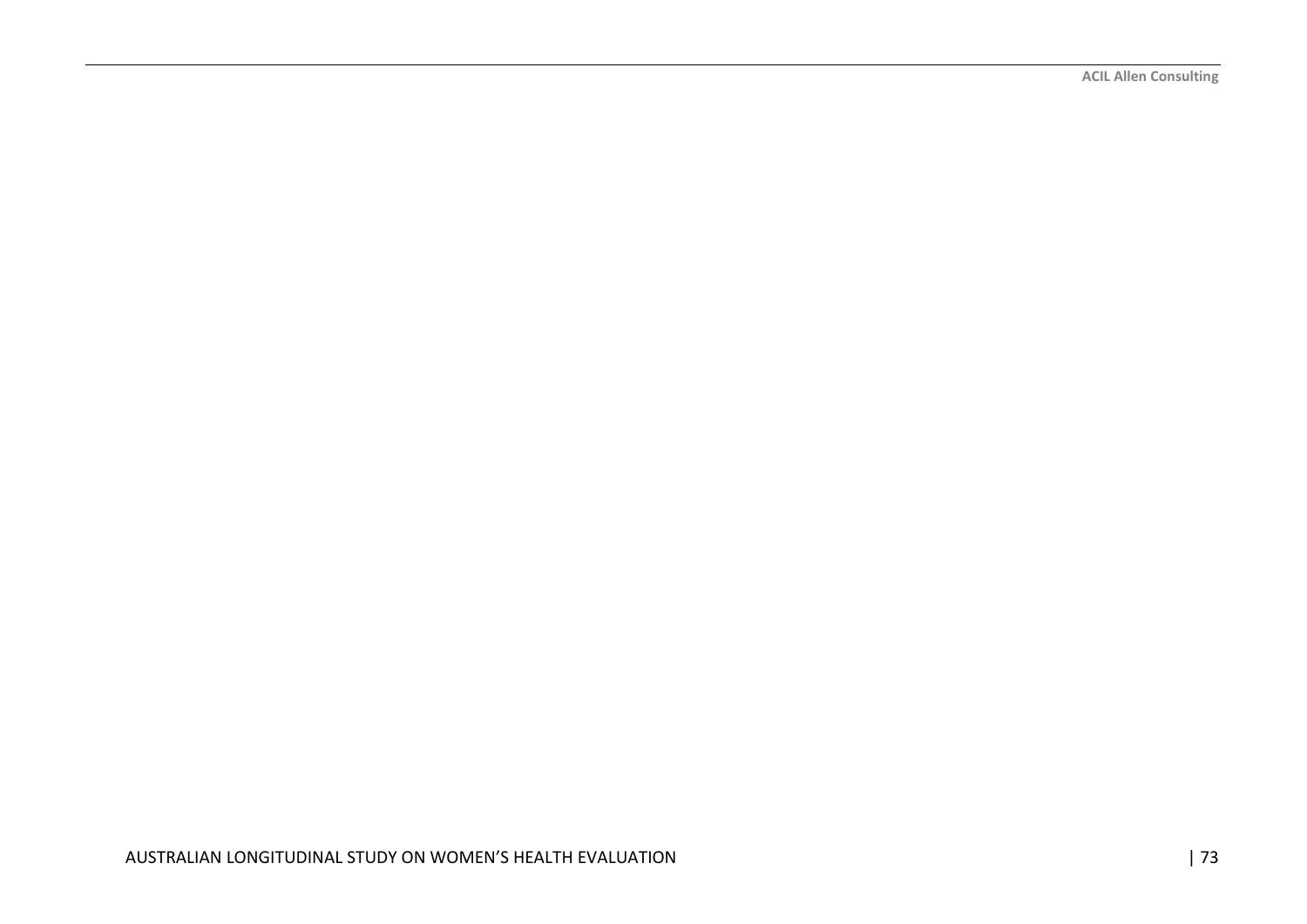## Appendix B: DISCUSSION GUIDES

**This Appendix provides discussion guides used for current data users, potential data users, government health leaders and non-government health leaders.** 

**A cover page, which was provided to each stakeholder group, is provided below followed by specific questions for each stakeholder group.** 

#### **B.1 Discussion guide cover page**

#### **Evaluation of the Australian Longitudinal Study on Women's Health (ALSWH)**

#### **Discussion guide: current users of ALSWH data**

#### **The Study**

The Australian Longitudinal Study on Women's Health (ALSWH) assesses the physical and mental health of over 50,000 women from across Australia and is designed to support understanding of the many factors that influence the health of Australia's women. ALSWH is funded through the Department of Health's Health Social Surveys Fund with the aim to establish (and maintain) a comprehensive evidence base to provide a foundation for the development, implementation and evaluation of relevant health policies.

Since its inception 20 years ago, ALSWH has aimed to provide scientifically valid information, based on current and accurate data, for use as a tool to help shape the future of women's health in Australia. For example, the Study is designed to:

- Identify social, psychological, physical and environmental factors which determine good health and ill-health amongst women
- Identify whether the current health system meets the needs of women
- Guide future policy and planning of women's health care services
- Provide a national research resource on women's health issues
- Provide data to help motivate women to participate in decision making in health.

The ALSWH is jointly hosted by the University of Queensland and the University of Newcastle.

#### **The evaluation**

ACIL Allen Consulting has been engaged by the Australian Government Department of Health to undertake an evaluation of ALSWH. The evaluation will assess whether ALSWH is meeting its objectives; measure its quality and contribution to the evidence base on women's health and public health research practice; and identify opportunities to improve the data collected through ALSWH.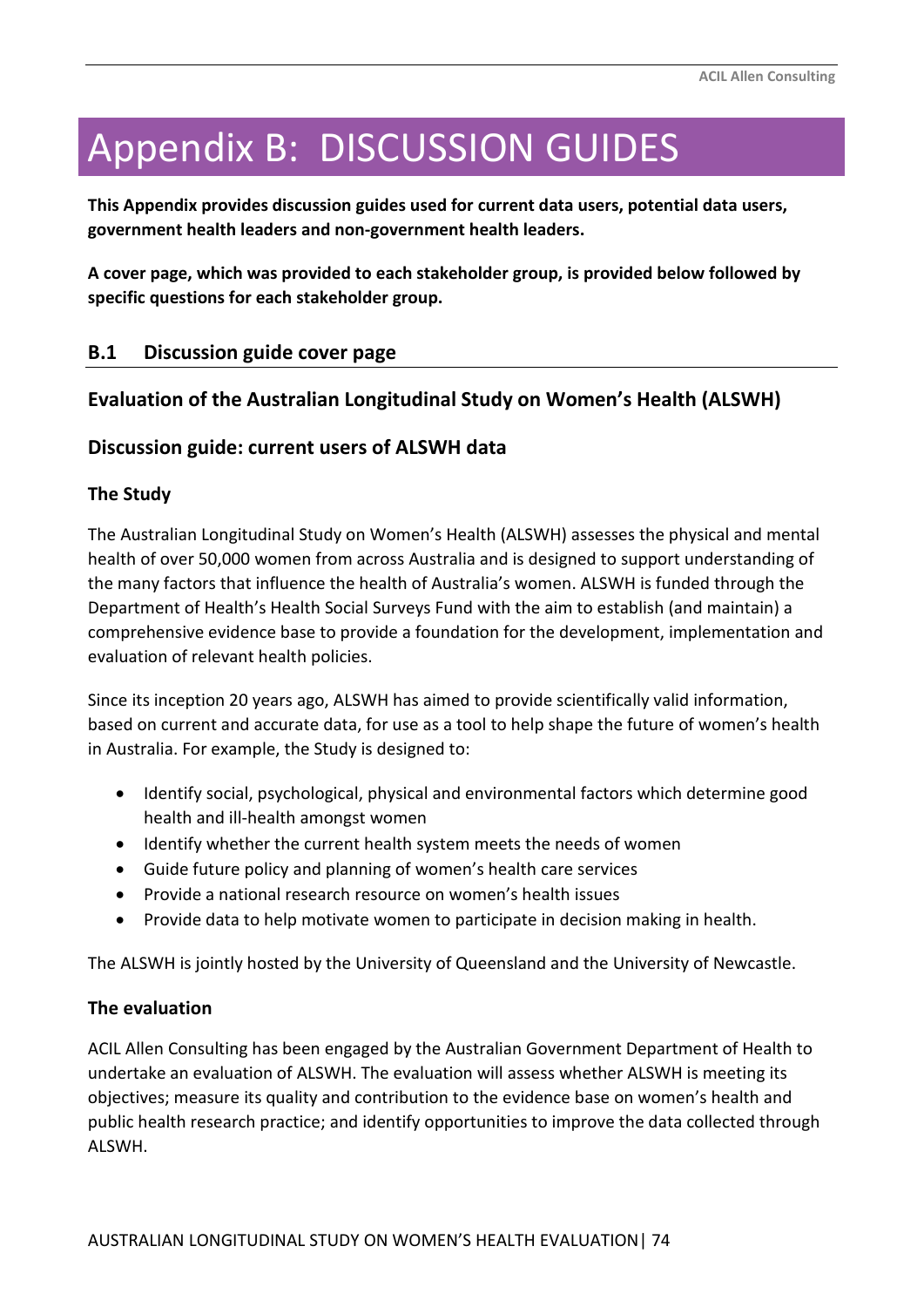As part of the evaluation, members of the ACIL Allen project team will undertake consultations with a range of stakeholders including leaders in women's health and general health policy, representatives of relevant areas of government, and researchers.

Stakeholder consultations are being undertaken in October through to early December 2014. Current users of data from ALSWH have been included amongst the stakeholders to better understand the extent to which their needs have been met.

#### **B.2 Current data users**

The following questions are provided as a guide to areas for discussion. Note that the information provided by stakeholders will be de-identified when collating responses for the purposes of reporting on the evaluation.

- 1. What is your/your organisation's interest in women's health or general health research or policy?
- 2. What other areas of research/policy are you/your organisation currently involved in?
- 3. How long have you been utilising ALSWH data?
- 4. What other information sources do you draw upon for your research and/or policy work on women's health and general health in Australia?
- 5. Are you aware of fellow researchers and colleagues that utilise ALSWH data?
- 6. Have you supervised students to utilise ALSWH data?
- 7. Are ALSWH data easily accessible for current users?
- 8. Can data from ALSWH be easily interpreted and analysed?
- 9. Are the data provided by ALSWH of good quality?
	- a) Are they relevant
	- b) Are they timely
	- c) Are they accurate
	- d) Do they have coherence
- 10. If you have undertaken a sub-study drawing from the ALSWH sample, did you find the process for conducting the sub-study appropriate?
- 11. Does the ALSWH play a key role in shaping:
	- a) public policy regarding women's health?
- b) public health research regarding women's health? If so, what areas has the ALSWH had a significant impact on?
- 12. Are there relevant areas of women's health or general health research the ALSWH is not involved in which you believe it should be?
- 13. Do you have any suggestions on how the ALSWH could be improved to strengthen its contribution to the evidence base and increase its impact on public health research and policy?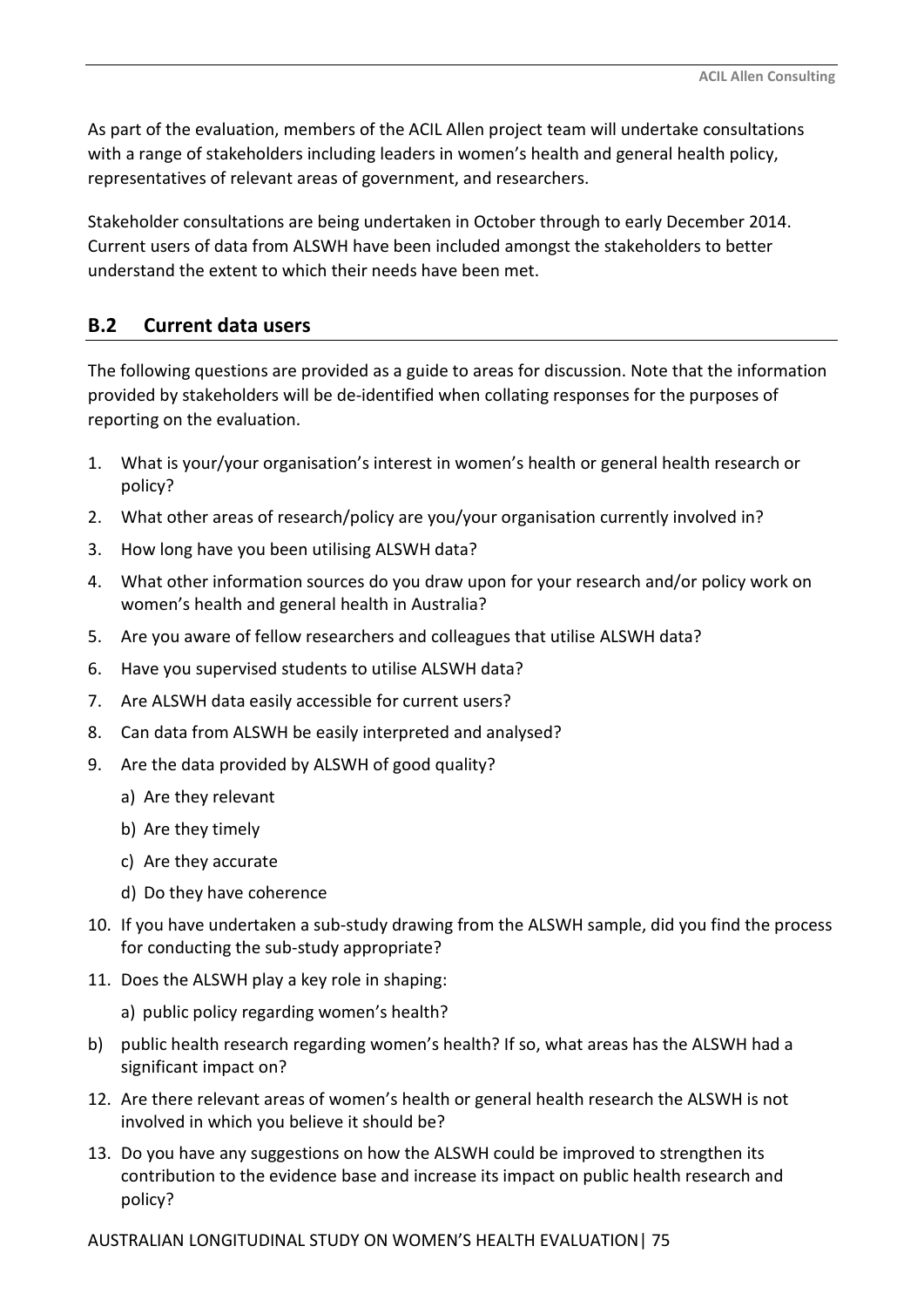- 14. How could the ALSWH better support your work on women's or general health?
- 15. Do you have any other comments you would like to make about the ALSWH?

#### **THANK YOU for agreeing to participate in consultations. Your views are important to a robust evaluation of the ALSWH.**

#### **B.3 Potential data user**

- 1. What areas of research/policy are you (your organisation) currently involved in?
- 2. Do you or your organisation have an interest in women's health-related policy or research?
- 3. What sources of data and information do you draw upon for your research and/or policy development concerning health, and more specifically women's health or general heath in Australia?
- 4. Have these data and information sources been sufficient for your research and policy needs?
- 5. Are you aware of the ALSWH? If so, how long have you known about the Study?
- 6. Why have you chosen not to draw upon ALSWH for your work?
- 7. What would need to change with the ALSWH in order for you to use it?
- 8. Does your decision to not use ALSWH have anything to do with its quality in terms of:
	- a) Relevance
	- b) Timeliness
	- c) Accuracy
	- d) Coherence
	- e) Interpretability
	- f) Accessibility
- 9. Do you have any suggestions on how the ALSWH could increase its utilisation by researchers, governments and women's health advocates?
- 10. Do you have any suggestions on how the ALSWH could increase its exposure among researchers and policy makers in Australia?
- 11. Do you have any other comments you would like to make about the ALSWH?

#### *THANK YOU for agreeing to participate in consultations. Your views are important to a robust evaluation of the ALSWH.*

#### **B.4 Government health leaders**

- 1. What area of Government do you work in? And, what is its role?
- 2. What is your current role within Government?
- 3. Are you aware of the ALSWH and the data and information available?
- 4. Have you accessed ALSWH reports and/or data and if so, what information was used?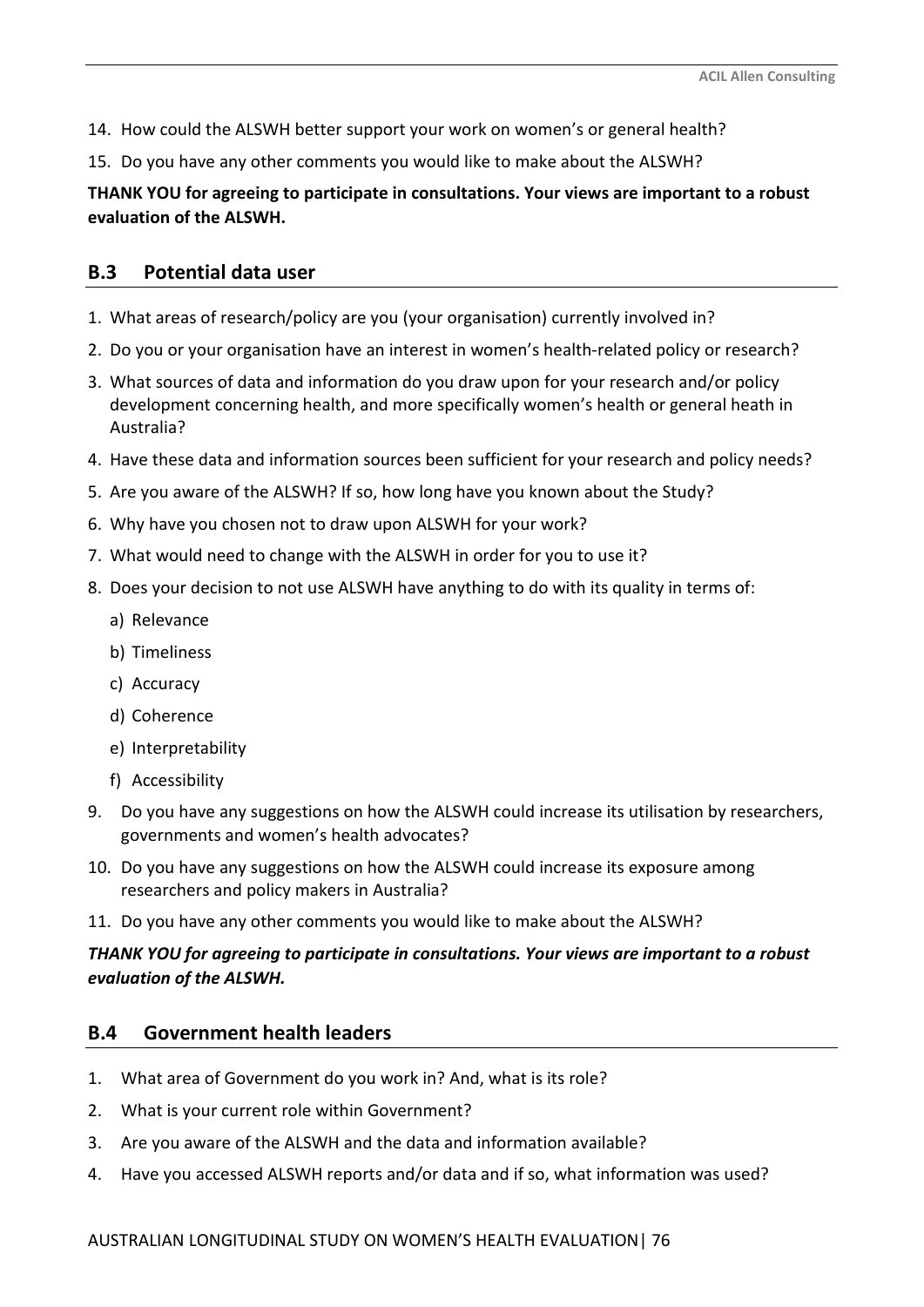- 5. In your work do you draw upon ALSWH for information on emerging health issues in Australia? If so:
- a) Has this information been of a high quality? E.g. relevant, easy to interpret and informing.
- b) Has the information been easily accessible?
- 6. Has the ALSWH been used to inform Government policies for women, women's health or general health issues? If not, what types of information and data does the Government draw upon?
- 7. What do you think the key issues in women's health and general health are for the next 5-10 years? How could the ALSWH contribute to addressing these issues?
- 8. Do you have any suggestions on how ALSWH could be improved to increase its influence on public health policy in Australia?

#### *THANK YOU for agreeing to participate in consultations. Your views are important to a robust evaluation of the ALSWH.*

#### **B.5 Non-government health leaders**

- 1. What is the role of your organisation?
- 2. What are your organisation's interests in women's health-related issues?
- 3. What is your role within the organisation?
- 4. Is your organisation aware of the ALSWH and the information available?
- 5. Does the organisation draw upon ALSWH reports and/or data for information on emerging health issues in Australia? If so:
	- a) What information is used?
	- b) Have the reports and/or data been of a high quality? E.g. relevant, easy to interpret and informing.
	- c) What ways does the organisation use the reports and/or data? E.g. policy development, advocacy and workforce development.
- 6. Does the organisation extract data directly from the ALSWH?
	- a) If yes, were the data easy to access, query and interpret?
	- b) If no, was the organisation aware that ALSWH data are available upon request? Would you consider this option in the future?
- 7. Does the organisation see value in accessing ALSWH data to support its work?
- 8. Has the ALSWH played a role in informing the organisation's research and policies on women's health-related issues and other general health issues?
	- a) If yes, please provide details.
	- b) If no, what sources of information does the organisation draw upon?
- 9. Has the ALSWH had a significant impact on women's health and general health policy in Australia? If so, what areas?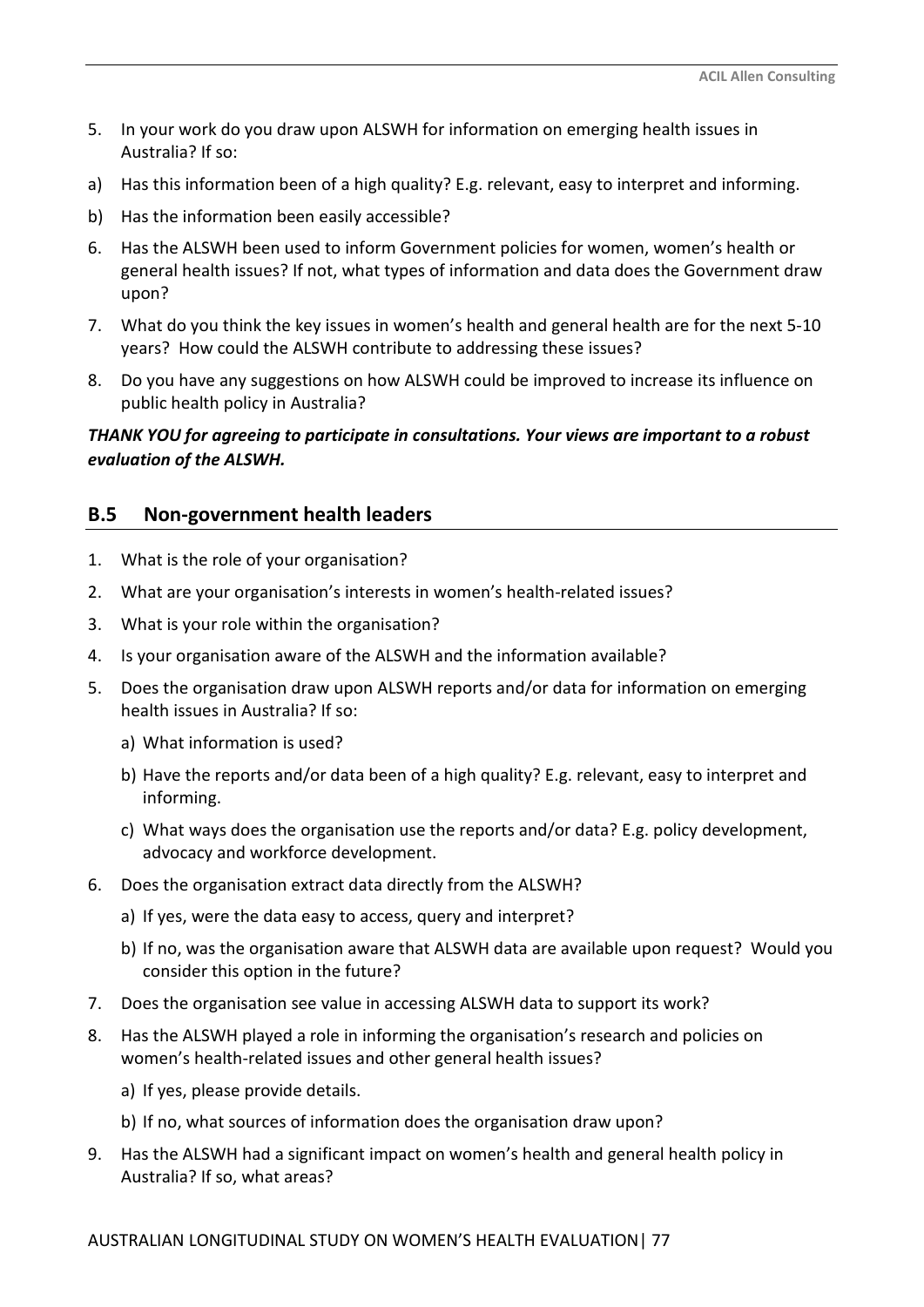- 10. Are there relevant areas of women's or general health that the ALSWH has had little to no impact on?
- 11. What do you think the key issues in women's health and general health are for the next 5-10 years? How could the ALSWH contribute to addressing these issues?
- 12. Do you have any suggestions on how the ALSWH could be improved to increase its influence on public health policy in Australia?

#### *THANK YOU for agreeing to participate in consultations. Your views are important to a robust evaluation of the ALSWH.*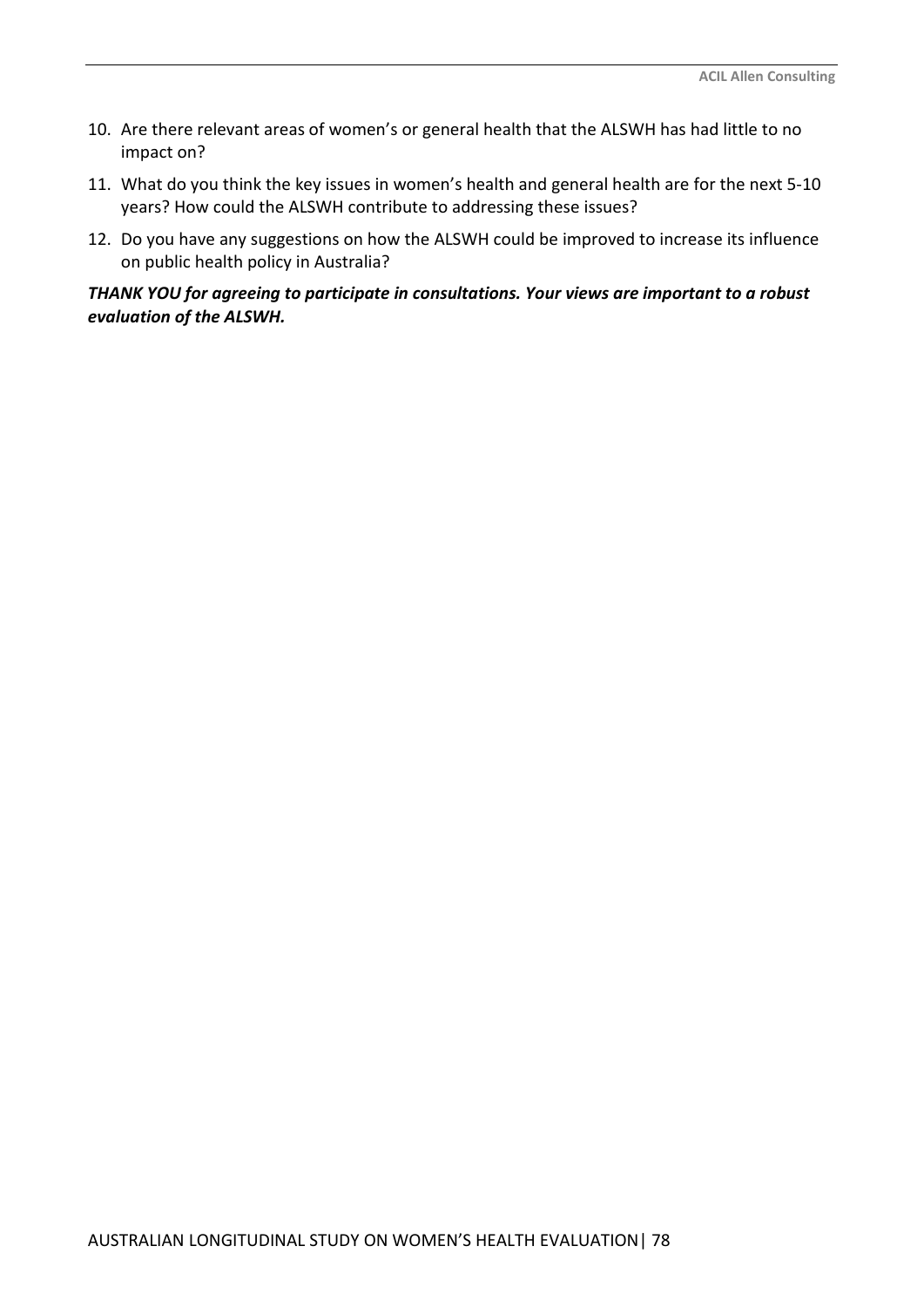# Appendix C: ONLINE SURVEY **QUESTIONNAIRES**

**Two online surveys were undertaken for current ALSWH data users and health leaders outside of government. The cover page and survey questions for each stakeholder group are provided below.** 

#### **C.1 Current data user survey**

#### **The Study**

The Australian Longitudinal Study on Women's Health (ALSWH) assesses the physical and mental health of over 50,000 women from across Australia and is designed to support understanding of the many factors that influence the health of Australia's women. ALSWH is funded through the Department of Health's Health Social Surveys Fund with the aim to establish (and maintain) a comprehensive evidence base to provide a foundation for the development, implementation and evaluation of relevant health policies.

Since its inception 20 years ago, the ALSWH has aimed to provide scientifically valid information, based on current and accurate data, for use as a tool to help shape the future of women's health in Australia. For example, the Study is designed to:

- Identify social, psychological, physical and environmental factors which determine good health and ill-health amongst women
- Identify whether the current health system meets the needs of women
- Guide future policy and planning of women's health care services
- Provide a national research resource on women's health issues
- Provide data to help motivate women to participate in decision making in health.

The ALSWH is jointly hosted by the University of Queensland and the University of Newcastle.

#### **The evaluation**

ACIL Allen Consulting has been engaged by the Australian Government Department of Health to undertake an evaluation of the ALSWH. The evaluation will assess whether the ALSWH is meeting its objectives; measure its quality and contribution to the evidence base on women's health and public health research practice; and identify opportunities to improve the data collected through the ALSWH.

As part of the evaluation, members of the ACIL Allen project team will undertake consultations with a range of stakeholders including leaders in women's health and general health policy, representatives of relevant areas of government, and researchers.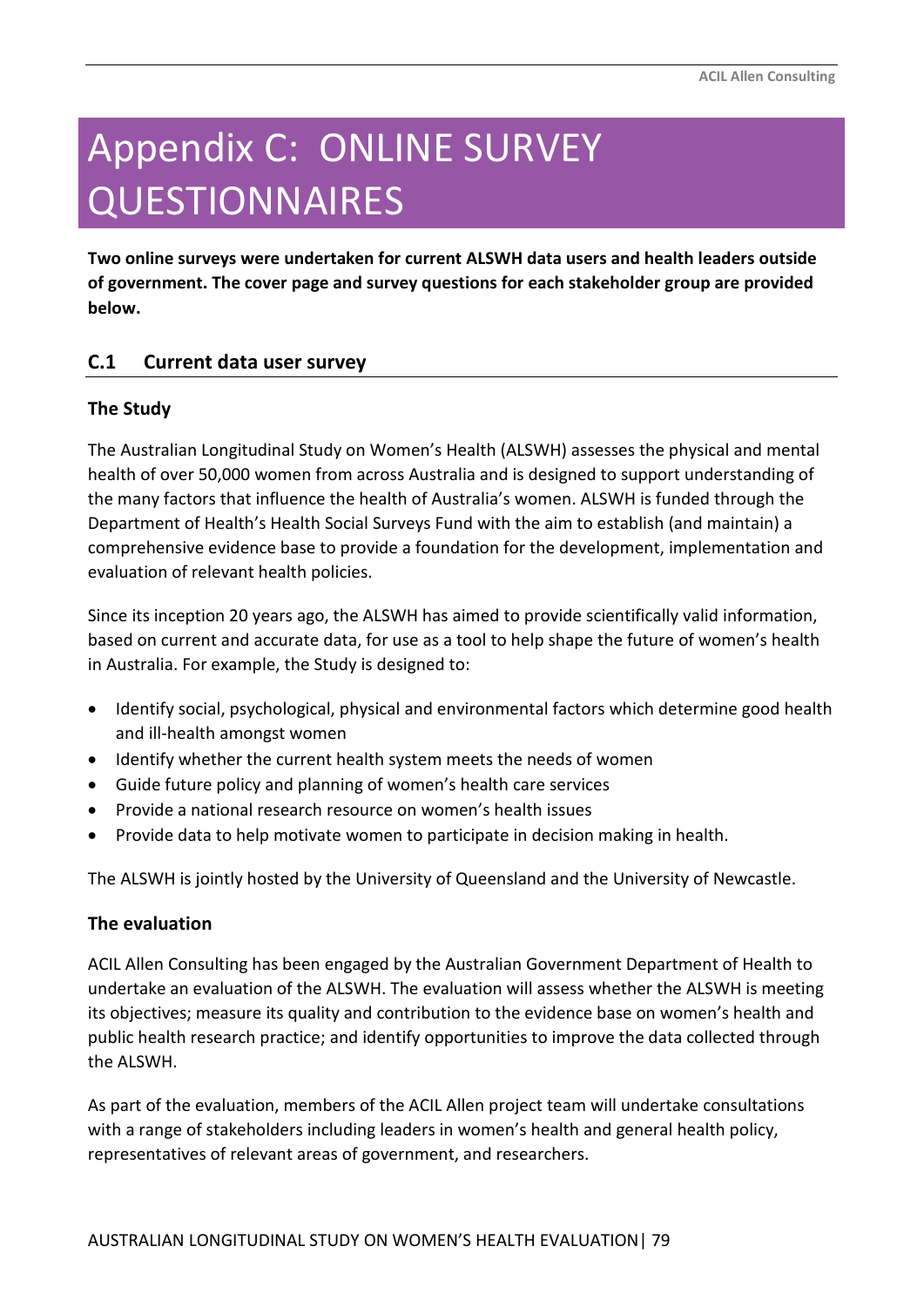This survey is designed for people who currently draw upon ALSWH data to undertake research within Australia. This survey will provide respondents with an opportunity to provide feedback on the ALSWH including how the study is performing and how it could improve.

Completion of the survey is voluntary. The information you provide will be treated as confidential and will only be used for the purpose of conducting the evaluation.

The survey will take approximately 20 minutes to complete.

If you have any questions about the survey or the evaluation please contact the project manager, Karen Roger, at: alswhdata@allenconsult.com.au.

# Background

- 1. What best describes your relationship with the ALSWH study, the assigned liaison person and/or ALSWH staff while accessing the data?
	- a) I worked under direct supervision by ALSWH staff members at the time of applying for, and using, ALSWH data (e.g. while undertaking a PhD)
	- b) An ALSWH person was extensively involved in the application process for, and the interpretation analysis of, the data. The ALSWH liaison person is included as a collaborator / author on the respective paper(s).
	- c) An ALSWH liaison person was involved in the application process for the data but was not, or only to a minor extent, involved in the interpretation/analysis of the data. The ALSWH liaison person is not included as a collaborator / author on the respective papers(s).
	- d) I applied for and used ALSWH data independently, i.e. at no point in time was an ALSWH liaison person or any other person affiliated with ALSWH involved in my research.
- 2. Does you work involve research/policy in women's health? (y/n)
- 3. Does you work involve research/policy in general health (eg obesity, chronic disease)? (y/n)
- 4. What type of organisation do you currently work for?
	- a) Non-governmental / not-for-profit
	- b) Government department / organisation
	- c) University
	- d) Private sector organisation
	- e) Other
- 5. Is your organisation a community, state/territory, national or international body?
	- a) State / territory
	- b) National
	- c) International
- 6. What area(s) of research and/or policy does your organisation specialise in?

AUSTRALIAN LONGITUDINAL STUDY ON WOMEN'S HEALTH EVALUATION| 80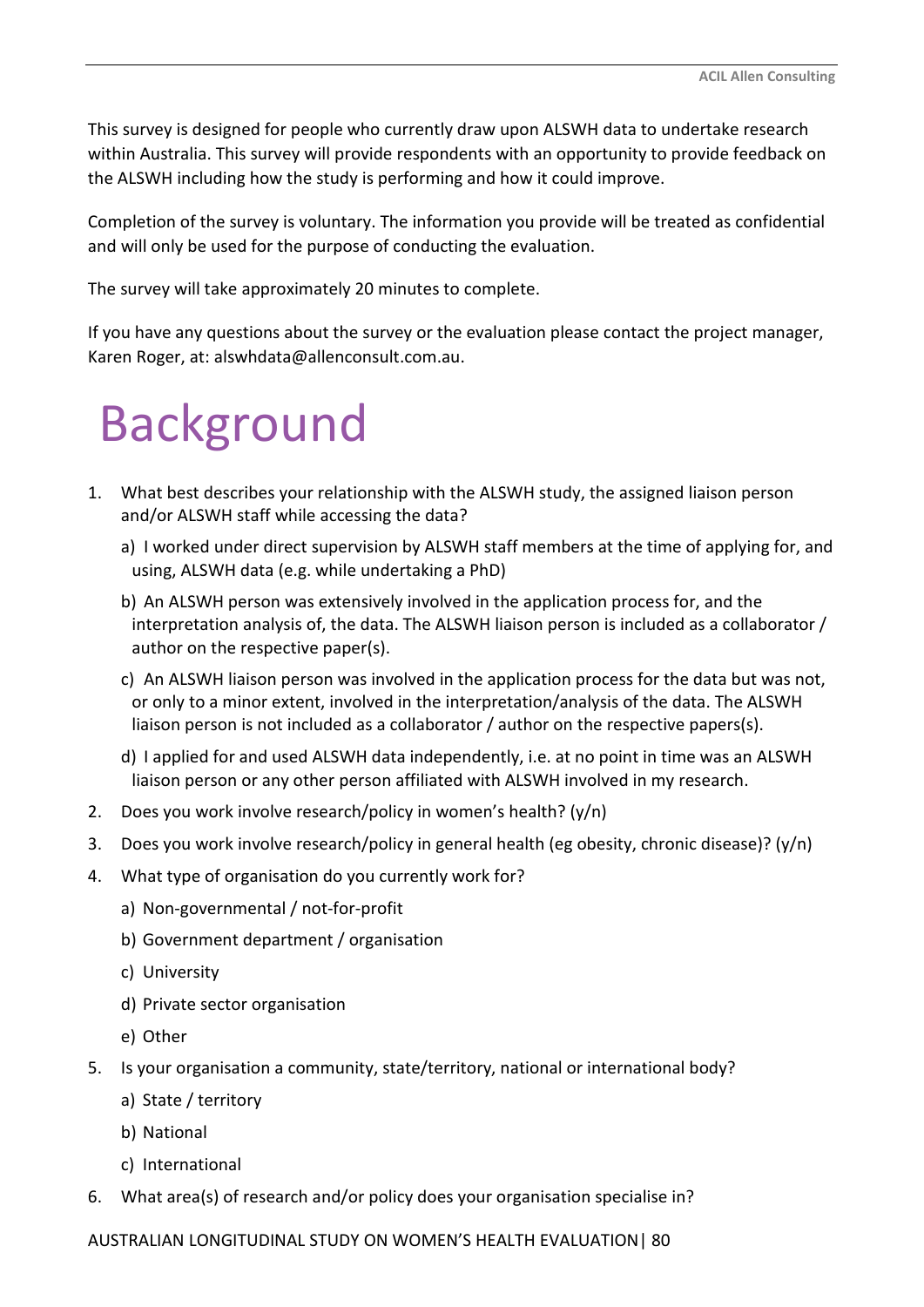### **Utilisation**

- 7. Over what time period have you been using ALSWH data? Please select one of the following:
	- a) Under one year
	- b) 1-5 years
	- c) 5 years or more
- 8. How many research or policy projects (resulting in published and unpublished papers/policies) have you conducted using ALSWH data in the last five years?
	- a) 1-3 projects
	- b) 4-6 projects
	- c) 7+ projects
- 9. Approximately what proportion of your research/policy work relating to women's health is based on ALSWH data? (Please select one of the following)
	- a) 10 per cent or less
	- b) 11-20 per cent
	- c) 21-40 per cent
	- d) 41-70 per cent
	- e) 71 per cent or more
	- f) Not applicable
- 10. Approximately, what proportion of your research/policy work relating to general health is based on ALSWH data? Please select one of the following:
	- a) Under 10 per cent
	- b) 11-20 per cent
	- c) 21-40 per cent
	- d) 41-70 per cent
	- e) 71 per cent or more
- 11. Do you have any suggestions on how the ALSWH could be promoted to other researchers/policy makers who are currently not using it in order to increase utilisation? (open text)
- 12. What other sources of information and data do you use to inform your work on women's health and/or general health issues? (open text)
- 13. How do these sources complement ALSWH data? Please describe
- 14. For your research/policy work, how often do you use information contained in any of the reports produced based on ALSWH Data that are published on the ALSWH website, such as Major Reports, Technical Reports, Other/Miscellaneous Reports?
	- a) Always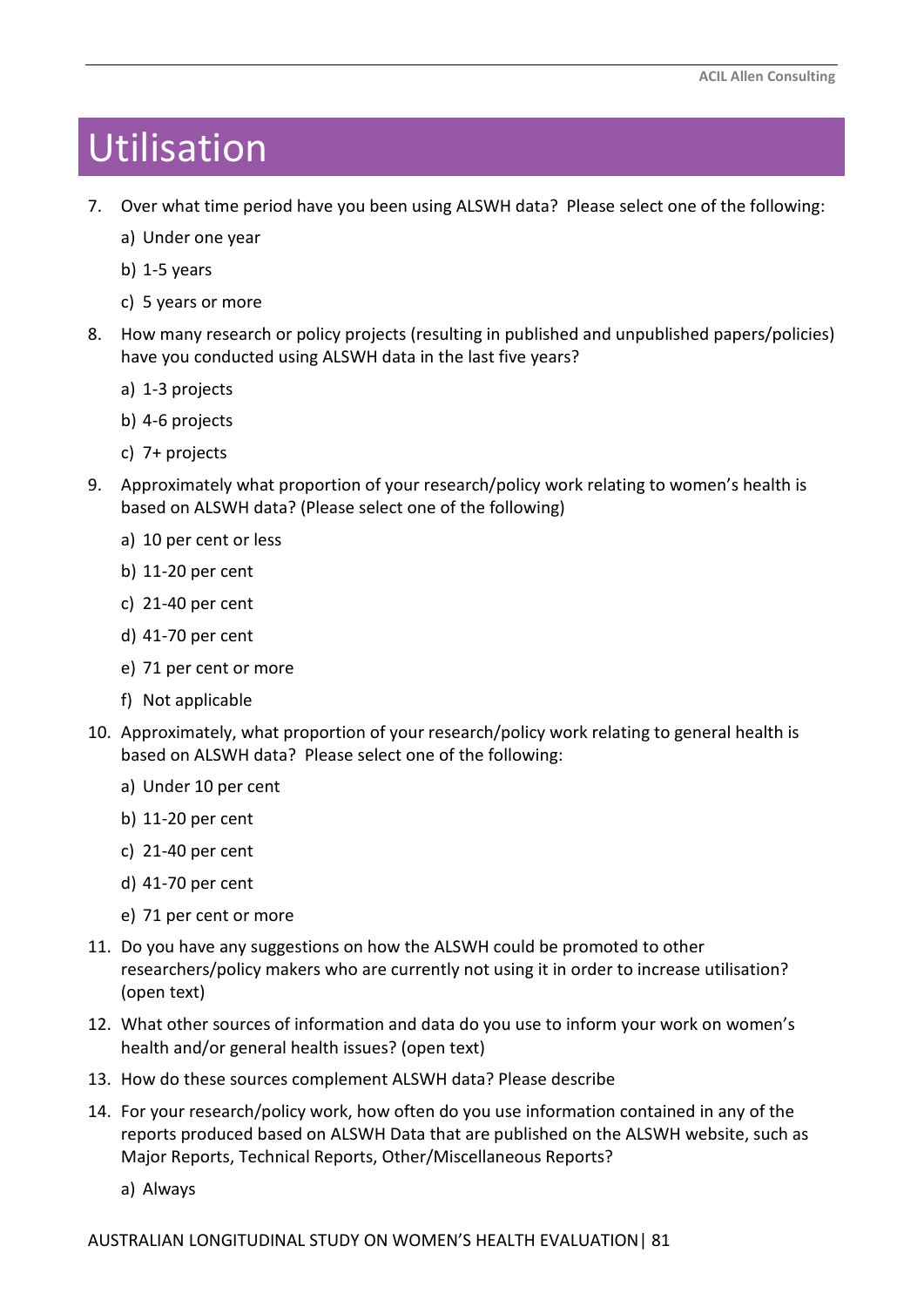- b) Usually
- c) Often
- d) Sometimes
- e) Rarely
- f) Never
- 15. Is there anything else you would like to say in regards to the use of ALSWH data or information?

### Usefulness and accessibility

- 16. How useful are ALSWH data for you research/policy work on women's health issues?
	- a) Extremely useful
	- b) Useful
	- c) Moderately useful
	- d) Somewhat useful
	- e) Not very useful
	- f) I'm not sure / I don't know
- 17. How useful are ALSWH data for you research/policy work on general health issues?
	- a) Extremely useful
	- b) Useful
	- c) Moderately useful
	- d) Somewhat useful
	- e) Not very useful
	- f) I'm not sure / I don't know
- 18. Question 18. What are the top three reasons for using ALSWH data in your research/policy work? Please select up to three reasons:
	- a) Quality of the data
	- b) Rigorous methodology used in collecting and reporting the data
	- c) Familiarity with the database
	- d) Relevance to research work
	- e) Study liaison person assigned to work with you
	- f) Longitudinal nature of the data
	- g) Only or best source of data for your specific research/policy
	- h) Ease of use
	- i) Ease of accessibility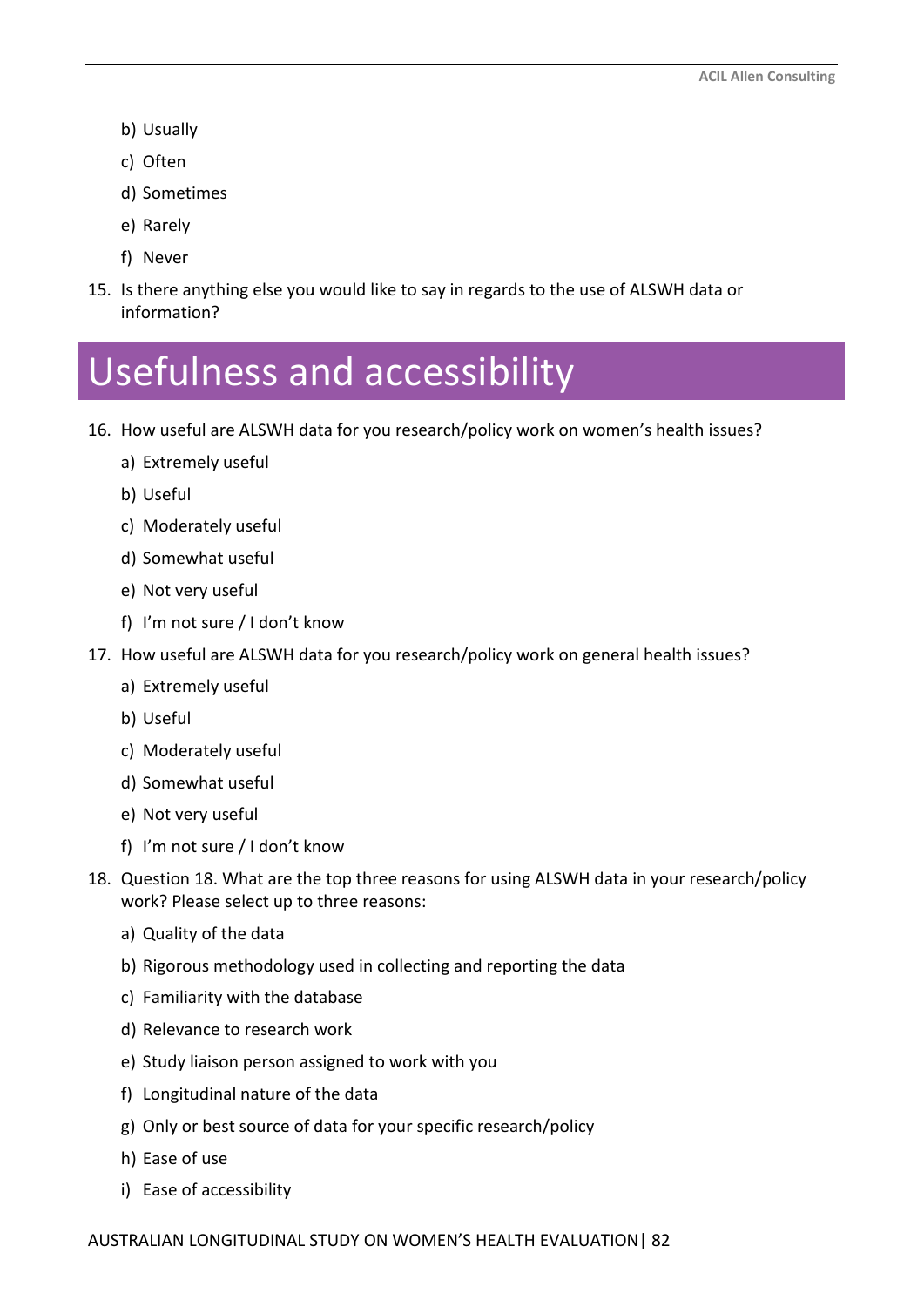Other (please specify)

- 19. ALSWH data are easy to access . Please select one of the following:
	- a) Strongly agree
	- b) Agree
	- c) Neither agree nor disagree
	- d) Disagree
	- e) Strongly disagree
	- f) I'm not sure / I don't know
- 20. Do you have any suggestions on how access to ALSWH could be improved? (open text)
- 21. ALSWH data are easy to query and interpret (Please select one of the following)
	- a) Strongly agree
	- b) Agree
	- c) Neither agree not disagree
	- d) Disagree
	- e) Strongly disagree
	- f) I'm not sure / I don't know
- 22. Do you have any suggestions on how to improve the way in which the data are queried and interpreted? (open text)
- 23. ALSWH data are of high quality (Please select one of the following)
	- a) Strongly agree
	- b) Agree
	- c) Neither agree not disagree
	- d) Disagree
	- e) Strongly disagree
	- f) I'm not sure / I don't know
- 24. Is there anything else you would like to say in regards to the usefulness and accessibility of ALSWH data? (open text)

### Performance

- 25. The ALSWH has played a key role in identifying relevant women's health issues and needs since its inception 20 years ago Please select one of the following:
	- a) Strongly agree
	- b) Agree
	- c) Neither agree nor disagree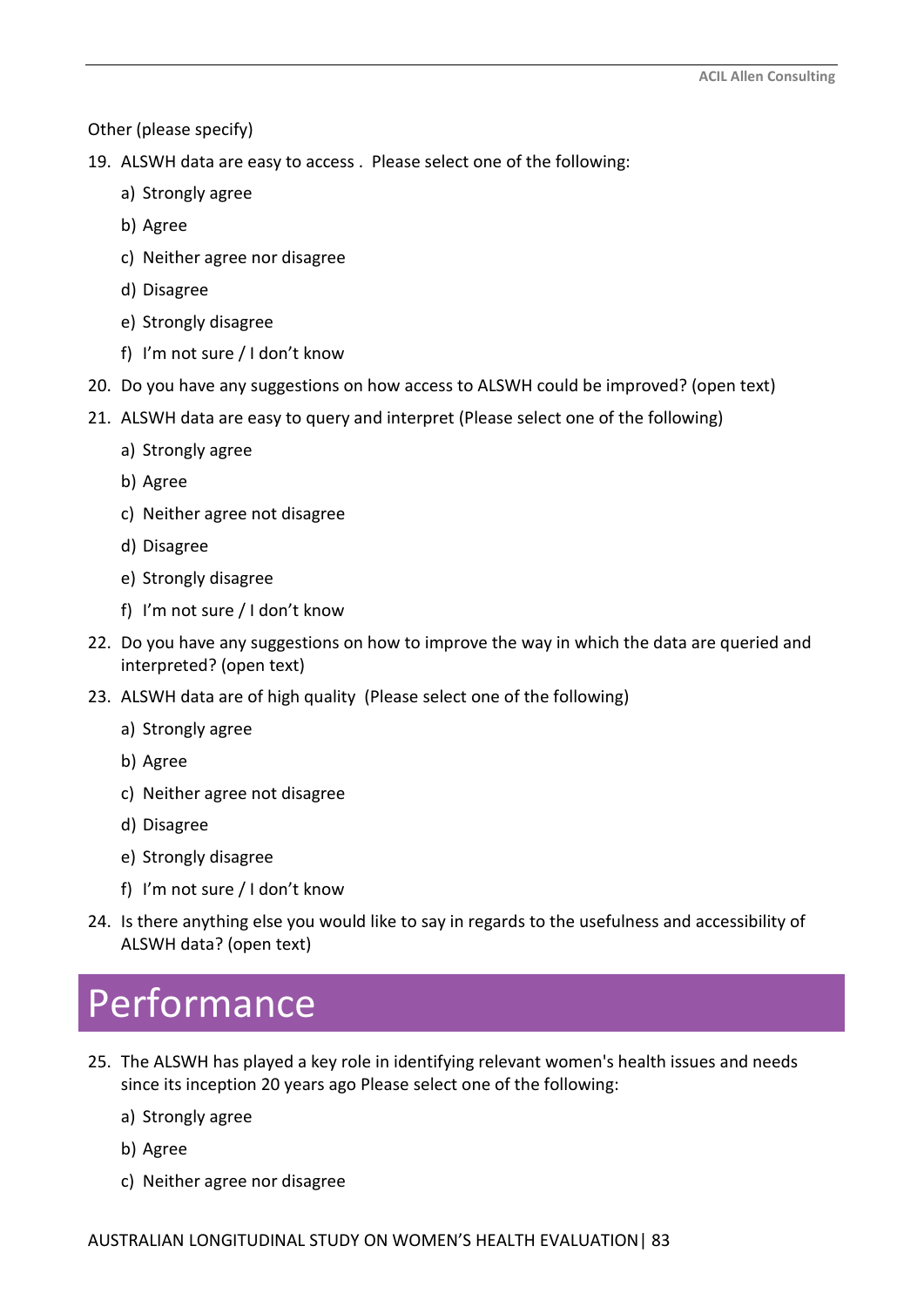- d) Disagree
- e) Strongly disagree
- f) I'm not sure / I don't know
- 26. To what extent has the ALSWH contributed to the evidence base around women's health in Australia? Please select one of the following:
	- a) To a very large extent
	- b) To a large extent
	- c) To a moderate extent
	- d) To a small extent
	- e) Not at all
	- f) I'm not sure / I don't know
- 27. What areas of women's health research evidence base and policy development has the ALSWH had a particular impact on? (Respondents are able to choose up to three options)
	- a) Ageing
	- b) Weight, nutrition and physical activity
	- c) Reproductive health
	- d) Chronic conditions
	- e) Mental health
	- f) Health in rural and remote areas
	- g) Medications
	- h) Abuse
	- i) Tobacco, alcohol and other drugs
	- j) Formal and informal work patterns and work-family balance
	- k) Caring aged care / independent living
	- l) Other
- 28. The ALSWH has played a key role in identifying relevant general health issues and needs since its inception 20 years ago
	- a) Strongly agree
	- b) Agree
	- c) Neither agree nor disagree
	- d) Disagree
	- e) Strongly disagree
	- f) I'm not sure / I don't know
- 29. To what extent has the ALSWH contributed to the evidence base around general health in Australia?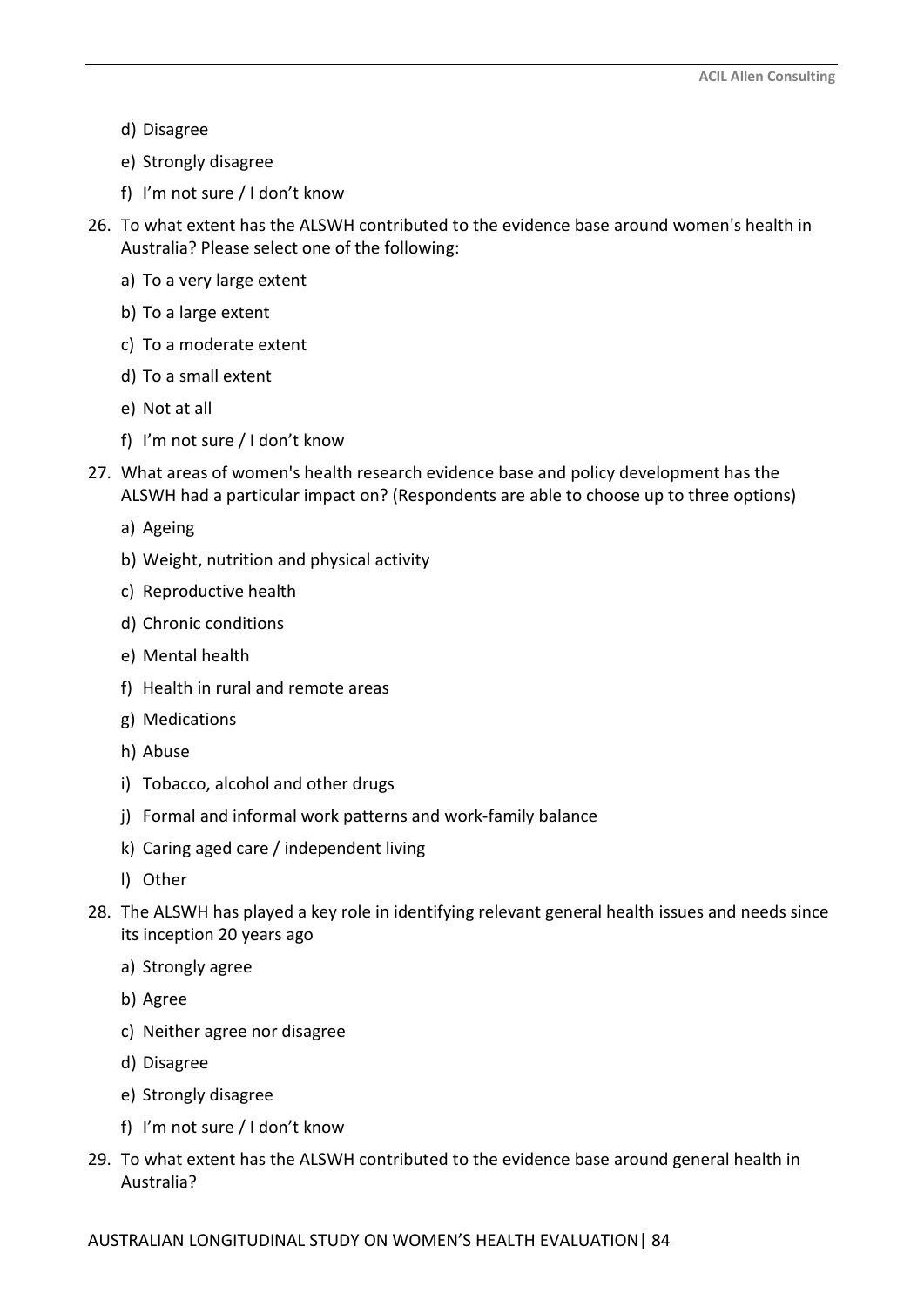- a) To a very large extent
- b) To a large extent
- c) To a moderate extent
- d) To a small extent
- e) Not at all
- f) I'm not sure / I don't know
- 30. What areas of general health research evidence base and policy development has the ALSWH had a particular impact on? (Respondents are able to choose up to three options)
	- a) Chronic conditions
	- b) Ageing
	- c) Mental health
	- d) Diet and nutrition
	- e) Fertility and sexual health
	- f) Diabetes
	- g) Diseases and treatments
	- h) Heart health
	- i) Drugs and medicine
	- j) Addiction
	- k) Cancer
	- l) Vaccines / immunisation
	- m)Therapy
	- n) Oral health
	- o) HIV/AIDS
	- p) Allergies
	- q) Other
- 31. The ALSWH plays a key role in informing public health policy at both a state/territory and national level (Please select one of the following)
	- a) Strongly agree
	- b) Agree
	- c) Neither agree nor disagree
	- d) Disagree
	- e) Strongly disagree
	- f) I'm not sure / I don't know
- 32. The ALSWH had an impact on development of research methodologies for other related studies (Please select one of the following)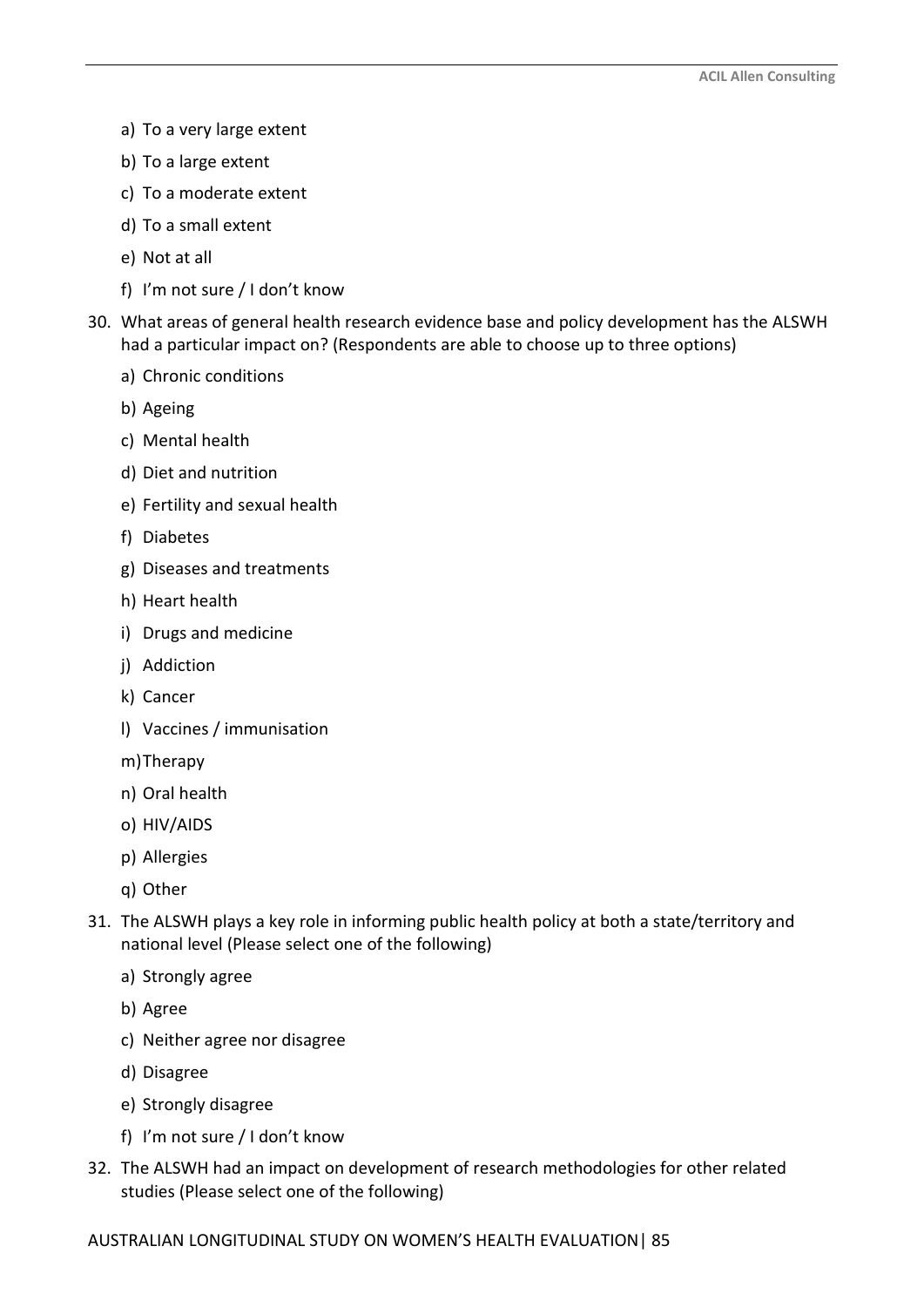- a) Strongly agree
- b) Agree
- c) Neither agree nor disagree
- d) Disagree
- e) Strongly disagree
- f) I'm not sure / I don't know
- 33. The ALSWH has been useful in providing opportunities for current users to undertake substudies to inform women's health and general health research and policy
	- a) Strongly agree
	- b) Agree
	- c) Neither agree nor disagree
	- d) Disagree
	- e) Strongly disagree
	- f) I'm not sure / I don't know
- 34. Do you have any suggestions on how the ALSWH could be improved to increase its impact on public health research and policy? (open text)
- 35. Is there anything else you would like to say in regards to the contribution of ALSWH data or information to the evidence base around women's or general health in Australia or any topic in this section of the survey (open text)

#### **THANK YOU FOR CONTRIBUTING TO THE EVALUATION**

#### **C.2 Non-government health leader survey**

ACIL Allen undertook a desktop review to identify contact details for national and international leaders in non-government health organisations. A total of 20 non-government health organisation leaders were identified, all of whom received a link to the ALSWH evaluation survey from ACIL Allen's project email, alswhdata@acilallen.com.au.

One non-government organisation (NGO) leader requested permission to invite relevant partner organisations to complete the survey. It is unknown how many additional NGO leaders received the ALSWH evaluation survey.

NGO leaders were given the opportunity to complete the survey between 17 November and 8 December 2014. A reminder email to complete the survey was sent on 1 December 2014. A total of 15 NGO leaders completed the survey.

The survey was hosted by the online survey tool, Survey Monkey.

The NGO survey was broadly designed to gather feedback from leading health organisations on their awareness of ALSWH, the relevance of ALSWH to their organisation, and the impact of ALSWH on women's and general health policy and research.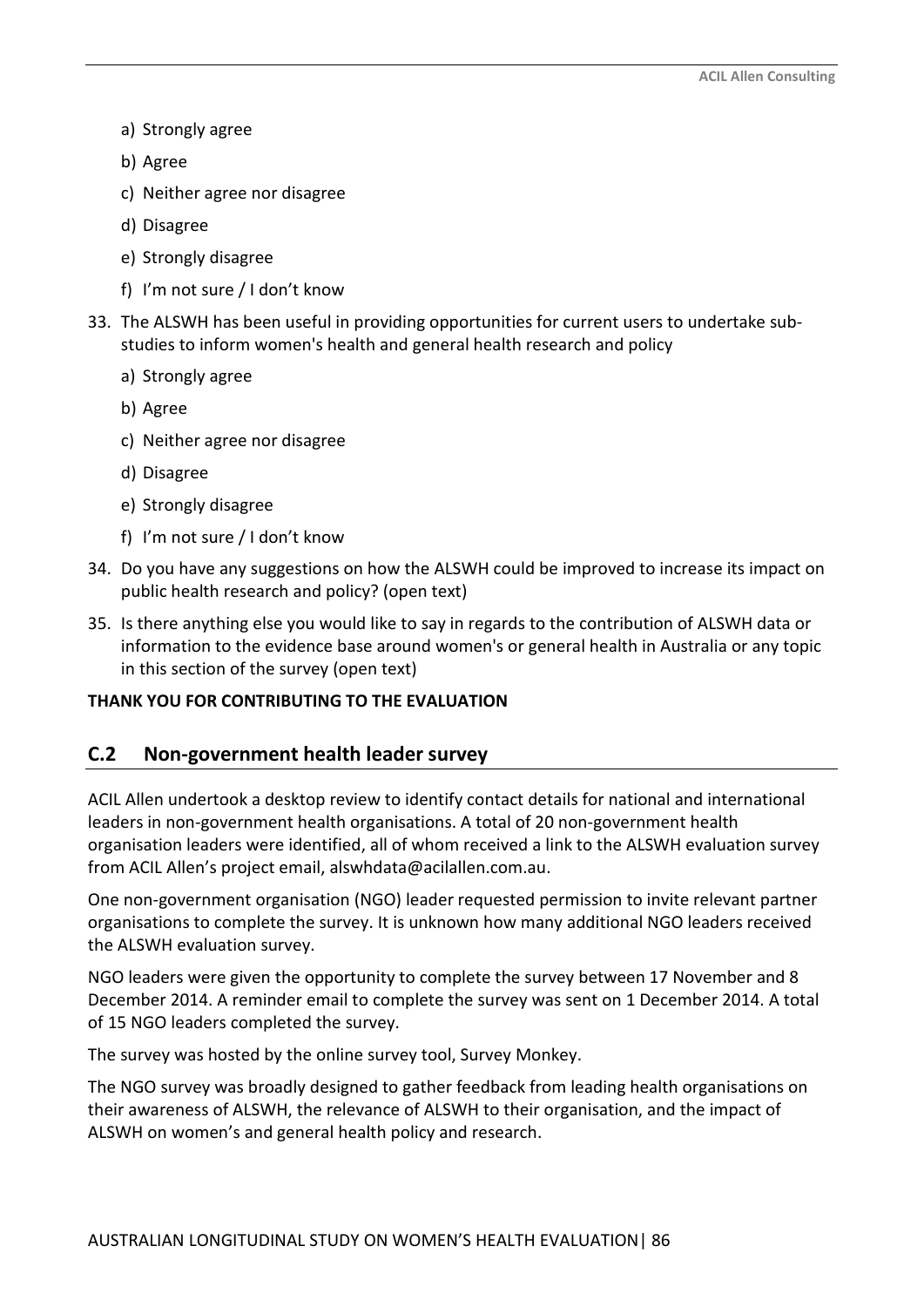#### **Background**

- 1. What is the focus of your organisation's work? (Please choose up to 3 responses)
	- a) Women's health
	- b) Rural health
	- c) Economic wellbeing
	- d) Aboriginal and Torres Strait Islander health
	- e) Abuse
	- f) Ageing
	- g) Nutrition
	- h) Chronic disease
	- i) Other
- 2. What activities does your organisation primarily engage in? (Please choose up to 3 responses)
	- a) Advocacy
	- b) Policy development
	- c) Public education
	- d) Applied/transnational research
	- e) Basic research
	- f) Other
- 3. What is your role in the organisation?
	- a) Management
	- b) Researcher
	- c) Other
- 4. Is your organisation a community, state/territory, national or international body?

#### **Awareness of ALSWH**

- 5. Are you aware of the Australian Longitudinal Study on Women's Health (ALSWH)? (y/n)
- 6. How long have you been aware of the ALSWH?

#### **Use of primary ALSWH data**

- 7. Has your organisation accessed ALSWH data for your work (through a formal request to make use of the data and permission by the Publications, Analyses and Sub-studies Committee of ALSWH)? (y/n)
- 8. Over what period of time have you been using ALSWH data?
	- a) Less than one year
	- b) 2-5 years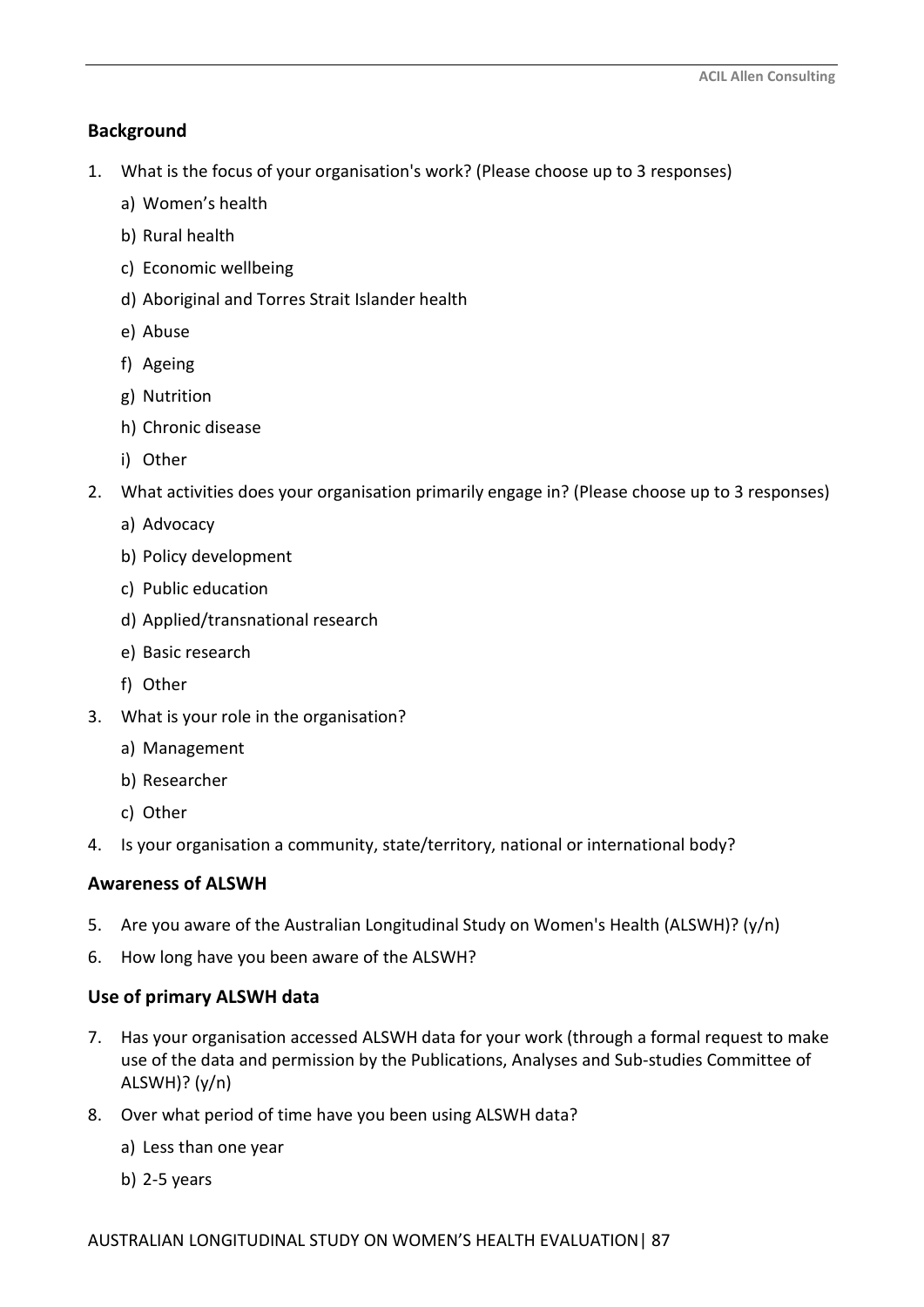- c) 5 years or more
- 9. How many projects have you conducted using ALSWH data in the last five years?
	- a) 1-3 projects
	- b) 4-6 projects
	- c) 7+ projects
- 10. Approximately what proportion of your research/policy/other work relating to women's health is based on ALSWH data?
	- a) 10 per cent or less
	- b) 11-20 per cent
	- c) 21-40 per cent
	- d) 41-70 per cent
	- e) 71 per cent or more
	- f) Not applicable
- 11. Approximately what proportion of your research/policy/other work relating to general health is based on ALSWH data?
	- a) 10 per cent or less
	- b) 11-20 per cent
	- c) 21-40 per cent
	- d) 41-70 per cent
	- e) 71 per cent or more
	- f) Not applicable

#### **Data usefulness and accessibility**

- 12. How useful are ALSWH data for your research/policy/other work on women's health issues?
	- a) Extremely useful
	- b) Useful
	- c) Moderately useful
	- d) Somewhat useful
	- e) Not very useful
	- f) I'm not sure / I don't know
- 13. How useful are ALSWH data for your research/policy/other work on general health issues?
	- a) Extremely useful
	- b) Useful
	- c) Moderately useful
	- d) Somewhat useful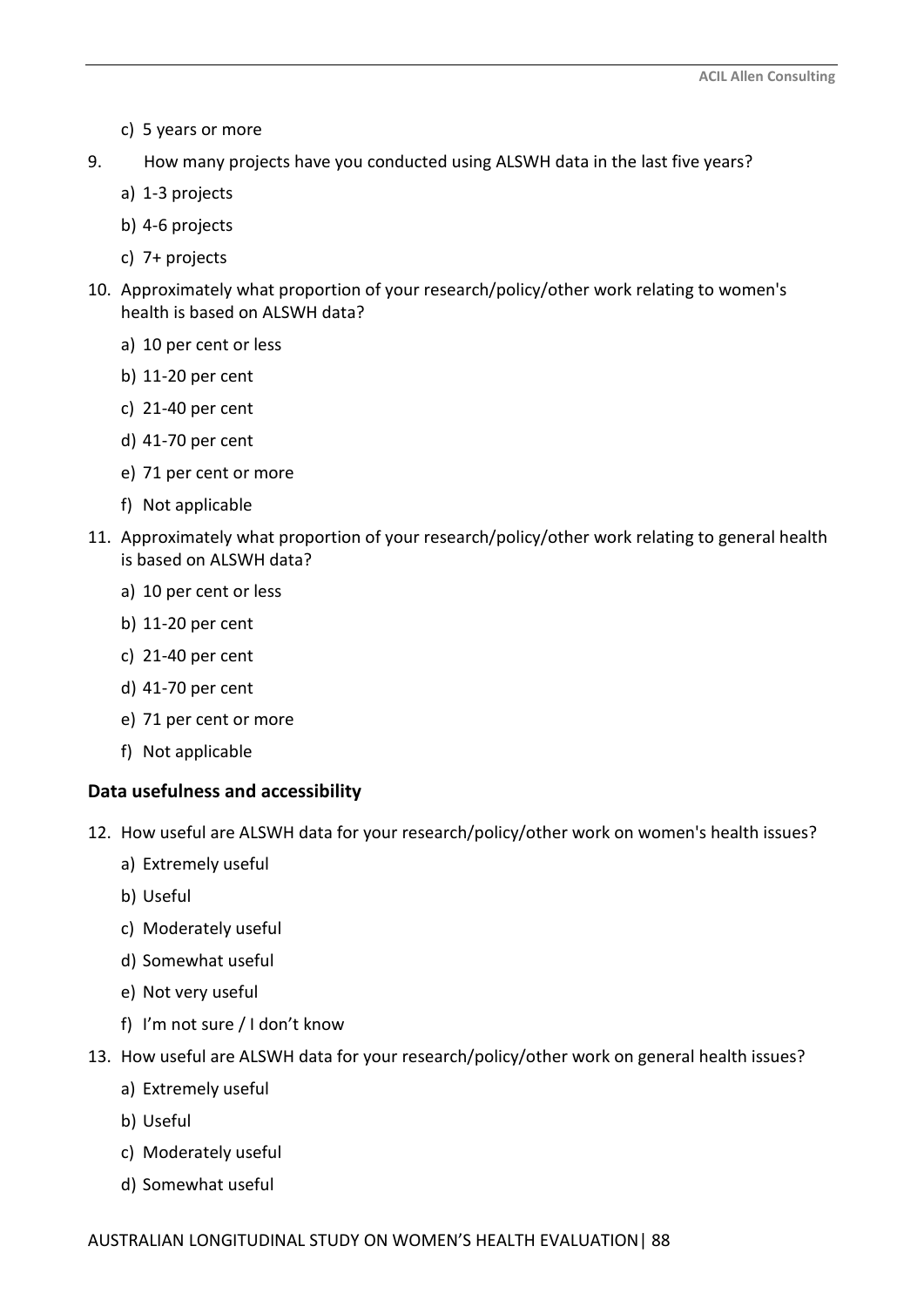- e) Not very useful
- f) I'm not sure / I don't know
- 14. What are your top three reasons for using ALSWH data in your work? (Please choose up to 3 responses)
	- a) Quality of the data
	- b) Rigorous methodology used in collecting and reporting the data
	- c) Familiarity with the database
	- d) Relevance to research work
	- e) Study liaison person assigned to work with you
	- f) Longitudinal nature of the data
	- g) Only or best source of data for your specific research/policy
	- h) Ease of use
	- i) Ease of accessibility
	- Other (please specify)
- 15. ALSWH data are easy to access
	- a) Strongly agree
	- b) Agree
	- c) Neither agree nor disagree
	- d) Disagree
	- e) Strongly disagree
	- f) I'm not sure / I don't know
- 16. Do you have any suggestions on how access to ALSWH data could be improved?
- 17. ALSWH data are easy to query and interpret
	- a) Strongly agree
	- b) Agree
	- c) Neither agree nor disagree
	- d) Disagree
	- e) Strongly disagree
	- f) I'm not sure / I don't know

Comment

- 18. Do you have any suggestions on how to improve the way in which the data are queried and interpreted?
- 19. ALSWH data are of high quality (e.g. relevant, accurate and/or coherent)
	- a) Strongly agree
	- b) Agree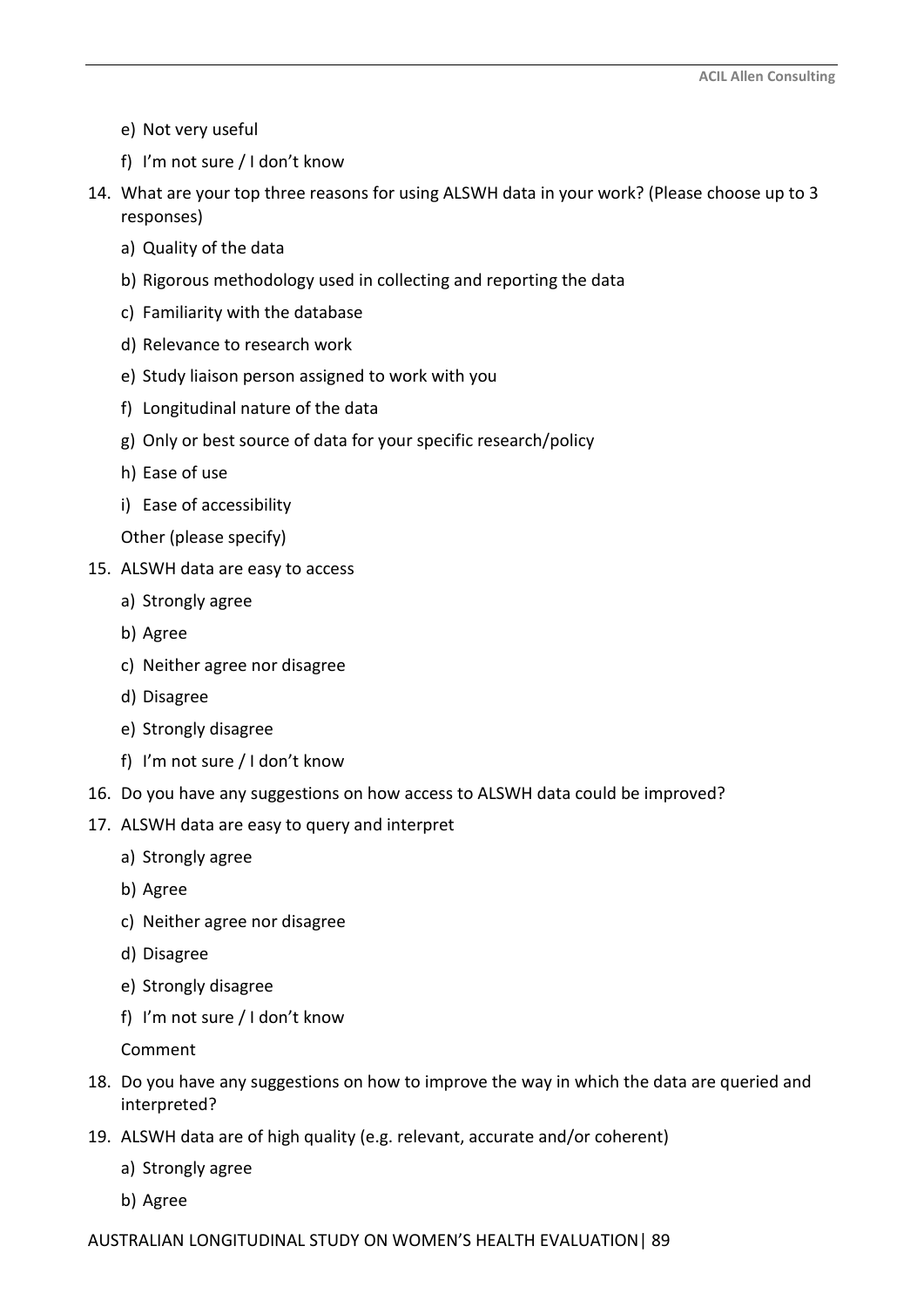- c) Neither agree nor disagree
- d) Disagree
- e) Strongly disagree
- f) I'm not sure / I don't know
- 20. Is there anything else you would like to say in regards to the usefulness, accessibility and quality of ALSWH data?

#### **Use of ALSWH reports and information**

- 21. Has your organisation used any of the reports generated from the data that are published on the ALSWH website? (y/n)
- 22. Which of the ALSWH reports are most useful to your work?
	- a) Major reports
	- b) Cohort summaries
	- c) Other/miscellaneous reports
- 23. For your work, how often do you/does your organisation draw upon such ALSWH reports/information?
	- a) Always
	- b) Usually
	- c) Often
	- d) Sometimes
	- e) Rarely
	- f) Never
- 24. ALSWH report findings are easy to access
	- a) Strongly agree
	- b) Agree
	- c) Neither agree nor disagree
	- d) Disagree
	- e) Strongly disagree
	- f) I'm not sure / I don't know
- 25. Do you have any suggestions on how access to ALSWH reports and information could be improved?
- 26. The reports generated from ALSWH data that are published on the ALSWH website are of good quality (e.g. relevant, accurate and/or coherent)
	- a) Strongly agree
	- b) Agree
	- c) Neither agree nor disagree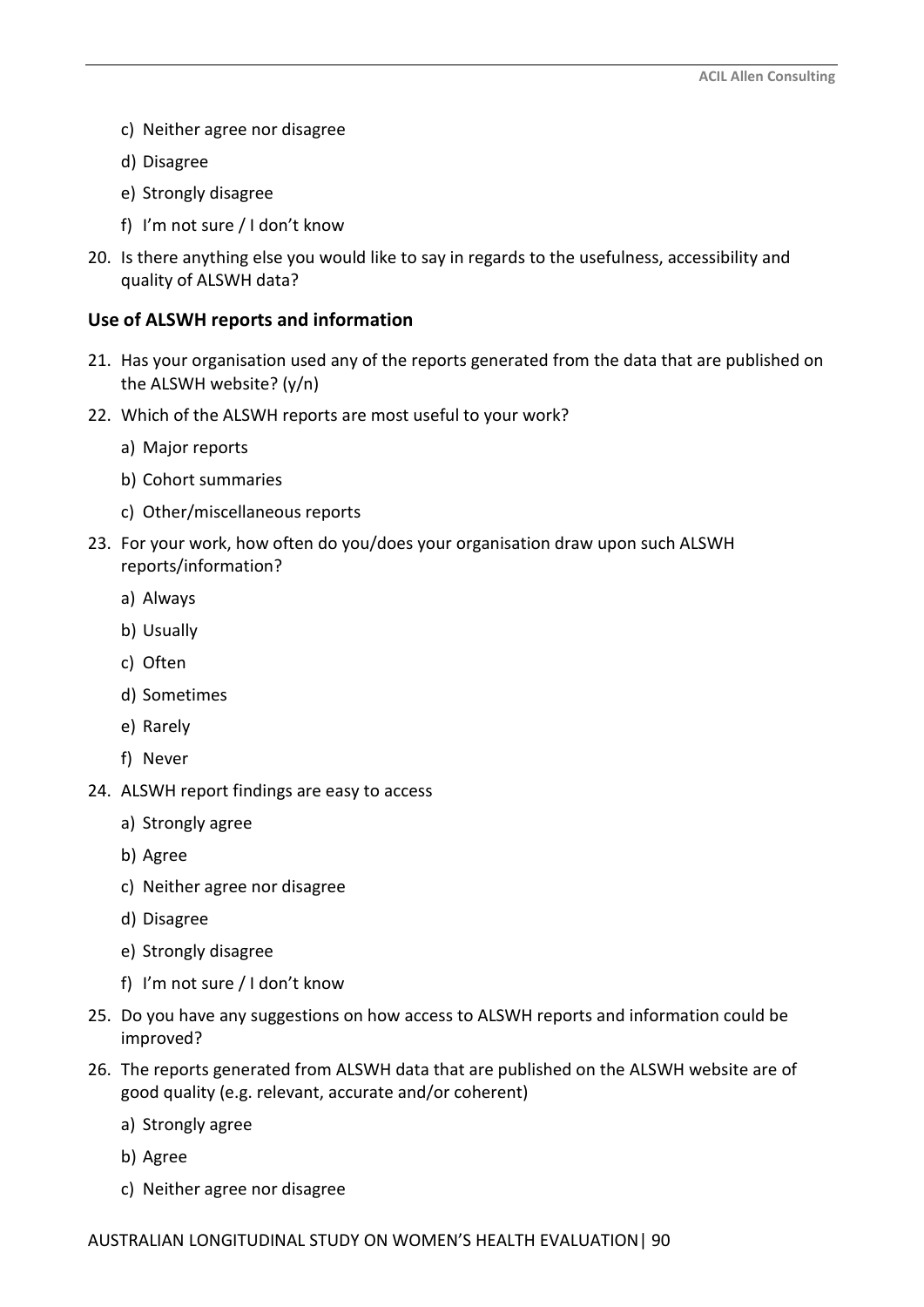- d) Disagree
- e) Strongly disagree
- f) I'm not sure / I don't know

#### **Performance**

- 27. The ALSWH has played a key role in identifying relevant women's health issues and needs since its inception 20 years ago
	- a) Strongly agree
	- b) Agree
	- c) Neither agree nor disagree
	- d) Disagree
	- e) Strongly disagree
	- f) I'm not sure / I don't know
- 28. To what extent has the ALSWH contributed to the evidence base around women's health in Australia?
	- a) To a very large extent
	- b) To a large extent
	- c) To a moderate extent
	- d) To a small extent
	- e) Not at all
	- f) I'm not sure/ I don't know
- 29. What areas of the women's health research evidence base and policy development has the ALSWH had a particular impact on? (Please choose up to 3 responses)
	- a) Ageing
	- b) Weight, nutrition and physical activity
	- c) Reproductive health
	- d) Chronic conditions
	- e) Mental health
	- f) Health in rural and remote areas
	- g) Medications
	- h) Abuse
	- i) Tobacco, alcohol and other drugs
	- j) Formal and informal work patterns and work-family balance
	- k) Caring aged care / independent living
	- l) Other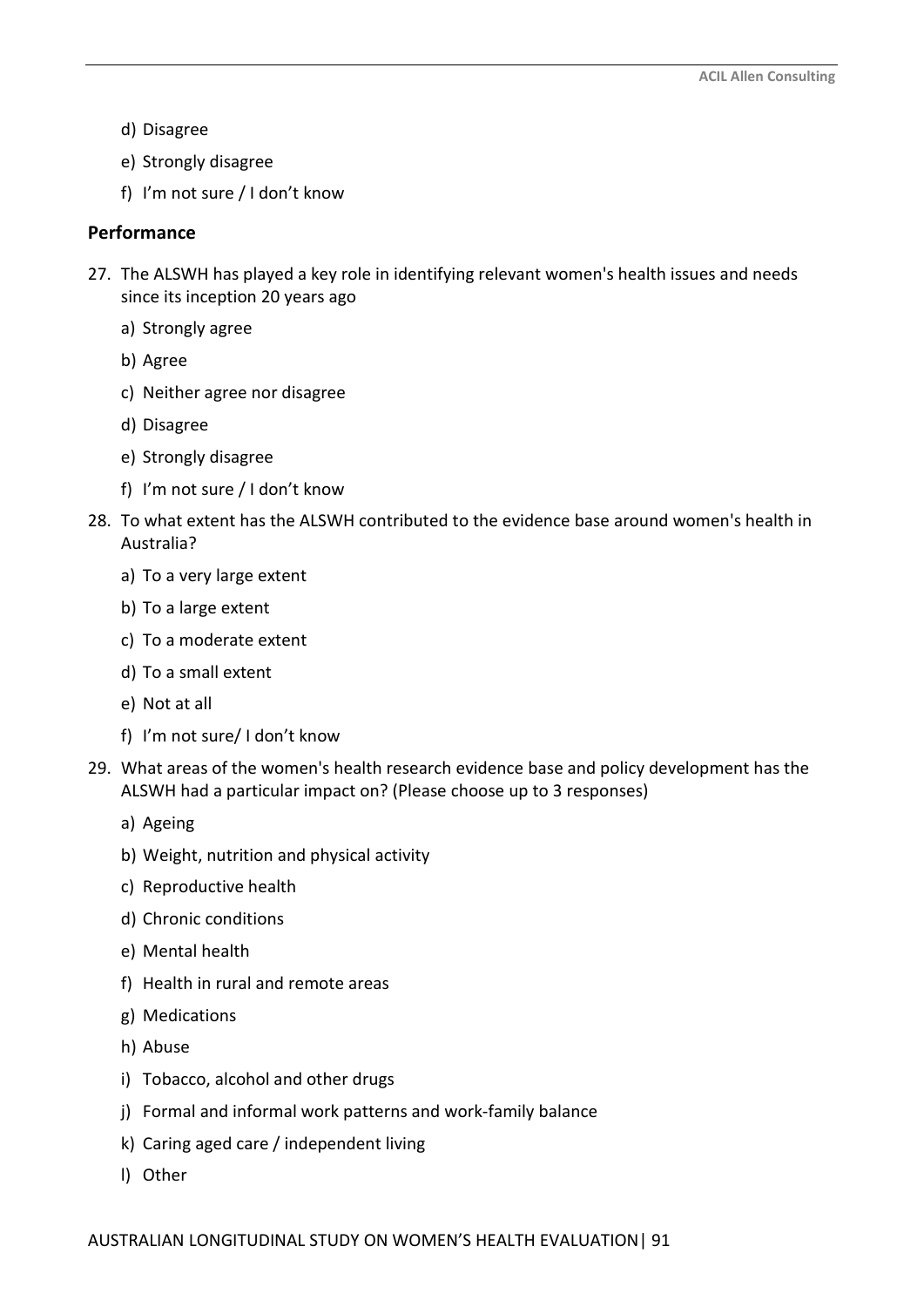- 30. The ALSWH has played a key role in identifying relevant general health issues and needs in Australia
	- a) Strongly agree
	- b) Agree
	- c) Neither agree nor disagree
	- d) Disagree
	- e) Strongly disagree
	- f) I'm not sure / I don't know
- 31. To what extent has the ALSWH contributed to the evidence base around general health in Australia?
	- a) Strongly agree
	- b) Agree
	- c) Neither agree nor disagree
	- d) Disagree
	- e) Strongly disagree
	- f) I'm not sure / I don't know
- 32. What areas of general health research evidence base and policy development has the ALSWH had a particular impact on? (Please choose up to 3 responses)

Chronic conditions

- a) Ageing
- b) Mental health
- c) Diet and nutrition
- d) Fertility and sexual health
- e) Diabetes
- f) Diseases and treatments
- g) Heart health
- h) Drugs and medicine
- i) Addiction
- j) Cancer
- k) Vaccines / immunisation
- l) Therapy
- m)Oral health
- n) HIV/AIDS
- o) Allergies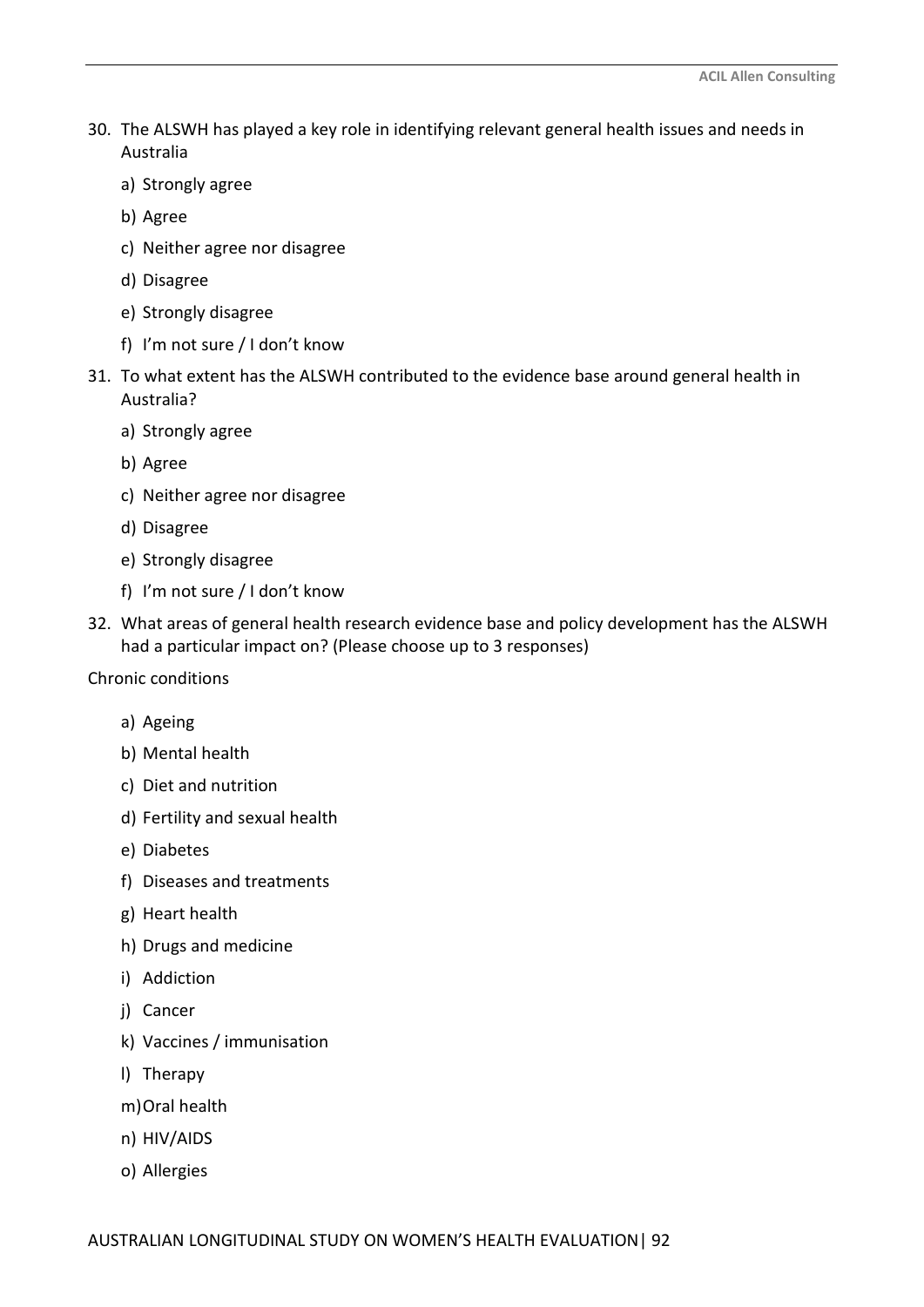- 33. The ALSWH plays a key role in informing public health policy at both a state/territory and national level
	- a) Strongly agree
	- b) Agree
	- c) Neither agree nor disagree
	- d) Disagree
	- e) Strongly disagree
	- f) I'm not sure / I don't know
- 34. The ALSWH has played a significant role in informing my organisation's research, policy and other work
	- a) Strongly agree
	- b) Agree
	- c) Neither agree nor disagree
	- d) Disagree
	- e) Strongly disagree
	- f) I'm not sure / I don't know
- 35. Do you have any suggestions on how the ALSWH could be improved to better support your organisation's work on women's health or general health issues? (open text)
- 36. Do you have any suggestions on how the ALSWH could be improved to increase its impact on the public health research evidence base and policy? (open text)

#### **Other questions**

- 37. Do you have any suggestions on how the ALSWH could be promoted to non-governmental health organisations who are currently not using it in order to increase utilisation? (open text)
- 38. What other sources of data and information to inform your work on women's health and/or general health issues does your organisation routinely access? (open text)
- 39. In your view, what are the key issues/emerging trends in women's health over the next 5-10 years? (open text)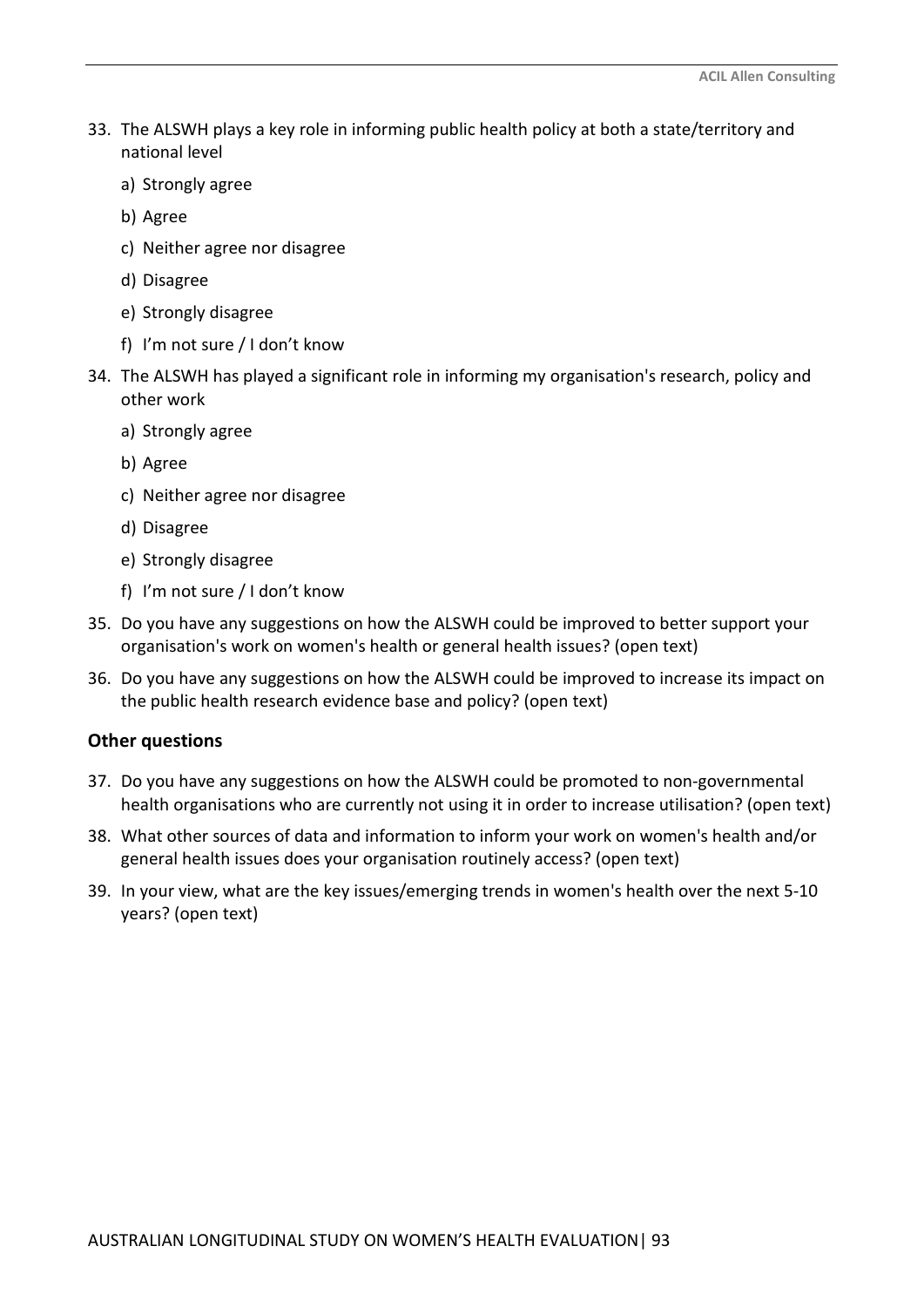# Appendix D: CONSULTATION REPORT

#### **Completion of consultations**

ACIL Allen Consulting have completed the consultation phase of the evaluation of the consultation strategy called for qualitative data collection from a number of stakeholders including:

- Key informants
	- ALSWH researchers
	- Other longitudinal surveys
	- Individual experts
	- ALSWH funders.
- Key stakeholders
	- Leaders in women's health and general health and ageing policy and programming inside government
	- Leaders in women's health and general health and ageing policy and programming outside government (NGOs)
	- Current ALSWH data users
	- Potential ALSWH data users.

The project team used a variety of methods (telephone, face to face, and survey) to gain input from the key informants and key stakeholders. Discussion guides were developed for each key stakeholder category and consultations were conducted using these guides to provide for consistency in documentation and reporting. The following narrative provides a description of the major components of the consultation strategy along with a description of the number of consultations undertaken and the methods used.

A full list of organisations that were consulted is included as Appendix A.

#### **Key informants**

Prior to the consultation all key informants were provided with a short information sheet which described the evaluation, the study, and contact information for the ACIL Allen Project Director.

The purpose of the key informant interviews was to gain a thorough understanding of the ALSWH and to assess, from the key informants perspective, whether the study was attaining its primary objectives. All of the key informants were knowledgeable about the study and were chosen because they had a valuable perspective to offer the evaluation.

#### **ALSWH researchers**

The ACIL Allen team conducted several telephone meetings with ALSWH researchers. Additionally, face to face meetings were also held with the researchers on-site in Brisbane and Newcastle.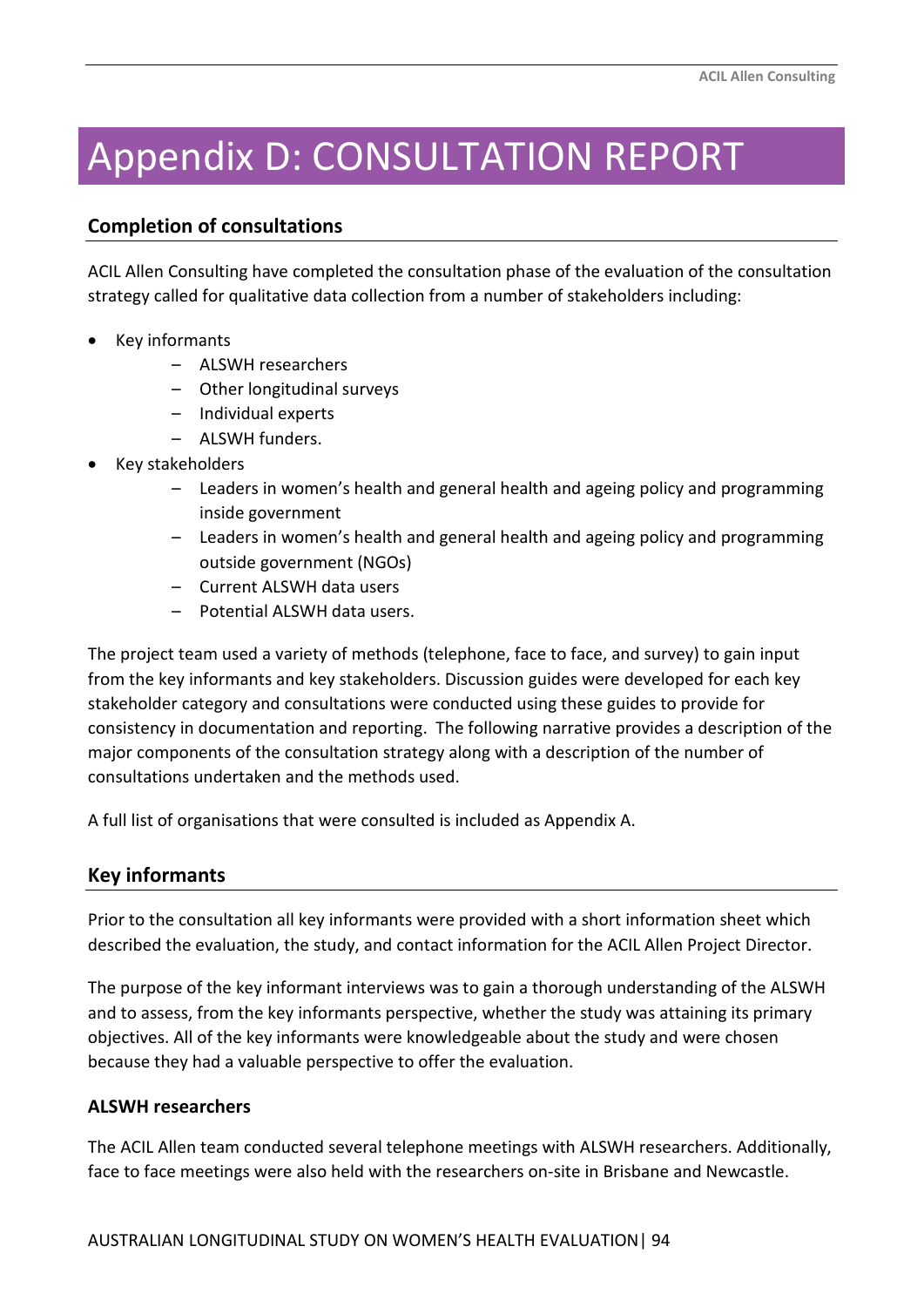In addition to the researchers, a telephone interview was conducted with the Chair of the Advisory Committee for the ALSWH.

#### **Other longitudinal surveys**

ACIL Allen consulted with staff from three other longitudinal surveys:

- Ten to Men (University of Melbourne)
- Household, Income and Labour Dynamics in Australia (HILDA)
- Longitudinal Study on Australia's Children (LSAC).

The interviews with the HILDA and LSAC project directors were conducted as telephone interviews while the Ten to Men consultation was done face to face at the University of Melbourne.

#### **ALSWH funders**

A face to face interview was conducted with representatives of the Population Health Division which oversees the contract for ALSWH. This meeting was held early in the consultation process which allowed an exploration of pertinent issues prior to broader consultation.

#### **Other experts**

Telephone interviews were held with experts from the University of Melbourne and the Public Health Information Development Unit. These key informants are considered experts in their field and they provided the ACIL Allen project team an objective viewpoint of the ALSWH as it pertains to their area of expertise.

## **Key stakeholders**

Qualitative information was collected from four distinct stakeholder groups in order to get input that related to both policy and research. Discussion guides were developed for each of the four groups and were sent to participants approximately one week prior to their scheduled consultation session. The ACIL Allen team did a total of 16 interviews with key stakeholders and received survey responses from 82 individuals/organisations.

#### **Leaders inside government**

Face to face and telephone consultations were conducted with leaders inside government. These consultations included representatives from the following areas:

- Office of Women, Department of Prime Minister and Cabinet
- Australian Bureau of Statistics
- Australian Institute of Health and Welfare
- Medicare Benefits Division, Department of Health
- Strategic Policy Unit, Department of Health
- Policy and Strategy Branch, Department of Social Services.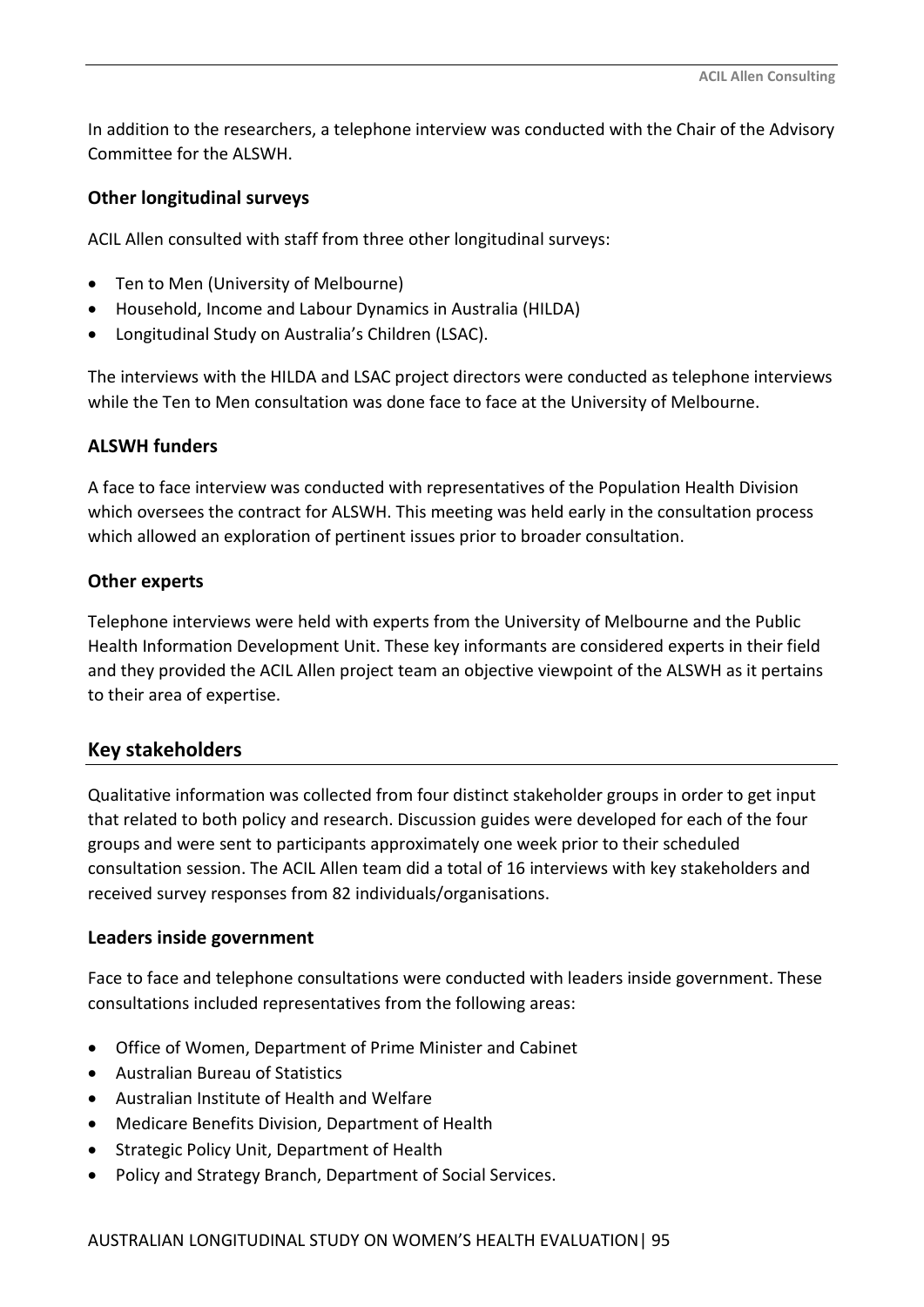The purpose of these consultations was to assess the degree to which leaders inside government used the ALSWH for informing policy development, building the evidence base around women's health issues in Australia, and seeking ideas on how the Study could be improved to maximise the value of the data collected.

#### **Leaders outside government**

The number of potential consultations with leaders outside government was quite large and beyond the capacity of the project to complete via personal interview. Therefore, a decision was made and approved by DoH to conduct three interviews and deploy a survey for the remaining 20 organisations.

Telephone interviews were conducted with three organisations including:

- Multi-cultural Centre for Women's Health
- National Heart Foundation Australia
- Australian Women Against Violence Alliance.

Surveys were sent to 20 organisations on 17 November with 14 responding within the timeframe.

The purpose of these consultations was to get a sense of how/if the ALSWH was used to inform their policy and or research activities and to explore ways in which the study could be improved to maximise the value of the data collected.

#### **Current data users**

Five current data users (defined as using the ALSWH data within the last 3 years) were interviewed as part of the consultation strategy – these five were chosen randomly from the list of current users. Additionally, surveys were sent to approximately 200 current users with 68 responding within the timelines.

Telephone interviews with conducted with researchers currently using the data from the following institutions:

- Flinders University
- Macquarie University
- University of Sydney
- LaTrobe University
- Southern Cross University.

The purpose of these consultations was to explore whether the Study is meeting its objectives, the quality of the data, the contribution to building the evidence base around women's health, the contribution to public health research practice and how the Study could be improved to maximise the value of the data collected.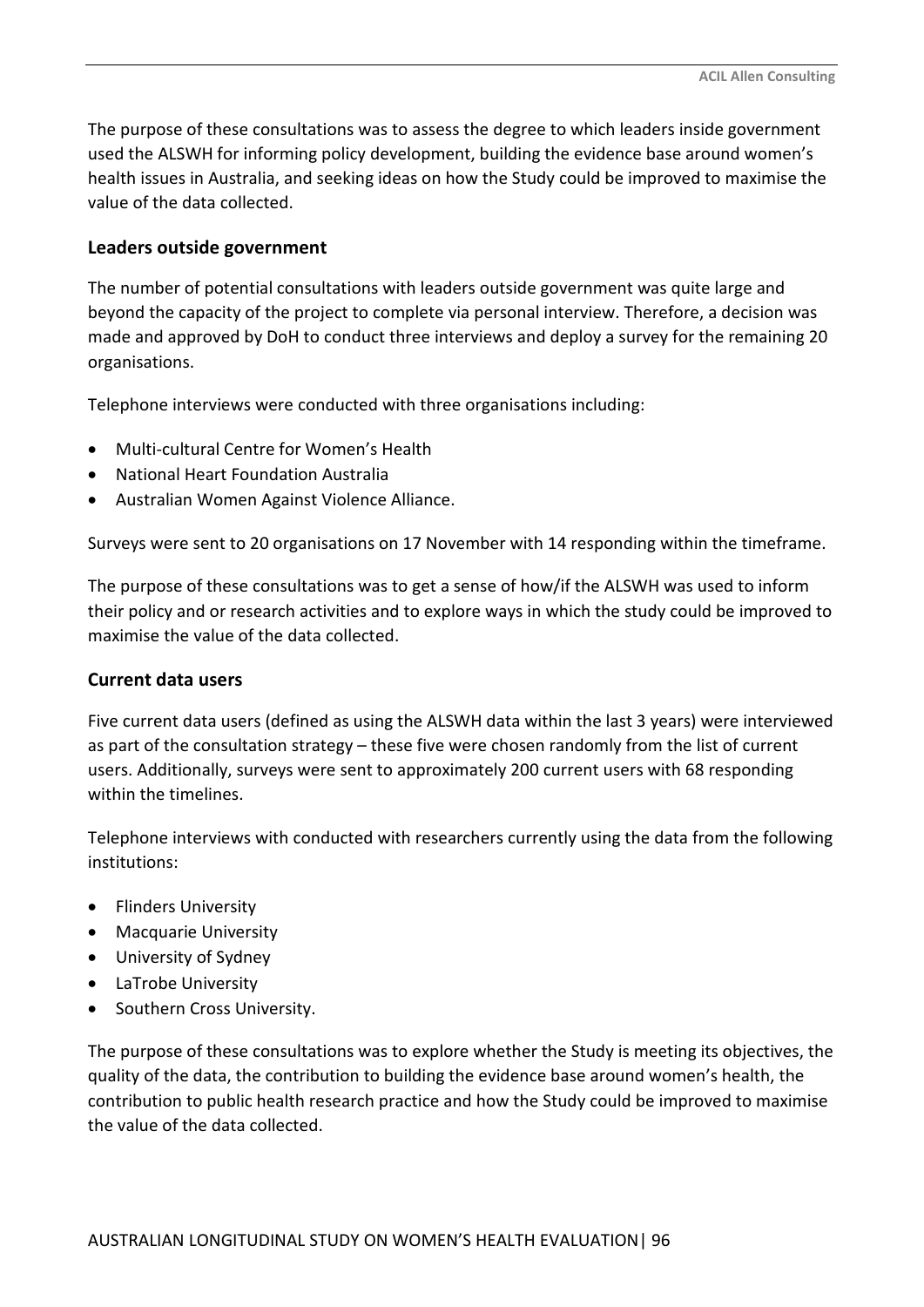## **Potential users**

Four telephone consultations were conducted with 'potential' users of the ALSWH data. These participants were selected based on a search of organisations/institutions that focus on women's health and then matched to the list of current users. If the organisations/institutions were not included as a current user they were included in the list of 'potential' users. From this list, four organisations/institutions were chosen for inclusion in the consultation and included:

- Monash University
- Jean Hailes Research Unit
- Women's Health and Research Institute of Australia
- Royal Australian and New Zealand College of Obstetricians and Gynaecologists.

The purpose of including potential users in the consultation strategy was to explore the reasons that ALSWH wasn't being used by an organisation/institution that would be expected to be interested in the information included in the Study. These consultations were also an opportunity to educate people about the study and to explore ideas to improve visibility, knowledge and thus utilisation of the Study.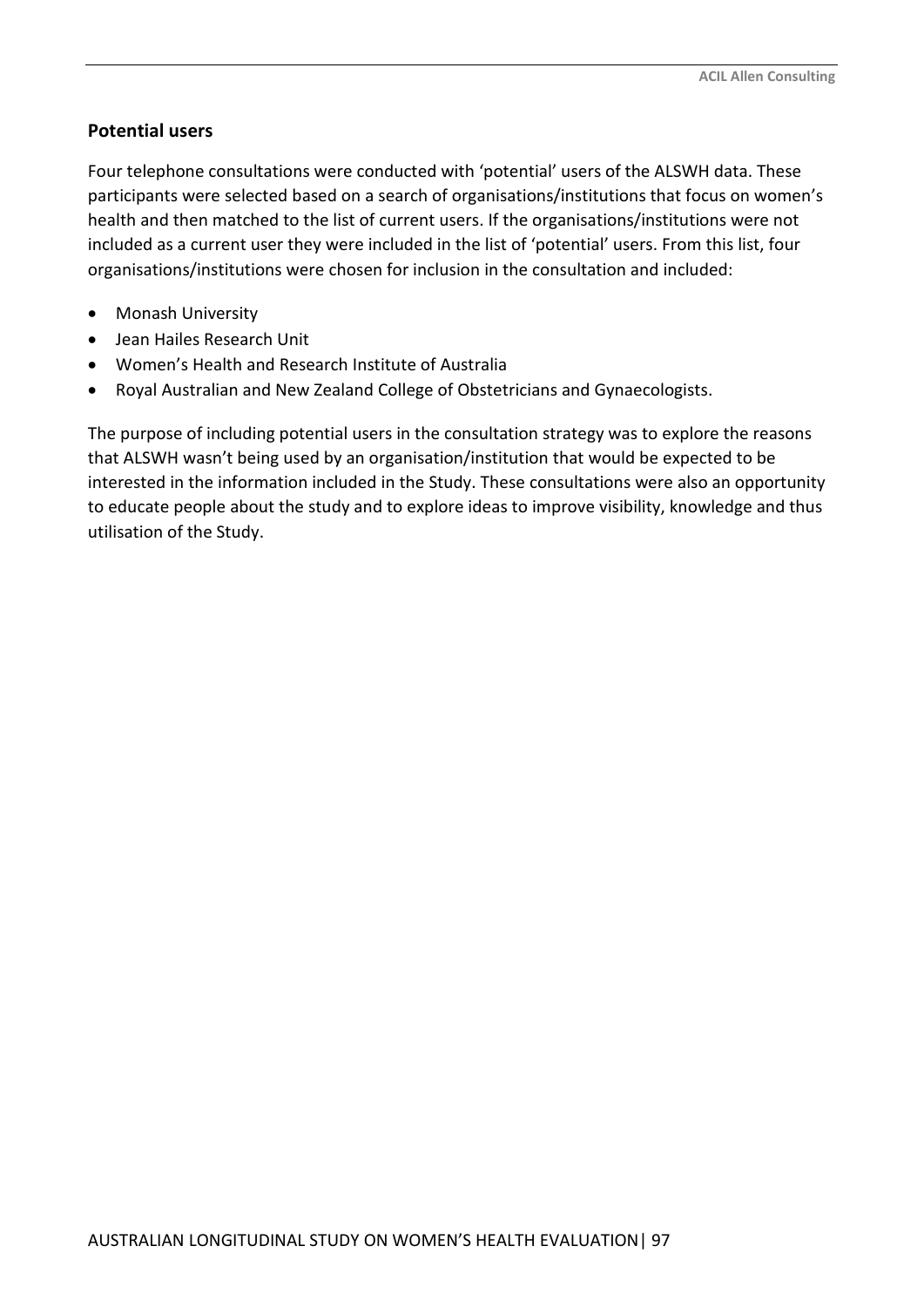# Appendix E: ORGANISATIONS **CONSULTED**

#### TABLE E.1: KEY INFORMANT ORGANISATIONS CONSULTED

#### **KEY INFORMANT ORGANISATIONS**

University of Newcastle

University of Queensland

ALSWH advisory group

Ten to Men, University of Melbourne

Australian Institute of Family Studies

University of Melbourne

Public Health Information Development Unit (PHIDU)

Household, Income and Labour Dynamics in Australia (HILDA) Survey, University of Melbourne

#### **TABLE E.2:** KEY STAKEHOLDER ORGANISATIONS CONSULTED

| <b>STAKEHOLDER GROUP</b>                 | <b>ORGANISATION</b>                                                                               |  |  |  |
|------------------------------------------|---------------------------------------------------------------------------------------------------|--|--|--|
| <b>Current data users</b>                | <b>Flinders University</b>                                                                        |  |  |  |
|                                          | <b>Macquarie University</b>                                                                       |  |  |  |
|                                          | University of Sydney                                                                              |  |  |  |
|                                          | La Trobe University                                                                               |  |  |  |
|                                          | Southern Cross University                                                                         |  |  |  |
| <b>Potential data users</b>              | <b>Monash University</b>                                                                          |  |  |  |
|                                          | Jean Hailes Research Unit                                                                         |  |  |  |
|                                          | Women's Health and Research Institute of Australia                                                |  |  |  |
|                                          | The Royal Australian and New Zealand College of<br><b>Obstetricians and Gynaecologists</b>        |  |  |  |
| National government statistical agencies | <b>Australian Bureau of Statistics (ABS)</b><br>Australian Institute of Health and Welfare (AIHW) |  |  |  |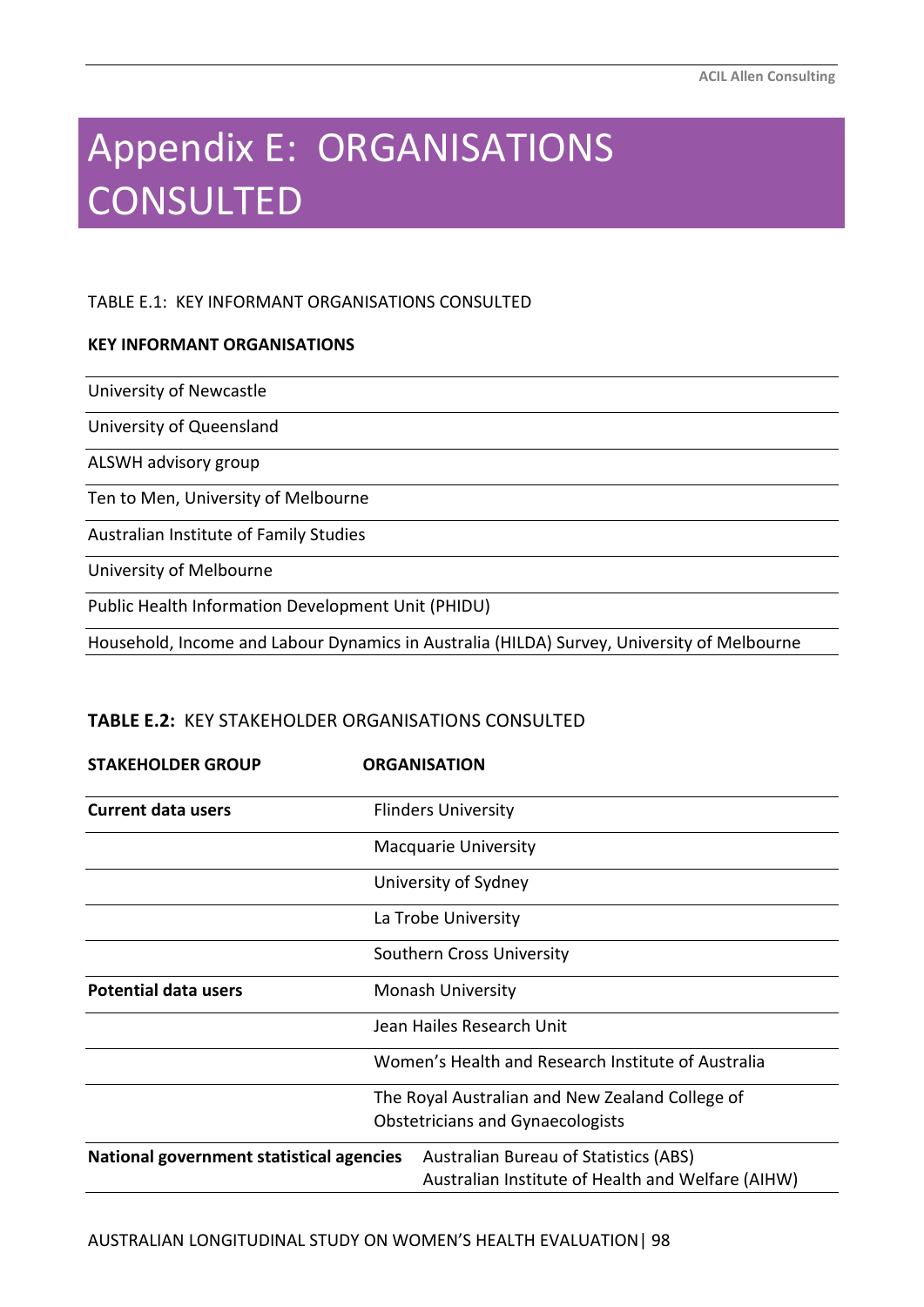| Leaders in women's health policy<br>and programming (inside government)  |                                                               |  |
|--------------------------------------------------------------------------|---------------------------------------------------------------|--|
|                                                                          | Office for Women, Department of Prime Minister and<br>Cabinet |  |
|                                                                          | Medicare Benefits Division, Department of Health              |  |
|                                                                          | Strategic Policy Unit, Department of Health                   |  |
|                                                                          | Policy and Strategy Branch, Department of Social Services     |  |
| Leaders in women's health policy and<br>programming (outside government) |                                                               |  |
|                                                                          | Multicultural Centre for Women's Health                       |  |
|                                                                          | National Heart Foundation Australia                           |  |
|                                                                          | Australian Women Against Violence Alliance                    |  |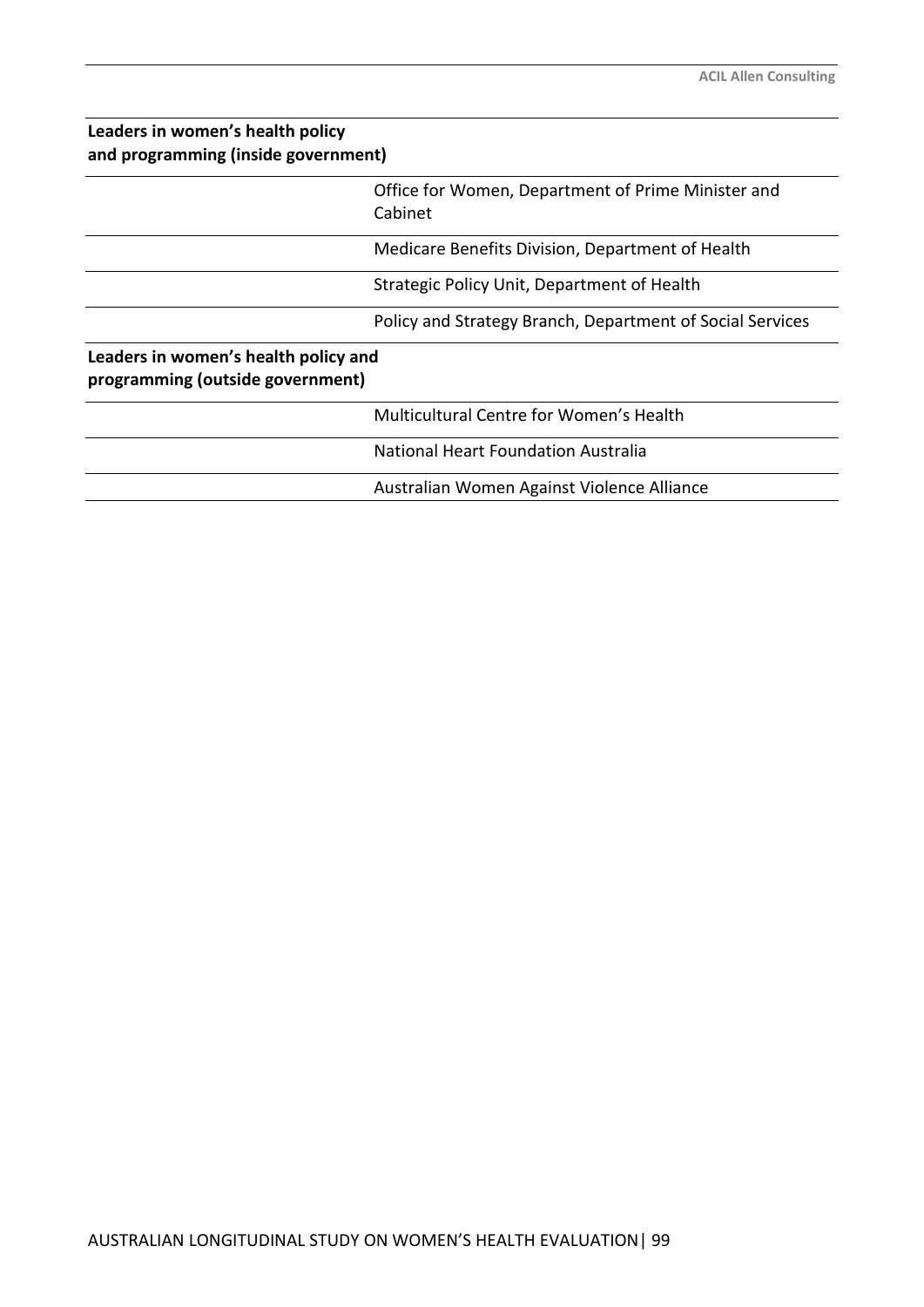# Appendix F: PARTICIPANT IMPACT **METHOD**

## **F.1 Revision to methodology to evaluate the Australian Longitudinal Study on Women's Health (ALSWH)**

## **Assessing impact of the ALSWH on participants**

It was originally proposed to sample up to 30 ALSWH survey participants drawn from the three cohorts recruited in 1996, to interview them about how participating in the survey has affected them. The survey would consider both potential positive and negative impacts of the study.

## **Alternative method**

Greater understanding of the ALSWH cohort and data capture suggests that a more robust investigation of survey impact on participants could be achieved through data analysis rather than a small and selective sub-study from which it would be difficult to generalise. We also understand that seeking approval for the sub-study from the ALSWH host universities' ethics committees is unlikely to succeed as, within the context of the evaluation, it would not be regarded as health research.

An alternative method will be implemented that involves analysis associated with the following areas of investigation to provide a comprehensive approach to assessing the impact of the survey on participants, that:

- Maximises available sources of secondary information
- Better meets the requirements of the ALSWH's ethics committees for access to raw data for research purposes
- Will generate a stronger evidence base for establishing the way in which the ALSWH has affected participants.

Areas for investigation include:

1. Study data affected through lifestyle change - The extent to which there is any evidence of a change in lifestyle or approach to health that might be attributable to heightened awareness of health issues prompted by responding to the ALSWH survey and ongoing involvement with the study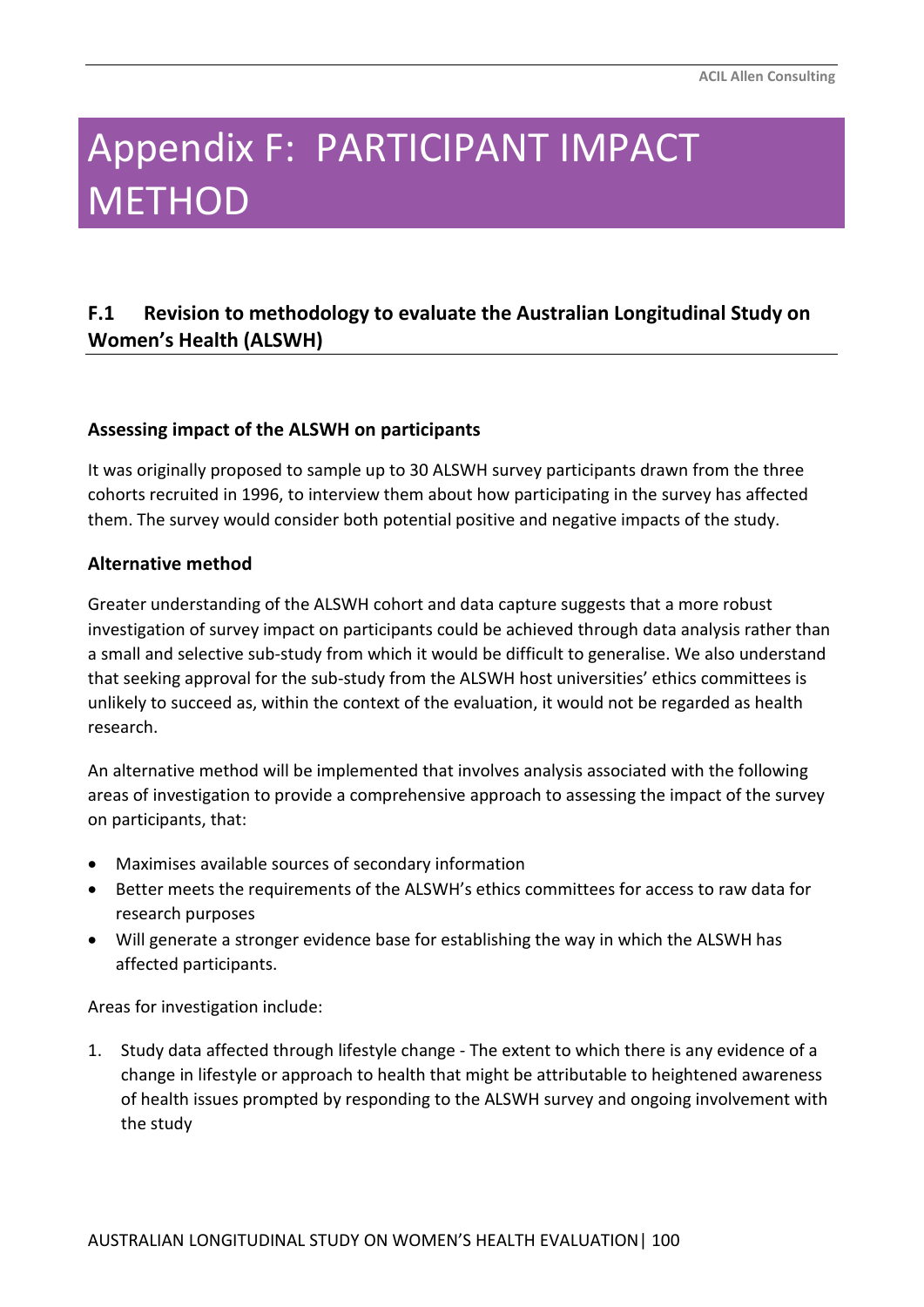- 2. Survey data affected due to participants' survey fatigue The extent to which there is any evidence of 'survey fatigue' associated with either the breadth and depth of questions or the requirement for an ongoing commitment to ALSWH
- 3. Survey data affected due to participant's relationship to study Assessment of the way in which the ALSWH is perceived by participants and their level of engagement.

## **Approach**

The approach to investigate the possible impact of involvement in ALSWH has been developed in discussions with ALSWH researchers at the University of Newcastle and University of Queensland. The specific research questions for this component of the evaluation are:

- What do women write about their experiences of participating in ALSWH?
- What has been reported about ALSWH participant lifestyle behaviours over time and how does this compare to the wider population? How has any difference between the sample and the wider population been accounted for in the analysis of the data?
- How do women describe their relationship with the ALSWH?
- What do the free-text comments suggest about the relationship women have with the ALSWH?
- What is the burden of participating?

The following table outlines the area of investigation, analysis and proposed data sources.

## **TABLE F.1:** ASSESSING STUDY IMPACT ON PARTICIPANTS

| Potential impact                                                    | Approach                                                                                                                                                                                                                                                                       | Data source                                                                                                                                                                                                                                                                                                                                                                                                                                                                                                  |
|---------------------------------------------------------------------|--------------------------------------------------------------------------------------------------------------------------------------------------------------------------------------------------------------------------------------------------------------------------------|--------------------------------------------------------------------------------------------------------------------------------------------------------------------------------------------------------------------------------------------------------------------------------------------------------------------------------------------------------------------------------------------------------------------------------------------------------------------------------------------------------------|
| Study data<br>affected<br>through<br>lifestyle<br>changes           | • Investigate prevalence of<br>lifestyle risk factors for the<br>study cohort and compare<br>to patterns in the general<br>population, such as<br>differences in socio-<br>demographic groups<br>• Review participant feedback<br>on their lifestyle over the<br>last 10 years | Major Reports produced from the ALSWH survey<br>data on:<br>• G. Adherence to health guidelines (2012)<br>• I. Changes over time including comparison with<br>youngest cohort and with National Health Survey<br>(2014, not yet released).<br>• Qualitative information from a sub-sample of<br>surveys undertaken over the last 10 years for the<br>1973-78 and 1946-51 cohorts for reference to<br>changes to lifestyle, intention to change,<br>awareness of need to change, improvement to<br>lifestyle. |
| Study data<br>affected due<br>to<br>participants'<br>survey fatigue | • Investigate formal and<br>informal feedback on the<br>survey to determine<br>participant level of tolerance<br>or ability to complete the<br>survey, through:<br>• Attrition<br>• Feedback in free text section                                                              | • Attrition rates and rationale for all cohorts over<br>life of study<br>• Qualitative information provided in a sample of<br>surveys completed in the last survey wave for all<br>cohorts for any reference to survey burden<br>(retrieved through search terms including but<br>not limited to: survey, questions, late, future,<br>unable)                                                                                                                                                                |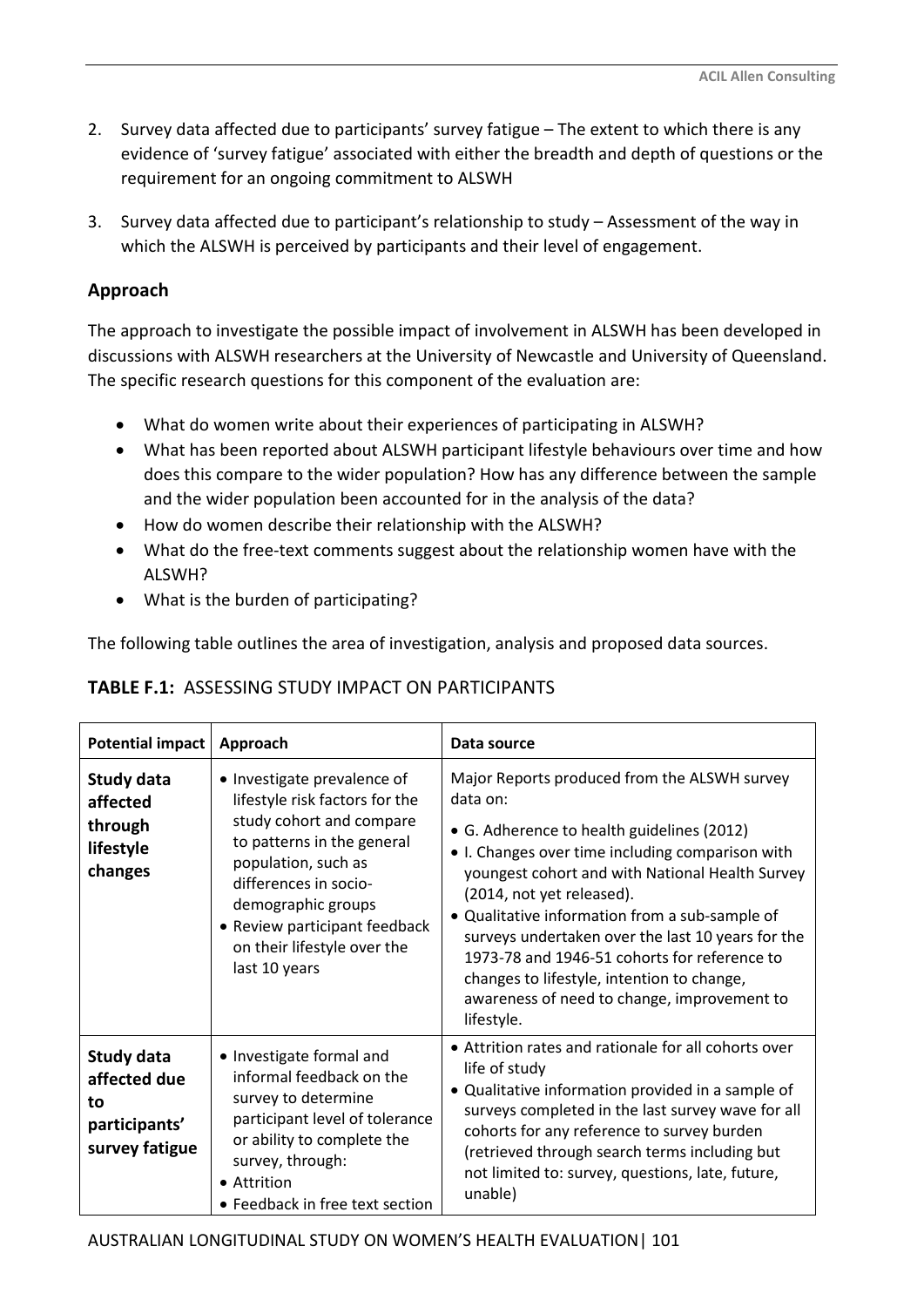| <b>Potential impact</b>                                                             | Approach                                                                                                                                                                                                                                                                           | Data source                                                                                                                                                                                                                                                                                                                                                                                                                                                                                                                                                                                                                                                                                                                                                                          |  |
|-------------------------------------------------------------------------------------|------------------------------------------------------------------------------------------------------------------------------------------------------------------------------------------------------------------------------------------------------------------------------------|--------------------------------------------------------------------------------------------------------------------------------------------------------------------------------------------------------------------------------------------------------------------------------------------------------------------------------------------------------------------------------------------------------------------------------------------------------------------------------------------------------------------------------------------------------------------------------------------------------------------------------------------------------------------------------------------------------------------------------------------------------------------------------------|--|
|                                                                                     | of survey form<br>• Feedback provided to liaison<br>staff<br>• Review additional research<br>requests of participants to<br>gauge extent of potential<br>'burden', level of response<br>and strategies to avoid<br>jeopardising ALSWH cohort                                       | • Record of outcome of first reminder call for the<br>most recent survey wave to determine key<br>themes for delay in completing<br>• Information on reasons for not participating and<br>extent to which no reason provided for<br>withdrawal, from record of feedback provided to<br>ALSWH staff contained in the participant<br>database<br>• Summary request from ALSWH researchers of<br>number of sub-studies undertaken, number of<br>sub-studies undertaken by year of cohort,<br>strategies to avoid disruption to ALSWH cohort;<br>and response rates for a subset of sub-studies<br>ensuring that each cohort has been included.                                                                                                                                          |  |
| Study data<br>affected due<br>to<br>participants'<br>relationship<br>with the study | • Investigate how the<br>participant engages in the<br>study to determine the way<br>in which participation is<br>perceived and any change in<br>this perception over time<br>• Willingness for ongoing<br>access to their information<br>from women withdrawing<br>from the ALSWH | • Related sub-studies<br>• Proportion of respondents completing the free<br>text area of the survey<br>• Key themes covered in free text<br>• Any discomfort expressed in free text about the<br>nature of questions or concerns about data<br>privacy<br>• Evaluation survey results for the most recent<br>pilot of surveys for all cohorts for feedback on<br>questions regarded as too personal or sensitive.<br>• Data books for proportion of questions not<br>responded to for all cohorts for the last survey<br>• Data books for proportion of 'prefer not to say'<br>responses and the nature of the question<br>• Proportion of women from all cohorts who have<br>withdrawn from the ALSWH but whose<br>information remains accessible for the data<br>linkage component |  |
| Study data<br>affected<br>through<br>lifestyle<br>changes                           | • Investigate prevalence of<br>lifestyle risk factors for the<br>study cohort and compare<br>to patterns in the general<br>population, such as<br>differences in socio-<br>demographic groups<br>• Review participant feedback<br>on their lifestyle over the<br>last 10 years     | • Major Reports produced from the ALSWH survey<br>data on:<br>• G. Adherence to health guidelines (2012)<br>• I. Changes over time including comparison with<br>youngest cohort and with National Health Survey<br>(2014, not yet released).<br>. Qualitative information from a sub-sample of<br>surveys undertaken over the last 10 years for the<br>1973-78 and 1946-51 cohorts for reference to<br>changes to lifestyle, intention to change,<br>awareness of need to change, improvement to<br>lifestyle.                                                                                                                                                                                                                                                                       |  |

SOURCE: ACIL ALLEN CONSULTING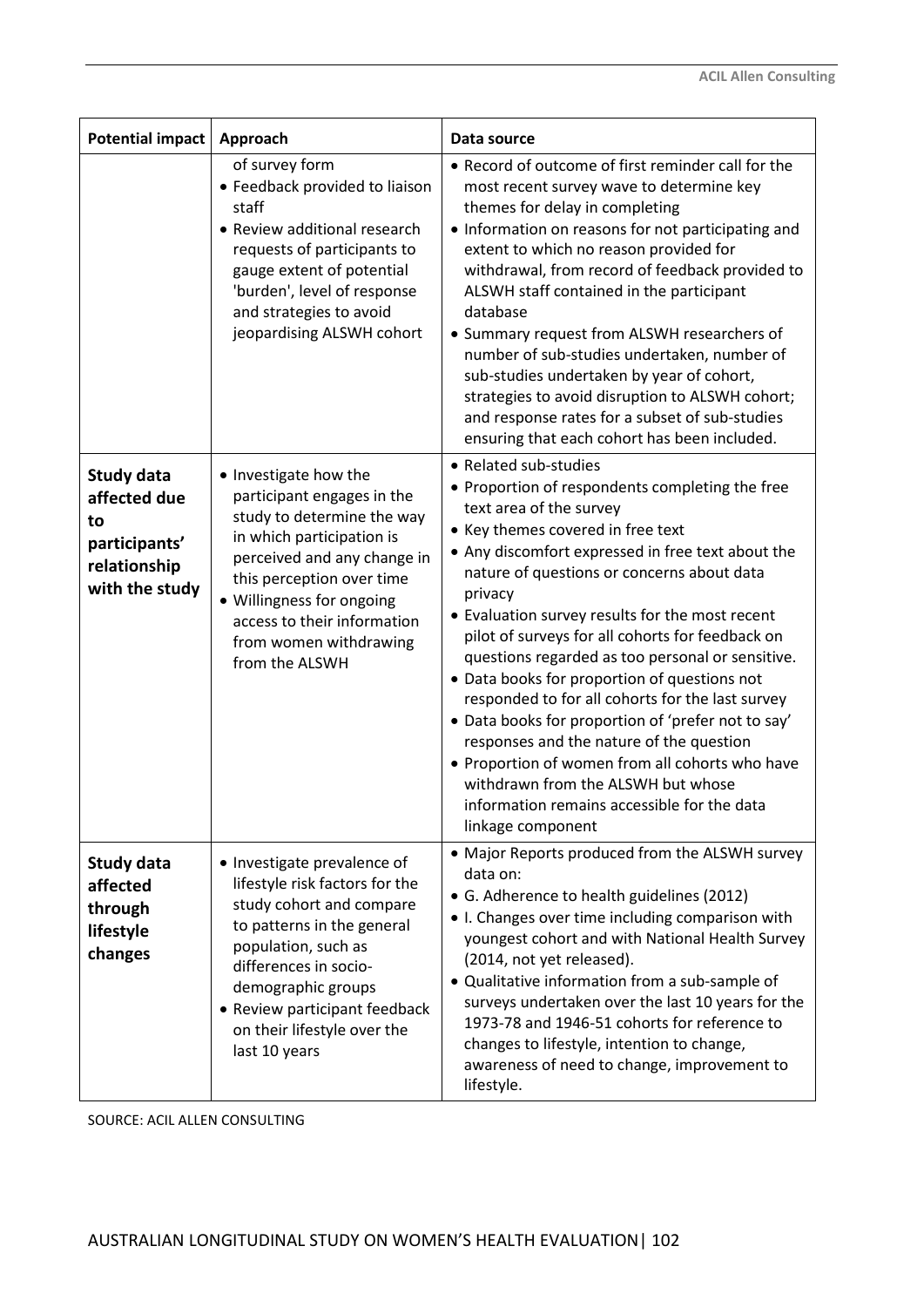# Appendix G: VALUE FOR MONEY ANALYSIS

This Appendix provides further details on the value for money analysis undertaken in Chapter 7.

## **G.1 Comparator studies**

## **The Household, Income and Labour Dynamics in Australia (HILDA) Survey**

## **Description and purpose**

The Household, Income and Labour Dynamics in Australia (HILDA) Survey collects longitudinal information from a large nationally representative sample of Australian households through both face-to-face interviews and self-completion questionnaires, for a sample of household members aged 15 years and older. A total of 13,969 individuals in 7,682 households were interviewed in wave 1 of the HILDA survey. By wave 11, this figure had increased by 2,153 households and 5,477 individuals (HILDA, 2014).

The HILDA Survey is a broad, general-purpose panel survey designed to obtain detailed information about the dynamics of household structure and formation, income and economic well-being, as well as employment and labour force participation (HILDA, 2014).

## **Methodology**

HILDA surveys were initially collected only through face-to-face interviews, however, in survey wave 12, this figure decreased to 82 per cent, with the remaining 18 per cent being collected through telephone interviews (HILDA, 2014).

## **Funding and implementation**

Funding from the Commonwealth Department of Social Services has been guaranteed for 16 survey waves, a total of 12 waves have been completed to date. Responsibility for the design and management of the survey rests with the Melbourne Institute of Applied Economic and Social Research at the University of Melbourne. Data collection for waves 9 to 16 is being undertaken by Roy Morgan Research, a private market research company, The Nielsen Company collected waves 1 to 8 (HILDA, 2015c).

## **The Longitudinal Study of Australian Children (LSAC)**

## **Description and purpose**

The Longitudinal Study of Australian Children (LSAC) aims to examine the impact of Australia's social and cultural environment on children born in the late 1990s and early 2000s. The study has a broad, multi-disciplinary base, and examines policy-relevant questions about children's and adolescents' development and wellbeing.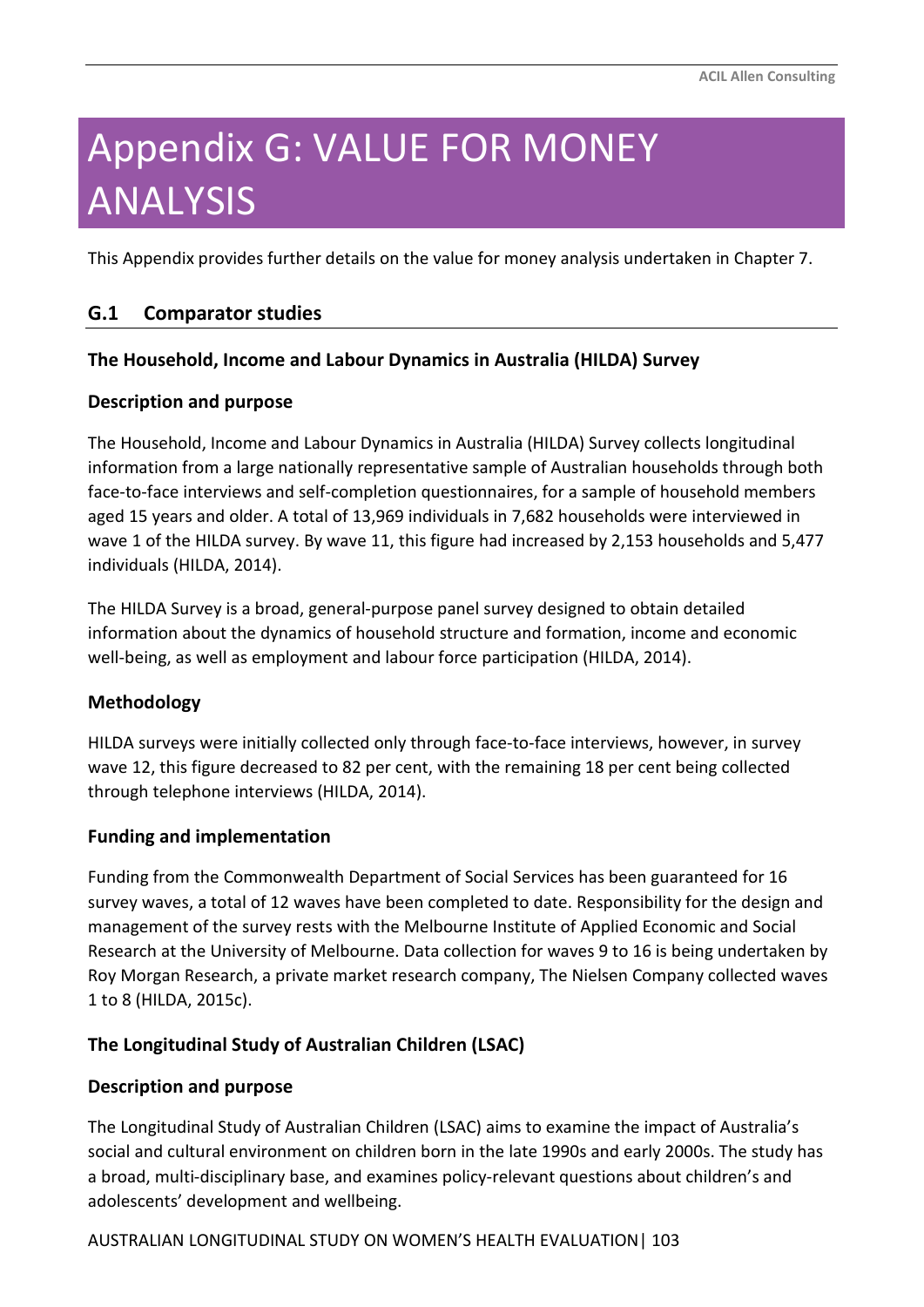LSAC involves a representative sample of children from urban and rural areas of all states and territories of Australia. Data are collected from two cohorts every two years. The first cohort of 5,000 children was aged 0-1 years in 2003-04, and the second cohort of 5,000 children was aged 4- 5 years in 2003-04. Study informants include the child (when of an appropriate age) and parents (both resident and non-resident), carers and teachers.

The Study addresses a range of research questions about parenting, family relationships, childhood education, non-parental child care and health. By tracking children over time, the study aims to determine the individual, family, and broader social and environmental factors that are associated with consistency and change in developmental trajectories. The study provides information on child and adolescent development, informs social policy debate, and is used to identify opportunities for early intervention and prevention strategies in policy areas concerning children and families.

## **Methodology**

Face-to-face interviews are the principal method of collecting data from the primary caregiving parent. The first contact with the primary respondent is either by letter or by phone. If by phone, there will be an initial 20-minute interview followed by a 40-minute face-to-face discussion. If by letter, the face-to-face interview may be extended.

Data collection from a second parent will primarily be undertaken through a face-to-face interview (of approximately 15 minutes duration), however, if this is not possible data will be collected either by phone or through a mailed questionnaire (LSAC, 2015).

Other administrative data bases used to complement primary survey data include Medicare Australia database, the National Childcare Accreditation Council data, ABS Census data, and National Assessment Program Literacy and Numeracy scores (LSAC, 2015).

## **Funding and implementation**

The Study is funded by the Australian Government Department of Social Services. The Study is being undertaken in partnership with the Australian Institute of Family Studies and the ABS, with advice from researchers, research institutions and universities (LSAC, 2013).

## **Longitudinal Surveys of Australian Youth (LSAY)**

## **Description and purpose**

The Longitudinal Surveys of Australian Youth (LSAY) track young people annually as they move from school into further study, work and other destinations. LSAY provides information to help better understand young people and their transitions from school to post-school destinations, as well as exploring social outcomes, such as wellbeing (LSAY, 2013).

Information collected as part of LSAY covers a wide range of school and post-school topics, including: student achievement, student aspirations, school retention, social background, attitudes to school, work experiences and what students are doing when they leave school. This includes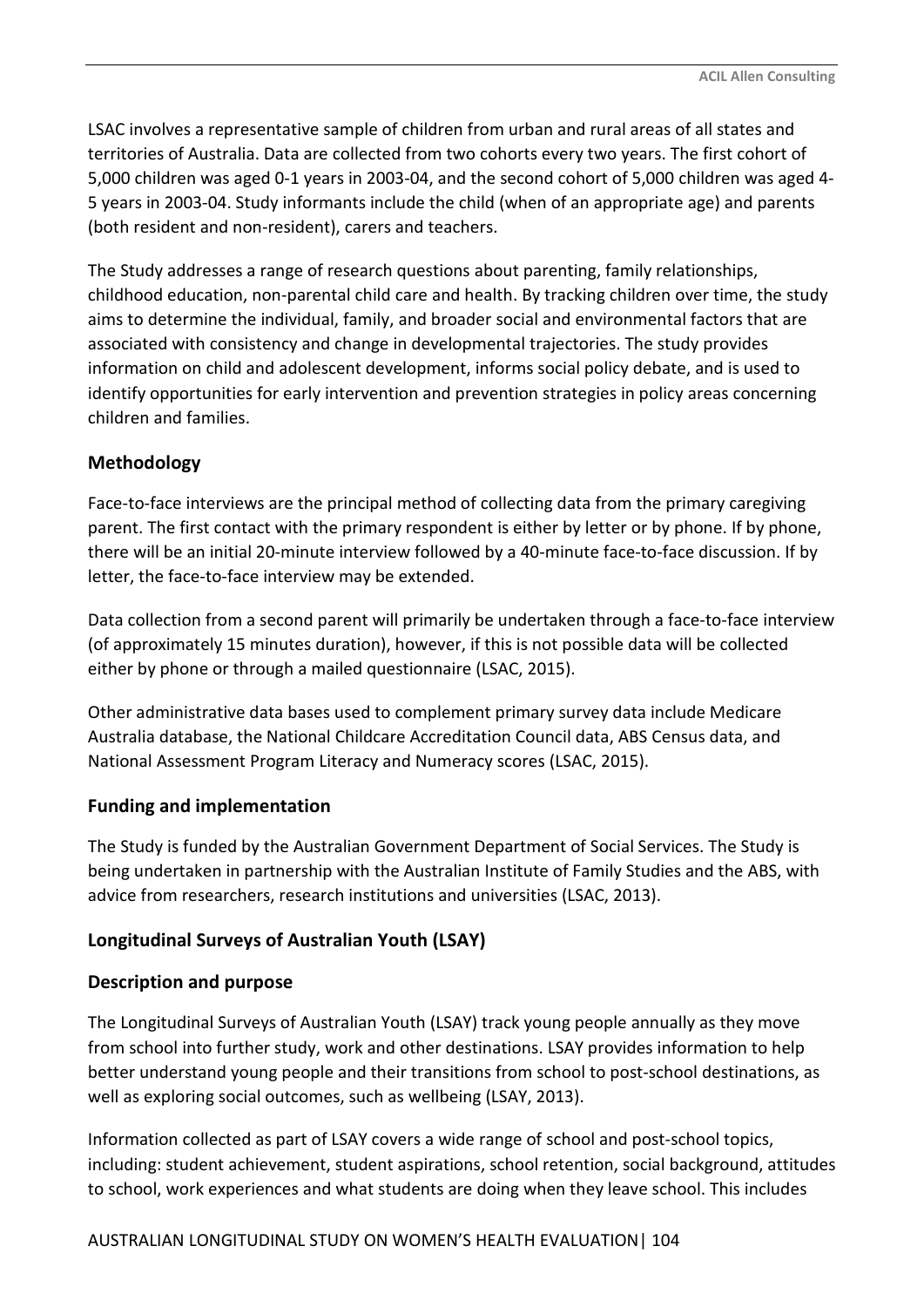vocational and higher education, employment, job seeking activity, and satisfaction with various aspects of their lives (LSAY, 2013).

## **Methodology**

LSAY uses large, nationally representative samples of young people, in a range of age cohorts, to collect information about education and training, work, and social development. Each cohort starts with approximately 14,000 students. Survey participants enter the Study when they are 15 years old or, when they reach Year 9. To date, there have been five cohorts, the first started in 1995, followed by cohorts in 1998, 2003, 2006 and 2009 (LSAY, 2013).

Up until 2012, all survey interviews were collected via computer assisted telephone interviewing (CATI), which lasts between 15-20 minutes per interview. Today, interviewees have the option to complete the survey online. All interviews are undertaken by the Wallis Consulting Group (LSAY, 2015).

## **Funding and survey implementation**

LSAY is managed and funded by the Australian Government Department of Education and Training, with support from state and territory governments. On 1 July 2007, the National Centre for Vocational Education Research (NCVER) was contracted to provide analytical and reporting services for LSAY (LSAY, 2015).

## **G.2 Costs**

## **Comparator study costs**

One annual funding figure for each comparator study was available. These are provided below and are GST exclusive:

- HILDA: \$9.3 million in 2007-08
- LSAC: \$7.2 million in 2001-02
- LSAY: \$1.0 million in 2014-15.

In order to provide the most accurate figure for each year between 2010-11 and 2013-14, these funding figures were adjusted to take into account inflation over the years. The total dollars presented between 2010 and 2014 are presented in 2013-14 figures. The cost calculations assumes no changes in base year funding.

## **Costs per participant contact**

In order to determine the cost per participant, the number of participants between 2010 and 2014 was required.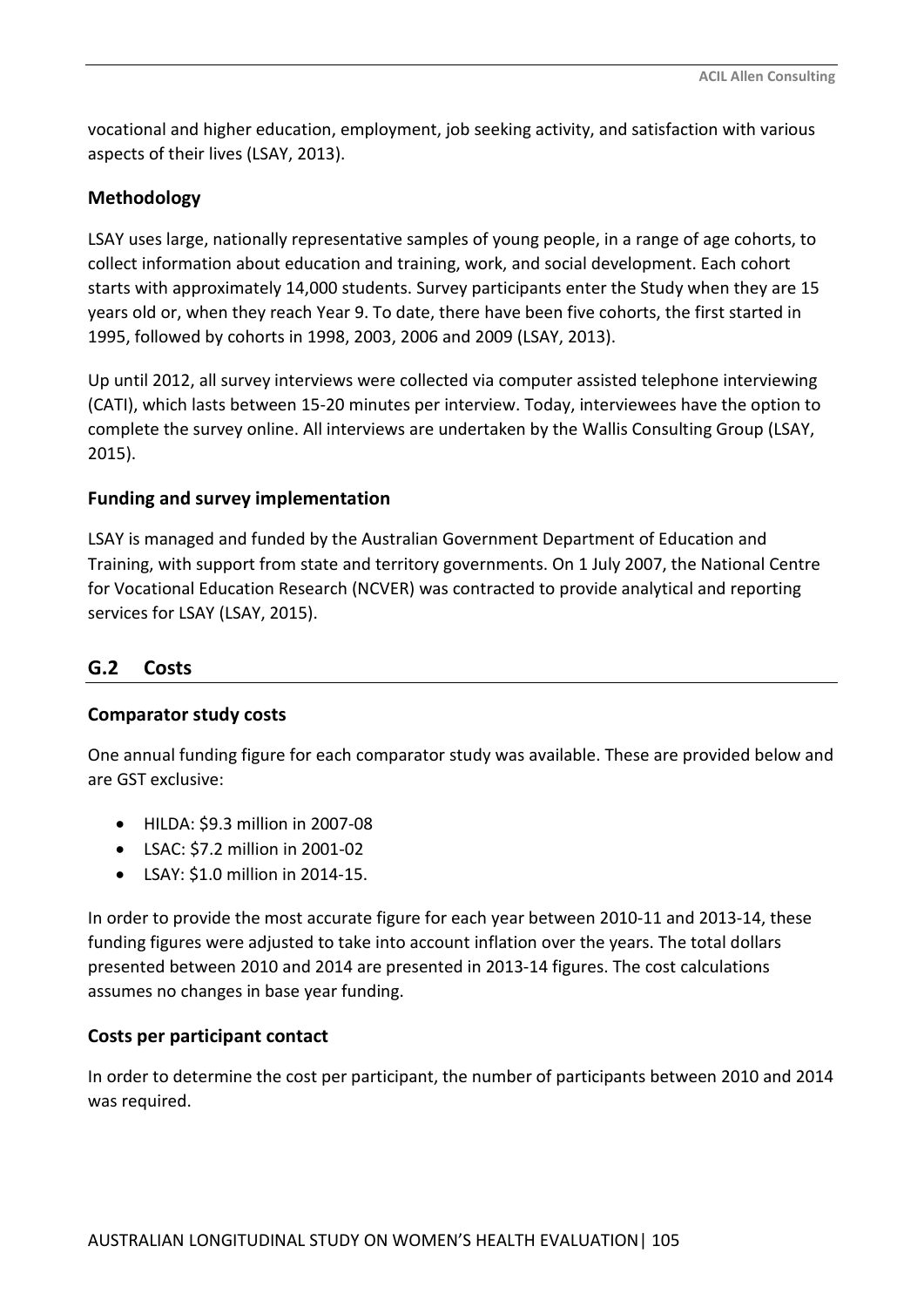## **ALSWH**

The number of survey participants for the ALSWH survey between 2010 and 2014 were collected from the ALSWH website, which provided a schedule of surveys for the ALSWH by age cohort and year (ALSWH 2015f).

## **HILDA**

Waves 7-11 within the HILDA survey fit within the time period 2010-14, however, only figures from 2011-14 have been used. This is because cost data have been collected over four financial years, whereas, 2010-14 represents five years of data. For a robust VFM analysis, the same number of years across costs and outputs is needed.

The total number of participant contacts between 2011-14 was 53,215, which comprises:

- 12,785 participants in 2011
- 13,310 participants in 2012
- 13,526 participants in 2013
- 13,603 participants in 2014.

Given HILDA produce surveys each year, the total number of participants interviewed is used for the cost per participant calculation.

## **LSAC**

Publically available data did not reveal study participant numbers within the analysis time period. However, participant numbers were recorded for survey waves undertaken between 2004 and 2010. The average number of participants over these survey waves has been used to determine the cost per participant.

Between 2004 and 2010 there were four survey waves, which involved 36,472 participant interviews. Therefore, the average number of participants per survey wave is 9,118 (36,472 divided by four).

LSAC produce surveys every two years, therefore the number of participants for two survey waves has been used for the cost per participant calculation–specifically, 18,236 (9,118 multiplied by 2).

#### **LSAY**

LSAY undertake surveys each year, however, number of participant contacts was only available for years 2011-13, which were:

- 17,475 in 2011
- 15,156 in 2012
- 13.751 in 2012.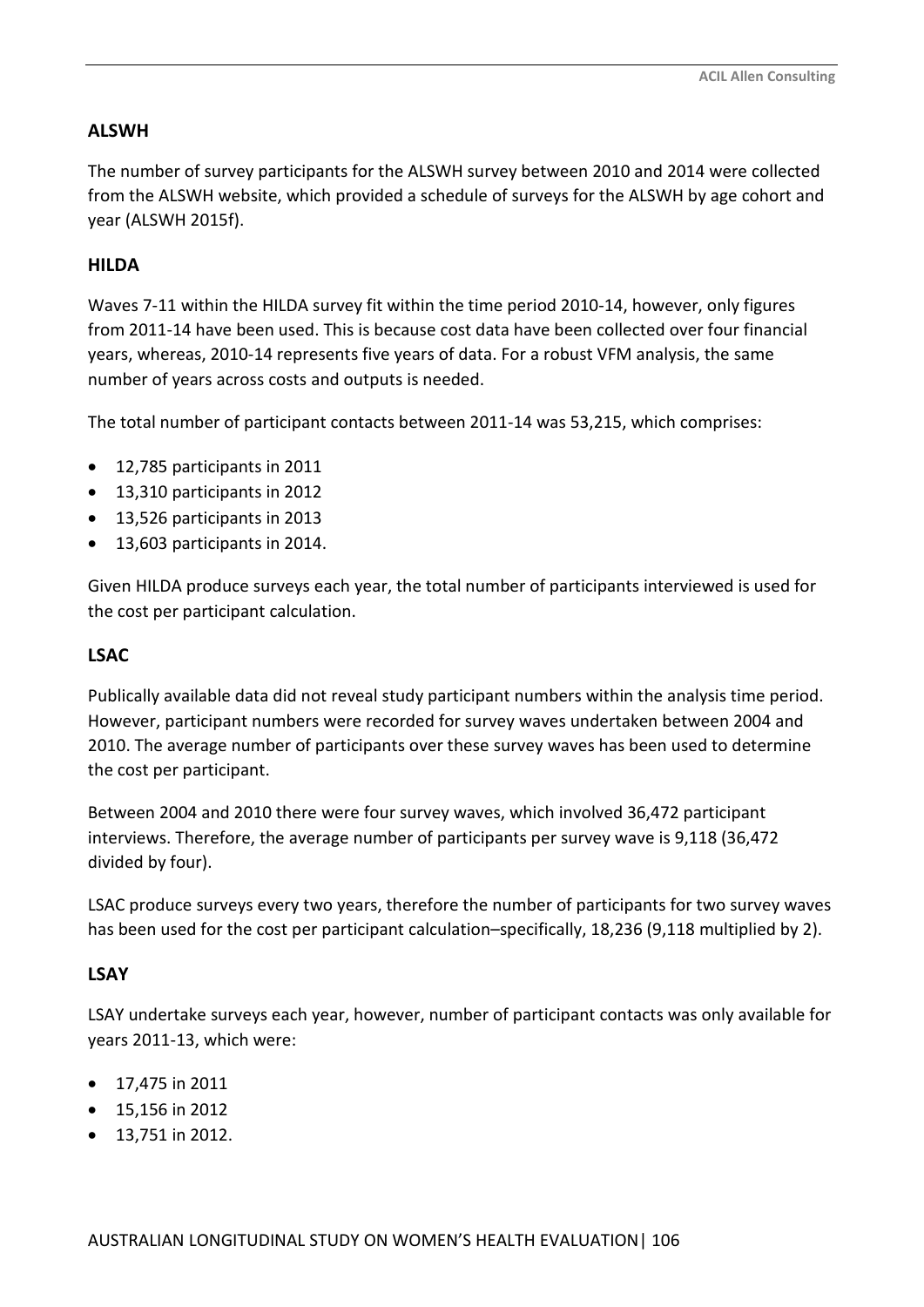Given participant contacts were not available for 2014, the average number of participants contacts between years 2011-13 was used, specifically 15,461. Therefore, the total number of participant contacts over the analysis period is 61,843.

## **G.3 Research outputs**

#### **Research output data**

The number of publications, conferences and reports/papers by study between 2011 and 2014 are outlined in the table below. There is no apparent trend within any study and/or output measure across the chosen time period.

## **TABLES G.1:** RESEARCH OUTPUTS BY STUDY AND YEAR: 2011-2014

#### **Peer-reviewed journal articles**

| <b>YEAR</b>           | <b>ALSWH</b> | <b>HILDA</b> | <b>LSAC</b> | <b>LSAY</b> |
|-----------------------|--------------|--------------|-------------|-------------|
| 2011                  | 22           | 115          | 38          |             |
| 2012                  | 19           | 70           | 51          |             |
| 2013                  | 24           | 70           | 50          |             |
| 2014                  | 18           | 64           | 46*         |             |
| <b>Total articles</b> | 83           | 319          | 185         | 15          |

#### **Conferences**

| <b>YEAR</b>                 | <b>ALSWH</b> | <b>HILDA</b> | <b>LSAC</b> | <b>LSAY</b> |
|-----------------------------|--------------|--------------|-------------|-------------|
| 2011                        | 26           | 26           | 47          |             |
| 2012                        | 39           | 38           | 74          |             |
| 2013                        | 44           | 39           | 21          |             |
| 2014                        | 34           | 24           | $47*$       |             |
| <b>Total</b><br>conferences | 143          | 127          | 189         |             |

#### **Research reports/papers**

| <b>YEAR</b>                             | <b>ALSWH</b> | <b>HILDA</b> | <b>LSAC</b> | <b>LSAY</b> |
|-----------------------------------------|--------------|--------------|-------------|-------------|
| 2011                                    |              | 44           |             |             |
| 2012                                    |              | 41           |             |             |
| 2013                                    |              | 42           | 13          |             |
| 2014                                    |              | 34           | $6*$        |             |
| <b>Total research</b><br>reports/papers |              | 161          | 25          | 20          |

#### AUSTRALIAN LONGITUDINAL STUDY ON WOMEN'S HEALTH EVALUATION| 107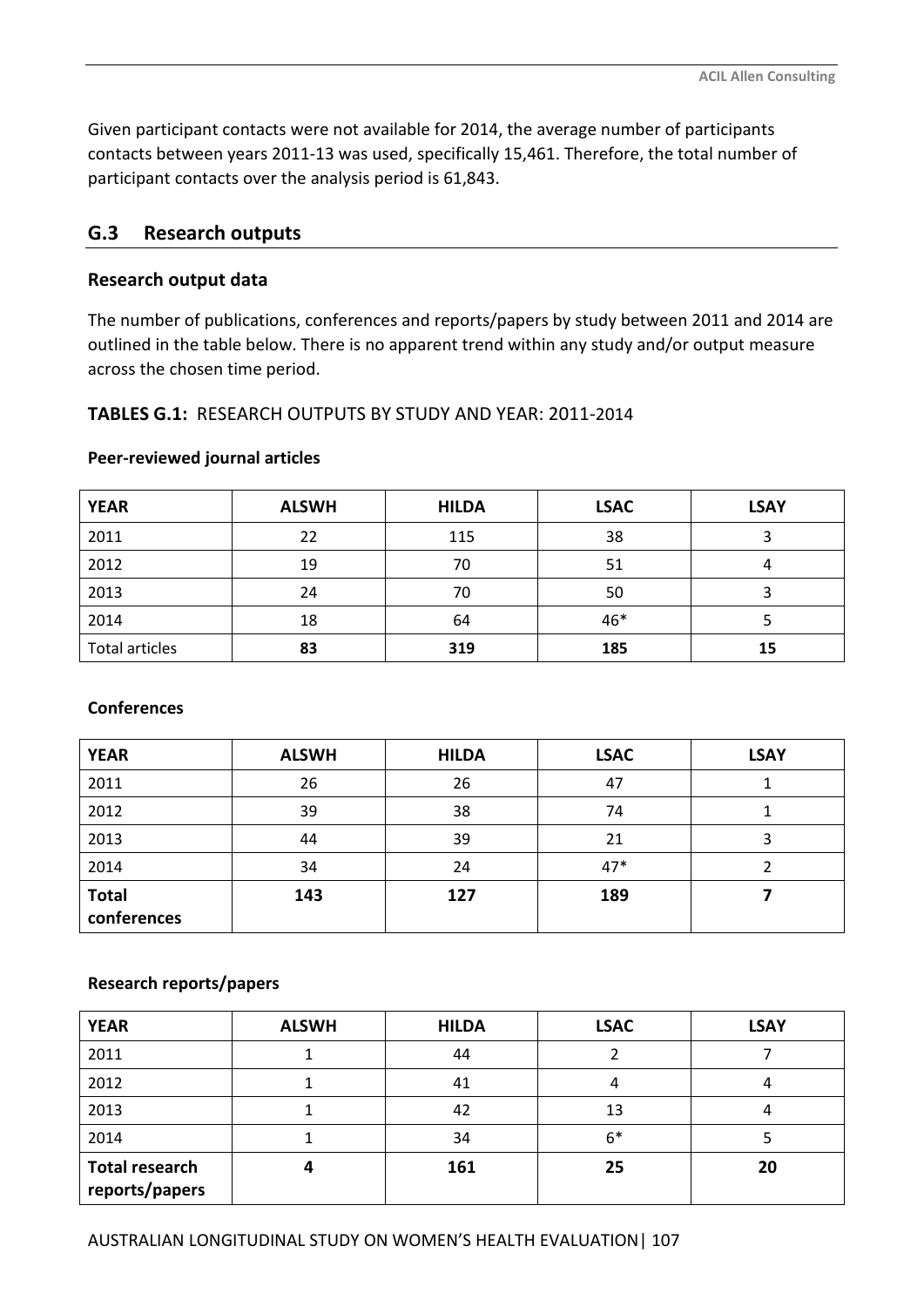**ACIL Allen Consulting**